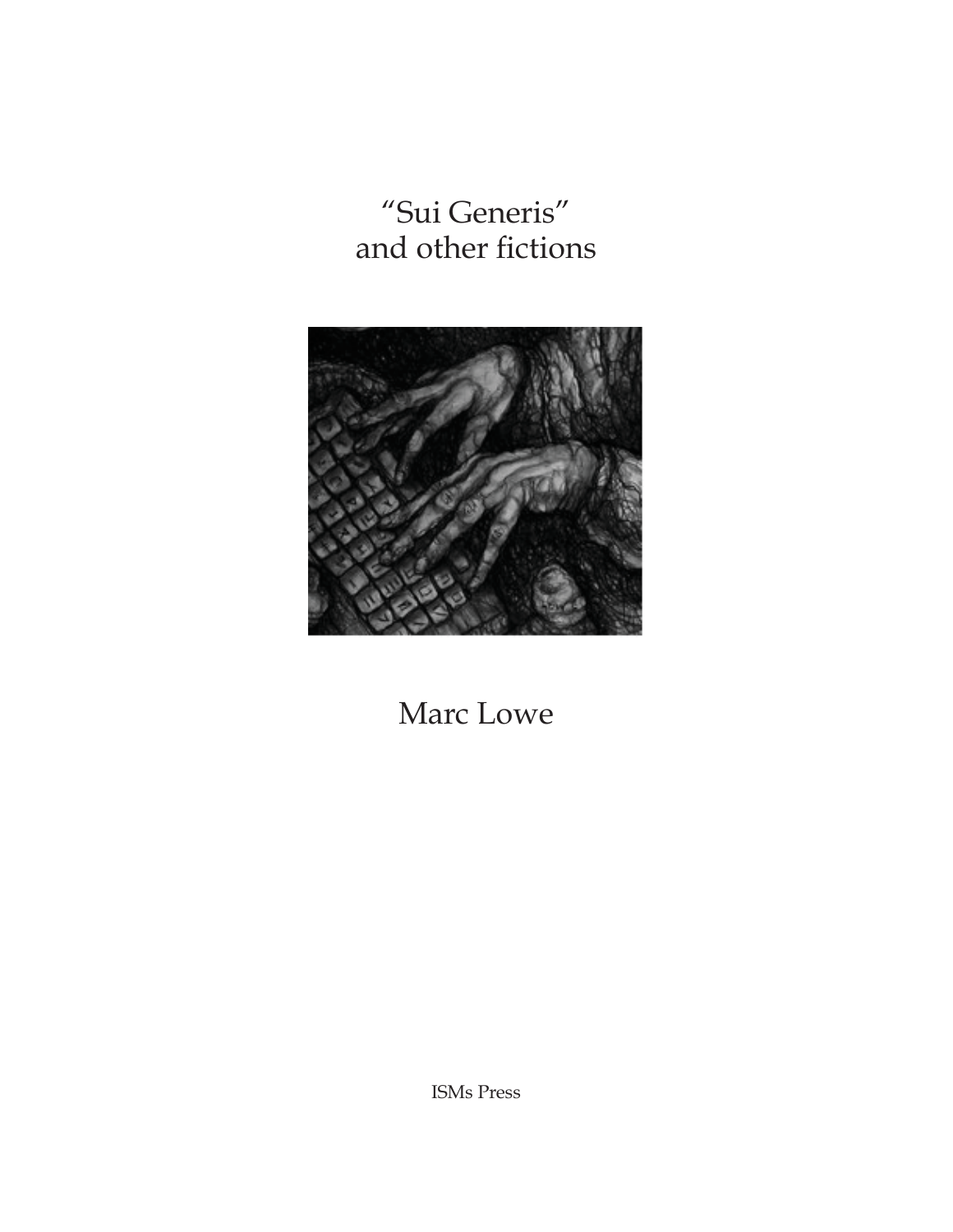*"Sui Generis" and other fictions* by Marc Lowe

Copyright © Marc Lowe 2004-2010 All Rights Reserved

First Edition

Published by ISMs Press. No part of this book may be reproduced without the publisher's written permission, except for brief quotations in reviews.

Cover image: Jeff Lowe E-book design: Micah Stupak

ISMs Press: <http://www.kissthewitch.co.uk/seinundwerden/ismspress.html>

All inquiries about this and other ISMs books should be addressed to Rachel Kendall: [seinundwerden@gmail.com](mailto:seinundwerden@gmail.com)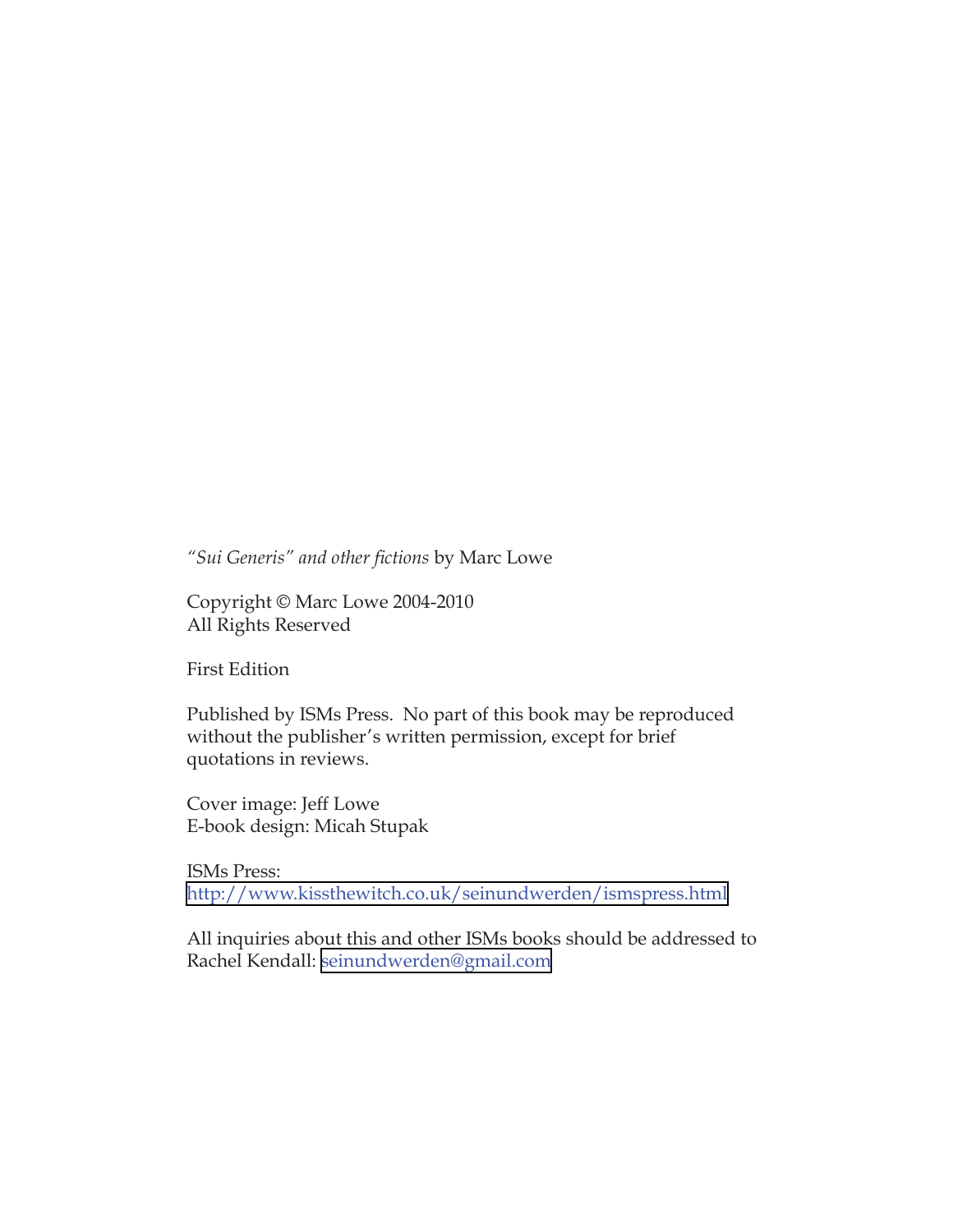#### Author's Note and Acknowledgments:

The following 23 short fictions have been selected from among work composed between the years 2004- 2006, when I was living and teaching in Hiroshima, Japan. While not everything from this period could be included, obviously, these constitute some of my favorites.

I would like to thank the editors of the journals in which a number of these pieces previously appeared. I would also like to thank the members of the Zoetrope online writer's workshop for electing "Sui Generis" the number one short story of April, 2006, my online friends, who have read and commented on these and other of my fictions over the years, Micah Stupak, for designing this e-book, as well as for his continued friendship and support, and my brother, Jeff Lowe, for allowing me to dismantle and employ his artwork on the first and final page of this document.

Also, a very special thanks goes to the indefatigable Rachel Kendall, the visionary editor of Sein und Werden/ISMs Press, who has been extremely supportive and flexible throughout, and without whom there wouldn't be any "e-book" of which to speak! Finally, thanks go to you, the readers of this collection, for taking the time to ponder and interpret these fictions. Hopefully, they will linger in the mind long after the document has been closed, or (better yet) the printed pages filed away in some dark corner of your bookshelf…

—M.L., December 2009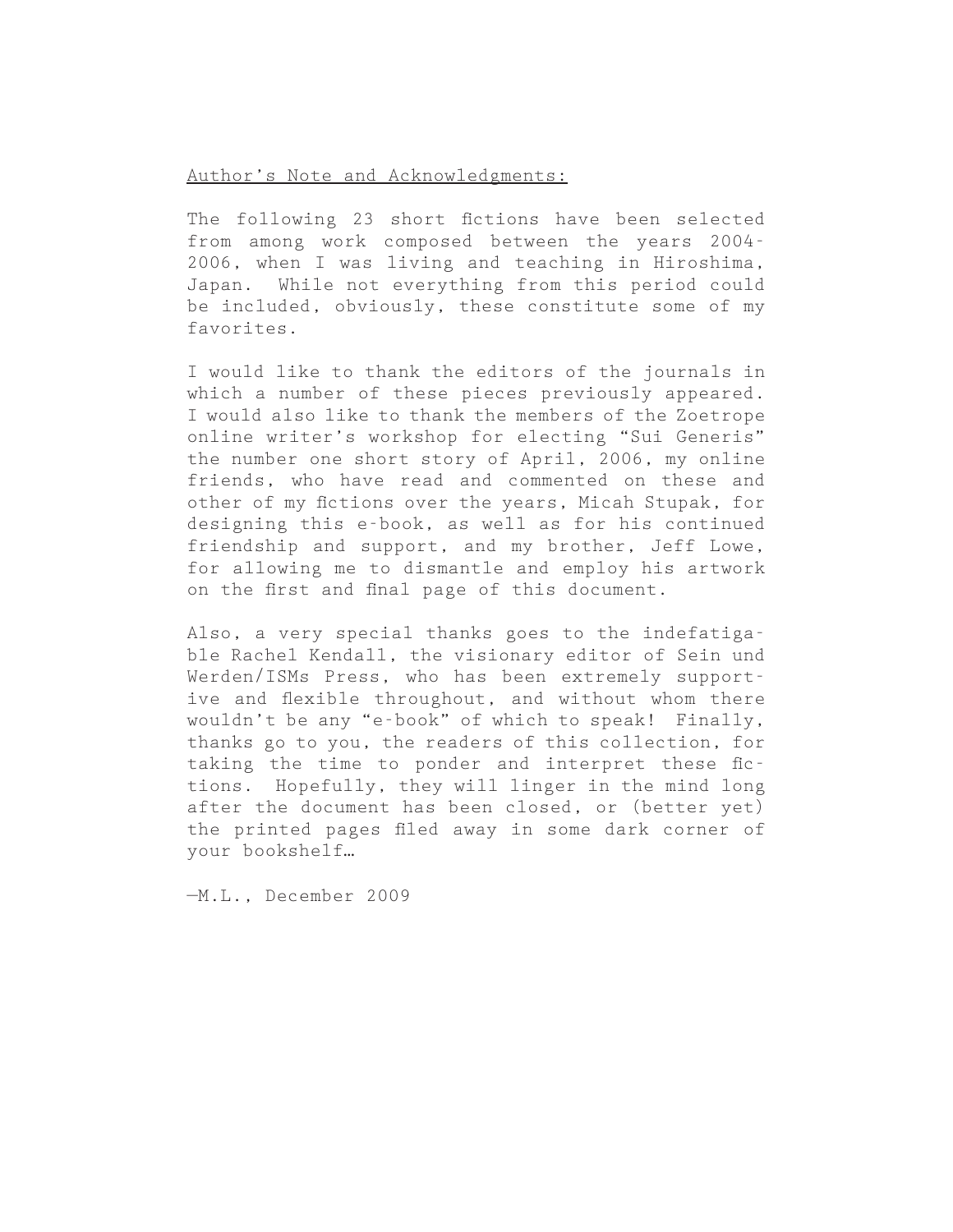*Fish* originally published in *Pindeldyboz Eggshells* originally published in *The Salt River Review Jagged Edges* originally published in *RETORT The Baby is Safe* originally published in *Farrago's Wainscot The Church at Dawn* originally published in *elimae Immaterial* originally published in *The Steel City Review The Machines* originally published in *Mindfire Renewed Anchor* originally published in *elimae The Tree Cutter* originally published in *Caketrain Re-birthing* originally published in *Mad Hatters' Review The Third Person* originally published in *Sein und Werden Strange Things* originally published in *The Angler A Good Example* originally published in *The Salt River Review Sleeping Pills* originally published in *Pindeldyboz Public Case* originally published in *The Beat*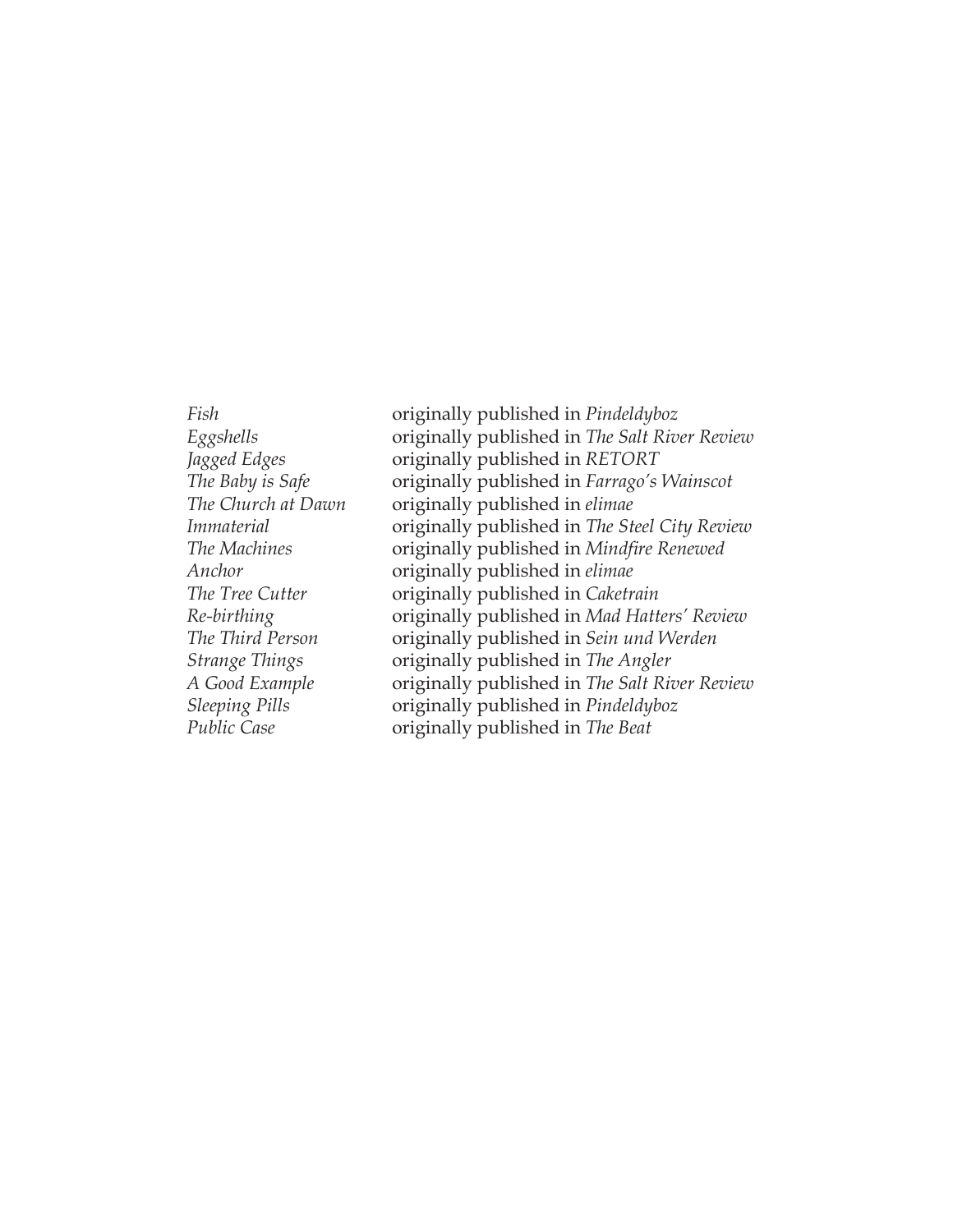# **Table of Contents**

| "Sui Generis"                            | 1  |
|------------------------------------------|----|
| Fish: A Melodrama in Five Parts          | 7  |
| Eggshells                                | 10 |
| Restless                                 | 12 |
| Jagged Edges (The Letter)                | 15 |
| The Baby is Safe                         | 18 |
| Guilty                                   | 24 |
| The Church at Dawn                       | 26 |
| <i>Immaterial</i>                        | 27 |
| RE[a]D                                   | 31 |
| The Machines (Deus ex Machina)           | 34 |
| Anchor                                   | 37 |
| Light & Accomplished                     | 38 |
| The Tree Cutter                          | 42 |
| Re-Birthing                              | 46 |
| The Skeletal Bus and the Tunnel of Youth | 51 |
| The Third Person                         | 53 |
| <b>Strange Things</b>                    | 63 |
| <i>Success</i>                           | 66 |
| A Good Example                           | 69 |
| <b>Sleeping Pills</b>                    | 71 |
| Time Bomb                                | 74 |
| <b>Public Case</b>                       | 85 |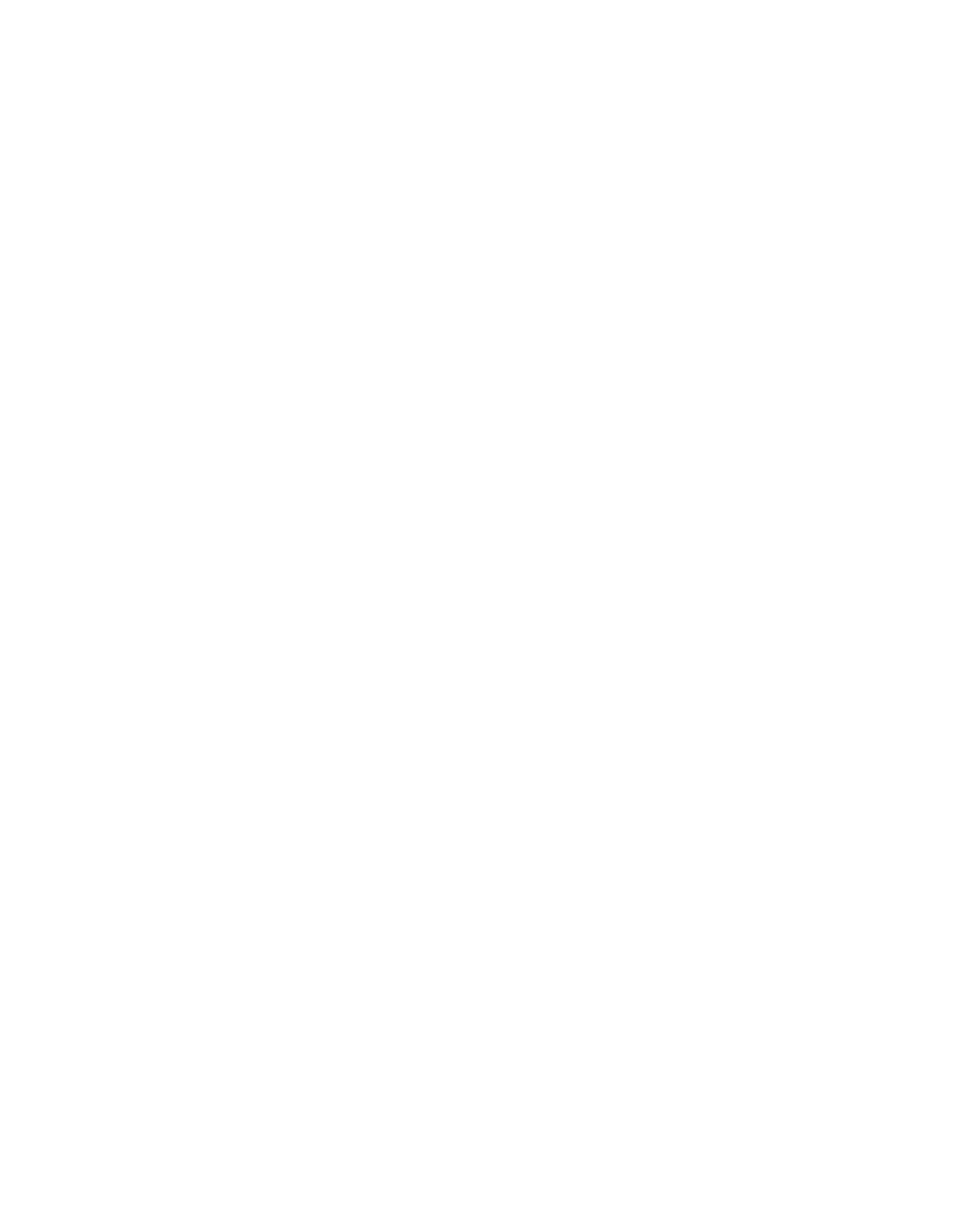*For M.*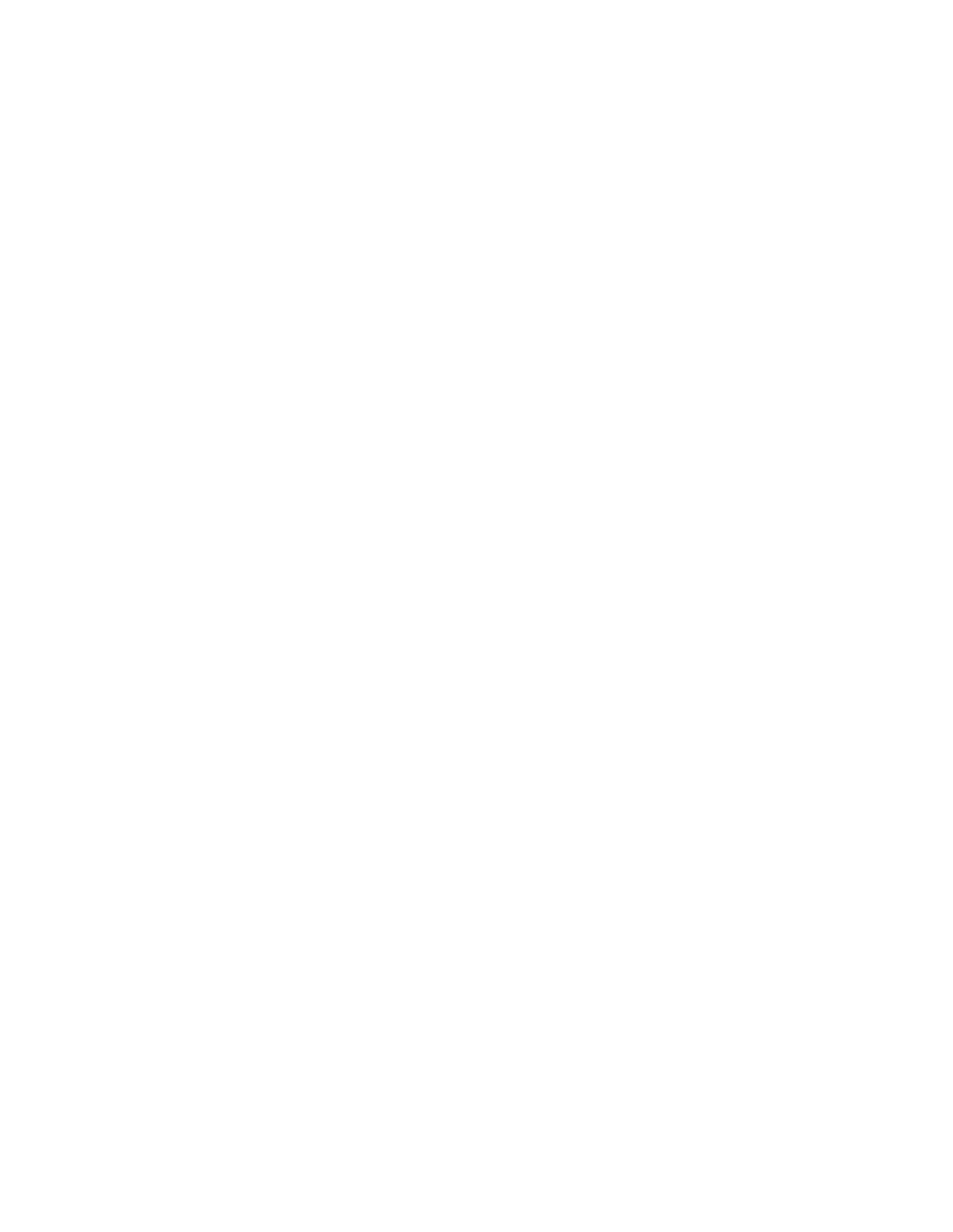## **"Sui Generis"**

<span id="page-8-0"></span>The following occurred one Friday afternoon in the not-too-distant past.

After consuming a simple and healthy "B-course" set-menu lunch consisting of rice, miso-soup, pickles, and a small piece of salted fish, I realized that I still had a reasonable window of time on my hands before I'd have to go teach my next student (I'm an English teacher in Japan), and, as I was in the downtown area already, I decided to seek out a cozy little coffee shop somewhere nearby where I might begin drafting a story whose title I had determined in advance would be "Sui Generis," though I hadn't the faintest idea of what it was to be about yet, other than that it would be unique, a true one-of-a-kind story, so to speak, the kind of story everyone would be envious that s/he hadn't thought of writing first. And so—precisely because it was to be such a unique, one-of-a-kind story—I determined that I absolutely had to draft it in an equally unique, one-of-a-kind sort of environment (forgive me the tautology), though to find such a place proved to be more difficult than I had expected, for, in the part of the city in which I found myself on that particular day, there were absolutely no cafés other than Scubrats Coffee as far as the eye could see… It soon became apparent to my discerning eye, however, that there were variations in size between and among the Scubrats establishments dominating practically every corner, though they all displayed the same logo with the same color layout, etc. Indeed, the larger establishments seemed to declare their independence from the surfeit of smaller shops, which were inevitably nestled inside of even larger franchise stores (or malls) like some miniaturized, model versions of their superior, somehow more believably authentic cousins.

As the clock was ticktickticking away, and as I really wanted to write something before I had to jump on a bus and head to class, I walked into the next *Scubrats* I stumbled upon, a three-story tall shop inside of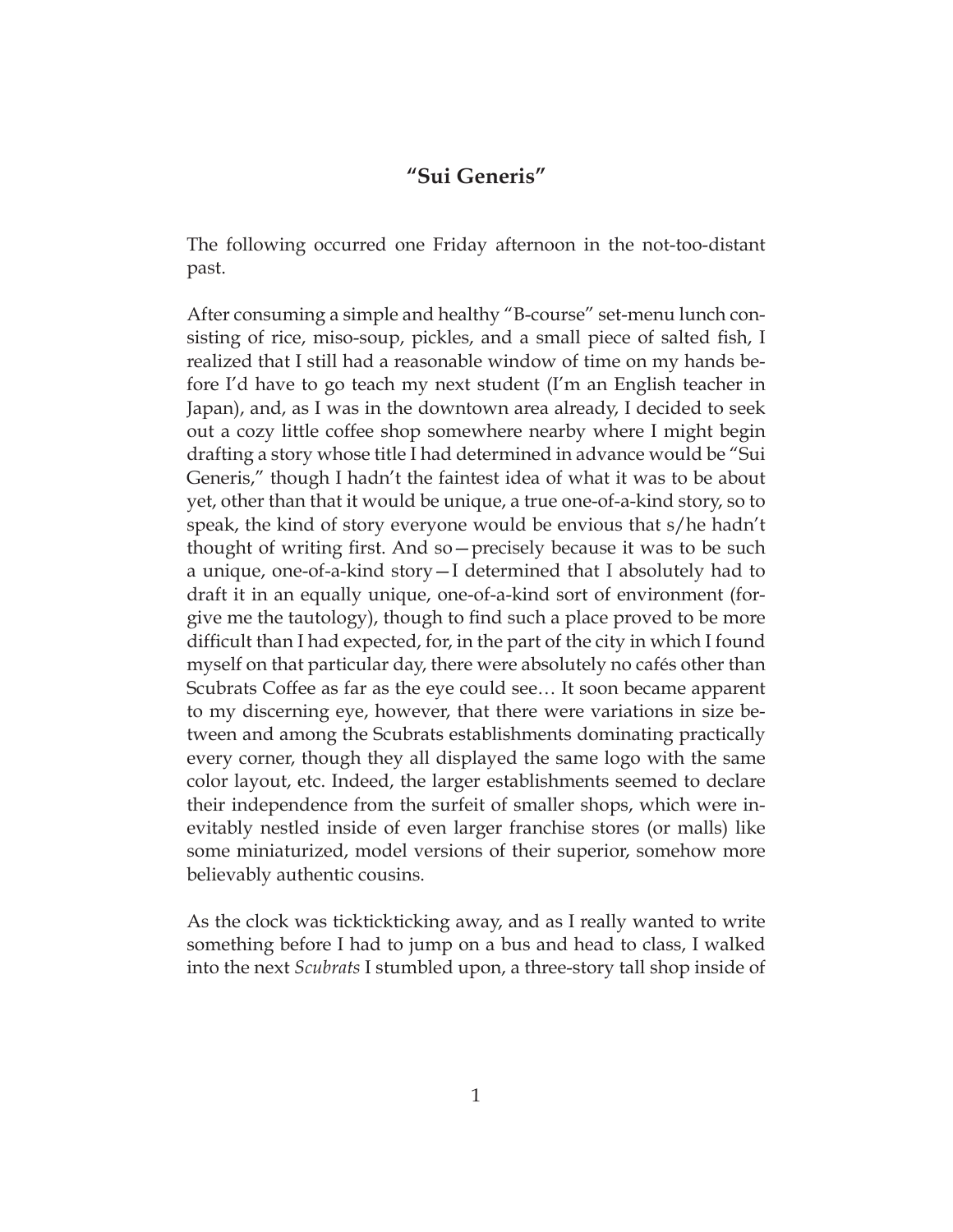which I found on offer something that looked to be an amalgamation of the usual array of scones, sweets, and sandwiches one would normally expect to find in such an establishment, a sort of "three-in-one" concoction, if you will, though it was accompanied by neither name nor price tag. At any rate, I wasn't in the mood to try out this bizarre foodstuff (did all *Scubrats* now carry this peculiar hybrid sandwich-sweet?) and quickly decided to order a small *Zen Blendy* tea, though when I approached the counter and requested an S-size cup, I was immediately informed by the green-uniformed girl with coppery red hair (which was all the rage, and apparently still is, among teenage girls) who stood behind the counter that, "In here, an S equals an M, sir." "An S equals an M?" I stammered, not sure I had understood her correctly. "Yes, sir. If what you really want is an S then you should simply order an M, since the price is exactly the same, and to request less for more would be a completely illogical thing to do, don't you agree? Our slogan around here isn't 'S =  $M$  =  $\mathbb{C}'$  for nothing, you know," and so, left with little choice, I paid and brought my unwieldy M-sized cup of tea up to the third floor and, settling into a large, cushy sofa chair there, surveyed the area to discover, much to my delight, that the room was completely vacant. I then proceeded to extract my notebook and to place it on the table beside my *Zen Blendy*, which was already over-steeped despite the voluminous amount of hot water inside which two teabags sat as if constipated at the bottom; afterwards I removed the bloated bags of leaves and placed them, dripping a greenish-brown liquid, inside the overturned plastic white cover so that the hot fluid inside my " $S =$  $M = \bigcirc$ " formula M-cup wouldn't get any darker than it already was, and, procuring a three-pronged pen from my pocket (filled with black, blue, and red ink; I always use black for writing, red for grading my students' papers, and blue as a backup for when the other two run out), I considered what the opening lines of "Sui Generis" should read and sipped languorously at my still-steaming beverage, which tasted of cheap, frozen-then-thawed green tea leaves mixed with haphazardly chosen herbs, and before long I realized that I had somehow written a quantity of truly extraordinary (in my not-so-humble opinion) words in my notepad under the heading "Sui Generis," and that my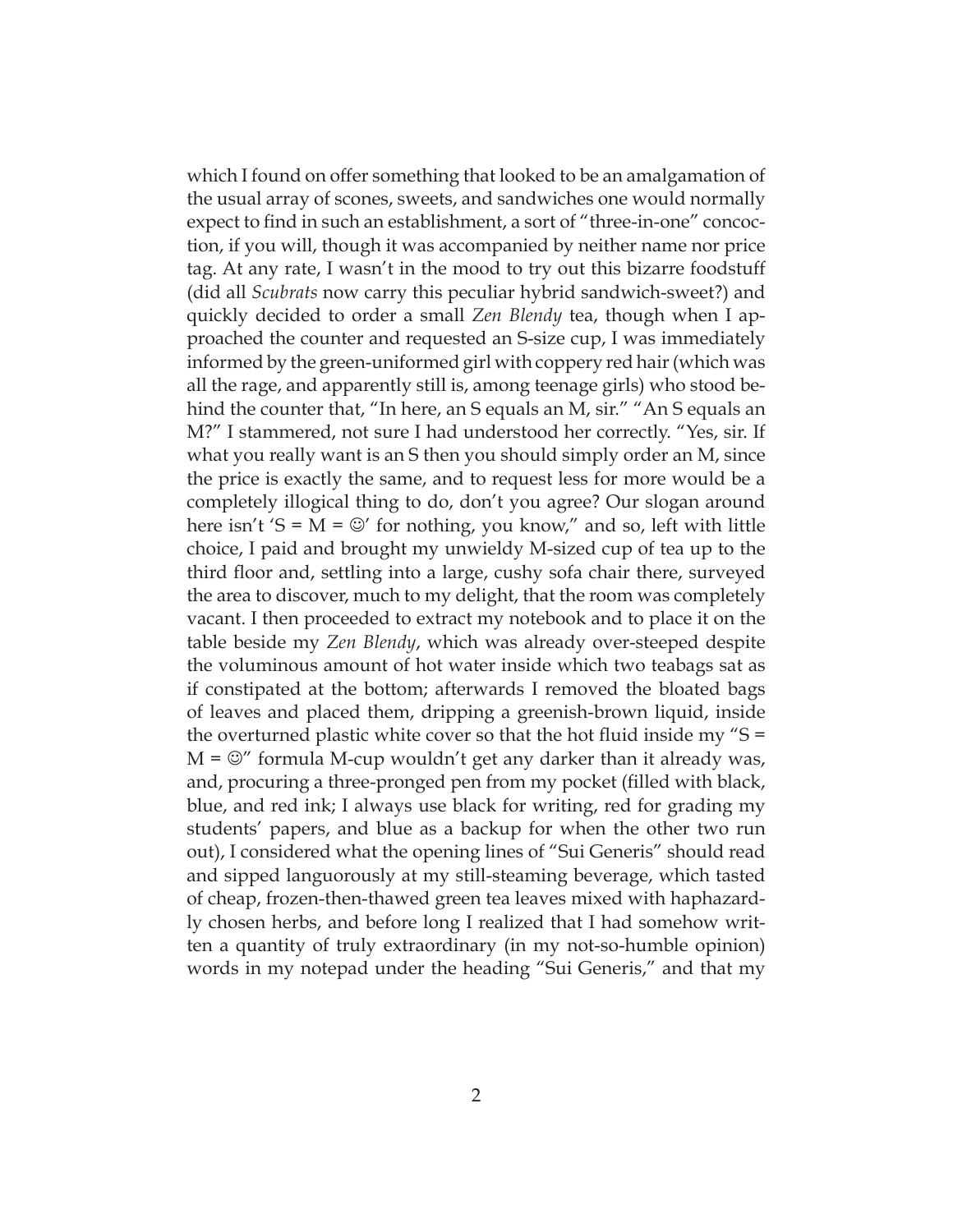time was fast running out; further, I saw that I had already imbibed three-quarters of my *Zen Blandy* tea (um, *Blendy* that is…) and felt that I very much needed to urinate. Standing up and stretching my limbs, I noted that the room was still empty, so I left my bag and notebook at the table, along with my quarter-full paper teacup, and headed for the unisex restrooms… What I soon discovered, however, and much to my dismay, was that the restrooms on either side of the narrow corridor were occupied by two female employees who appeared to be cleaning the toilets, and who both, from the back at least, looked like the girl with copper red hair that had told me, from her place behind the front counter downstairs, that "S =  $M = \mathcal{D}$ ." At that moment the following thought occurred to me:

*When recited in front of the restroom mirror, wouldn't the slogan/formula "S*   $=M = \bigcirc$  *change to "* $\bigcirc = M = S$ *"? And what does the*  $\bigcirc$  *actually stand for? Shouldn't the*  $\odot$  part be a variable standing for the customer's mood on any *given day, so that on some days the formula would be "S = M =*  $\odot$ *" or, again, in the mirror,* " $\Theta = M = S$ ," etc.? How about [re]presenting this as " $S = \Theta =$ *M"* or " $M = \mathcal{Q} = S$ ," of course replacing the variable with various other moods *as appropriate: grumpy, sick, horny, etc.? For me, and for my overburdened bladder, the ideal formula was/is* " $S = \mathcal{O}$ ," *but I guess I'm a bit of a fecklessly artless fellow when it comes right down to it, despite the grossly novel ideas I've conjured up today for my one-of-a-kind story, "Sui Generis."*

To continue with the main narrative, then… The two girls cleaning the toilets were of the same height, and both had coppery red, shoulderlength hair, and, of course, both wore the same employee uniform as one another/the girl behind the counter, but it was probably just coincidence; everyone (and her sister, and her sister's friend, etc. etc.) seemed to have coppery red shoulder-length hair these days, and a uniform is a uniform is a uniform, after all, otherwise it wouldn't be called: "uni-form"! At any rate, there was little else to do at that point but descend one level and use the identical restrooms for those customers who preferred the second floor, for surely management wouldn't have employees cleaning all of the toilets on every floor simultane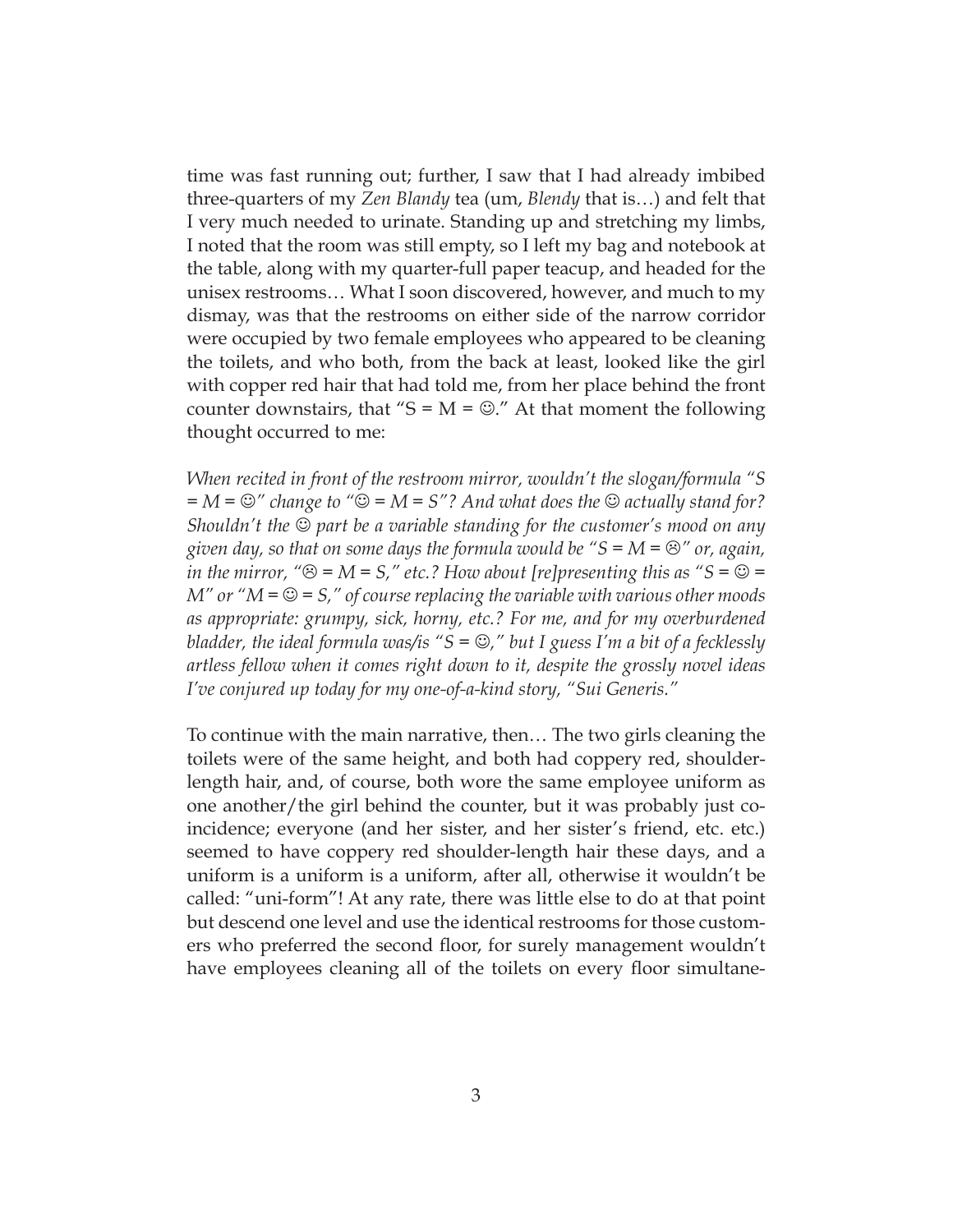ously, at least not when taking into consideration that there was a total of two toilets on each floor, making for a grand total of six toilets in all; they'd certainly need to save some employees for making the coffee and for running the cash register and for explaining that  $S = M =$  $\mathbb{C}$ " (which was their slogan, after all) to all of the dullard customers who simply wanted a small tea or coffee. Anyway, by the time I had reasoned all of this out for myself I was standing in front of an identical corridor between two toilet rooms, exactly like the ones I had just come from, on the second floor, and, to my genuine astonishment, two young female employees' backs, indistinguishable in every way from the backs of the two girls upstairs, faced me (in other words their *backs*, not their faces, faced me) from the open restroom doors on either side, cleaning the toilets as the two girls on the third floor had been doing a moment earlier and probably still were. It was at that precise moment that I had the following thought:

*Though I do fancy Baudrillard's theories about simulacra in the philosophical sense, I don't take them literally, at least not to the extent that I would have assumed all four girls—five when putting the girl behind the counter into the mix—to have been actual manifestations of the same person, where the original model upon which the others were based would, herself, according to Baudrillard's exposition [as I understand it], have had to have been an image, a concept, an ideal, rather than someone or something that ever actually existed on this plane, i.e. someone or something that "…has no relation to any reality whatsoever" and is "its own simulacrum," which would mean, in essence, if I were to extrapolate from this, that the girl who cited the "S = M =* J*" formula to me on the first floor would have had to have been no more than a copy of [a copy of a copy of…?] a person who never actually existed: a very unsettling idea indeed.* 

I attempted to shake the feeling of uncanny dread from my bone-marrow as I descended to the first floor to find myself nearly out of my head with exhaustion, standing in a narrow hallway between two open doors, staring at two identical backs as before and, disoriented to the point of not knowing who or what I was any longer and having to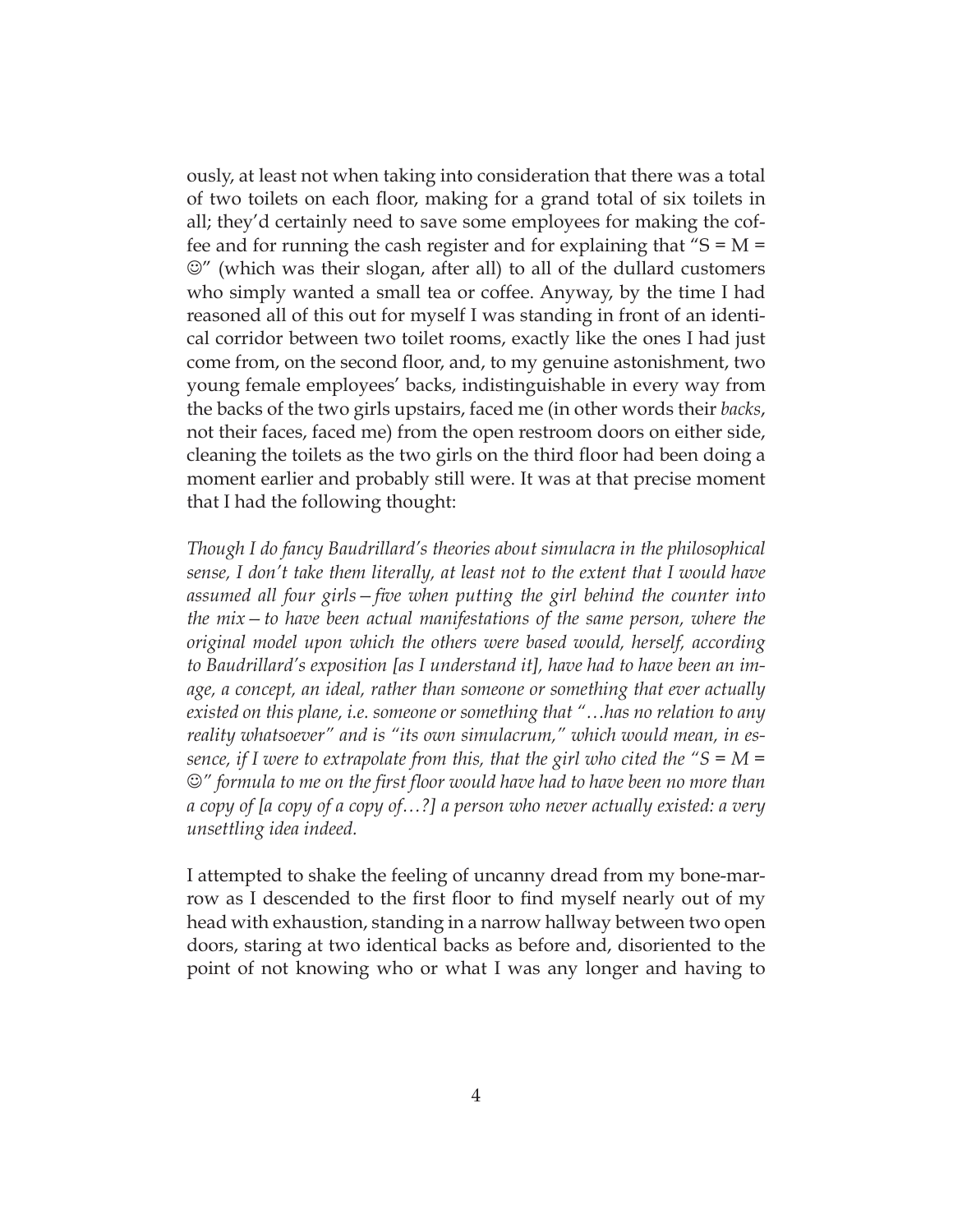pee so badly my eyes burned, I blurted out, "Excuse me, but do *any* of you plan to be finished cleaning any of the toilets in this (goddamned) establishment any time soon?" and before I knew what had happened both of the uniformed *Scubrats* employees had rushed off down the stairs, whisking their buckets of cleaning supplies away with them, so quickly they hadn't even left me enough chance to study their faces to compare them to or with one another (or to or with the girl behind the counter, for that matter), though all I could think about at that moment was reliefreliefrelief… At any rate, after my bladder had been emptied approximately three-quarters of the way, I conjectured the following:

*The formula/slogan*  $S = M = \mathbb{Q}'' - \mathbb{u}$  reads  $S'' = M'$  and  $M''$  were, in fact, equiva*lent to one another, i.e. completely interchangeable—which, in reality, they weren't, since an S-sized cup was in fact smaller than an M- sized cup—and*  unless " $\odot$ " meant that most customers actually enjoyed having to take a mon*ster leak while all of the restrooms were simultaneously being cleaned by employees that all looked identical to one another—had to be false. It was a ruse, a ploy to make customers buy the larger size while implying that they actually had a choice in the matter, vis à vis "* $S = S = \mathfrak{S}$ *," which was just as bogus a concept, really, and just as illogical, for the outcome might be "* $\odot$ *" in terms of monetary loss but "* $\mathcal{Q}$ *" in terms of bladder capacity.* 

After zipping up my fly and washing my hands in the immaculate porcelain sink, I paused long enough to admire the pristine glean of the toilet bowl's surface beside me, then opened the door to find myself looking at myself in the mirror of the adjacent restroom, whose door had been left wide open (my image was as exhausted as I and therefore out of focus), before turning the corner and once again ascending the stairwell until I was back on the third floor, where I discovered that every last sofa chair in the room (save my own, where I had fortunately left my personal belongings to mark my territory, much as a dog marks its territory by tinkling) was occupied by a male customer with dark hair drinking an M-size cup of what appeared to be over-steeped *Zen Blendy* tea while furiously scribbling words into his notepad with a three-pronged colored pen… Without having time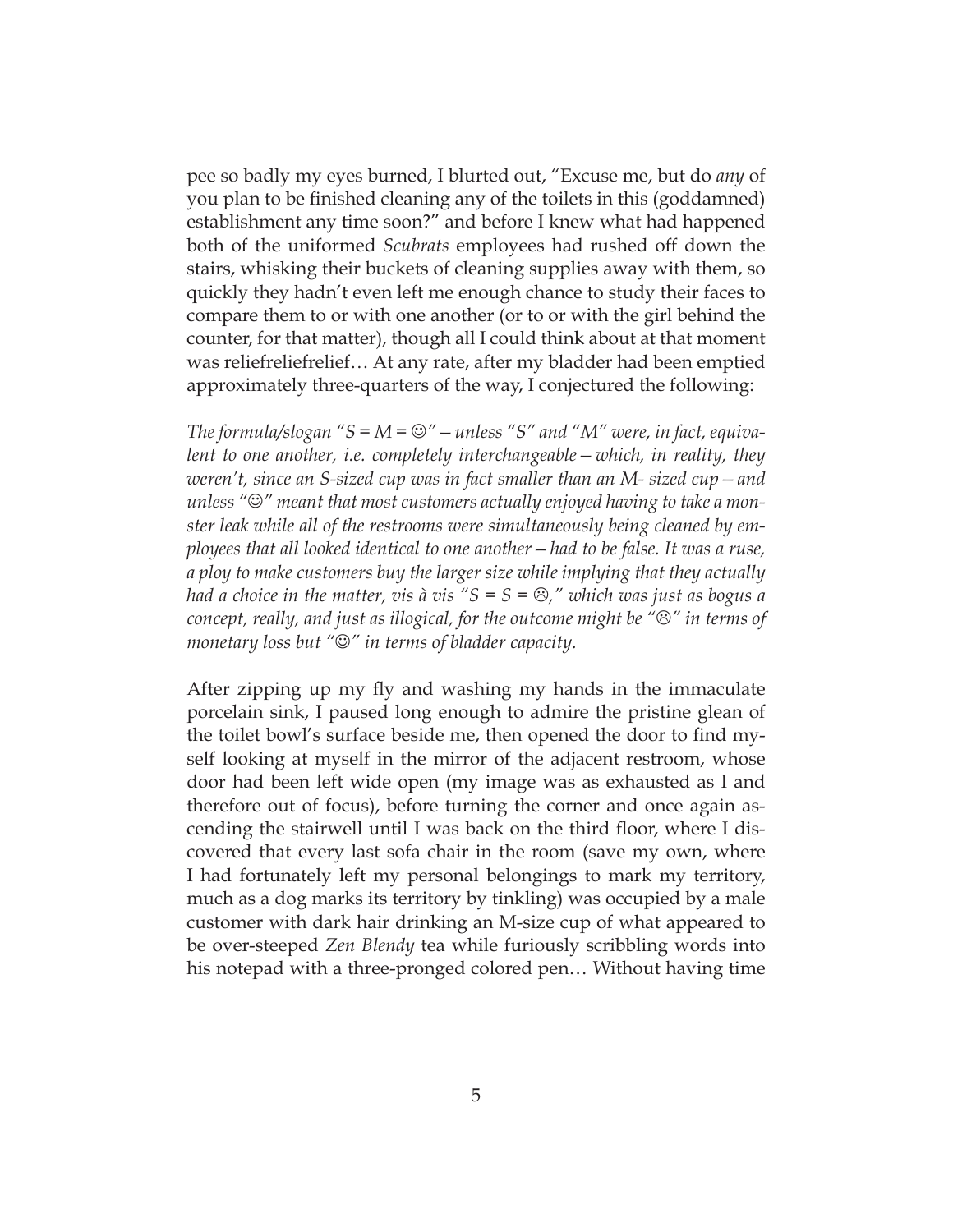to study any of these individuals' features, or to read what any of them had written in their notepads (all of the sofa chairs faced the opposite wall, so I could only see the tops of the backs of each's respective head), I hastily tossed my own coveted notepad, inside of which resided the incomplete, rough draft of my one-of-a-kind story "Sui Generis," into my bag, grabbed my jacket, and, glancing at my wristwatch nervously, bolted down the stairs, where I bumped into myself innumerable times, cursing Baudrillard and his ilk under my breath as I made my way to the bus, a pack of schoolchildren in uniforms following closely behind.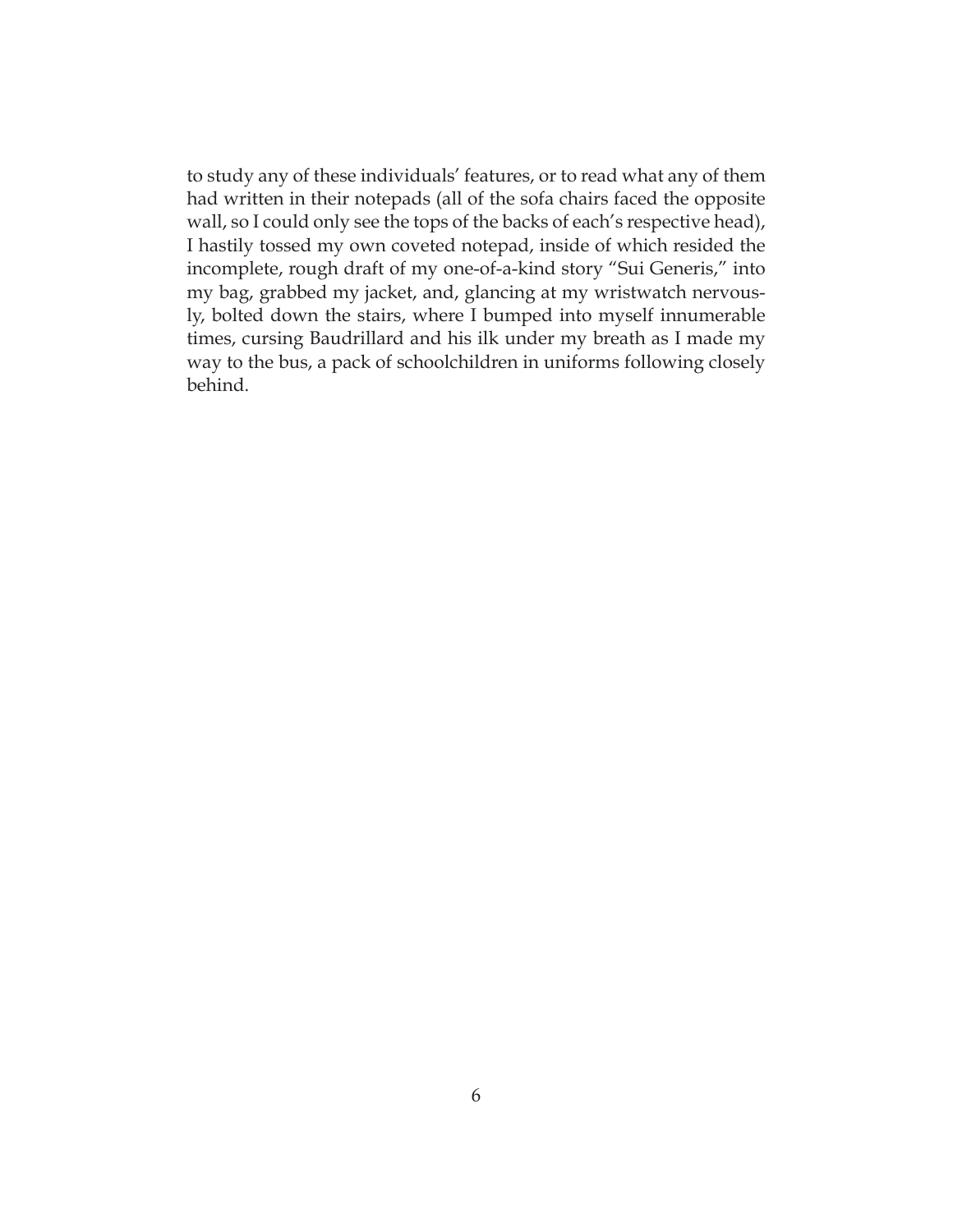## **Fish: A Melodrama in Five Parts**

## <span id="page-14-0"></span>I. Fish (Introduction)

The man wakes up. There is a large fish in his ear. It thrashes around, its tail beating against his paper-thin eardrum, splashing water down into his Eustachian tubes, down into his throat. He can feel it there, burning; it's like a sore thumb, an open wound, gushing, entering his chest, then moving down into his belly where it churns like butter, finally seeping down into his legs and feet. There is melted pâté in the cupboard, blotches on the walls. He doesn't want her to see him like this, can't let her see him in this condition. He turns around to face the window, sticks out his red tongue (which is coated with fuzzy, white stuff), holds his breath and counts to ten, then exhales, a few sticky fish eggs dribbling out of his mouth and rolling across the counter. His wife is in the living room, watching T.V. and sipping a red margarita while she fans herself with a section of newspaper. He feels like he's going to be sick.

## *And now for a word from our sponsors…*

He runs into the bathroom. The toilet churns and spews. He licks the salty remains of the fish scales off his crusty palm. The inside of his ear tickles now; he can feel the fish there slithering, shaking, peeking its diamond-shaped head out from his own, a big, round, shiny eye peering back at him, taunting him, gritting its nonexistent teeth, shaking its two-pronged tail like a belly dancer and slapping it against his fatty cheek (in perfect rhythm with the theme music from the television show his wife is watching). He opens his mouth to vomit up his breakfast, but nothing comes. His stomach gurgles. He flushes the toilet and opens the door, the fish escaping into the bowl.

*A woman was reported missing earlier this morning…*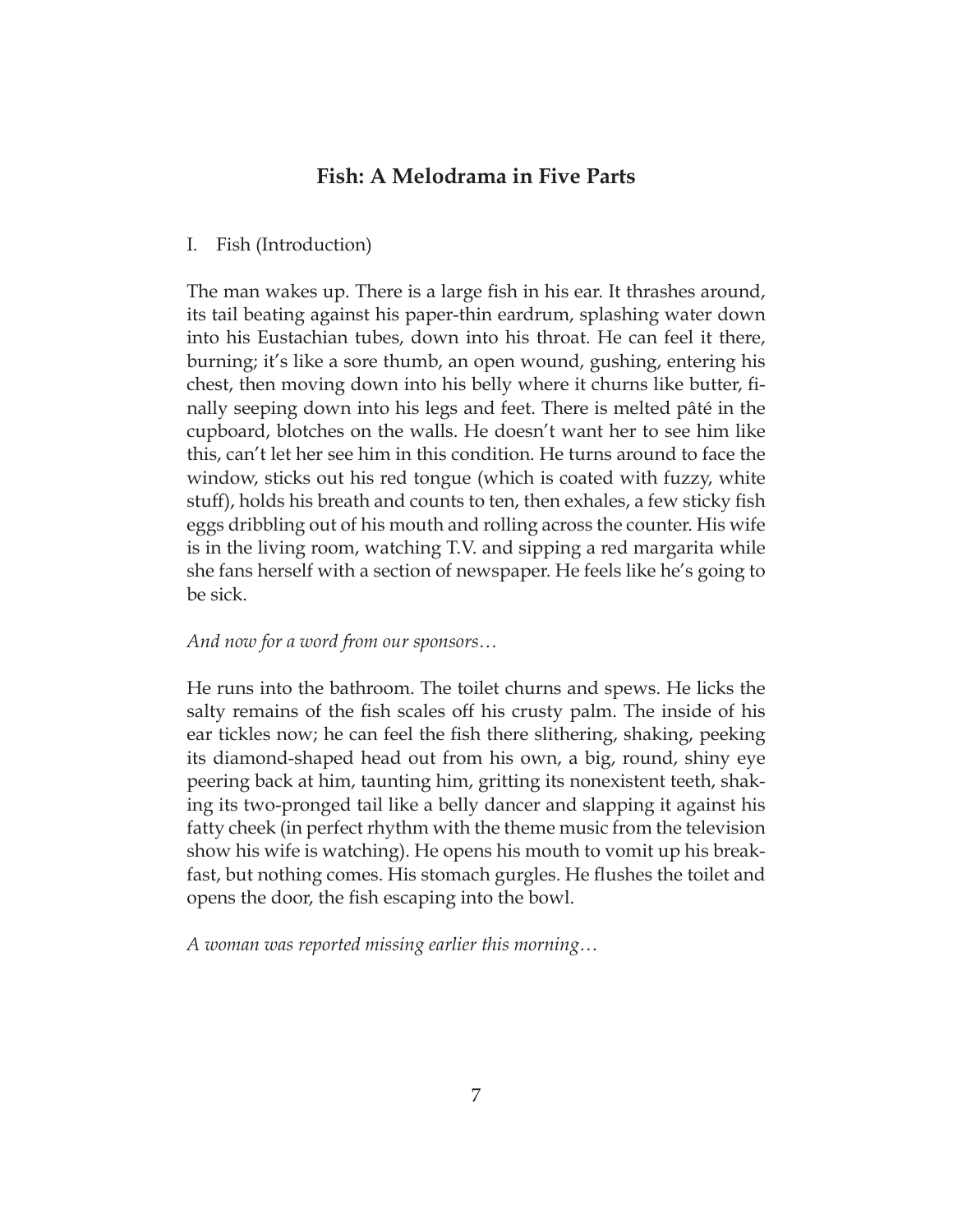His wife is gone now, the television dead. The man wipes his forehead and, exhausted, blows his nose, returns to the kitchen, takes out a large butcher knife from the cupboard, chops off the ring finger of his left hand, wraps it in newspaper, and heads off to work…

## II. Lemon

…and so the story goes, but it wasn't just Leona's fantasy, it was Sandra's as well, so the two of them bought a lemon and squeezed it as hard as they could, but the man didn't scream as loudly as they had expected when the juice reached the wound, so they…

## III. Coffee

…believe we've met before. You have such lovely eyes. What's your name? Oh. Interesting. Here's my card. No. That isn't exactly true, you see. Well, OK, sure, I *have* technically, but it's different now. I mean, don't expect me to pull out a Luger and start putting holes into people in this café or anything, but, yeah, I've done lotsa jobs before. Sure. No, I'm not involved in that line of work anymore. I retired a long time ago. You see this? Yeah, that's right. That's what you get for fucking around with the big boys. They damn near lopped the whole thing off. Luckily, there was a bucket of ice around, so I was able to save part of it. I had it sewn back on by a very skillful surgeon—cost me a pretty penny, I tell you. Why aren't you drinking your coffee? It'll get cold if you just let it sit there like that. At least put the lid back on. Can I have a sip? Thanks. Your eyes are really quite lovely. Can I kiss you? My tongue is anxious to taste a bit of…

## IV. And then…

…don't lick it like that, I say, it ain't a lemon! I don't mean to be rude, of course, but the guy is slobbering all over the place. Then he says to me, "This here cumquat is rotten, I want a refund." Jerk! I tell him to take his business elsewhere, tell him we don't sell no rotten fruit here, but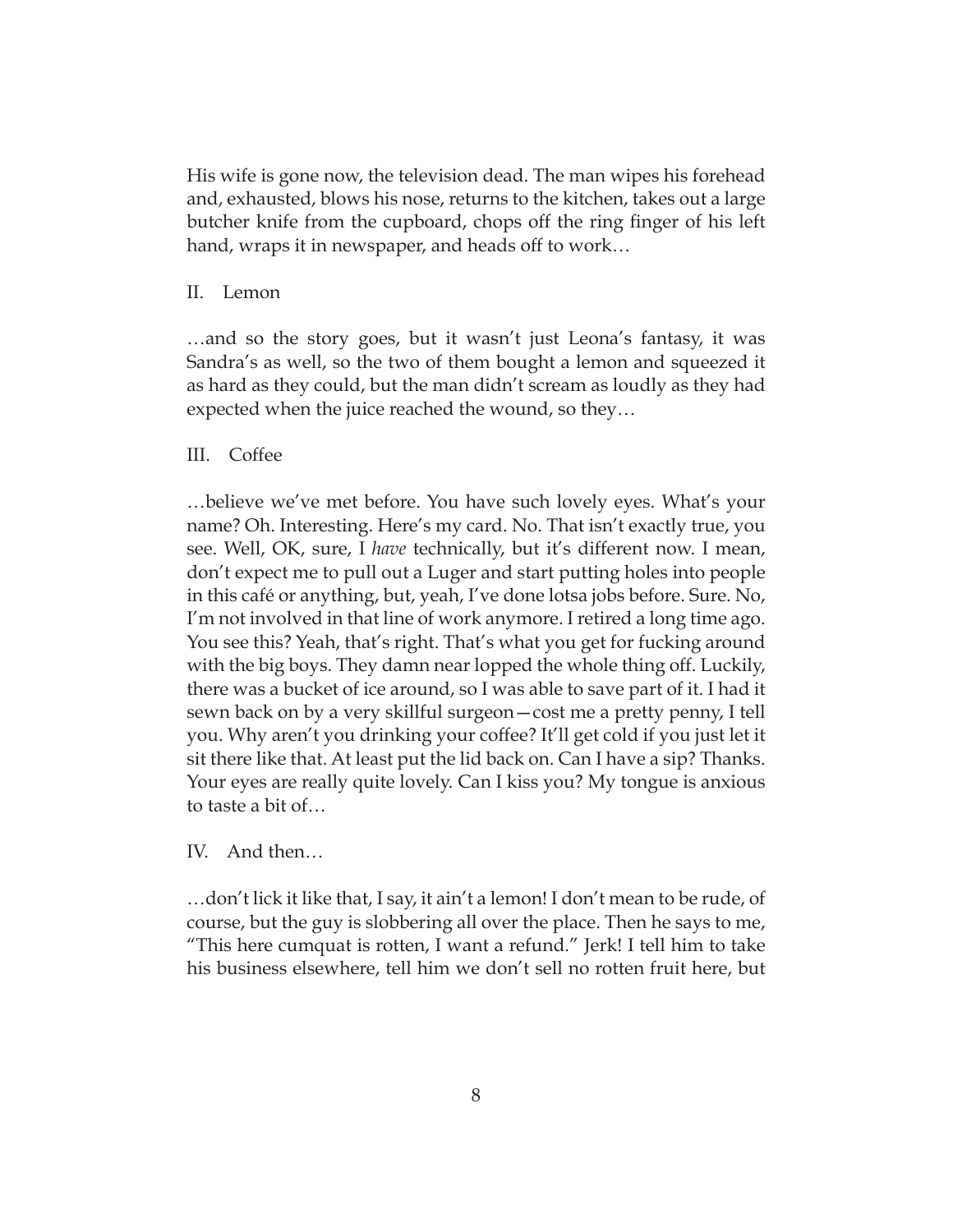then he says he wants to order a friggin' *tunafish sandwich*. I tell him we don't have no *tunafish sandwich* on the menu, go somewhere else, and he flips me the bird. So what can I do? I grab his hair and smash his head into the edge of the counter without thinking—I mean, I don't take no shit from nobody no more—but he's got a friggin' metal plate in there which puts a chip into the side of the new marble counter. *What'll happen when the boss finds out?* I thinks to myself. The guy throws his glass of water at me, cusses, says this is the worst joint he's ever eaten in. I threaten to call the police if he doesn't leave. So what does he do instead? Asks me out for a cup of coffee. Can you believe that?

#### V. Conclusion (tentative)

#### *And now, back to our regularly scheduled program…*

The fish was raised in clean waters: the packing company did not use any harmful chemicals to preserve it. It exhibited a pleasant (if slightly salty) smell. When eaten with the proper utensils, it was easy to pick up and easy to insert into one's mouth. (It was also very delicious when eaten with a slice of lemon on the side.) Upon mastication the fish did not complain. After reaching the large intestine, it would make its way upstream to the small intestine, the stomach, traveling as far as the windpipe, where it would lay its glistening white eggs. Then it would follow a reverse course back down to the sigmoid colon and settle there in the dampness until the following morning, when the man would wake up and go to the toilet to read the newspaper and let his mind wander for a bit…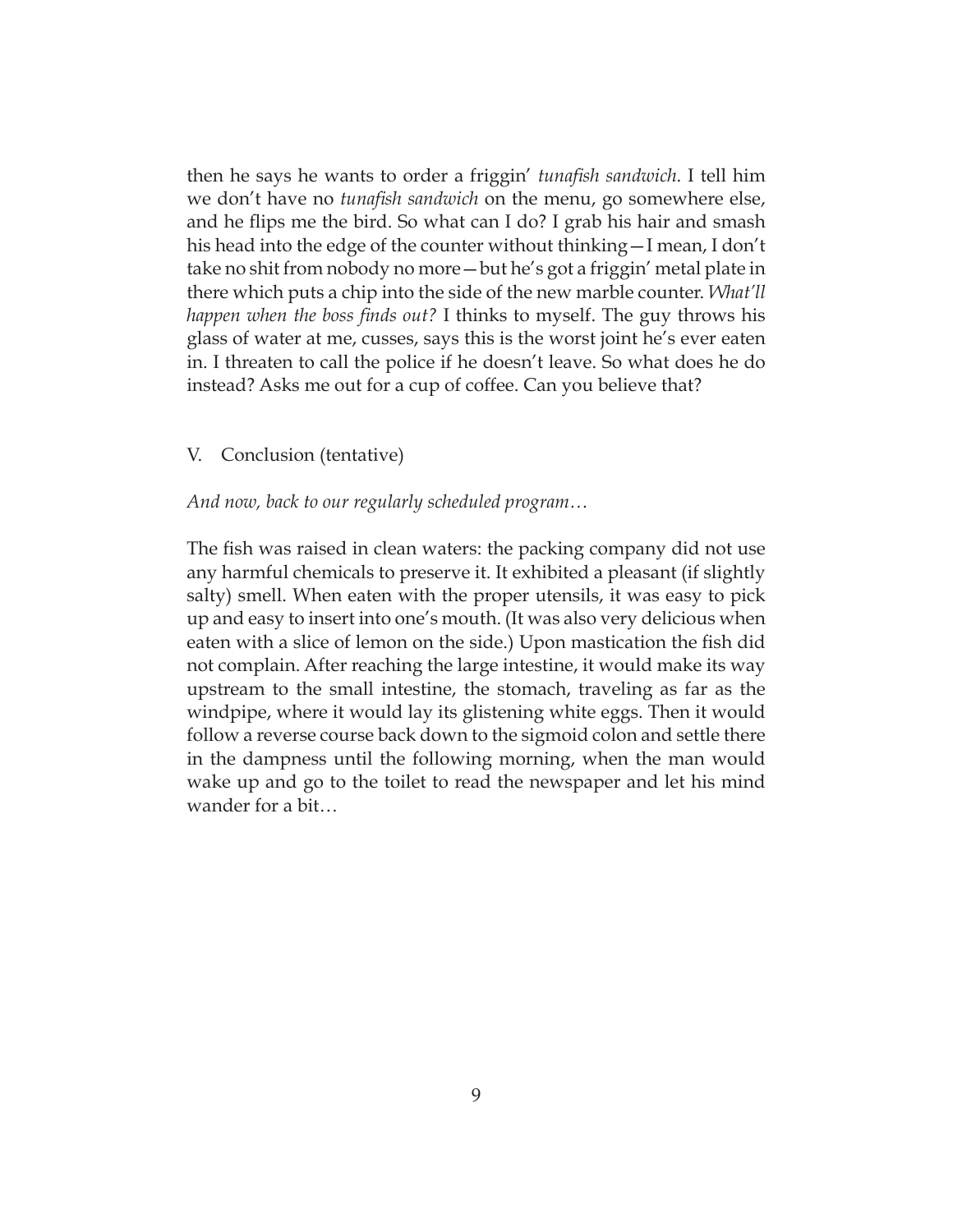# **Eggshells**

<span id="page-17-0"></span>My wife and I sit facing each other across the kitchen table. Our conversation proceeds in the usual fashion.

```
"So, how was your day?"
"Oh, fine. Yours?"
"Okay, I guess."
"What did you do?"
"Well, I worked of course, picked up some milk and cheese, called to 
wish my mother a happy birthday…"
"Mmm."
"You?"
"Same as always. Work was hectic. You know…"
"Yeah, I know."
```
Neat rows of eggs line the table like small, rotund soldiers, trembling precariously every time a truck drives by. I have no idea why they are there, though I dare not ask.

```
"Are you working again tomorrow?"
"Of course. I always work on Saturdays."
"Right."
"What are your plans?"
"Well, I have a few errands to run. Yup, got a few things to do…"
```
She turns her head toward the large window behind her to gaze out into the empty lot. The egg nearest me suddenly falls off the edge of the table and lands under the chair.

```
"Shall I pick that up?"
"What?"
"One of th-the eggs just fell. Do you want me to pick it up?"
"If you like."
```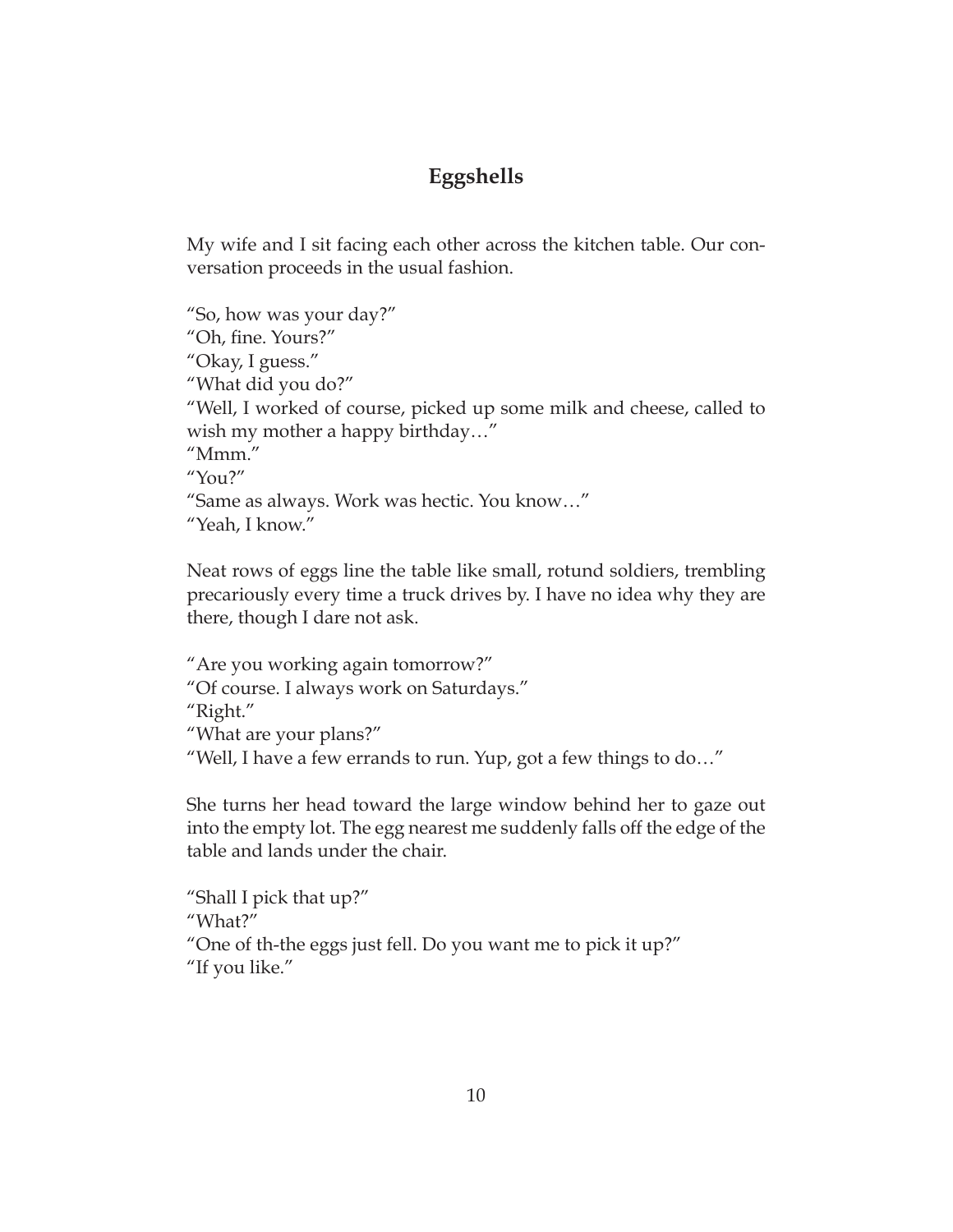I open my mouth to say something else, but nothing emerges. I let my arm dangle for a moment, but can't find the egg.

"I can't find the egg." "It probably rolled under the table." "Do you want me to try and find it?" "Well, do *you* really want to?"

I change the subject.

"So, what's for dinner tonight?" "Chicken. Every Friday is chicken night. You know that." "Do I?" "Well, you do now."

She sighs and, standing, folds her arms in front of her chest; her lovely hazel green eyes are concealed by her overgrown bangs, which she keeps saying she means to trim but never does. I haven't seen those sad eyes of hers in months.

"I have to go. I'll be back soon."

Her tone is flat, unconvincing. Is she even convinced of her own words?

"There's chicken in the freezer. Help yourself." "How soon will you be back?" "Soon. I'll be back soon. Take care of the eggs for me until then, okay? They're bound to hatch any day now." "They're safe with me."

The moment I hear the door close I climb onto the table and lie bellydown on top of the stark white eggs; they are reduced to a chalkypowder in an instant, like ground-up Tums. Realizing my mistake, I take the slab of chicken out of the freezer, lay it on top of the remaining eggshells, and patiently wait for them to hatch.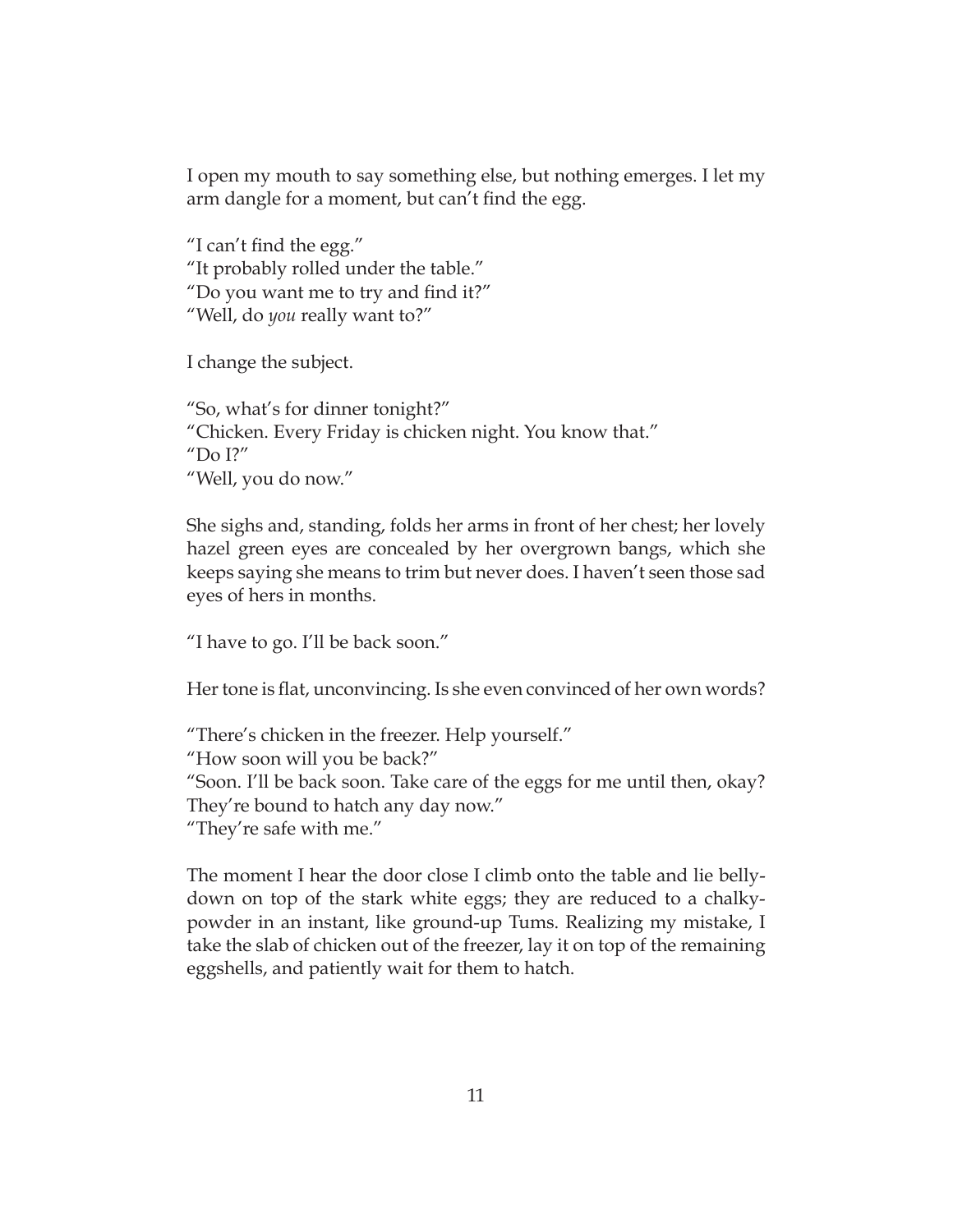## **Restless**

<span id="page-19-0"></span>It isn't that there's no logic to it, Detective; it's rather that any logic that might have governed the sequence of events has been diffused by time and reflection. I can only tell you what I remember, though I'm afraid it's quite patchy.

We started at her house and circled around the neighborhood, our exhalations like dry ice. I had no idea where she was taking me, but I'd promised not to question her beforehand, and so obviously wasn't going to renege midway. The dim streetlamps were our silent co-conspirators, watching over us, ensuring we didn't get too far off-track. By that time of the morning—around 2 a.m., I believe it was, though it might have been earlier—the streets were empty, save the occasional swerving truck or motorbike. At one point I spotted a patrol car in a ditch surrounded by brush, inside of which an officer was banging the brains out of some poor Oriental girl; she was probably a prostitute, or perhaps a thief trying to plea-bargain. This of course has little bearing on my story: it's merely a detail, an image to place at the back of your mind as we move stealthily across the road and into the backyard of a house owned by "The Kimball's" (according to the mailbox). It's here that things get confusing. She nods to me—Kay, that is—and I immediately gather that this is where we'll do whatever it is we've come to do. The back door is open, and we slip inside unseen, using our penlights to guide us up the steep wooden stairs leading to the children's bedroom. I normally would have been worried about the creaking of the steps, yet for some reason it didn't occur to me to concern myself with it: I trusted her so completely as to discard all logic for the time being and just "go with the flow." Perhaps this was my biggest mistake.

When we reach the top of the stairs the little girls are there, sleeping side-by-side, faces half covered by their shared blanket, which appears to be filled with down (did I mention the cold? it was a frigid morning…). I follow the glow of her penlight—which is poised deftly in her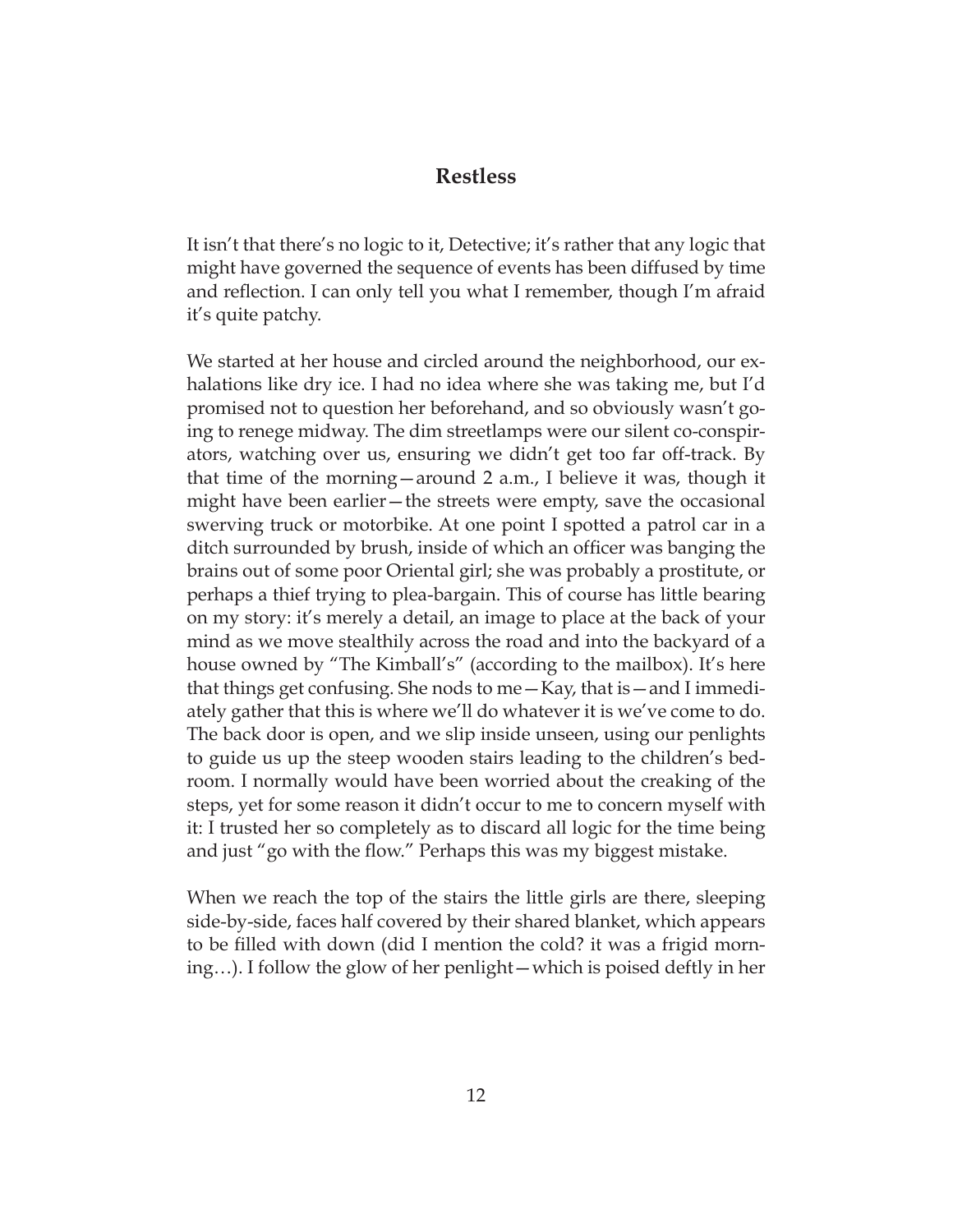left hand—with my eyes to see that the two girls are identical. At first I wonder whether I'm hallucinating, but then I realize that they must in fact be identical *twins*: this is certainly a logical-enough explanation for seeing double, isn't it? (I've already said that I had by this point "discarded logic," but of course I meant that only in a manner of speaking.) My penlight is in my right hand as we make our way into the master bedroom, leaving the twins behind for the time being. There is a large oak dresser in front of me, beside which a small nightstand with a half-empty glass of water on it and an open bottle of pills rests. Why I noticed these objects before anything else is easily explained: I had had my penlight aimed directly in front of me, just as Kay had instructed me to do before we began encircling the neighborhood, though my own inclination—or should I say *intuition*?—would have been to do a quick survey of the room first, in which case I would certainly have realized that the twins' parents were already making their escape out the window near the king-size waterbed; it wasn't until some moments later that I heard their footsteps on the roof.

Kay, I whisper at this point, where are you? And so I have broken my promise not to "question" her method after all, though really this is a moot point since she is no longer there to call my bluff. It was during this interval that I heard the pitter-patter of the twins' parents scampering across the roof over my head (see above). The rest is a blur, as I warned at the beginning. The twins are standing in front of me; both are wearing identical pajamas covered with an almost psychedelic or at least I remember having had such an impression at the time— Mickey & Minny Mouse pattern. Hi, I say. My name's Ray. What's yours? My hand is trembling, and I nearly drop the penlight as I frantically, desperately even, move it back and forth to illuminate first one child and then the other; their faces are like masks, rigid and pale, and their blank expressions are so completely indistinguishable as to cause me once again to question my own two eyes; indeed, I cannot discern the slightest difference between the two—their visages are the same, down to the tiniest birthmark (that is: the small, brownish blotch seen beside the right down-turned corner of each's respective mouth). Why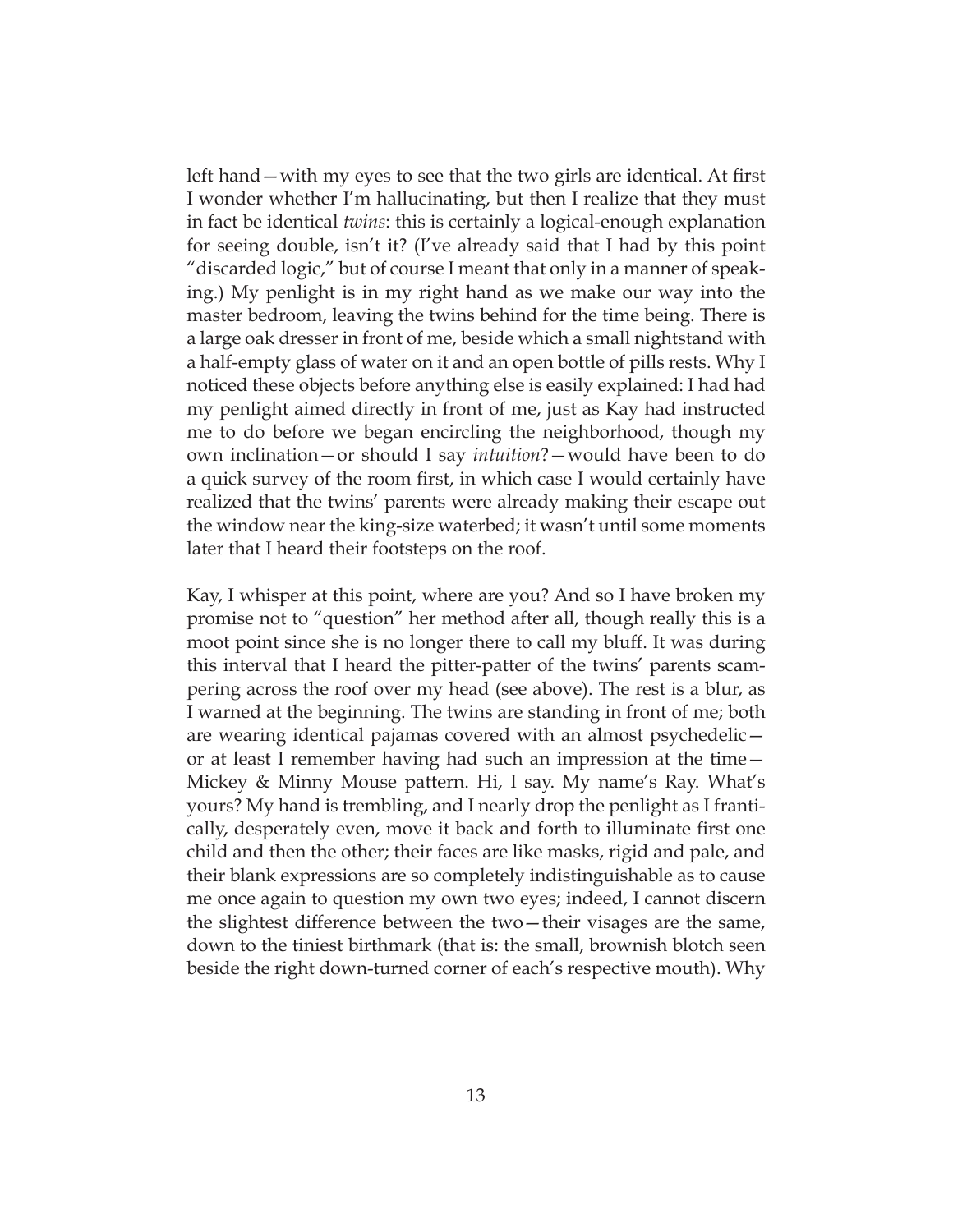are you in our house, Ray? one of them suddenly asks. (I've dropped the penlight now; it lies lazily at my feet, most of its light absorbed by the shaggy carpet upon which I'm standing, or had been standing.)

It was at this point that I ran, or I must have run, for the next thing I remember is standing under a streetlamp outside Kay's house, thinking about her naked body, that body I never tire of exploring with my eyes and tongue. A police siren is wailing somewhere in the distance, or perhaps it's the sound of an ambulance—I can never distinguish between the two—and I have the vague feeling that something bad has happened to the twins. But of course the twins were just fine; or, rather, they *are*. Kay's body resurfaced the next morning, along with the twins' parents, both of whom suffered only minor injuries. There's really no need to rehash all of this, though, is there, Detective? That's as much as I recall. Don't say I didn't warn you. I'd like another cigarette, please.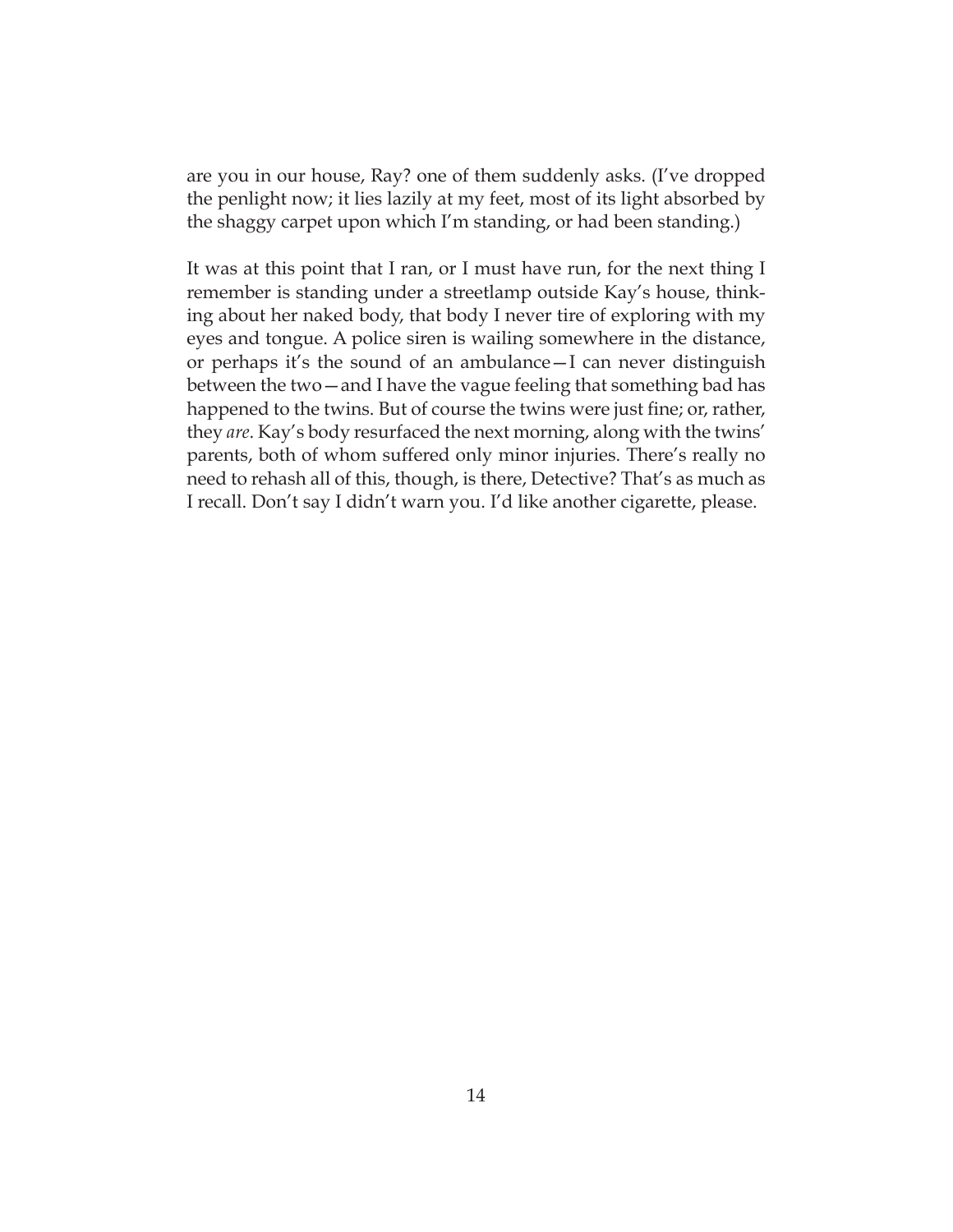# **Jagged Edges (The Letter)**

<span id="page-22-0"></span>She sat on the bed and watched. She watched them through a narrow chink in the wall. The boy had his arm around the girl. He was whispering something into her ear. The girl giggled and covered her mouth. He moved closer. She pushed him away. He tried again. She refused him again. He stopped smiling. She stopped smiling as well. They stared at each other. She began to sweat. Dinner! the girl's mother cried. Coming! she responded. She strained to see what would happen next. The boy stood up. He was holding something in his hand. She couldn't see what it was. It looked like a straight razor. Perhaps he was going to shave? Her heart was beating fast as she watched. She knew she shouldn't be watching. It was none of her business. Dinner was ready. But she couldn't stop watching. The boy lifted the razor into the air. There was no sound. She could not see the girl anymore. The rift in the wall was just too narrow. Then there was sound. It was the sound of groaning. What were they doing? Her mother's voice rang out again. It's going to get cold. Come down this instant! Yes Mom, she replied, one ear to the wall. The groaning had stopped. She peered through the small fissure again. She thought she glanced something. It was flesh-colored. It was a bit bluish around the edges. *The sound of footsteps.* Another bit of flesh. Pink and puffy. She turned around. Her mother was standing in the doorway. One hand rested on her hip. She was holding something in the other. It wasn't a razor. It was an envelope. The envelope had been torn open. A piece of paper peered out from it curiously. It was a letter. Her mother must have read it. Her mother's face was stern. It was reproachful. The girl on the bed gasped. The back of her neck had been spattered with something. She wiped her neck with four fingers. Then she looked at them. They were wet. The wetness was translucent. It didn't give off any distinct smell. It might be spittle, she thought. Or maybe water. Her mother approached the bed. She held out the envelope. One hand was still poised on her triangular hip. This is for you, she said. The girl took it with her dry hand. She held her breath. There was no return address on the envelope. She grasped the pointed corner of the letter. Her hands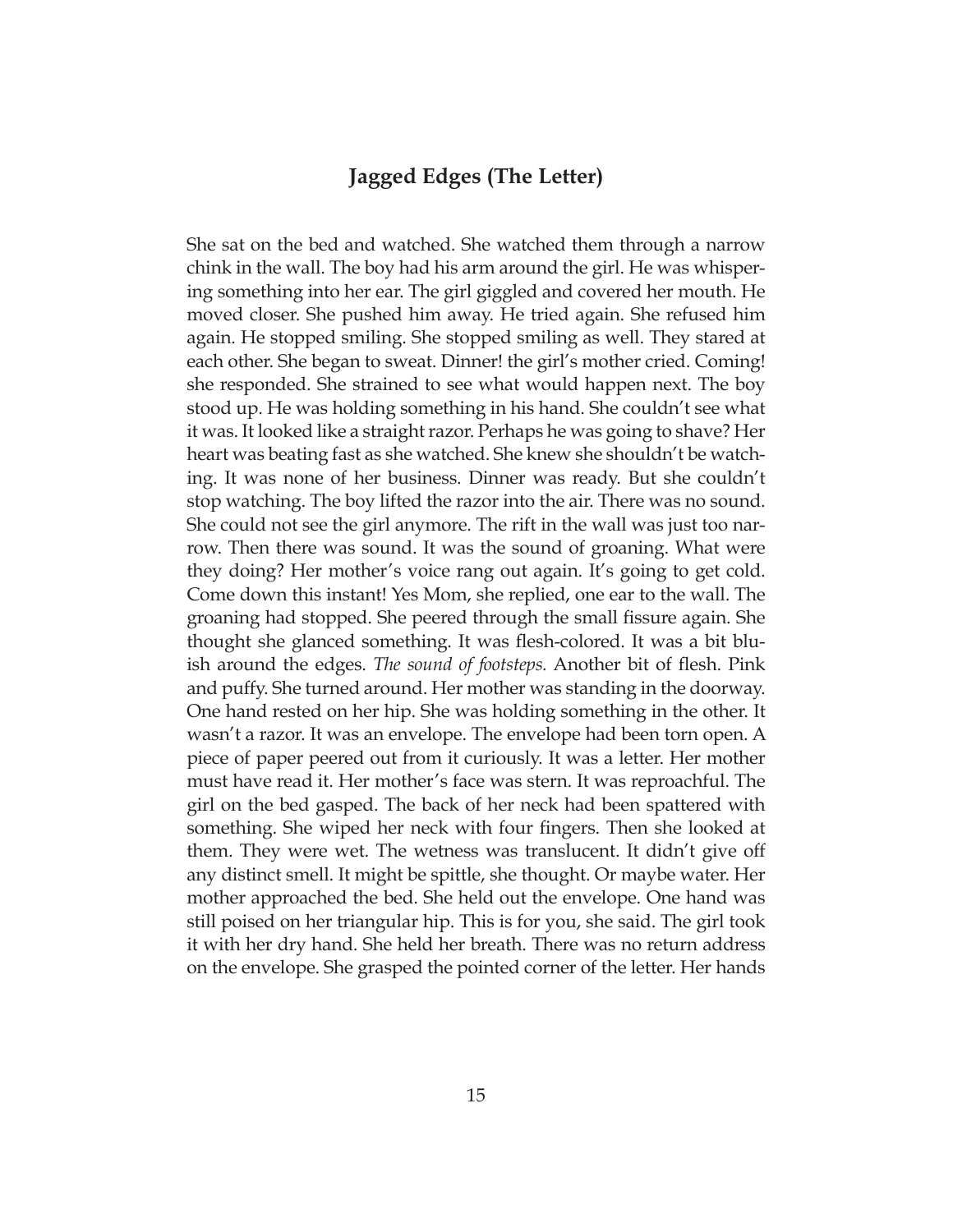were trembling. It was quiet in the room now. She pulled the letter out. The inner edges were jagged. They looked as if an animal had gnawed on them. She opened the letter. Her mother was eyeing her. She was tapping her foot. Her mother tapped her foot whenever she was nervous. What was she so nervous about? The girl smiled at her mother nervously. Her mother did not smile back. The girl unfolded the letter with the serrated edges. She looked at the letter and swallowed hard. There were only seven words written on it. They were not words her mother would approve of. They made the girl blush. She did not know who had written the letter. She wanted to know. She wondered if it was the boy next door. Her mother was staring at her. Perhaps her mother was waiting for a response? What could she say, though? She didn't know who had sent the letter. She felt ashamed. She didn't know why she felt ashamed, but she did. She imagined the boy next door doing the things in the letter to her. Her face turned red. It was hot. Her mother took a step forward. She raised her right hand to her left ear. Then she hit her daughter. She slapped her with the back of her right hand. The sound both frightened and excited the girl. She had never been hit by anyone before. Her mother was panting. Her face was redder than the girl's own face. The girl wondered if her mother was excited too. Her mother grabbed the letter from her hand. She crumpled it up and threw it on the bed. The girl put her hand to her cheek. It was warm. It throbbed. She liked the feeling. She wanted her mother to slap her again. Instead, her mother left the room. She didn't close the door when she left. The girl watched her mother go down the stairs. She could see her through the opening in the door. Her mother was crying. The girl picked up the crumpled letter. How had the edges of the letter gotten so jagged? She looked through the space in the wall. It was dark. She wanted to know who had sent the letter. She could smell fish. She was hungry. Her mouth watered. She suddenly wanted to lick the crack in the wall. She could almost taste it. There was no movement on the other side of the wall. The light had been turned off. She moved her face close to it. She stuck out her tongue. Her face was spattered with liquid. The liquid came from the crack in the wall. It tasted salty. It was salty and wet. She peered through the space again but couldn't see anything. Everything was black. Should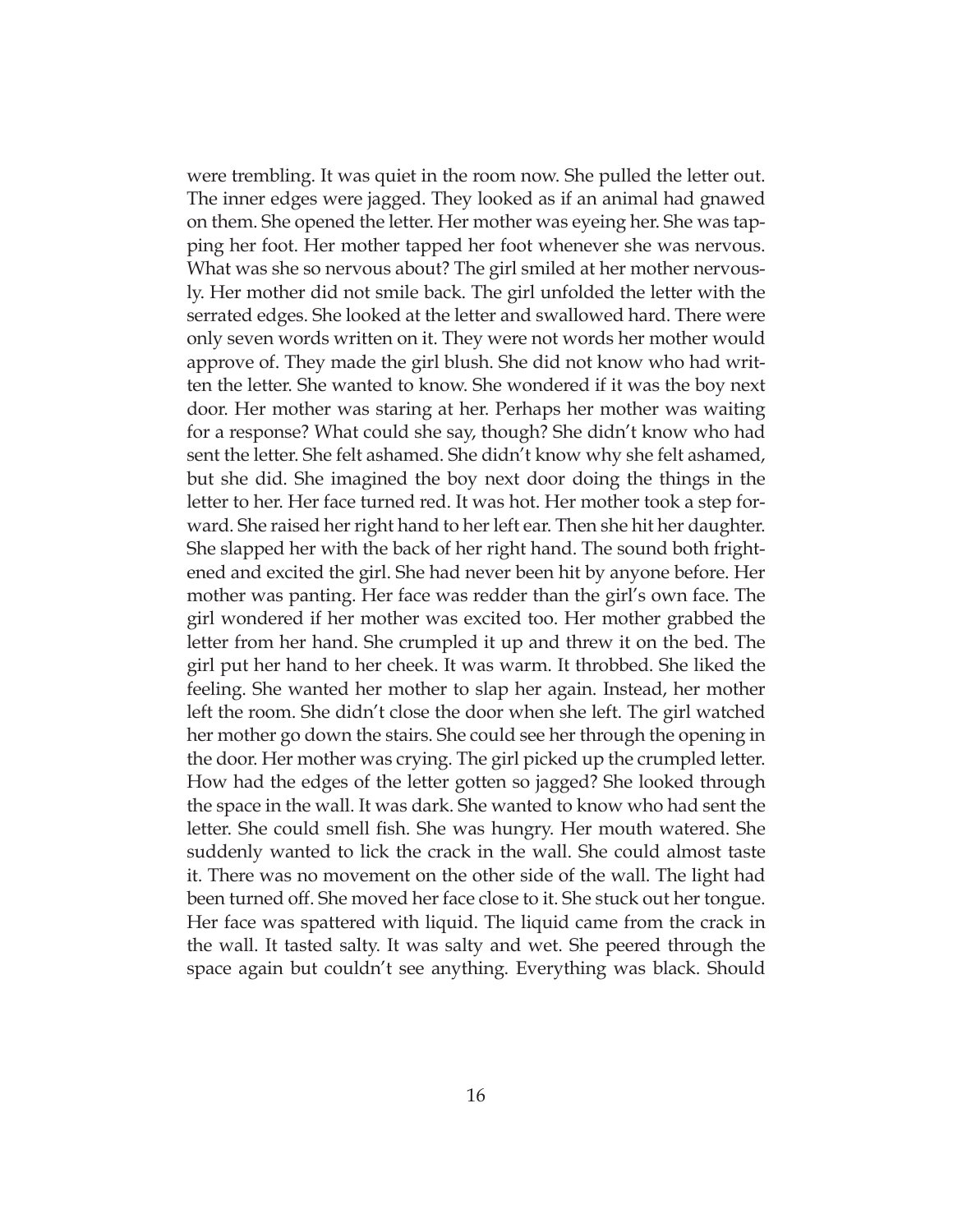she call out? The smell of burnt fish drifted into her nose. Dinner must be burning. She didn't care. She wanted to lick the space in the wall. She wanted to taste more of the salty liquid. Her desire was overwhelming. She stuck her tongue out again and pressed it to the crack in the wall. The wall did not taste salty. It was not wet. It was dry as bone. It tasted of plaster. She coughed and wiped her mouth. She wiped it with the back of her hand. Now she was sweating. Her sweat was wet. It was salty. She should go downstairs and eat the fish. She should go and eat the salty burnt fish with her mother. She should tell her mother she was sorry. She had made her mother cry. She should throw the torn letter away and go downstairs. She should throw away the filthy letter with the jagged edges. She picked up the letter and looked at it again. Then she started to feel funny. Her heart was beating fast. Who had written the letter? She looked around the room. There was a hammer in her closet. It was in the toolbox. Her father had put it there. She got up from the bed. She was sweating profusely now. The room was hot like a factory. The air was thick with gray smoke. Why hadn't she noticed the smoke before? She began to cough. No matter. She needed the hammer. She opened the closet. The toolbox was there, beneath a stack of clothing. She opened it. She took out the largest hammer in the toolbox. It was heavy. She wondered how it would feel to be hit with the hammer. She wondered whether it would hurt very much. She wanted someone to hit her with the hammer. The hammer was very large. She put the head of the hammer into her mouth. It was cool and metallic. It made her gag. Then she pulled the hammer out of her mouth. It was wet with her saliva. This thought excited her. It made her feel tingly inside. She dropped the hammer and climbed onto the bed. She picked up the furrowed letter and ran her fingers over its serrated edges. One of her fingers started to bleed. She wiped some of the blood onto either side of the letter. She licked her salty finger. The letter slid off the bed and onto the floor. *The sound of footsteps.* She knew she had to act quickly. She picked up the hammer. It only made a small dent the first time. The second time it made a hole the size of a quarter. Pieces of plaster fell onto the edge of the bed. She turned the hammer around. She pulled it like a lever. The wall soon gave. The crack opened wide. She heard a familiar noise and jumped inside.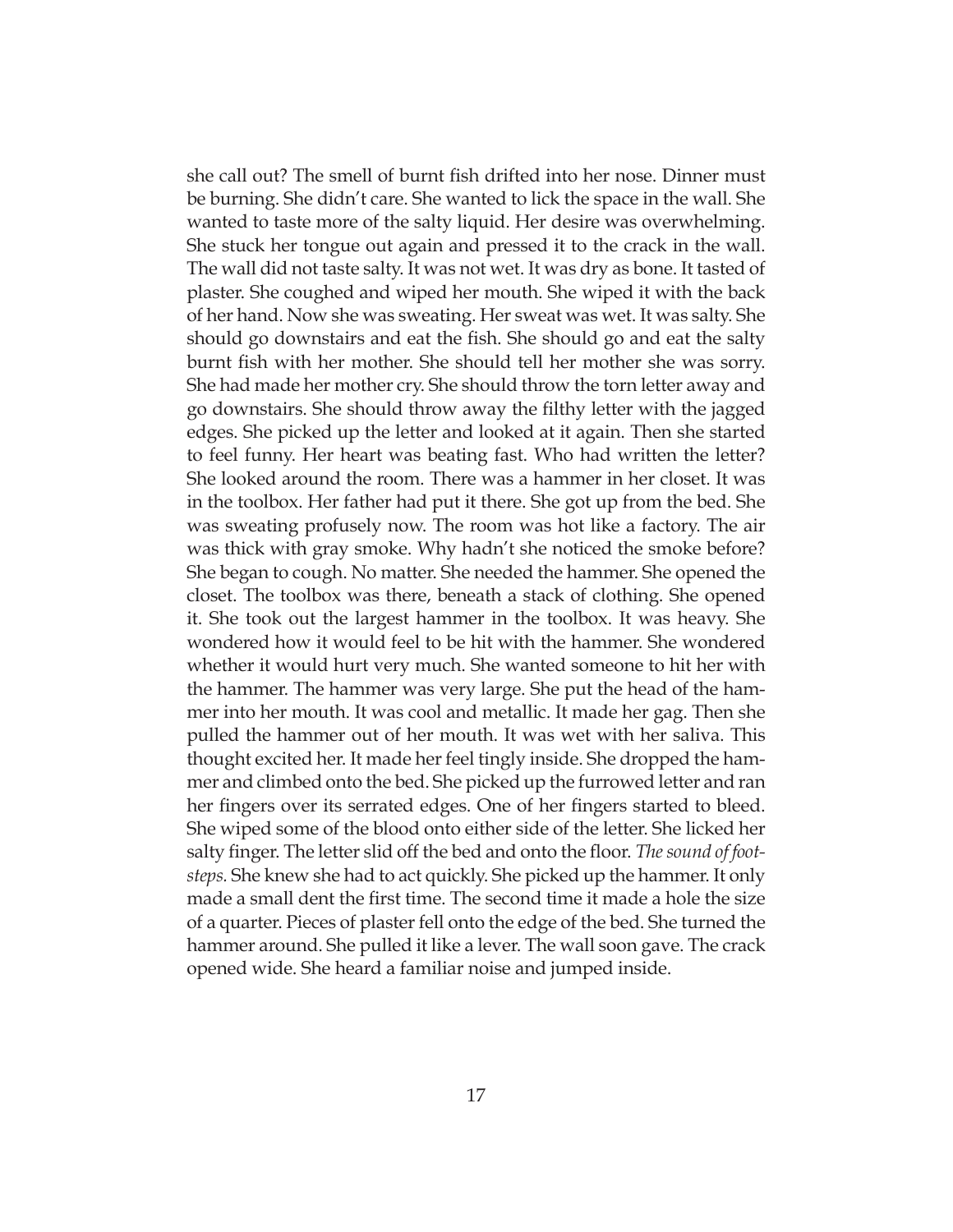## **The Baby is Safe**

## <span id="page-25-0"></span>[Left]

I am seated at my desk typing a memo when my watch begins to ring. I place my wrist against the cartilaginous part of my ear and say, Hello? still typing with my free hand. The gravelly voice at the other end says, Long time, no speak. I immediately recognize it as belonging to my ex-lover from Saipan. What do you want? I say. I'll call you back— I'm busy right now, and I need both of my hands to finish the job. She laughs. Why not strap your wristwatch around your ear like everyone else? You've always been stubbornly independent. Haven't changed at all. Just then my boss appears in front of me, her broad hips at the level of my eyes. How's that memo coming along? she asks. Oh, I'll have it to you soon. *Very* soon. I wonder whether she's noticed the glowing face of the watch. Huffing like a horse, she shuffles away. A moment later I hear her repeat the same question ("How's that memo coming along?") in the same tone to herself. I'll call you back, I whisper into the watch. Don't worry, the baby is safe, the voice says, and then the line goes dead. It is exactly 3:09 p.m.

## [Right]

"…—nks to the advent of advanced psycho-cellular technology, communication between the sexes has never been easier. So says…"

She snapped the fingers of her left hand, instantaneously turning the plasma screen a vacuous black, while, with her right, she languorously stroked her client-lover's erect penis. "Are you almost there?" she asked, yawning to herself as she gazed at a swollen black beetle making its way across the far wall. Before he could answer, however, she increased the rate of her stroking and he ejaculated, grunting like a pregnant boar; in an instant the ISO3300X cleaning unit dissolved the spermy mess with a shot of translucent disinfectant spray. "All right?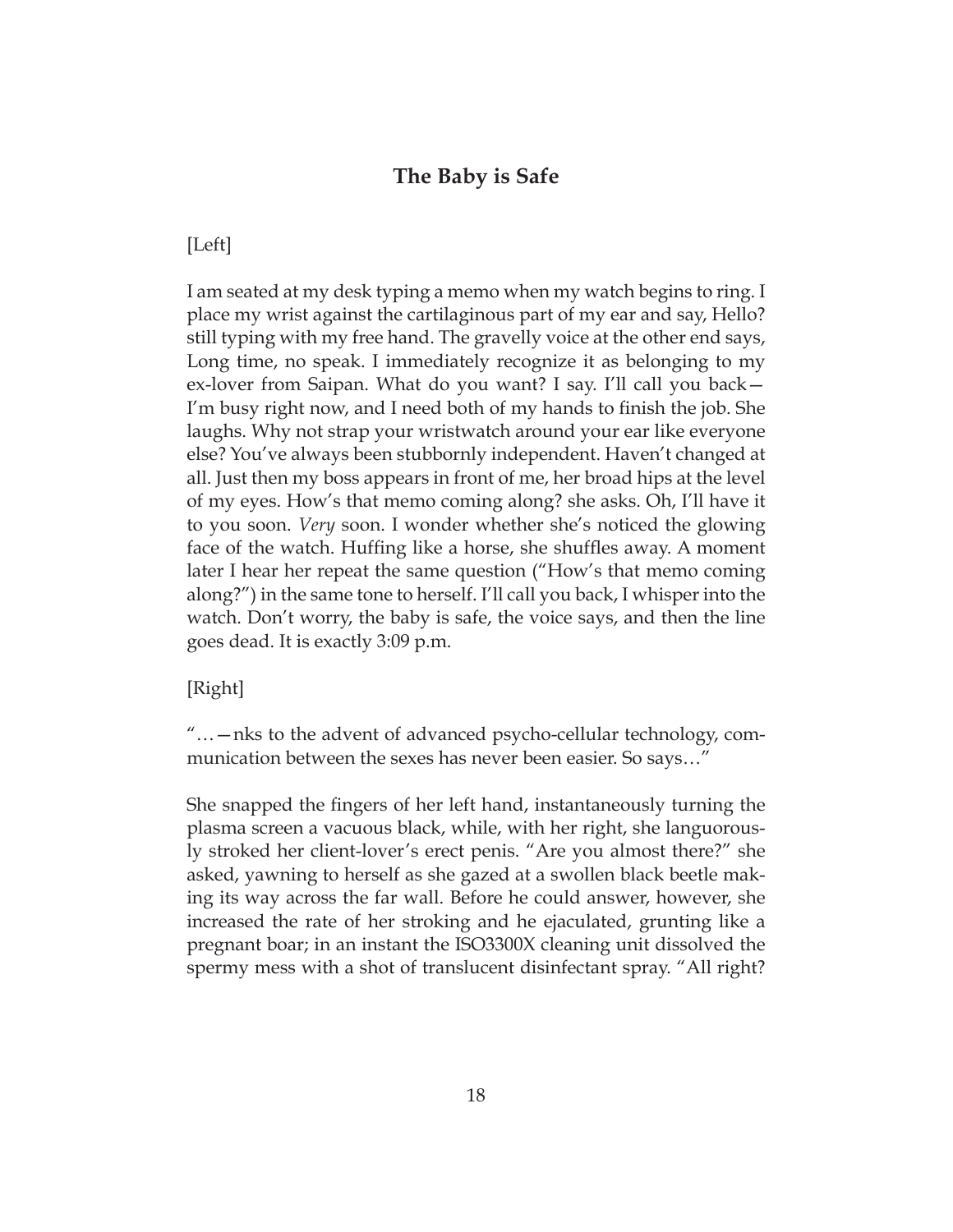Now pull up your drawers and go to work or you'll be late. I've already scanned you for GC\* 3900, so we're even." The man, who until now had been lying flat on his back, sat up on the edge of the bed and reached for his amethyst-colored synthetic pants, which were still piled up around his ankles. "Oh, and don't forget to pick up a discount coupon on your way out. 10% off the next time you come." He sighed inaudibly and, buttoning up his matching synthetic shirt, said, "I could do without the sarcasm right now. I've got a long day ahead of me. You shouldn't tease me like that, you know. A man is bound to…" She turned to face the plasma screen again and, crossing her legs, snapped her fingers. The man's watch read 9:03 as he walked past her.

\*Global Currency

[Left]

I hand the memo to my boss, who snaps the fingers of her right hand. The double doors slide shut behind me as she takes the memo with the same hand and scratches some e-text onto the surface of her desk with the other. (I hadn't noticed that she was a leftie until now.) Who were you talking with on your watch earlier? she says. Who, me? I answer. It was just an old friend. I told h-him I'd call another time, since I was busy. She narrows her amethyst colored eyes and snorts, then bites her bottom lip with a crooked tooth. Is that so? she says. I nod, swallowing the saliva that has accumulated in my mouth. We stare at each other for a pregnant moment before she snaps her fingers again. You may leave now, she says, the double doors already open behind me. I feel wretched, though I'm not sure exactly why.

## [Right]

She lay on the bed, watching the flickering lights of the flat plasma screen. The prosthetic baby in the room at the end of the corridor was crying. "Shut up" she said, more to herself than to the child, as she rolled onto her back and slid the hypodermic needle into a bulging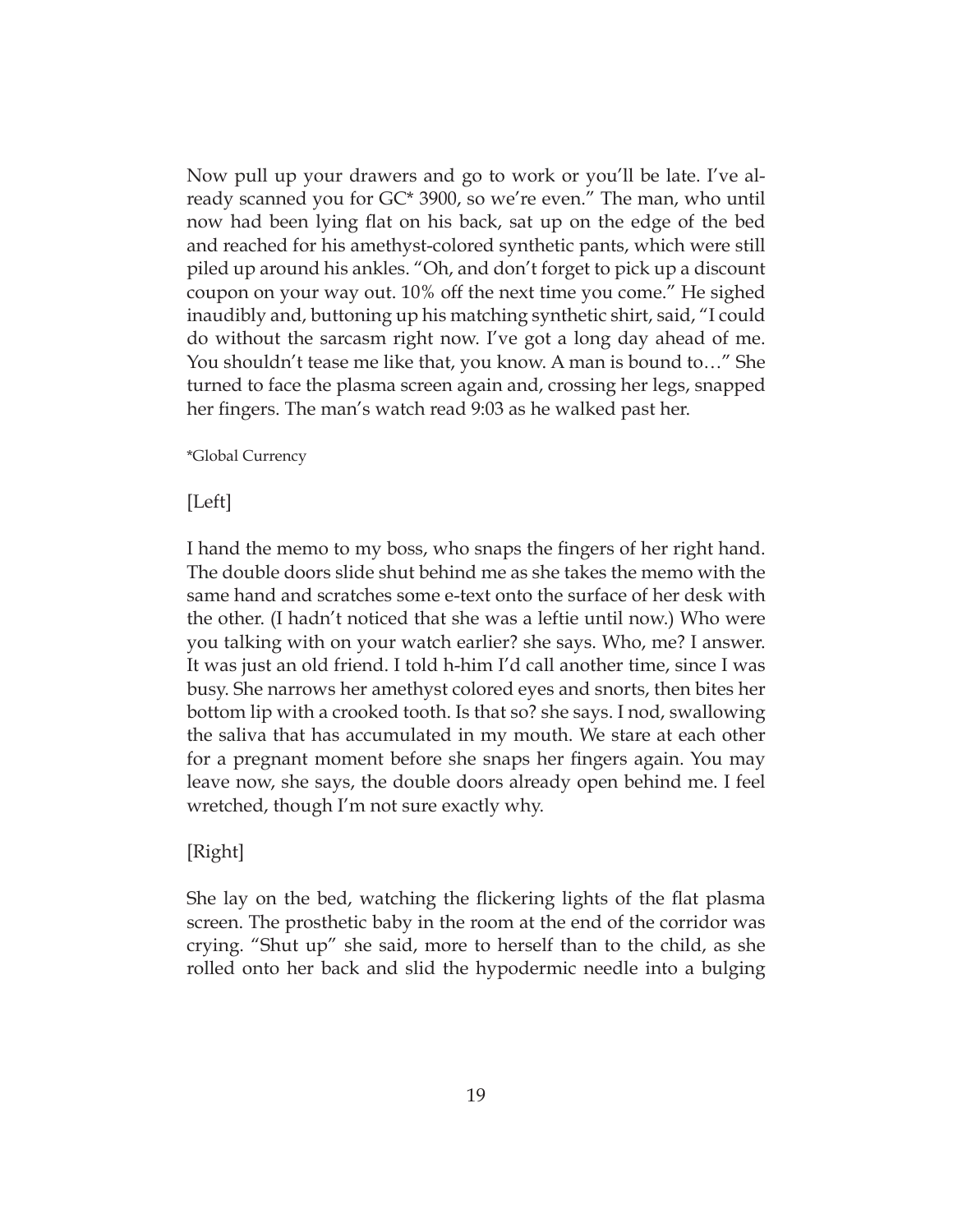vein, pulling the makeshift tourniquet off with her teeth. The clock in the corner of the screen blinked 6:03 p.m. The crying grew louder as the vitamin-concoction (her lunch) entered her bloodstream. "Shut up," she repeated to herself, rubbing the fingers of her right hand across her sunken, bare belly, on which an orange-red cloth had been tattooed. When she snapped the fingers of her opposite hand the ISO6600X cleaning unit produced a steaming hot washcloth resembling the one inked into her flesh, except for its dull beige color. "Fucking baby," she said.

## [Left]

I'm at my desk again. It's exactly 6:06 a.m., according to the computer monitor. Why the hell did I come in so early today, anyway? Ah yes, I have memos to attend to. My wristwatch has stopped at 9:03 p.m. I must have forgotten to recharge the six-month battery last night. As soon as I start retyping the memo from yesterday my boss's face appears on the monitor. Letting out a clipped burst of air from her nose, she says, Are you making any progress? Bring the memo to my office just as soon as you're finished. Yes ma'am, I say. I'll have it to you just as soon as I… At that very moment my wristwatch lights up. My boss's eyes meet mine through the monitor, and at that instant I know what I have to do. Removing the watch, I place it on the desk and smash it with the sole of my right shoe, as if it were a large bug.

## [Right]

"I'm home," he said, dropping his synthetic briefcase with a dull thud. Where was she? Something felt strange. Was it the pasty walls, the lusterless vinyl flooring, the fat beetle on the wall now here, now gone? No, it was something else; a sound, unmistakably that of a crying baby, coming from the far end of the corridor. She hated children, wouldn't let him ejaculate anywhere near her reproductive organs (despite them both being fixed). Something was fishy—was it a trap? But why should he mistrust her? She was, after all, his one (and only) lover. He gazed at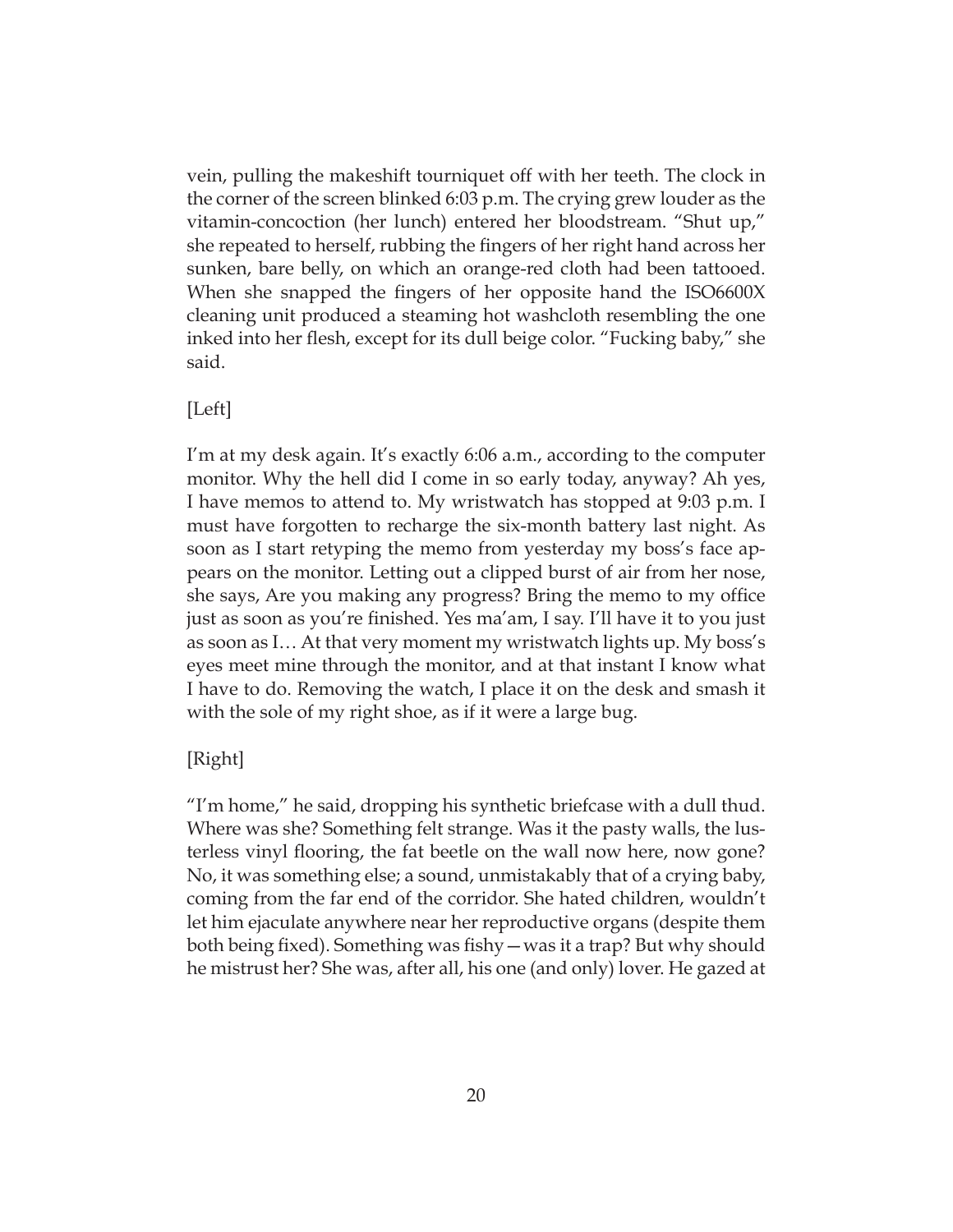his wristwatch before turning right, heading straight for the door from whence the child's cries were coming. The dark corridor was lined with mirrors of all shapes and sizes; they reflected his form from various angles, making him look like some hideous fiend from a campy horror film. As he approached the last door on the left the wailing grew louder, more intense. His hand fell upon the gold *nouveau*-Bauhaus style door handle and pushed. And then something went *click* from down at the end of the corridor.

## [Left]

She snaps her fingers, I hand her the re-retyped memo, she scribbles some e-text on the desk, etc. etc. Let me see your watch, she says. My watch? I say, shocked. I smashed it to smithereens, of course. The battery was dead. She shakes her head, breathing noisily through her nose. But you could have just recharged it, couldn't you? Well yes, I suppose, I answer, searching her face for any hint, however small, of sarcasm. Why bother, though, when I can just buy a brand new one on the way home tonight? The new models have batteries that last up to nine-months in a single charge, whereas the old one had a battery which only lasted for six. Sounds wasteful to me, she says, snapping her fingers again. The double doors open behind me. By the way, she says, the baby is still safe. I have it on good authority. The double doors close behind me. My gasp gets stuck in my throat as I leave.

## [Right]

She found him in front of the last door on the right, his left hand clasped to his chest, the right grasping the handle, as if trying to open it. How had this stranger gotten into her apartment, and what did he want with her? Good thing she'd had the new security system installed last month. He'd be paralyzed for at least another hour or so, which would give her enough time to call F— on her watch and file an e-report on the intruder… Ah, but her last after-hours client had smashed the watch to bits, apparently because he hadn't come (through no fault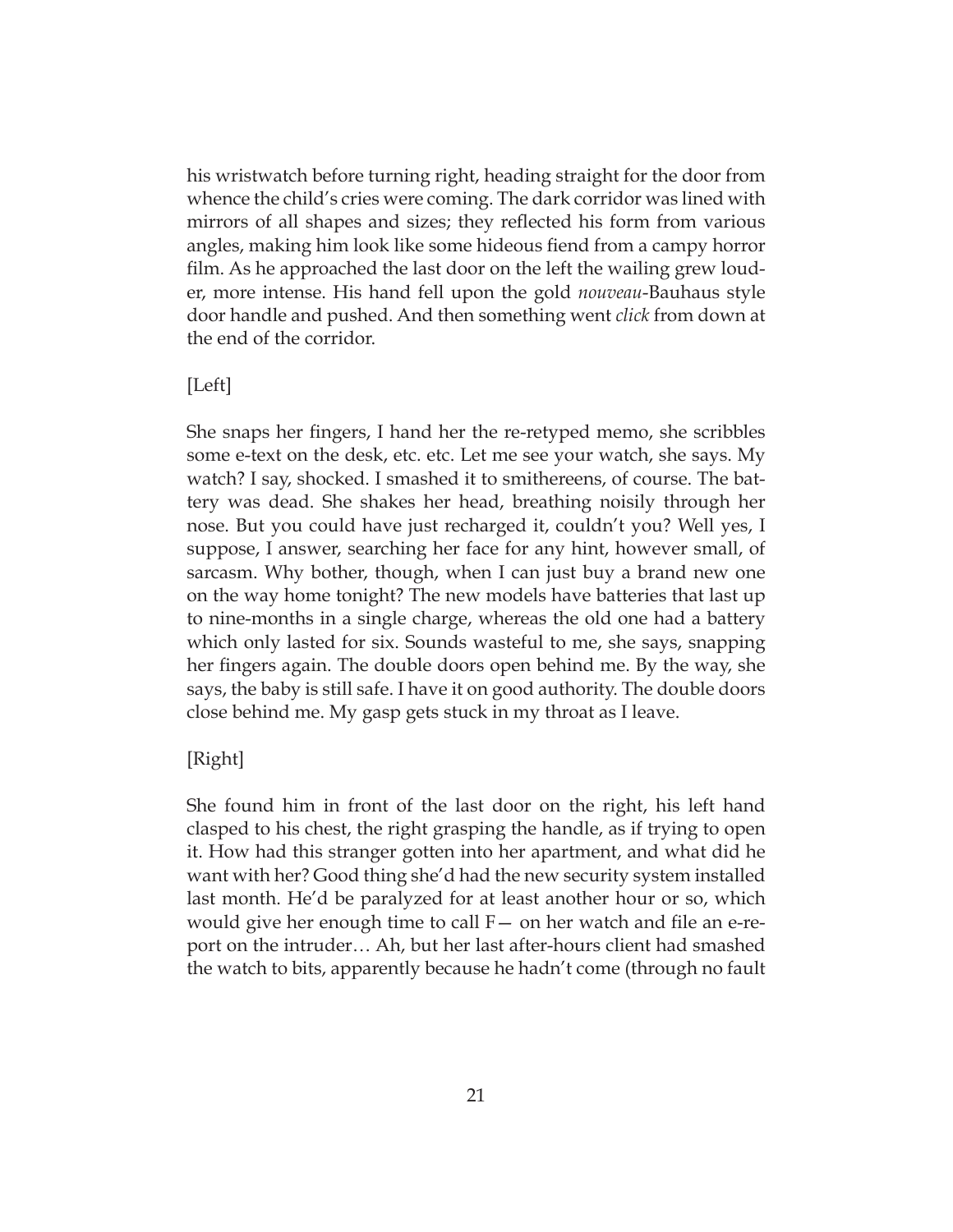of her own; he had been too uptight, obviously, sexually frustrated…). She'd just have to take the man's watch, which was a brand new model ISO93600Z, ironically the exact model she had seen advertised in the storefront on the way home from the office. The prosthetic baby was crying from the bedroom now, where she had locked it up for safekeeping. She had to return it to the clinic by week's end. Good thing the intruder hadn't found it, or she'd be in deep shit. As long as the baby was safe, everything would work out. The watch read 9:09 as she strapped it to her ear and dialed.

[Left]

March 6, 20— 9:36 p.m.

Text message:

*dear f—*

*how's the weather in the asianp? have you taken care of those seminal vesicles yet? don't worry, i've taken care of things on my end. love you more than you know.*

*xoxo, r—*

The previous message was electronically forwarded to the watch I bought last night (the old one was either misplaced or stolen). Wish I had a clue as to who sent it. My name, for one thing, doesn't begin with the letter *F*: my first name is Carl, my middle name Ira. Further, I don't live in the Asian Pacific, not to mention that I also don't know any R's other than Rachel P—, and she's been MIA for three full years now. At any rate, the boss is on maternity leave—she recently bought a new baby from that trendy new cloning clinic over on  $6<sup>th</sup>$  and Cifi (or was it Lezboi?) Ave.—and I've been put in charge of overseeing the business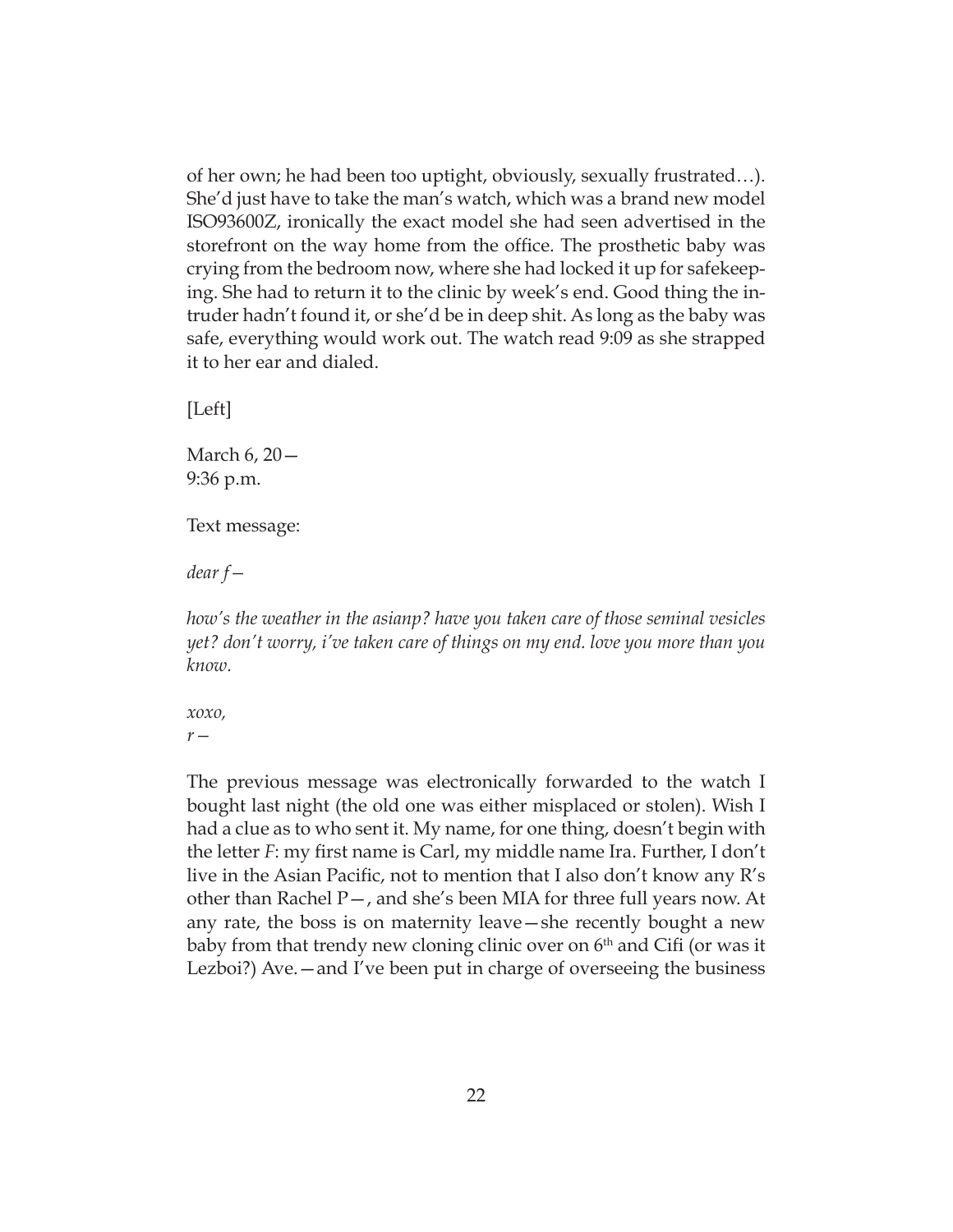until she returns. Truth be told, there's not a whole lot to be done here apart from typing and retyping old memos, so whenever I get bored I do crossword puzzles, first with my right hand and then with my left. (I've always thought it'd be cool to train oneself to be ambidextrous.) When my watch rings I place it against my ear. A baby is crying on the other end of the line. Hello? I say, but the baby just continues to wail. It is in that instant that I realize the answer to *six down*, which has been eluding me for hours on end, is TRIGONOMETRIC.\* That's it! I cry, snapping the fingers of my right hand and scribbling the answer down with my left. A tiny beetle scuttles across the desk. I smash it with the heel of my shoe as the line goes dead.

\* "A function of an arc or angle most simply expressed in terms of the ratios of pairs or sides of a right-angled triangle is called a \_\_\_\_\_\_\_\_\_\_ function."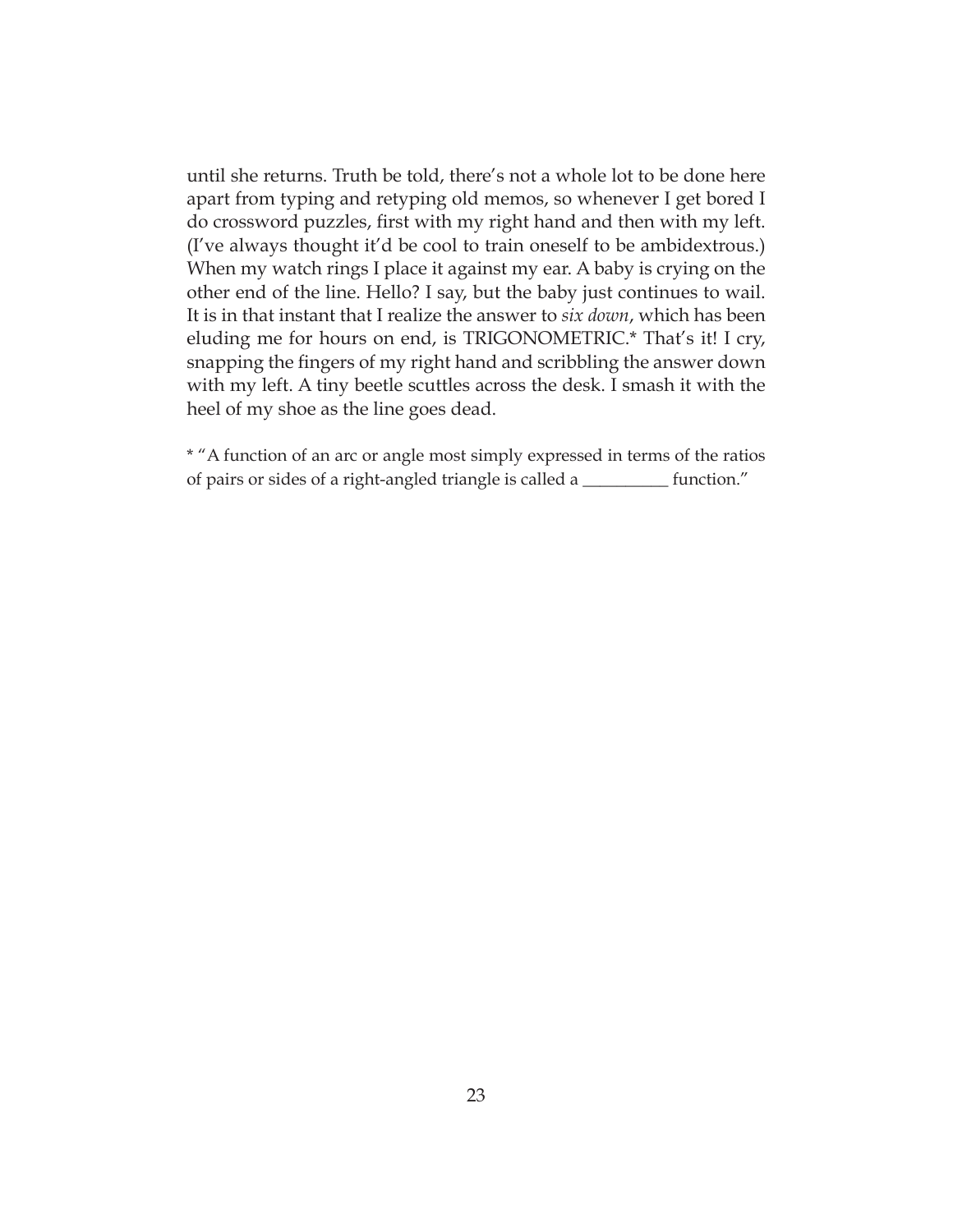# **Guilty**

<span id="page-31-0"></span>I begin to undress, beads of sweat on my brow. *Where are you taking me?* I inquire. *Well, to the gallows, of course,* they say. *But, why?* A long pause. And then: *To be hanged.* Did he just say "hanged"? *For what?* But this time I receive no answer. My shirt comes off, exposing my lanky frame to the elements, and then my pants. I find myself standing at the top of a balcony and, for a brief moment, I actually consider jumping, though it's an awful long way down and I'm chickenshit. What is this place anyway? Why is it so eerily quiet here?

*Let's go,* one of them says now. *Where are we going?* I am taken roughly by the arm. When I look down I catch a glimpse of my naked cock, which is swinging back and forth like a pendulum, withered like a dried prune. I am suddenly scared. *Did I do something wrong?* I ask. *What sin did I commit?* The men on either side of me both smirk, but neither says a word. *It's easier if you stop asking so many questions,* the man on my left says, finally. *Death is no big deal. Lots of people die everyday. And everyone dies eventually. You ought to consider yourself lucky. Die before it's too late! Follow the examples of Crevel, Dazai, Woolf! Would you like a cookie?* The man holds out a bleached, lion-shaped biscuit to me. He resembles a History professor I once had who committed suicide the year after I graduated: same mustache, same spectacles, same sad smile. *No thanks,* I say, suddenly chilled.

The man on my right (whom I haven't yet looked at) ties a blindfold over my eyes, and then I hear the sound of a creaky door opening; I am told to watch my step. Entering the dry, chilly room, I feel the accusatory eyes of the spectators—there must be hundreds of them—on my unclothed body, though no one makes a noise. *Sure you don't want a cookie? Last chance.* The voice is different from before. I shake my head no, but a rubber-gloved hand forces the pasty thing into my mouth; the biscuit tastes of gluten and sugar, with just a hint of plastic. *Are there*  any objections to the hanging of this man? He has been found guilty of not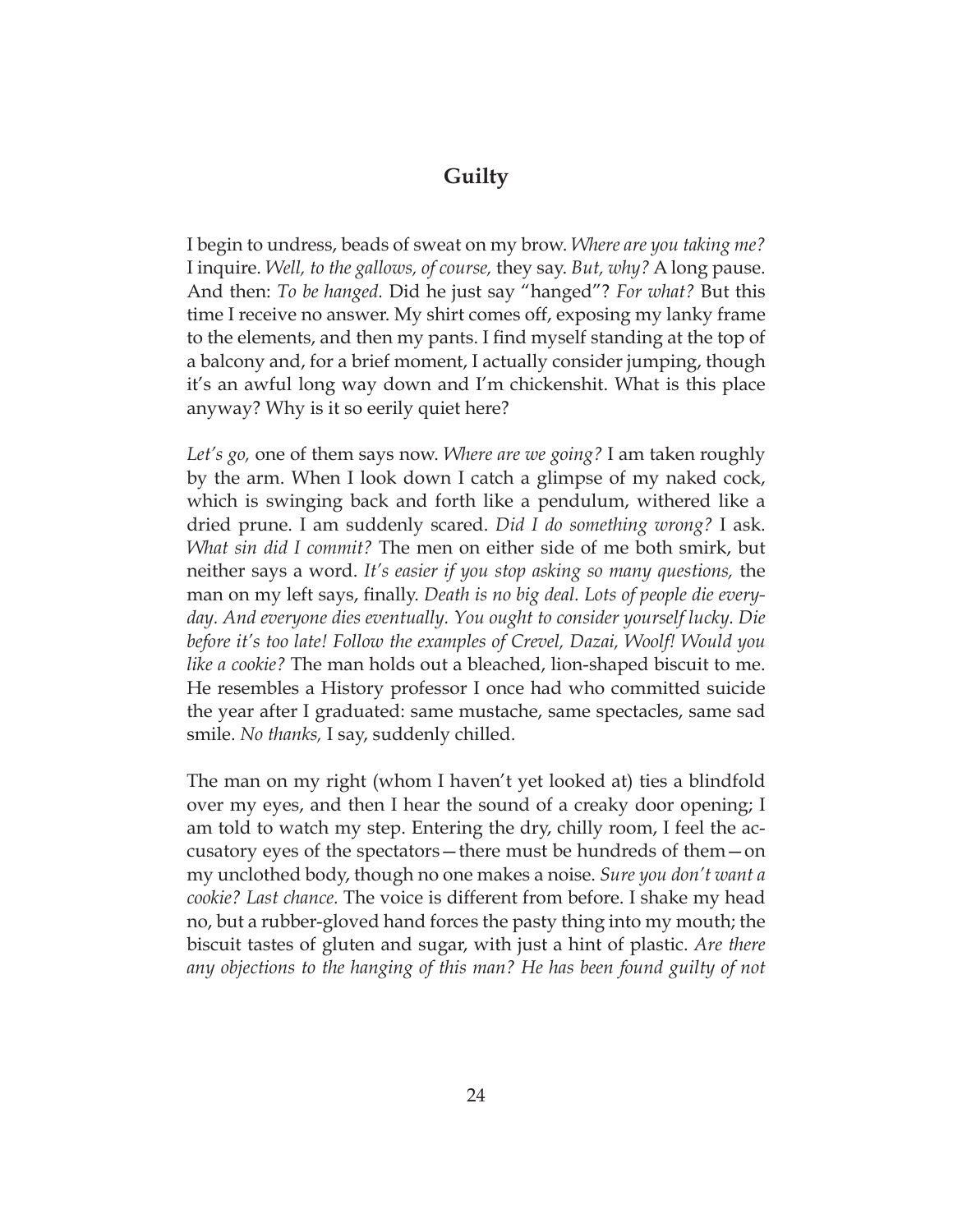*being guilty: not a hint of favoritism, bigotry, or malice in the totality of his slender bones, nor any sign of the desire for money, fame, or sex with nubile young women!* (The jurors gasp.) *Death is best; he is not fit to dwell in this world. Shall we proceed with the hanging, then?* The eyes of the spectators increase their intensity. I open my mouth to protest: *B—but…*

The blindfold comes off, and I see that my audience is composed of animals: dogs, cats, iguanas, parakeets, snakes. I feel as if I am in a silent film, staring at the screen of another silent film. The noose is quietly placed around my neck as the man who resembles my dead History professor crunches a skull-shaped biscuit between his stained teeth. *Death is preferable. Trust me.* He winks, and as my feet lift off the ground everything slowly comes into focus.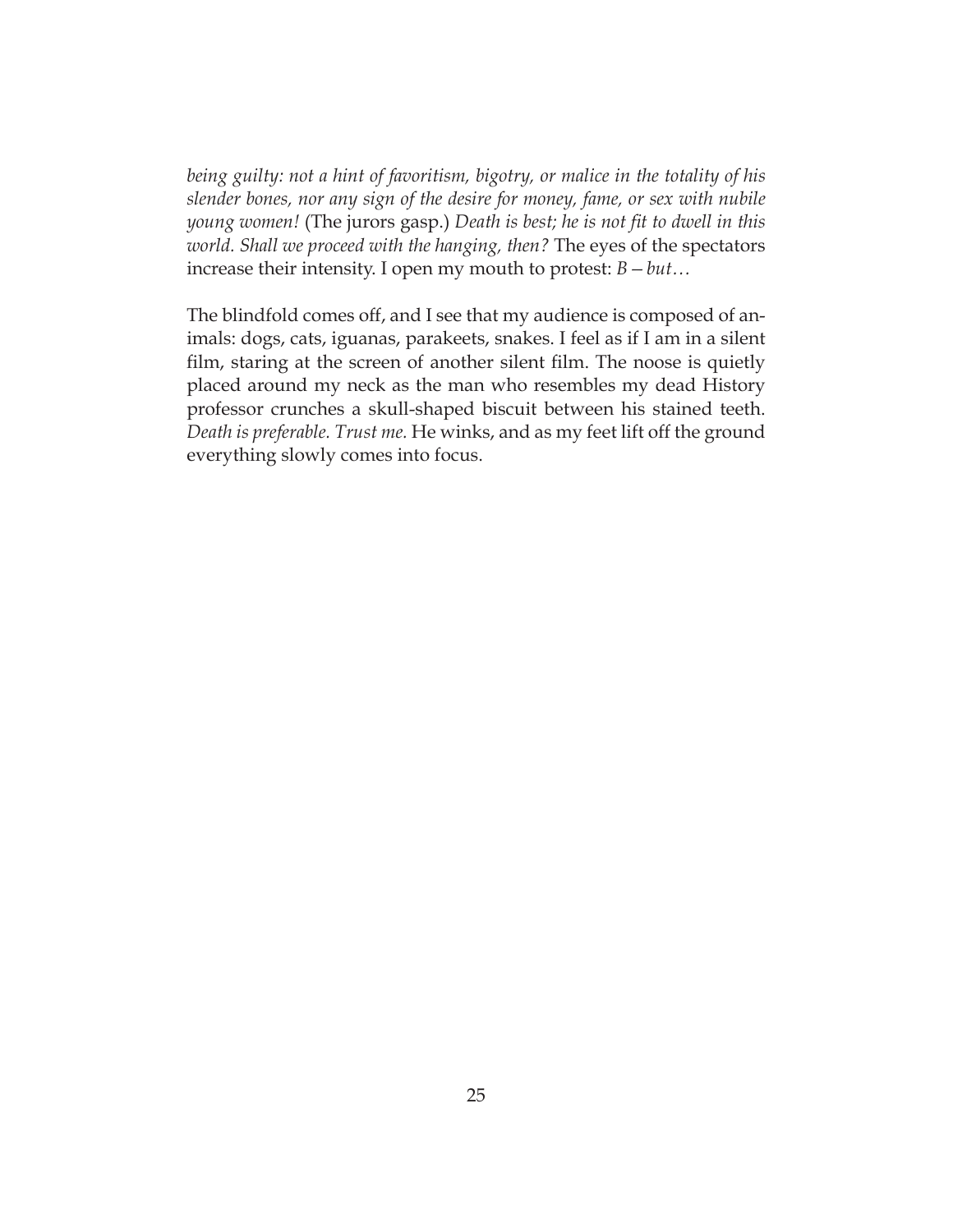## **The Church at Dawn**

#### <span id="page-33-0"></span>First chapter

He steps out of the car, adjusts his hat, begins to walk. The air is brisk, the sky blue, the clouds a buoyant white. He walks, breathes deeply, seems content. When he exhales, a faint mist appears, disappears. Right foot up, left foot down, left foot up, &c. What is he thinking about? There is a stone church ahead of him, a large black cross upon its roof. He walks, the birds twitter. He looks down, sees the autumnal leaves scattered about, golden brown or yellow and red, stiff and dry or flat and wet. He yawns, touches the arm of his spectacles, adjusts his hat. There is someone lying on the steps in front of the church. He sees this, frowns. A small, black spot rests upon his bottom lip. Birds twitter, leaves crunch, twittertwitter, crunchcrunch. Inhale, exhale, left up, right down, &c. The shade upon the steps of the church describes a 45-degree angle. It forms a zig-zag pattern as it descends, drops first off and then on to each successive step. The figure on the stairs remains unmoving, still covered in shadow.

#### Final chapter

He squints his eyes, lowers the rim of his hat, frowns. What is he thinking about now? He rubs the wrinkled sleeve of his jacket, adjusts his spectacles. Then he lets out a sharp, clipped cough and clears his throat. His hands are chapped, the whites of his eyes not-quite white. Seconds pass. Someone groans. Now he is on the ground, a spattering of red, sticky wetness on his beige shoe. It appears as if he has slipped on something, perhaps an animal carcass. There is a bright smear of blood upon the tarmac, the leaves, his clothing. His hat has landed somewhere behind his head (to his right). There is more blood there (crimson, dark). The black spot on his lip has spread across his face, has eclipsed it. The clouds are still white, the sky still blue, the air still brisk. The birds chirp, the leaves crunch, &c. A man steps out of his car, adjusts his hat, and begins to walk. He does not stop until he reaches the church.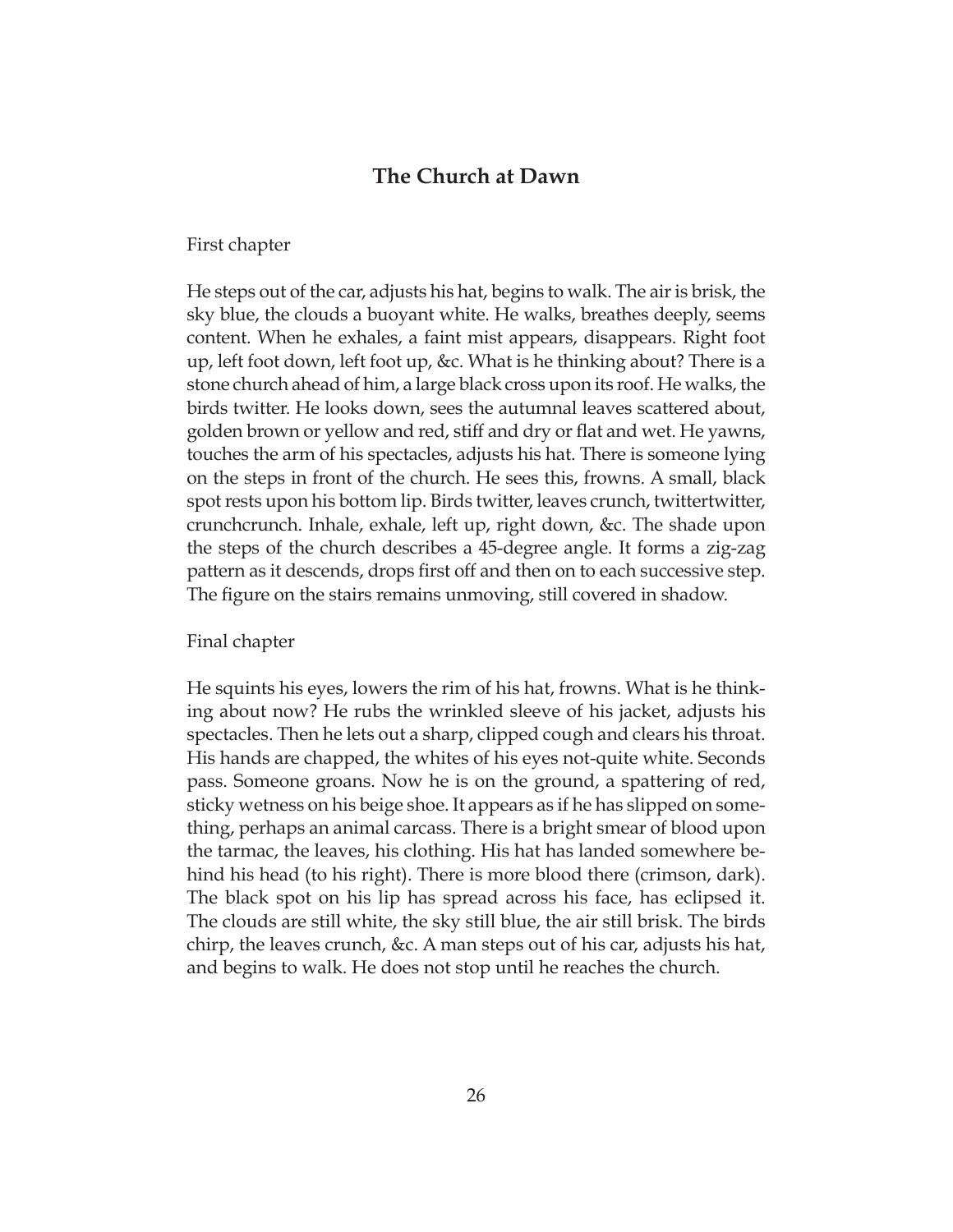# **Immaterial**

<span id="page-34-0"></span>Audio Tour Begins:

The room you are looking at is 10 feet by 10 feet by 10 feet with no windows or doors. As you can see, there is a tiny old lady—we have not given her a name—hunched over a sewing machine from the previous century; as she feeds a length of material through the machine, it is drawn into a hole in the floor shaped like a giant mouth before being collected at the other end by "volunteered workers." You may also observe that there is a dark red light bulb directly above the woman's head. It was plugged in the moment she began sewing one hundred years ago today.

[Digi-camera zooms in]

One might call the lady's shrunken head—though difficult to see on the screen—cute (in a perverse sort of way): her eyes are like two tiny probing buttons which dart to and fro, snapping open and closed while tracking the machine's wobbly needle as it stabs the spidery filaments of thread through the variously shaped swaths of cloth. This is a sign of her remarkable precision, and is precisely why we are renowned on both sides of the Atlantic *and* the Pacific.

[Digi-camera zooms out]

These swaths of cloth, then, are fed into the room from a hole in the ceiling in an endless circuit. (The ceiling hole is located just behind the old lady's shrunken head, in case you hadn't noticed earlier.) According to our records, the lady in cubicle #426-H has completed 3,153,600,000 strips of material since her tenure began with us: that's one strip per second, or 3,600 strips per hour, or 86,400 strips per day. For the record.

[Gasps of awe from audience; digi-camera zooms in]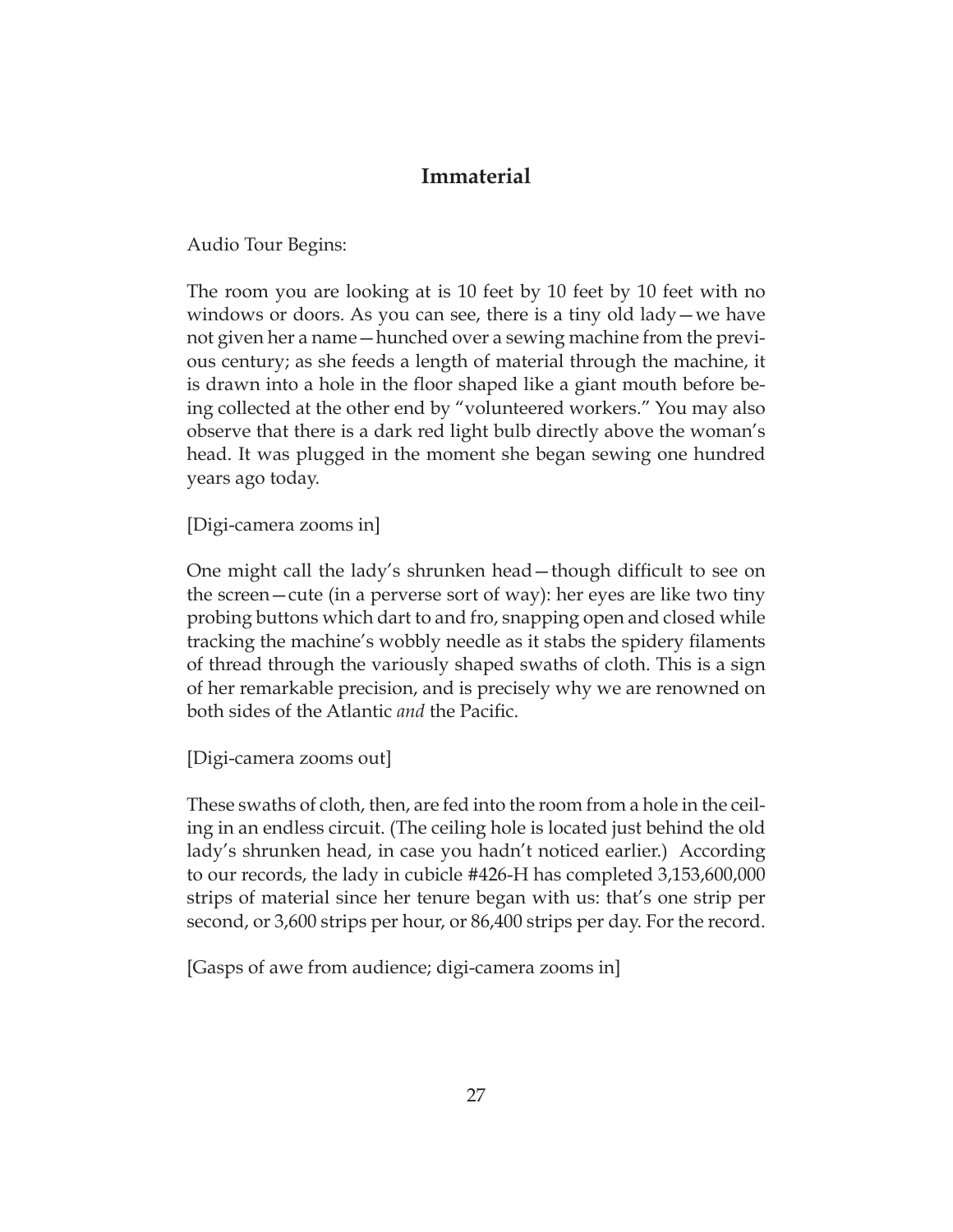How does she do it, you ask? Is she (wo)man or machine? First, direct your eyes to her brittle wrists. As you can see, they are bound with a material only slightly heavier than what she is sewing. We paid Canine Plastics, Inc. to design this special material for us with a grant received from the FDDA.\* Though it is not as strong as steel, it is nonetheless extremely resilient and much less cumbersome for our workers, as well as for us.

\* Federal Drug Dealer Association

[Digi-camera zooms in, refocuses]

This unique material, thanks to the brilliant engineers and chemists at Canine Plastics, has been soaked in a long lasting "venom"—albeit a mild one—and its special consistency allows for a constant, steady stream of the venom, which was originally extracted from the radioactive urine of a rare species of cloned bird found in one isolated region of Haiti, to be time-released into the worker's bloodstream without any needles or pain.

[Digi-camera zooms out, tour guide clears throat]

This chemically converted serum, then, acts as both a relaxant and stimulant; we have discovered that, in addition to making our workers 300% more productive than they were during the wars of the early and mid 21st century, it also prolongs their lives indefinitely. We pride ourselves on employing real human beings such as this adorable old specimen you've been watching on the monitor, rather than following the trend, which, as everyone knows, is to employ regular machines to do all the work. Were we to simply parr—

[Light in 10x10x10 foot room flickers, dies; audio program abruptly ends]

Hey! The light burnt out. Hans, Takitani, Myerson! See to it that an-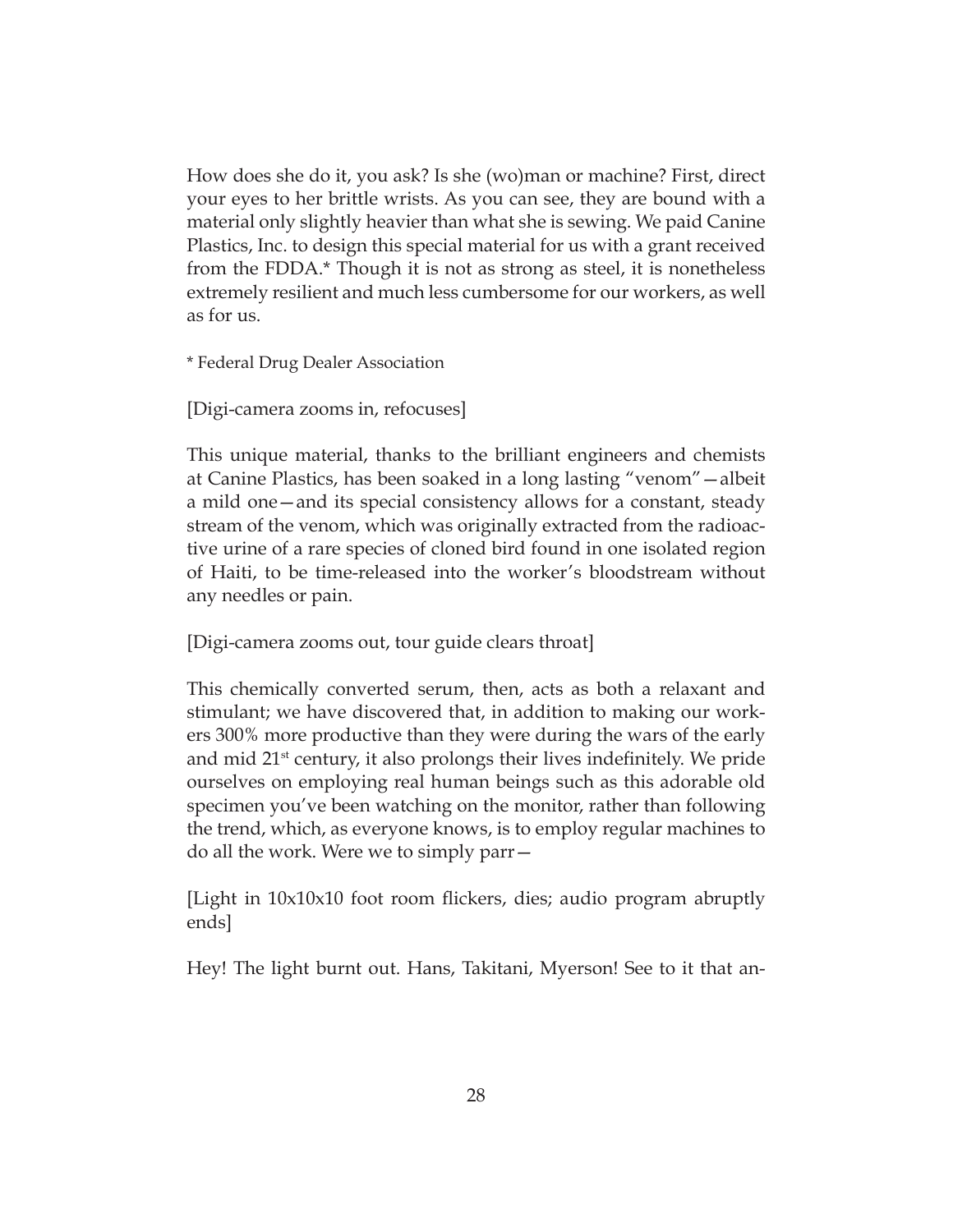other red bulb is readied for cubicle #426-H by the machine arm. In the meantime, if there are any questions, I'd be glad to oblige…

– Anonymous #1: How did her head become so shrunken like that? Is that a side-effect of the venomous serum, or…?

This is a fair-enough question, but I'm afraid I do not have the authority to answer it. You'll have to ask one of our experts on your way out. Next question?

– Anonymous #2: How did she get into the room—it has no doors or windows, according to what we've just heard—and also: how do you feed her?

OK. There are holes in the ceiling and floor, right? And she's a very small lady. She was smaller when she was a child. As for food, she doesn't need any…

– Anonymous #3: What about toilet breaks? Where does she…you know…

Well, if she doesn't eat or drink, she doesn't need to use a toilet either, right? The serum simultaneously provides a sense of euphoria and a "fullness" of the belly akin to bloating, though purportedly more pleasurable. It's certainly preferable to antidepressants, which are so late  $20<sup>th</sup>/$  early  $21<sup>st</sup>$  century anyway.

– Anonymous #4: Isn't what you're doing here in violation of the FDDA's abuse of legalized illegal substances laws, as set forth in the…

Umm…Boris! Take this gentleperson to one of the *larger* cubicles and answer whatever questions happen to arise, will you? Boris will see to it that you are gently reminded of our laws. Please follow him to cubicle #824-T. Ahh, wonderful! It appears that the light is back on again in cubicle #426-H. Let's continue our audio tour, shall we?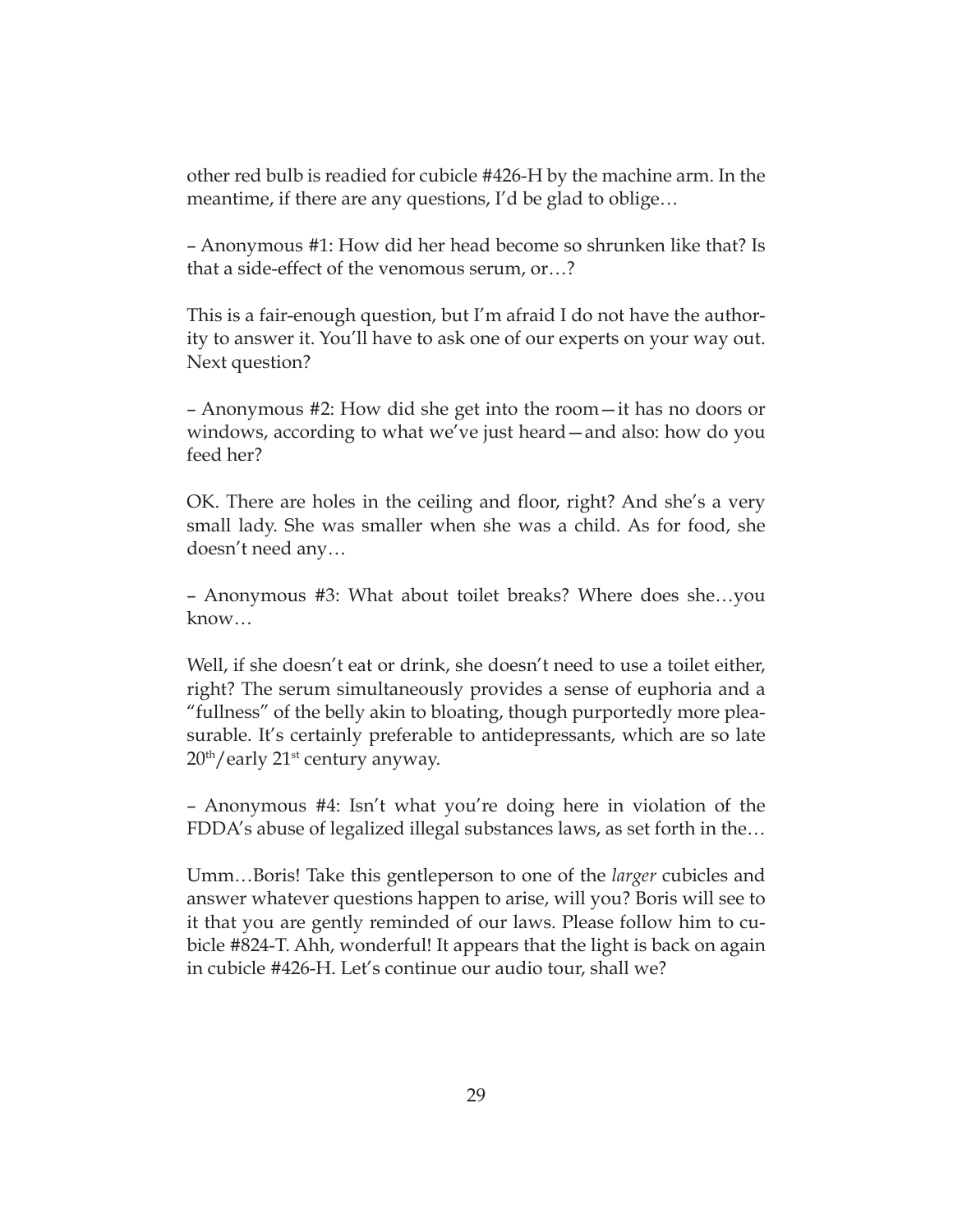[Digi-camera reveals the body of the old lady slumped over her sewing machine; threads like stitches skip across her shrunken, fleshy skull as she stares vacantly into the digi-camera's lens for a single moment before being dragged down the mouth-shaped hole in the floor with a glugglugglugging, then a crunchchurn crunching, sound, her long, gray hair trailing behind her for an impossibly long time…]

Audio Tour Desists:

The room you are in is 10 feet by 10 feet by 10 feet with no windows or doors. As your observers can see on their monitor, there is a figure henceforth referred to as "Cubicle #426-H"—hunched over a sewing machine from the previous century, illumined only by a single, dark red light bulb…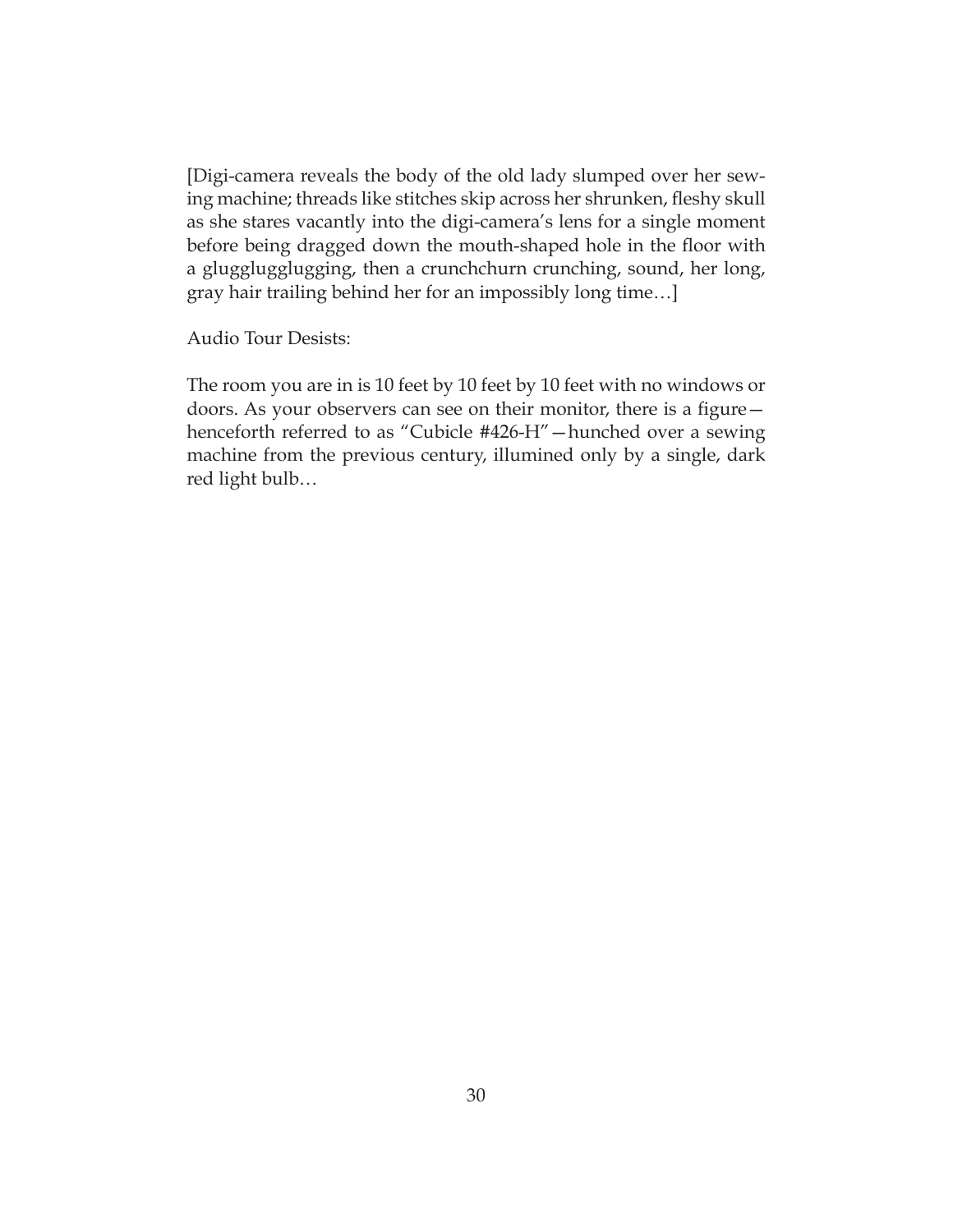## **RE[a]D**

He sat down among the vast library of books and sighed: the revolution had ended, and things had quieted down to breathless whispers. He would begin his new life by starting to read again, by re-filling his head with learning, with something apart from the insipid propaganda of the government (and of the brainwashed people), the reductionist logic, the *a priori* assumptions, the truisms and the lies… He would start with one of these books—any of them would do: he craved *substance*, as one craves *sustenance*—be it a piece of bread with butter or a full-course meal—when one's belly is empty. Starting at the far-right section of the shelf that hovers at eye-level, he now withdraws a hefty volume with a dark cover and nearly indistinguishable lettering upon its spine, a title he does not attempt to make sense of. Seating himself in a reclining chair, he props the large book upon his lap, opens it to the front page, and readies himself for the experience of reading.

The first page, however, is blank. He inhales and flips to the second page, which is also blank. How curious, he thinks, flipping to the third and then the fourth pages, the fifth and then the sixth. This must be an anomaly of some sort, a rare mishap! He wedges the side of his right hand into the center of the book, and then opens it. More blank pages, yellowed and dull. He stands up, tome in hand, walks back over to the shelf, and puts the unwieldy thing back in its proper place. Perhaps I ought to find something with a more legible title next time, he thinks to himself, and, skimming the shelf for alternatives, he hones in on a nottoo-thick volume with a chocolate-brown cover entitled *The Darwinian Code: A Novel*. It slides out easily, as if it had been primed for his eager hands alone, and he once again sits down in the chair and settles in to explore the text. He opens the book to the *Table of Contents*, or to where he expects to find a *Table of Contents*, yet, as before, to his disbelieving gaze, the pages are blank, white as the white walls upon which no decorations can be seen, save a framed Modigliani print and an unframed, torn Renoir, the latter spattered with what looks to be red candle wax.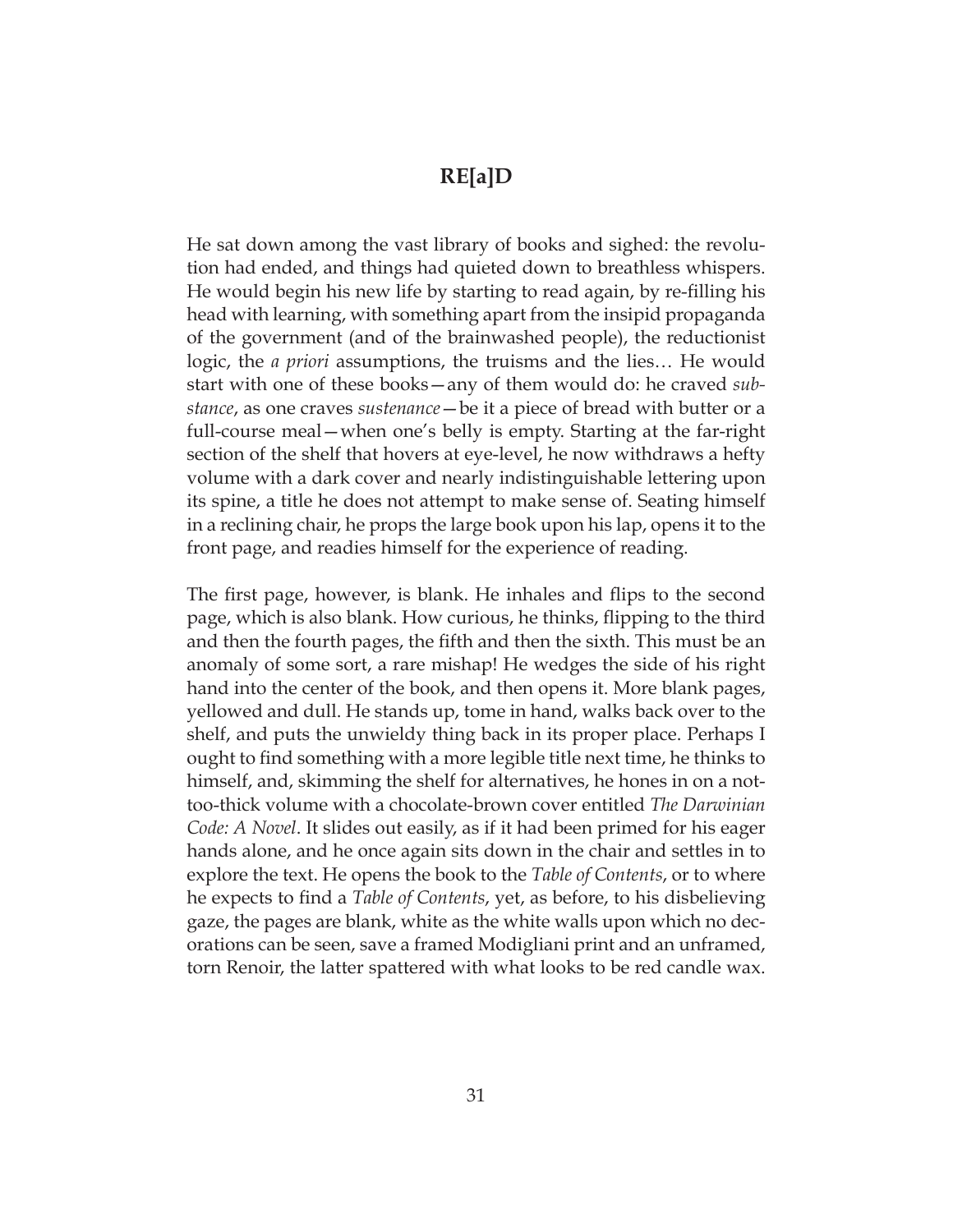He cannot understand why there are so many blank pages. Looking to his left and right, to make sure no one is watching, he opens the back cover of the book, which would instead be the front if he were reading in Japanese or Arabic, confirms that the pages there, too, are blank, and then tears out three of them, crumpling them into a loose ball and shoving it into his right pant pocket. I will give these to my son, he says, nodding to himself. Then he takes out a pen and, cautiously eyeing his quiet surroundings, scrawls his name, the date, and the word "Nevermind" onto a random page before placing it back on the shelf (page 53, when counted from the front).

He has not yet given up on his search for knowledge-in-books, however. Indeed, he now gazes at a volume that sits atop a row of other, indistinct books (their drab, no-frills bindings all look the same to him): it is labeled, simply, *RED*, and its cover, as the title would imply, is red, a brilliant red that makes it stand out from the rest. This is the one; he can sense it: *this* is the book he has come here to read. He reaches out his hand to take the book, his fingers grazing the soft, slightly fuzzy cover, when a voice calls out from behind him. Stop! the voice commands in a guttural shriek. Do not move. You are under arrest. But the voice is only in his head; he has created it the way a writer creates characters on a page, and it is just as real to him as if someone were really there. I haven't done anything, sir, he answers to the voice, which tells him to "shut up" and to "lie down on the ground like the dog you are." He obeys, quivering now, for perhaps the voice is real; perhaps the man has really come to arrest him for snooping around the library, which would have been an unthinkable transgression during the height of the revolution (although, ironically, the revolution produced thousands of great works, whereas now little of value is being published anymore). There is pain and the sound of bone breaking as the "voice" thrusts a nightstick (?) into the back of his ribs. There is blood as well; it pools up on the floor in front of the bookshelf so that he can see it from his vantage point on the ground. A heavy hand reaches from behind him into his right-side pocket and pulls out the crumpled ball of blank papers he had planned on giving to his son; the ball of papers lands sound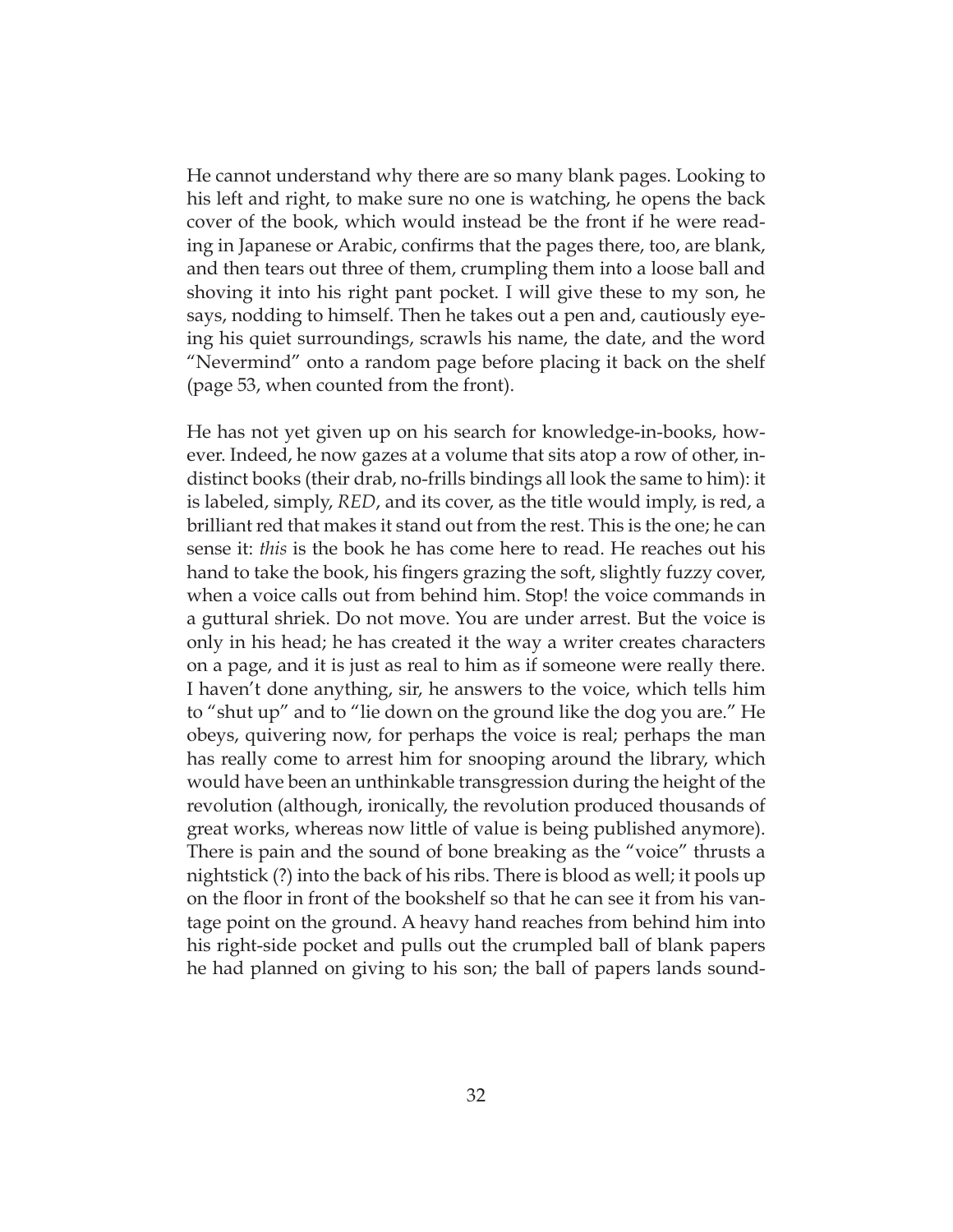lessly in the pool of dark red blood, spattering some of the spines of the books on the bottom shelf.

You may read now, the voice says. The man struggles to his feet and, pain screaming through the side of his body where his ribs have been broken, reaches for the book with the bright red binding entitled *RED*. The voice disappears, as does the blood and the ball of white paper. He opens the book and drops his pen.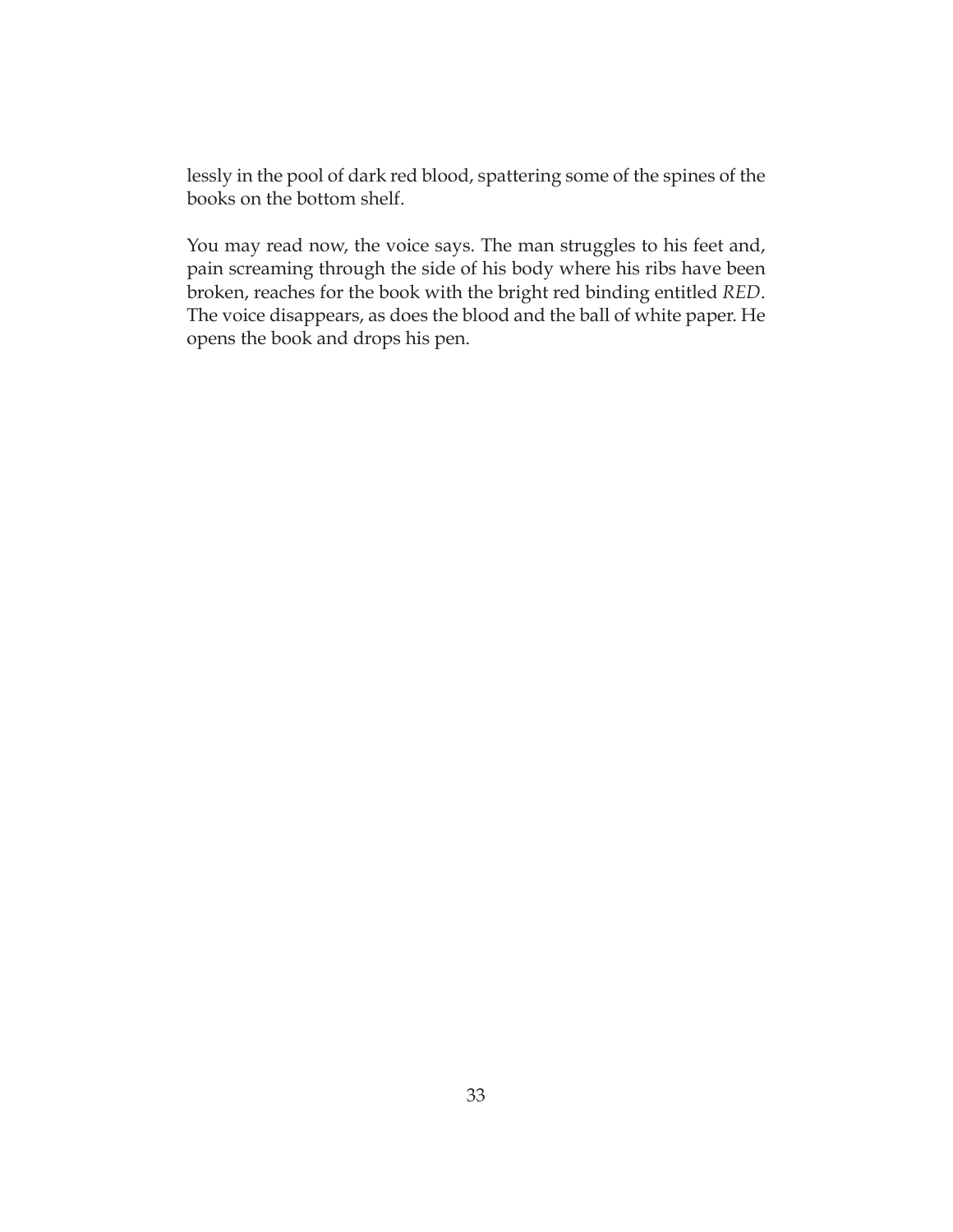### **The Machines (Deus ex Machina)**

[1<sup>st</sup> Episode/1<sup>st</sup> Stasimon]

Seven-thousand feet shuffle forward *en masse*, move one step closer to the checkpoint, to the place where the proprietors of the seven-thousand feet in this expansive auditorium with bare white walls will have a reading taken by one of the machines, the machines manned by one of the men—or women, for there are women too—in white coats. The men (and women) wearing the white coats are trained in the art of reading futures as transmitted by the machines; each possesses a key to obtaining information from them, the highly coveted knowledge of whether any of the 3,501 people in the auditorium today (one gentleman, a veteran of one or another of the recent wars this country has seen, is missing both his legs) will fail or succeed in life, whether s/he will live to be ninety-seven or die at the age of thirty-three, the kind of knowledge that was once the sole domain of the village shaman, a distinctive occupation granted only to select individuals who were chosen by the gods for their rare function, to one who would have undergone training, both great and terrible, in order to reach the stage where he or she, for there were women too—could communicate with the spirit world, with entities who possessed this important (though dangerous) knowledge and who could only be coerced by offerings of spirit money, spirit food or, if necessary, threats of a "spirit sword." This same knowledge, however, can now be transmitted through technological advances in electronics and medicine, can be channeled with perfect precision (there are no "*mis*-readings" here) to the men and women in white coats through intensive training involving expensive drugs and wire implants and other modes too secretive to be uttered.

[2nd Episode/2nd Stasimon]

Had you been born into wealth perhaps you, too, would be standing on the other side of the machines today, instead of shuffling your tired feet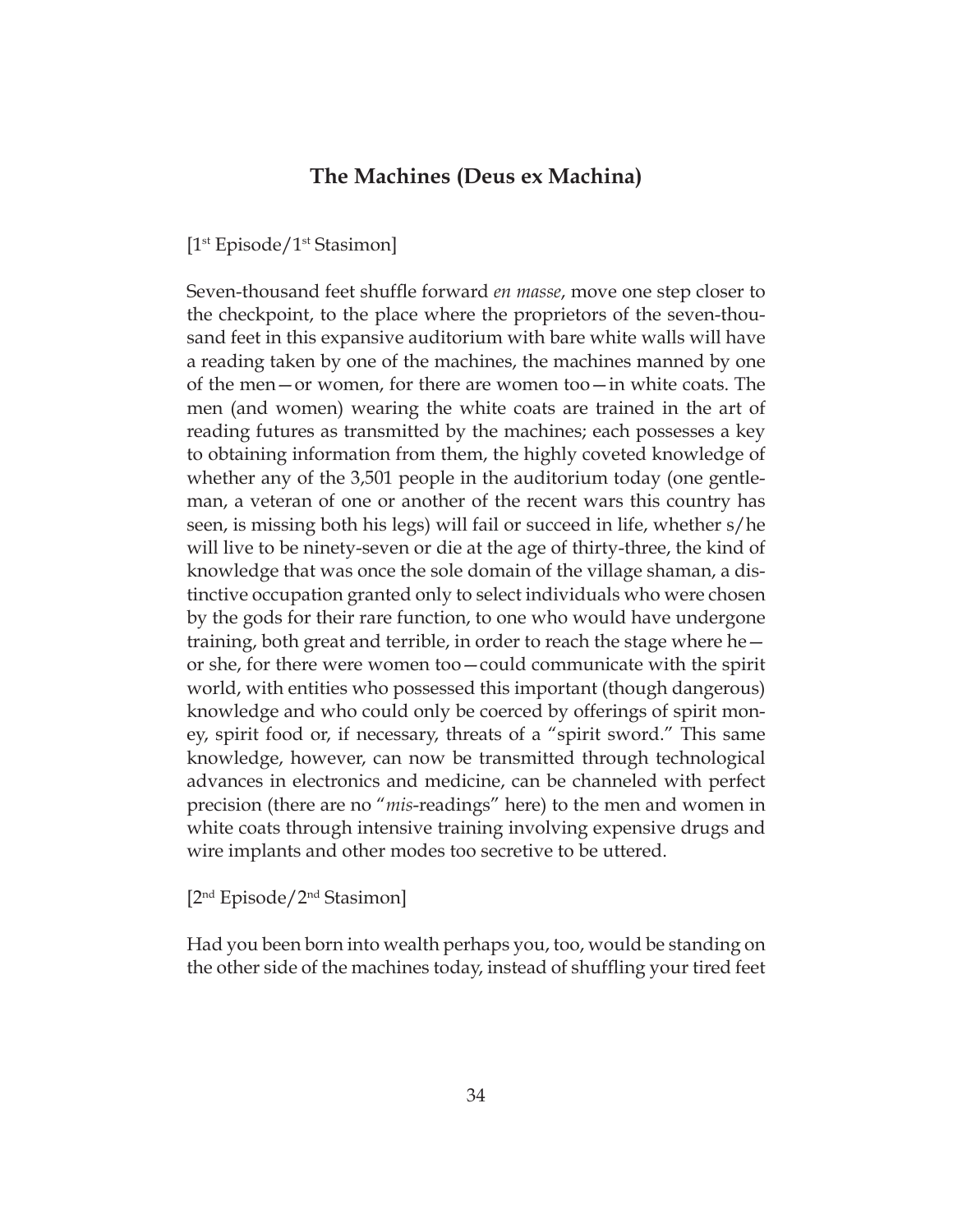here along with the other seven-thousand pairs of soles/souls in this white-walled auditorium but, alas, this is not what the gods intended for you, so you must wait patiently along with the rest. There is a buzz in the air, a palpable buzz—you can feel it circling around the room, closing in on you; you are especially sensitive to this energy (you can't even hold a cell phone in your breast pocket without your heart speeding up; you were a frail child), and your hand is shaking from it like an epileptic. It is your turn in line to go next, immediately following the obese lady with frizzy, amethyst-colored hair who stands in front of you, her body a fluorescent blob obscuring the face of the fortune-teller with the white coat whose voice you now hear as he speaks to her in quiet, but firm, tones; a symbol of both authority and parental concern. Your hands tremble in anticipation as

### [3rd Episode]

a moment later the crowd pushes forward, the sound of seven-thousand feet echoes in your head, and you find yourself standing in front of what looks to be a large scanner the color of azurite from which a tangled mass of wires run like intestines, sleek and plastic and shiny red-and-white. These wires, along with the wires from the other machines, converge at what appears to be some sort of (nuclear?) generator that sits in the center of the room; the generator is run by a number of technicians wearing red and blue armbands bearing the staff of Asclepius: a single snake wrapped around a silver staff. The man in the white coat hovers above you; his headset is plugged into the machine at your side, and when he motions for you to first raise and then place your right hand on it you do. The moment your palm makes contact with the sterile glass a cold, white light emanates from it, illuminating the man's face so that for a split instant it reflects back a negative image, a skull with snakes for hair, a demon from a Japanese *Noh* drama. You feel faint but do not lose consciousness as the man in the white coat says: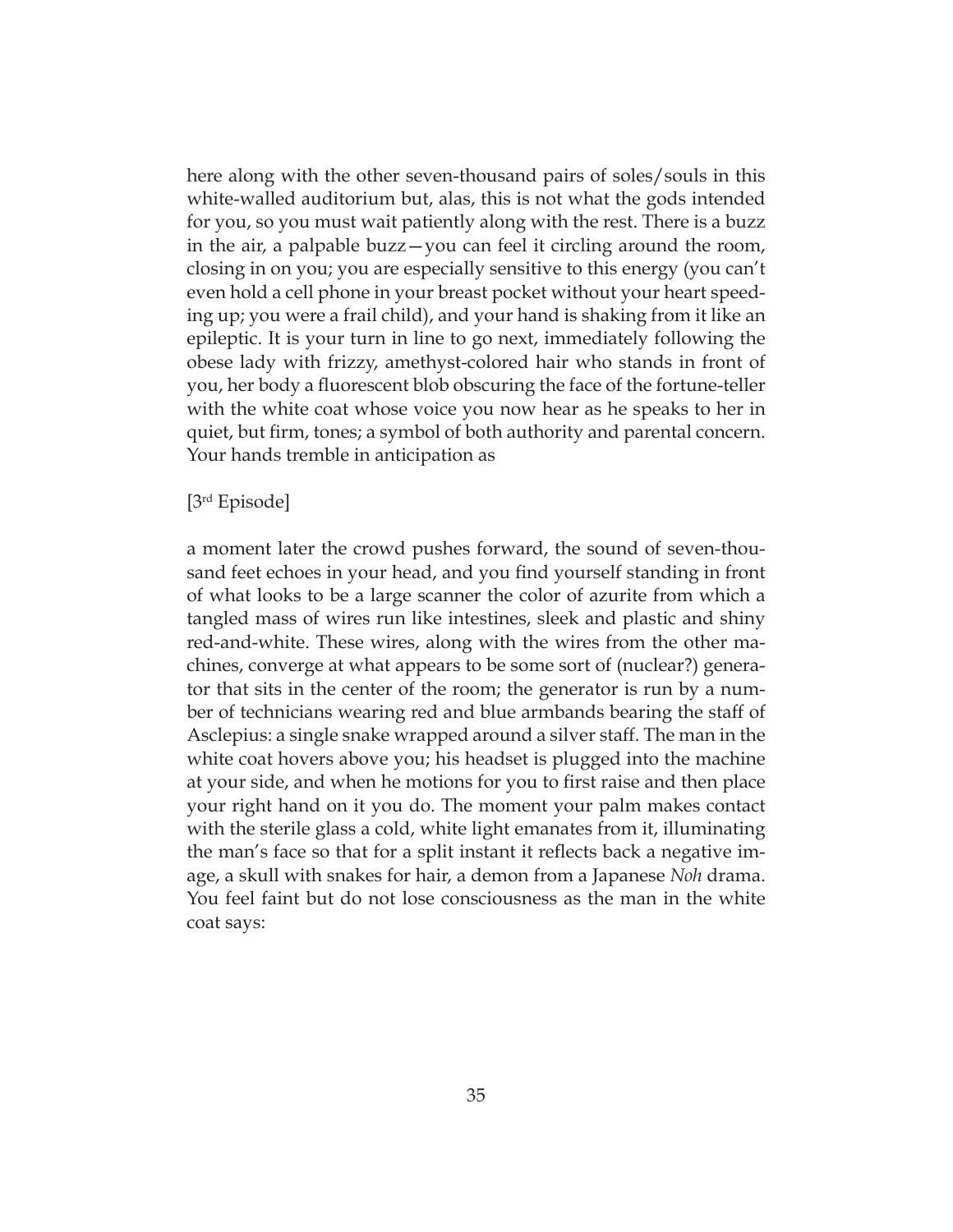[3rd Stasimon]

*You will be diagnosed with terminal cancer in the third month of the New Year. How long you will live I cannot say. You must see one of the technicians for that, as I do not possess the authority to transmit this information to you at this time.*

[4th Episode/4th Stasimon]

The man lifts his left eyebrow when he utters the word "transmit," and your auditory senses devolve into static white noise. You hear or, rather, *feel*—the sound of seven-thousand feet shuffling forward, but your trembling hand is stuck to the glass of the machine as if by some sort of epoxy, your mouth frozen in a scream rivaling Munch's famous painting. This does not stop the crowd from shoving forward in unison, however, carrying you along with it. When you open your eyes, which have been tightly shut (for how long you cannot say), you are standing on the opposite side of the checkpoint. You see—through clouded, watery vision—three technicians in black coats wearing protective face and body gear; they are huddled around the machine you had been standing at only moments earlier.

[Exodus: Deus ex Machina]

The machine emits flashes of white-hot light in three second intervals as the technicians struggle to peel your severed hand and wrist from the plate glass with various tools that look to be ceremonial in nature—or are they merely *functional*, like those employed in the operating room of the next-door hospital?—and as you are ushered out of the auditorium by two dark-skinned women (yes, women) wearing white coats you suddenly realize that the gods have blessed you: by sacrificing your hand to the machines, you have cast off the malignant cancer that now engulfs the room in a profusion of radiant light like Greek fire.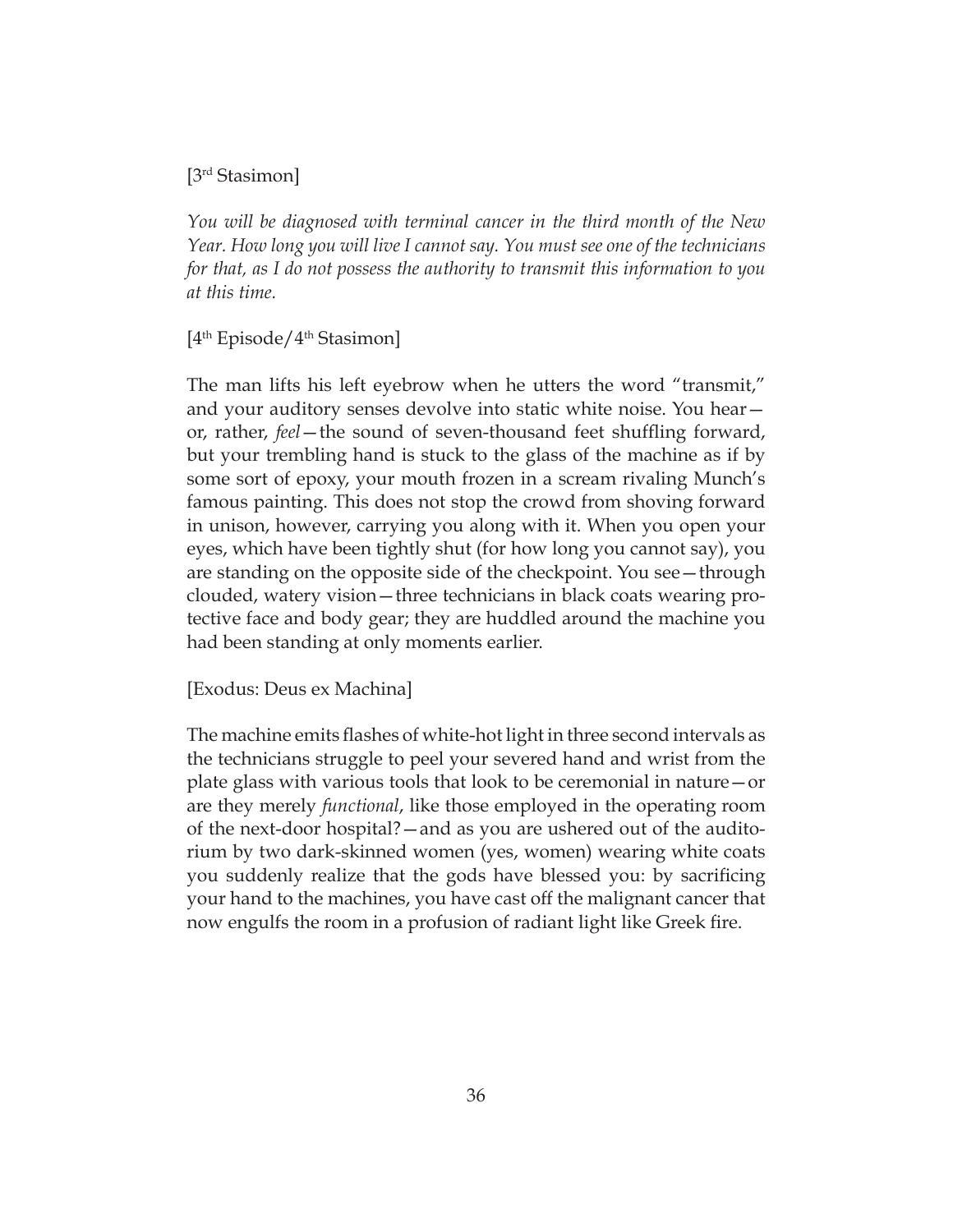### **Anchor**

I rejoined her at the end of the pier. She wore nothing but flippers made of plaster and a silver ribbon in her hair. We migrated motionless through fields of windless calliope, stagnating tops, and schools of scuttled cuttlefish. *She* wanted to travel north, *I* south. A ribald pierrot with tears painted on his lips stopped us midway, beckoning with a trout's tail, but we were too smart to succor his fancy. When it rained metal hooks she remained stock still, her glistening body repelling them like a Teflon mummy. I was so impressed that I oiled her skin with my one lolling lung, never pausing to come up for air. She lapped at my pupils with her navel, claiming there was something wedged in my eye and cooing like a cockatoo the entire time. Was this love? I warned her never to go skinny-dipping without first consulting the bum on fisherman's wharf, who owned the seven seas and lived inside the belly of a snail. She smiled, sinking the steamship that would have wiped out the entire population and winning us interrational acclaim. Shortly thereafter, a plague of polyps was cast upon every home in the reef and we were depopulated like dolphins. Smearing our bodies with the innards of our would-be victims, we prayed for redemption from skin; three nights later we woke up in a heaven that had been deracinated, feeling diminutive. When I suggested that God must be dead the neighbors caught whiff of it and thrice beat us to death with fishing poles. But by then I had already lodged my leaden anchor at the end of the pier where I rejoined her once again, older but none the wiser.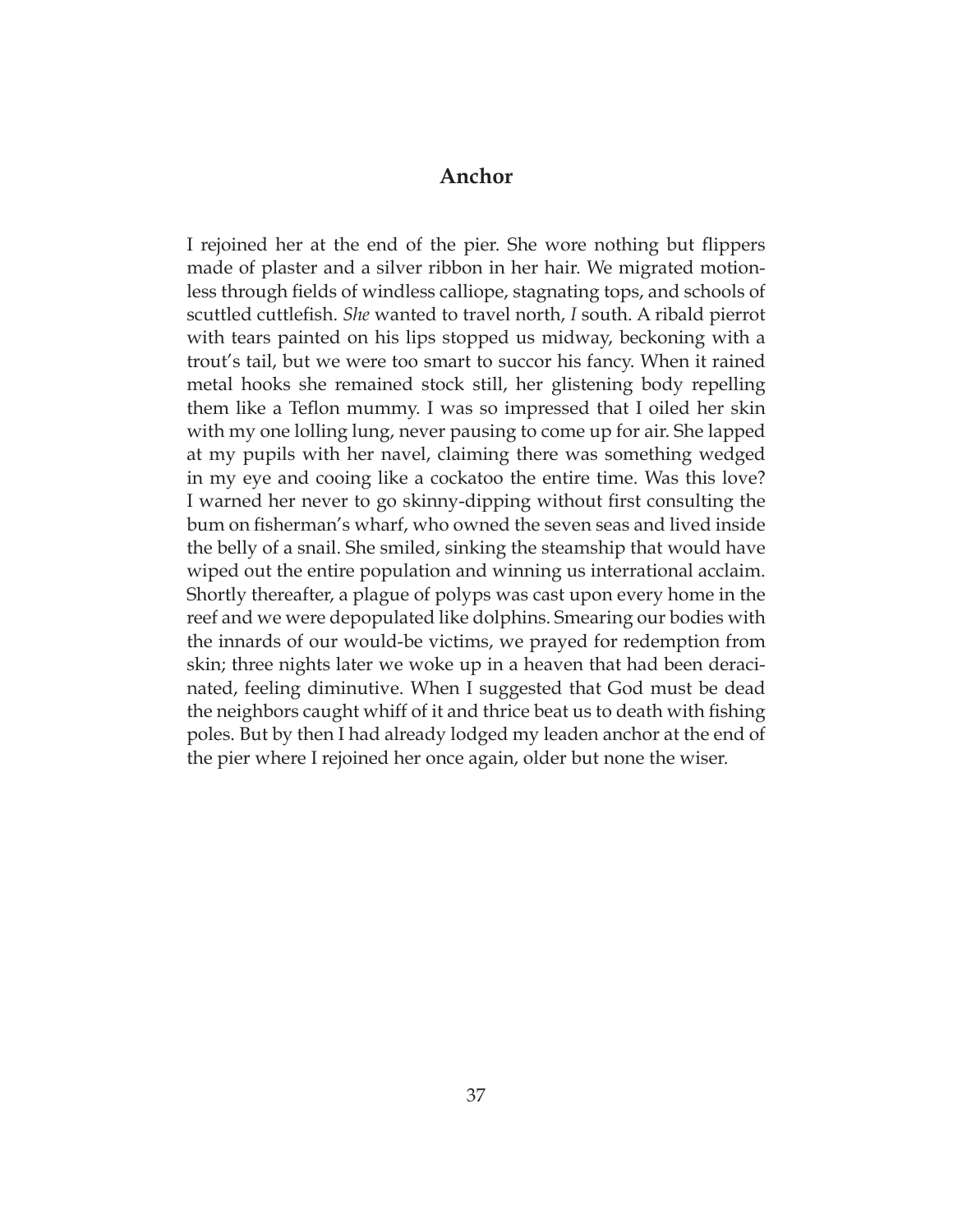# **Light & Accomplished**

### **I. Light**

Pause. Rewind. Replay.

This is the sequence: the light moving through me, through us, her bitter taste in my mouth; I glimpse a reflection of her naked buttocks, her trembling thighs, the soles of her filthy feet. The mirror falls off the wall, causes the rotted wooden slats of the floor to dance like the keys of a player piano; shards of glass fly in all directions and cut into my flesh. She holds a revolver in one hand, dexterously uses the other to push my shattered head deep between the warm, moist folds of her darkly pulsating vagina like a piece of rotten fruit.

The sound of the alarm does not rescue me from this waking nightmare, but merely signals the beginning of another cycle. Her bronze body slams up against mine like a palomino, her wraithlike silhouette momentarily illumined by the uneven light now filtering into the room. I try to take in air as the sinews and bones of my wrist are twisted and then snap, a fountain of dark blood splashing onto the wall behind us. I can barely breathe.

"I love you," I manage to say through the pain, biting into her sluglike tongue as if it were a piece of *sashimi*. She cries out, increasing the speed of her undulations; her body is open, yet impenetrable. I swallow a small piece of her almost tasteless tongue, whisper in her ear. She moans in response, viscous liquids running onto her chin and neck, slithering syrup-like between her two dangling breasts, where it mingles with her sweat. Her orgasm comes hard and fast; tears flow from her eyes.

This is the sequence.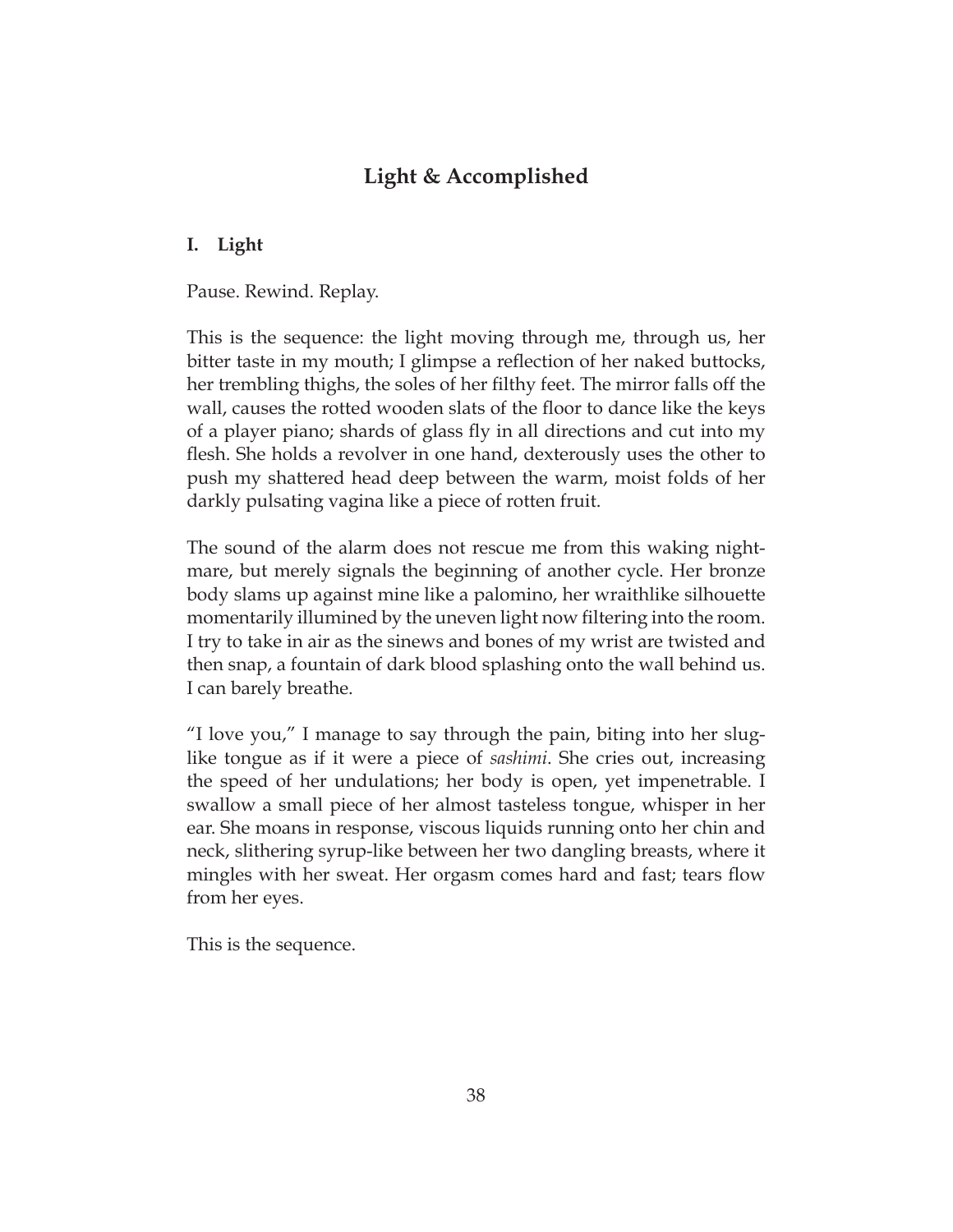The gun is in my mouth again, my wrists cracked in two, a splintered fragment of bone peering out. "I love you too," she says to me now, wiping her stained cheek with the back of a bloodied hand, "but I can never forgive you for what happened here—*never*." She pauses for a moment as if deep in thought before squeezing the trigger of the pistol; her body rocks backward as her face is spattered with hundreds of tiny drops of blood; the alarm screams, a ray of light floods into the room, revealing the contents of my head in the mirror.

…But before long she is on top of me again, thrusting, a chip of white skull stuck to her cheek. As the light passes through our bodies I close my eyes and suck another breath of tepid air deep into my chest.

Pause. Rewind. Replay.

This is the sequence: the light moving through me, through us, her bitter taste in my mouth. I glimpse a reflection…

#### **II. Accomplished**

i.

He hacks through the lower half of his body with the handsaw, replaces it with hers. There is no blood, only remnants of bone like chalkdust, pieces of empty skin. Stitches made of gut run across his abdomen, form railroad tracks that demarcate the line separating man from woman. Now he is whole again, wholly himself. He places the upperhalf of the woman's body atop the lower half of what had, up until a few moments ago, been his, weaves the two halves together like a patchwork quilt. Then he smiles, impressed by his own handiwork.

#### ii.

When she opens her eyes the first thing she sees is the triangle of hair that used to belong to her, a symbol of her femininity. It glares down at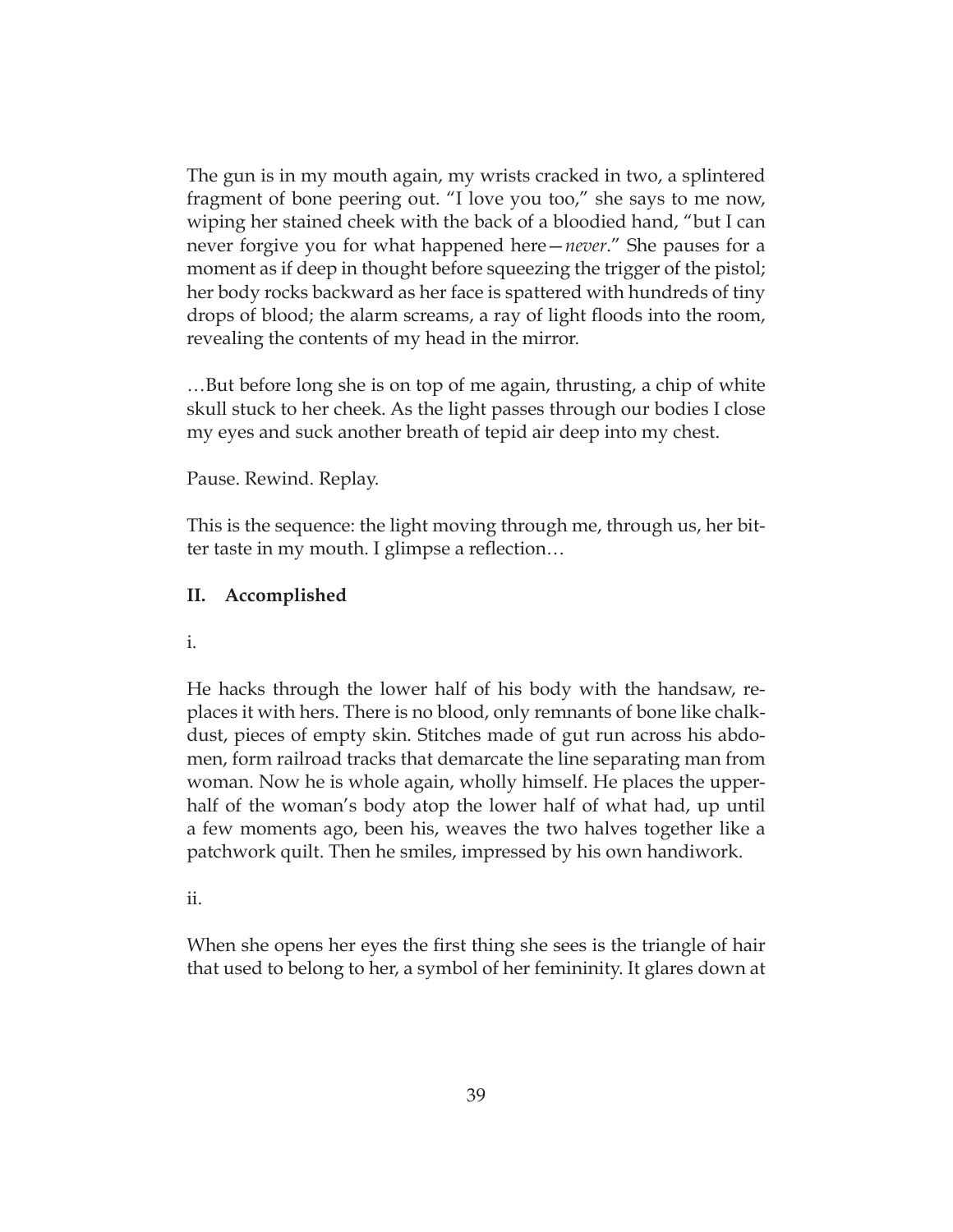her accusingly, as if she had betrayed it, surrendered it to an insufferable enemy. The man inserts his callused finger deep inside the dark, curly hairs of the inverted triangle.

#### *It has been accomplished*.

Hearing these words the woman's hand goes limp, the side of it brushing against the fleshy thing dangling between her hairy legs. The organ soon begins to rise like a cobra from a wicker basket. She touches it; it pulsates, veins bulging from its sides. The man looks down at her, his index finger moving in concentric circles. Then he smiles and reaches down to touch her erect nipple.

*Don't you want to…?*

A beam of moonlight drifts in through the window, forming a misty halo around the back of his head.

*Yes, I've* always *wanted to fuck you*,

she replies, fondling the purple-headed creature vigorously:

*Let me come on your face. I want to be the dominant one for a change!*

The words are not hers, yet do they emerge from between her own two lips! She stands up and thrusts the awkward thing into the warm darkness of her partner's lower half, nauseated as she observes herself penetrate (is it rape? did he acquiesce?) what had been her own body as if it were a flank of meat. Try as she might, however, she cannot stop. She does not notice the tears streaming down his stubbly face, the trickle of blood making its way down the inner thigh of the recently waxed leg.

*On your knees, bitch! I wanna do you from behind!*

She pushes him to the floor with the heel of her (his) filthy foot; his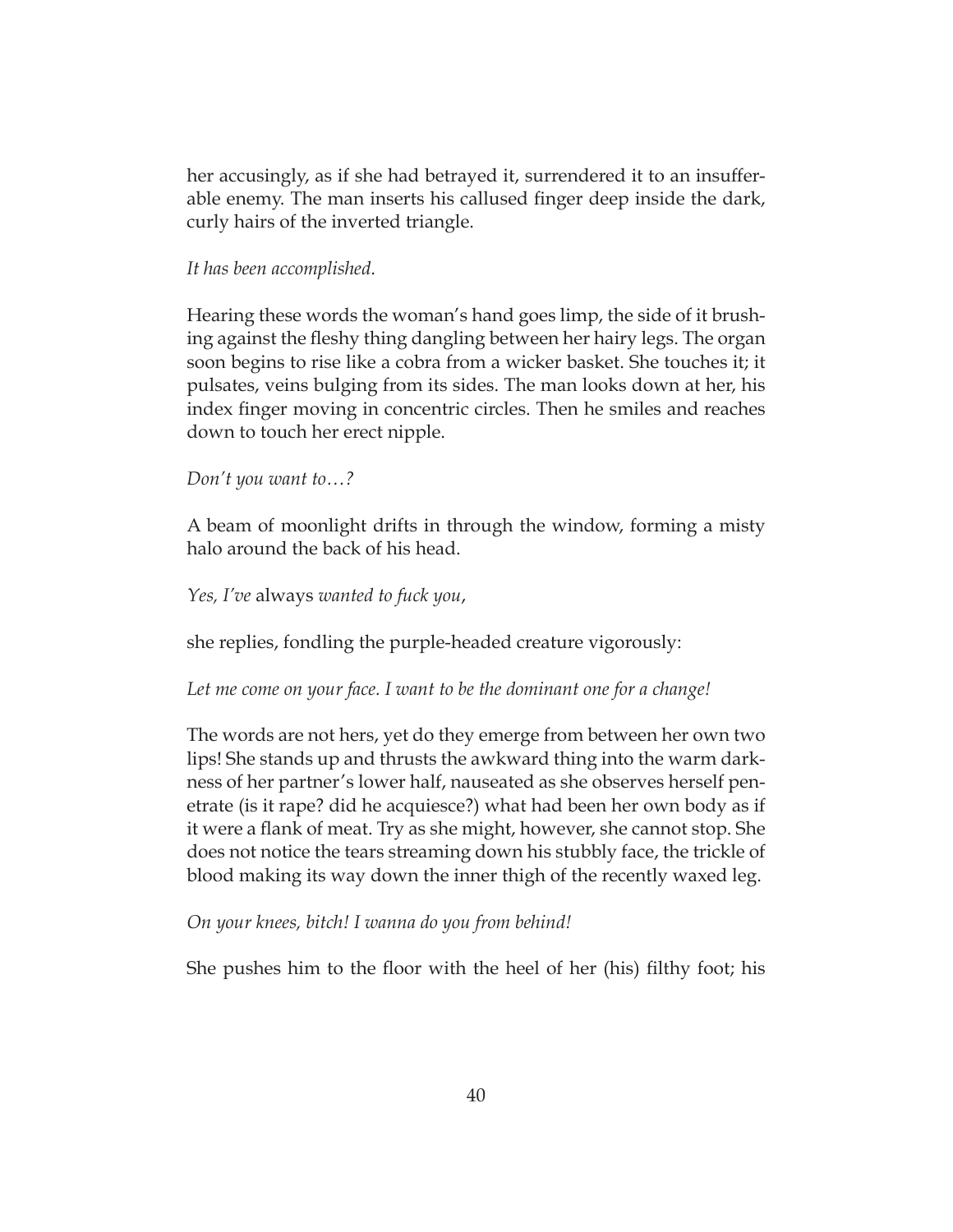forehead is pressed to the ground, the flailing mouth mumbling incoherent words that cannot be heard for the brown carpet beneath it. As she leans over his supplicant body, slick with sweat, her breasts dangle above the curved spine, swaying violently back and forth, back and forth… And after what seems like an eternity she is inside the pulsating darkness of her own womb.

The whole thing is over in an instant.

She falls away, retreats from the figure now crouched in a fetal position on the floor—the upper-half wracked with convulsions, the damp legs of the lower half like two broken pegs; the room soon dissolves into waves of undulating light.

iii.

The first thing she sees when she opens her eyes is the disembodied organ, gripped tightly in her hand. Four words

*(It has been accomplished)*

fall from her mouth and are soon swallowed up by the emptiness. Only now do they truly belong to her.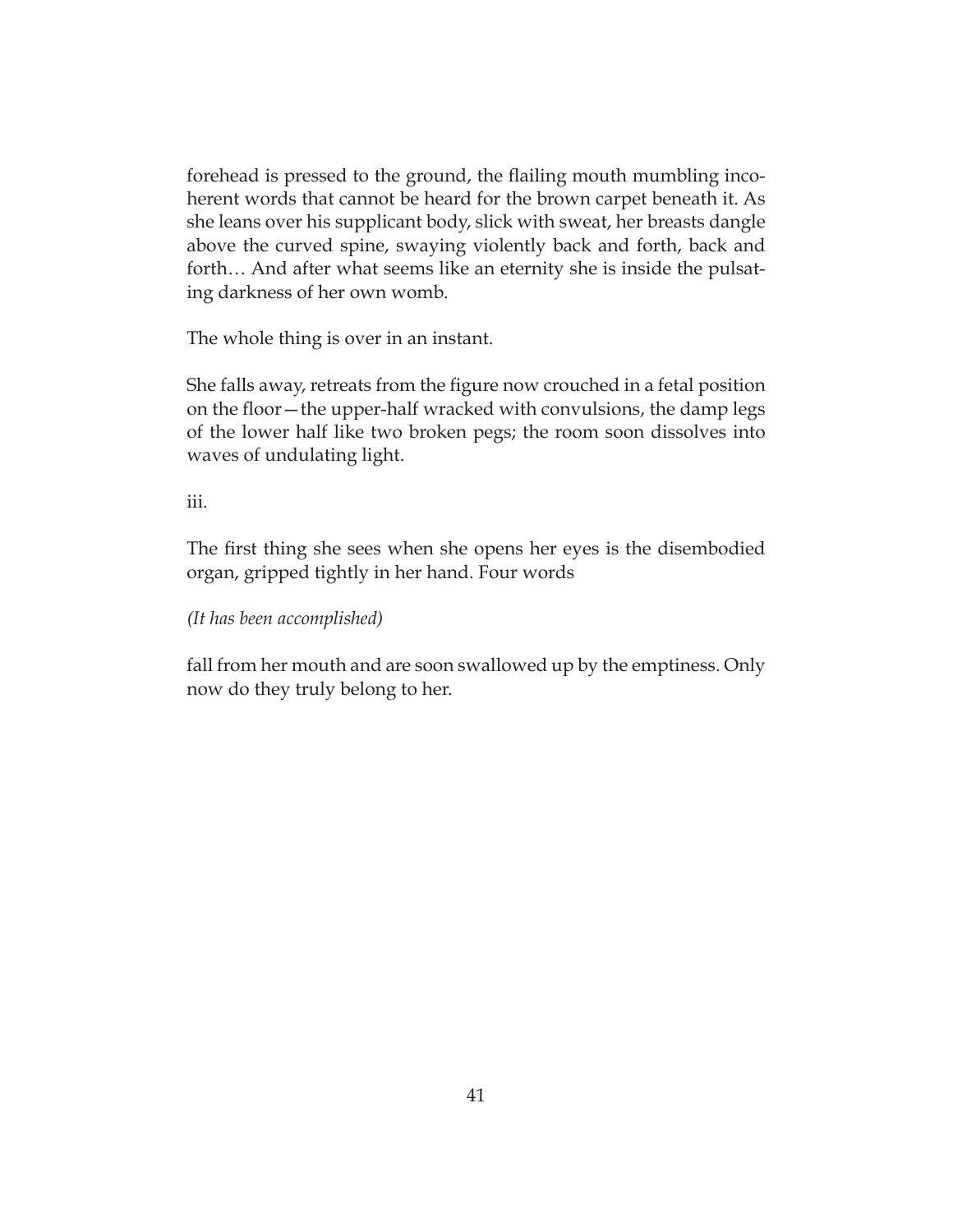# **The Tree Cutter**

I was nine when I met the tree cutter in the woods. He had wavy blond hair and, despite the rough beard, his skin was ruddy like a child's; the plaid shirt he wore was completely covered with bird droppings, tree sap, and wood chips. I'll never forget the way he looked at me with his bulgy eyes, the way he stopped his rhythmic sawing to size me up. When he spoke it was as though someone (or something) else were speaking through him.

"Hey boy, wanna try? It's real easy. Watch me carefully now."

The tree cutter took his two-handed saw—whose teeth resembled metallic thorns—and resumed cutting into the massive oak. He held his arms around the perimeter of the trunk the entire time, as if hugging it. This was certainly not the way my father sawed down trees; I had been taught that it was dangerous to saw toward one's body instead of away from it.

"D'ya know how old this here tree is?" he said.

I shook my head.

"Ya can tell a tree's age by the number of rings it has. I've sawed through about a hundred an' fifty already, so this here tree's probably about, oh, two hundred an' some-odd years old I'd say, maybe even older. D'ya have any idea of how old that is, boy?"

Again I shook my head. He continued cutting, never pausing to look down at his hands or the saw, the serrated edge of the instrument fast approaching his legs. Small wood chips flew in all directions as he moved it back and forth, back and forth…

"How old are ya, boy?"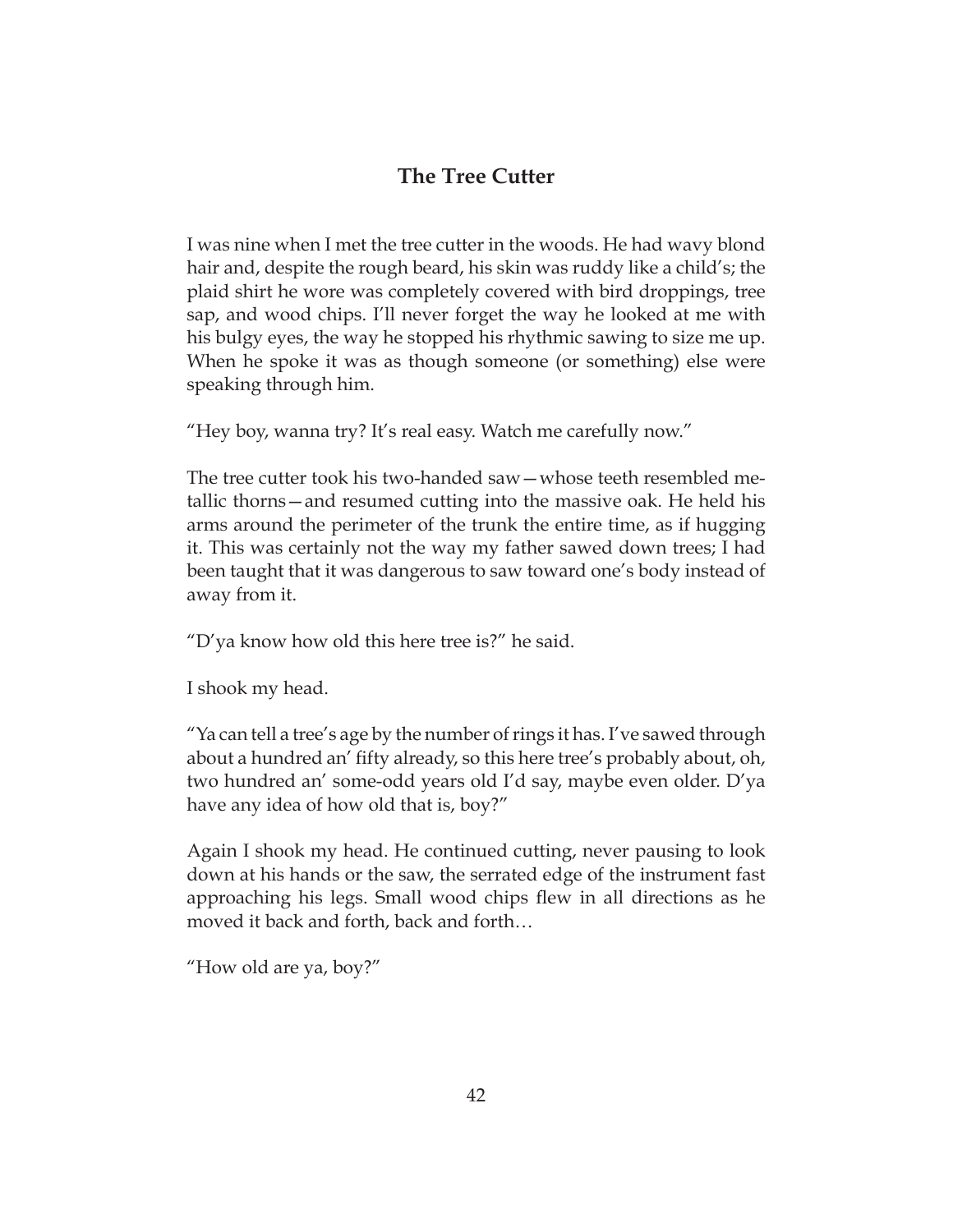"Nine and a half," I replied.

"Oh yeah? My son's yer age. Would y'like to meet him sometime?" He spat out a syrupy gob of saliva, which landed atop what looked to be a dead bird in a pile of wet leaves.

"You're a prissy little boy, ain't ya?" he continued**,** the saw gnawing away at the once mighty trunk as if it were made of cardboard. "Y'got no flesh on them bones. Where's your mama at? What're you doin' in these woods? Don't ya know that there're *evil spirits* dwellin' out here?"

I shivered when he said the words "evil spirits" and shook my head, my teeth chattering. I needed to relieve myself and felt chilled; sweat trickled down my neck and back. The tree cutter laughed and hawked another dark lump of spit onto the leaves beside the rotten bird.

"You'd better run home before it gets dark, boy," he warned. "Y'know ya ain't gonna escape unless you run fast, don'cha?"

I could do nothing but stand there, however, my feet rooted to the earth like a bulbous plant. The great oak began to tilt. I looked up to watch, but was too confused to guess where it would fall. At the same time, urine ran down my leg and into my sock, seeping into the synthetic bottom of one of my brand new sneakers. There would be hell to pay for this at home.

As the tree cutter continued sawing a grin slowly spread across his face. He did not pause for a single moment, though he had already started cutting into his own leg; instead, he smiled at me, as if this were all just a game. Before long he had sawn completely through the limb. His lower body was covered in what I assumed to be blood, although it was more the color of tree sap than of any substance produced by the human body. I should have bolted, but I was much too scared to scream, no less to move. With a flick of his terrible saw, he snapped a string of raw flesh that had previously connected the severed append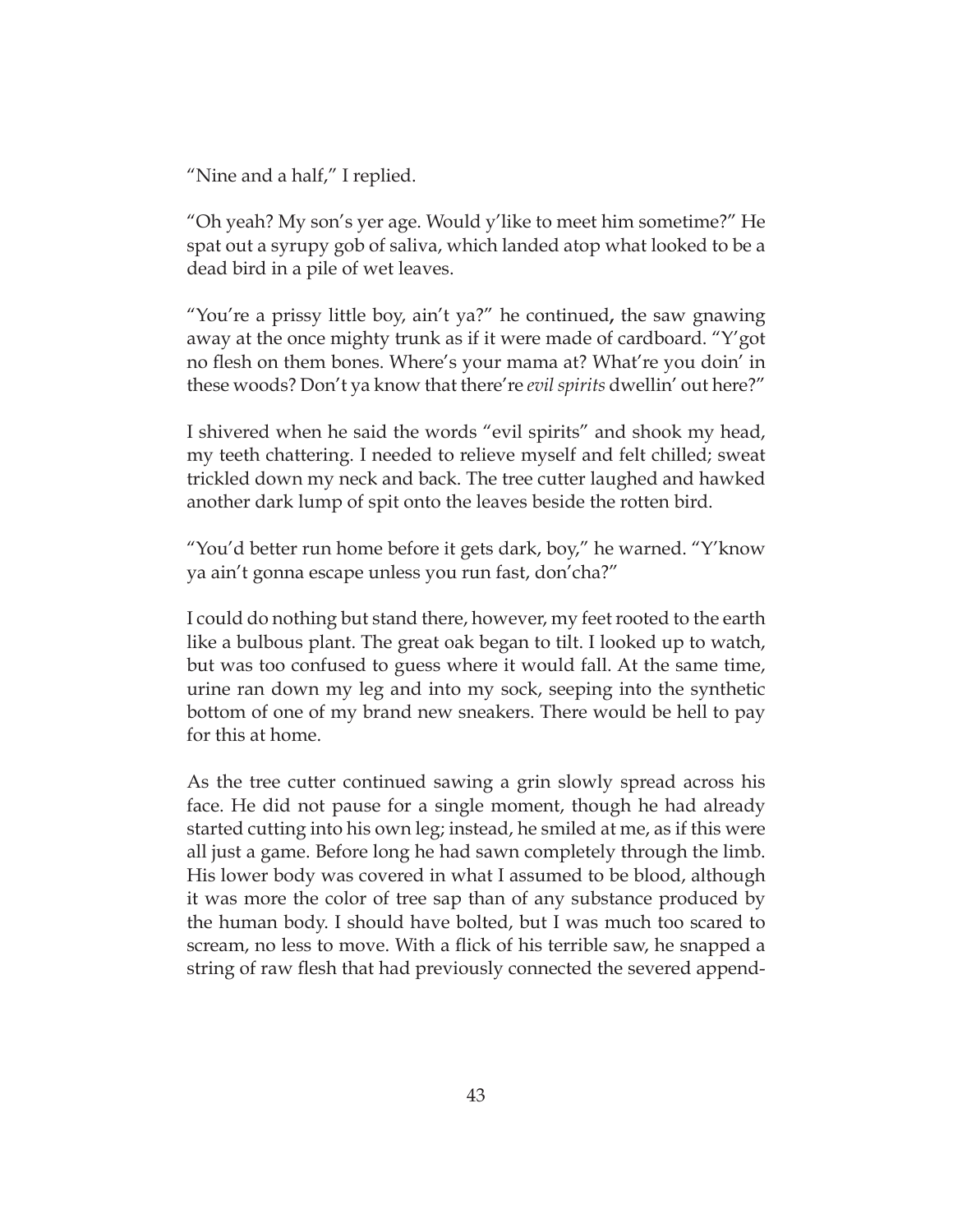age to its stump in two, like a string of greasy cheese. Regaining my senses, I began to run. I ran and ran, panting like a helpless creature, until I reached the edge of the woods, where I paused for a moment to catch my breath.

Before long I sensed someone's presence. A young boy stood perhaps six feet away from me. He was scratching his crotch with the barrel of a diaphanous, plastic water gun, the tip of which was dripping like a leaky spigot. He wore a flannel shirt—the same color and design as the tree cutter's had been—and had short, sandpapery-brown hair matted with small twigs and flower petals. When he spoke his voice was slightly hoarse, almost delicate. He hobbled toward me before speaking, as if injured.

"Have you seen my Daddy?" he said.

I shook my head from side to side, hoping he wouldn't notice the piss stains on my pants. The area he had just been scratching with the toy gun now glistened with little drops of sticky, translucent liquid.

"Well, in that case," he whispered, "*get the hell out of our woods while you still can*."

He then pointed the plastic gun directly at my head, motioning for me to leave with a sharp movement of his smooth chin. As I turned to go I saw that his feet were hovering slightly above the ground (or perhaps it was the lighting? the angle?). Finally, I ran. I ran until I was clear out of the woods; the sky had turned gray, and ice-cold drops of rain soon began to fall *pitter-patter* all around me. I didn't look back even once until I had reached the porch of my house, wet and exhausted. It was a miracle I found my way back at all.

When I opened the front door I could hear my parents' voices. They were arguing about something: I couldn't make out the words. All that really mattered was that I got my sneakers cleaned up before they dis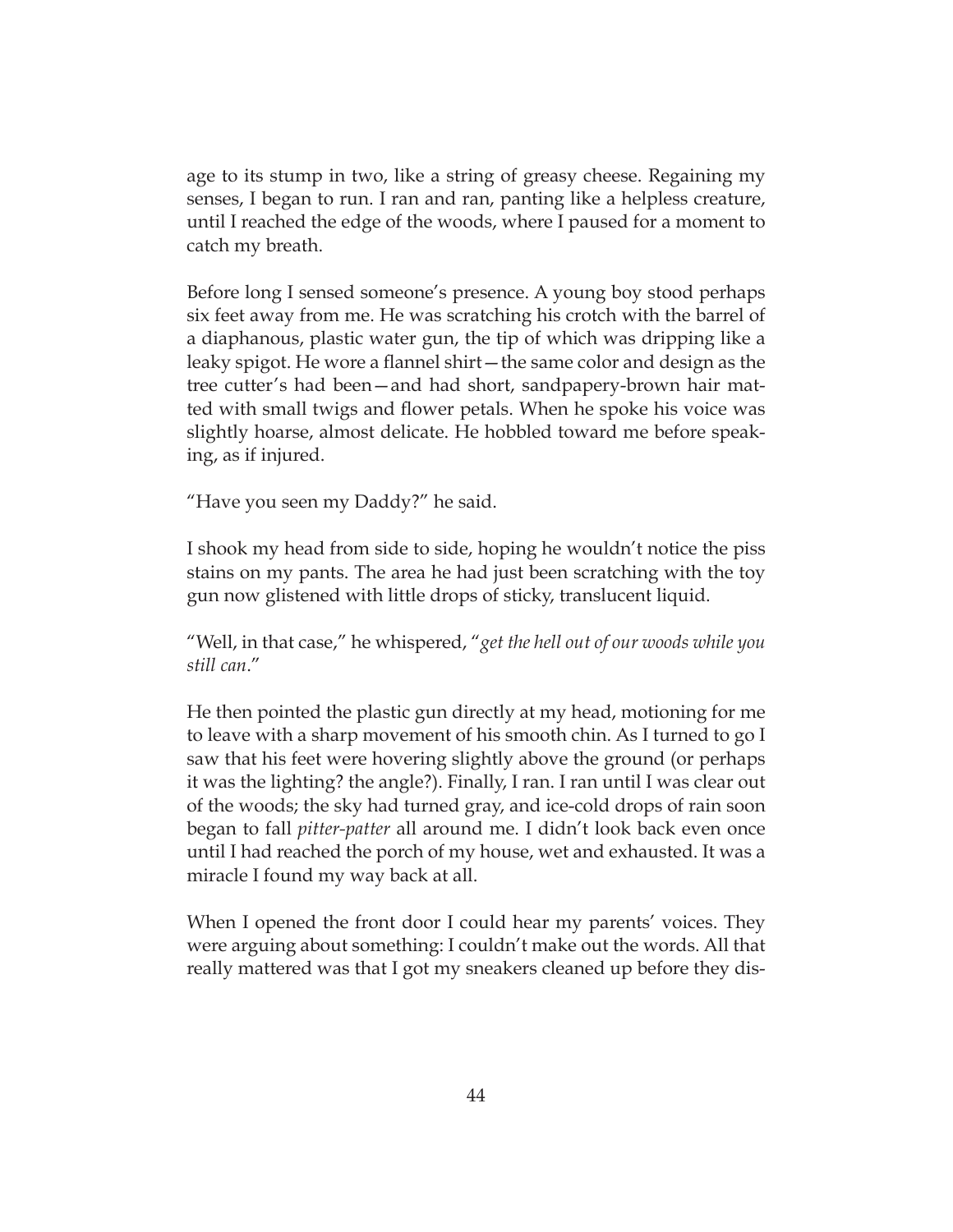covered what I had done. I pulled the soiled things off as quickly as I could and scurried down to the basement; the water that ran from the rusted faucet there was so cold it turned my hands bright red, though it did little to dissolve the grime from my tattered sneakers.

As I stood hunched over the makeshift sink and scrubbed—rivulets of sweat running into my eyes and mouth—my father descended, a wood paddle clenched in his white-knuckled hand. I immediately recognized it as the largest of three paddles he had carved himself; it was also the heaviest. Without a word he grabbed my wrist, pushed me facedown onto the cement floor and began thrashing my naked backside. I don't remember for how long this continued—it might have been five minutes or five hours—though I distinctly recall the sound the sleek, lacquered wood made as it struck my raw skin, a most awful sound that is nearly as impossible to forget as the pain. When he was finished he sent me to my room without supper.

"That'll learn ya," he said, his breath smelling of putrefied fish, before locking the door behind him.

While I lay there on my mattress that evening, my backside throbbing dully, the tree cutter's severed leg continued to chase after me, to lead me—in an interminable series of nightmares—back into the heart of these dark woods where I now stand, many years later, listening to the sound of that wretched saw as my son draws it across the girth of the large oak tree repeatedly (*back and forth, back and forth…*). My leg tingles like a phantom limb as I hobble forward to try and stop him from continuing, but the moment the large oak begins to tilt I suddenly slip on a pile of damp leaves and go down. My son smiles, says, "Have you seen my Daddy?" and, in response, the wizened man that now stands directly behind me, leaning on a gnarled cane made of pine, shakes his head from side to side, then slowly begins to walk away.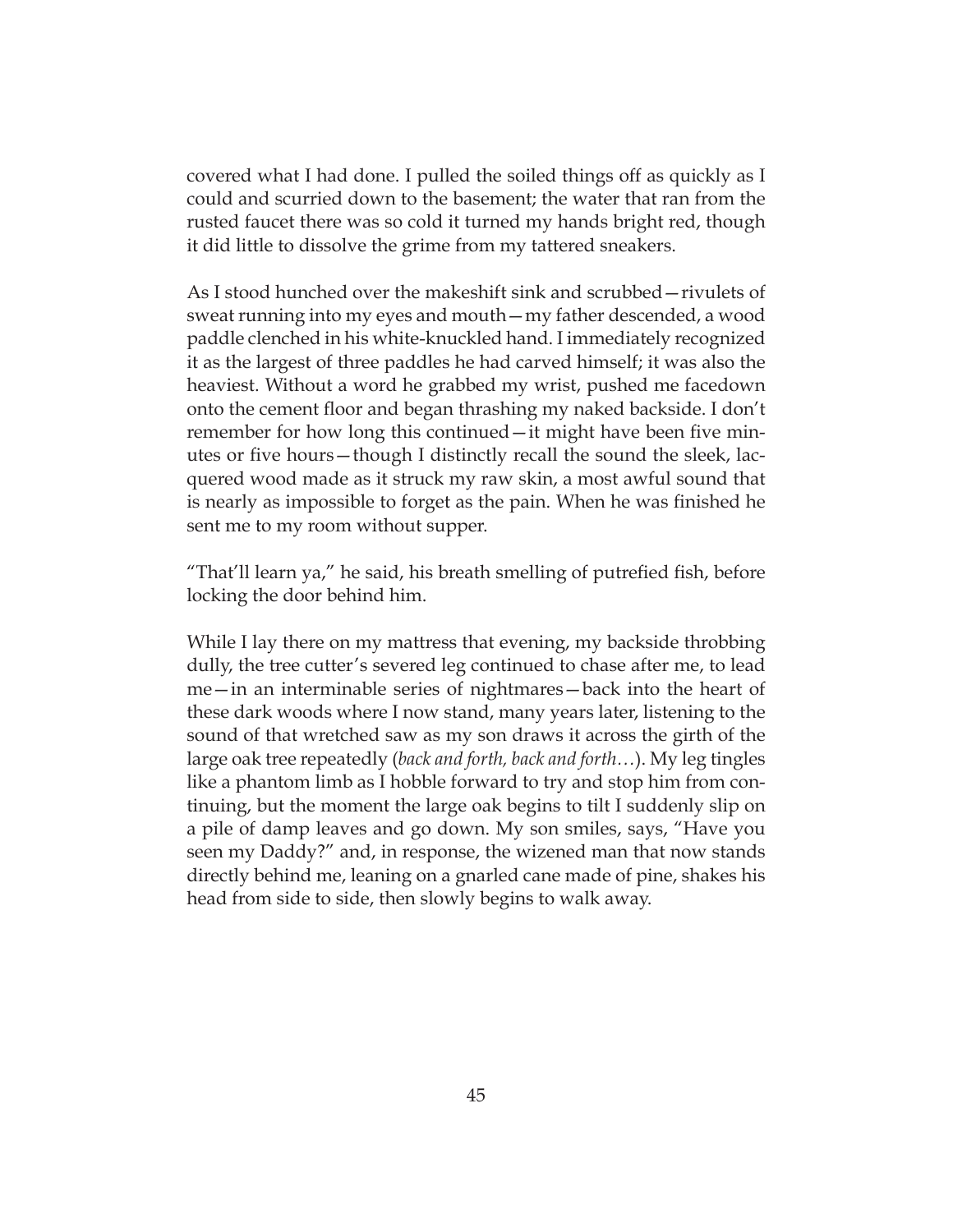# **Re-Birthing**

### [click]

He sits, concentrates on the sound of his inaudible breathing, a reverseimage of who and what he once believed himself to be, his head expanding and contracting with each inhalation/exhalation, opening and closing like an invisible accordion; there is an insect no larger than a flea inside his chest, he knows it's there though he cannot see it or confirm it for himself, rather, he *feels* it there, moving inside of his shelllike body as he continues to breathe—calm, collected—concentrates on the movement of his hollow ribcage, his empty organs, his non-existent extremities.

*Two children are playing in an empty field. One of them has already begun to*  die, the other has yet to be born. The boy will one day grow up to be a doctor, *while the as-yet unborn girl, ravished by Catholic guilt for some sin she never committed, will retreat into the body of a simian and be taken to an institute for sex-addicts. The boy, now lying flat on his back and gazing up at the sky,*  wants nothing more than to be left alone; the girl, whose first menstruation *cycle began less than two weeks ago, is frolicking in the sun and thinking about what sort of instrument her playmate hides inside his jeans. Before the boy knows it she has sidled up beside him, has slid her clammy hands beneath his plaid shirt, the one his mommy dressed him in this morning so that he wouldn't catch cold on this brisk January afternoon. His chest and belly are bare, free of scars or blemishes or warts, and the unborn girl, excited by the possibilities, snakes her fingers into the center of his cavernous navel, eliciting a scream like a siren from the young boy, who falls down a hole that begins to gush like liquid lava, spewing forth black tar, shit-brown water, a fisherman's cap, a box of soiled condoms…*

He slowly turns the page of the tome in front of him, an illustrated textbook on natural childbirth (he is looking at Chapter 23, entitled "Non-Invasive Techniques for Taming the Shrewish Wench") and gaz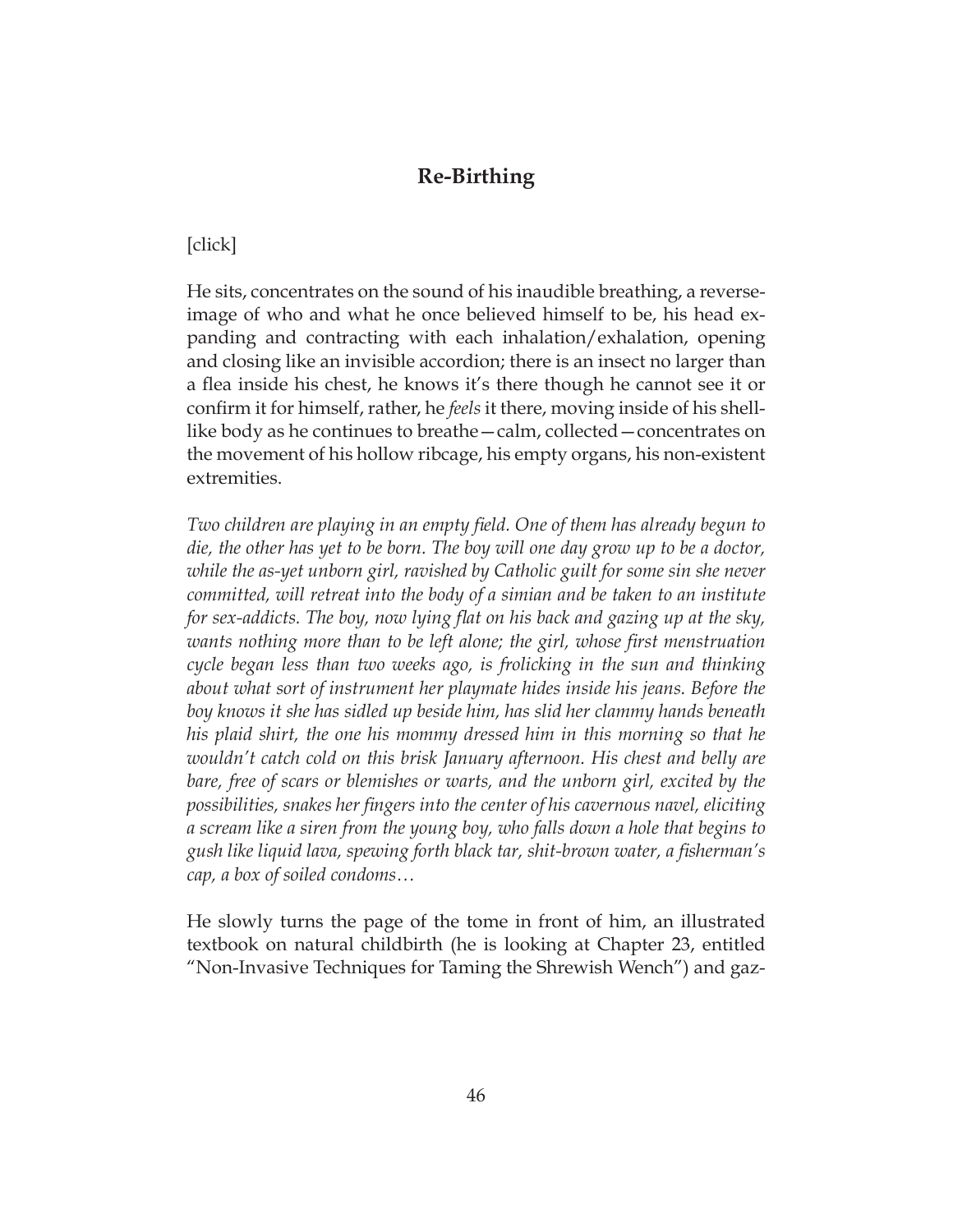es down at the drawing in front of him, a drawing of a plump woman lying spread-eagle on a wooden table, a tail protruding from her anus; her battered legs hang over the sides of the table like two dead chickens while the head of what looks to be a giant rat peers out from the dark space between them with large, squinty eyes; two male doctors stand at the foot of the table, a mucous-like substance dripping from their gloved hands as they converse and look on in terror at the horrifying female specimen on the slab…

[sound of page turning]

And now a picture of this same she-devil with horns, blood dripping from her/its mouth, a mouth that stretches all the way to the ears, belly bulging as she/it rides atop the rodent-like thing that has been ejected from the mysterious place between those fleshy white legs; there is a caption beneath the picture that reads:

Illustration #666: The shrewish wench has given birth to a giant RAT and devoured the doctors in her greedy jaws—this is a common occurrence! It is not enough to wear gloves. One must always carry a large knife and an even larger cross when undertaking the dangerous business of delivering babies.

[sound of page turning, the upper right hand corner tearing ever-so-slightly]

On this page there is an illustration of the woman (or what's left of her) torn to pieces, her uterus stretched across the floor like a slingshot; a trail of excrement leads to the two doctors, who are covered in a mixture of fluid and entrails which they apparently hacked through with their large knives and crosses when they made their treacherous escape from the wench's fetid womb; they are both standing atop the giant rat-child, from whose underside (it is now revealed) hangs a large sack of testicles…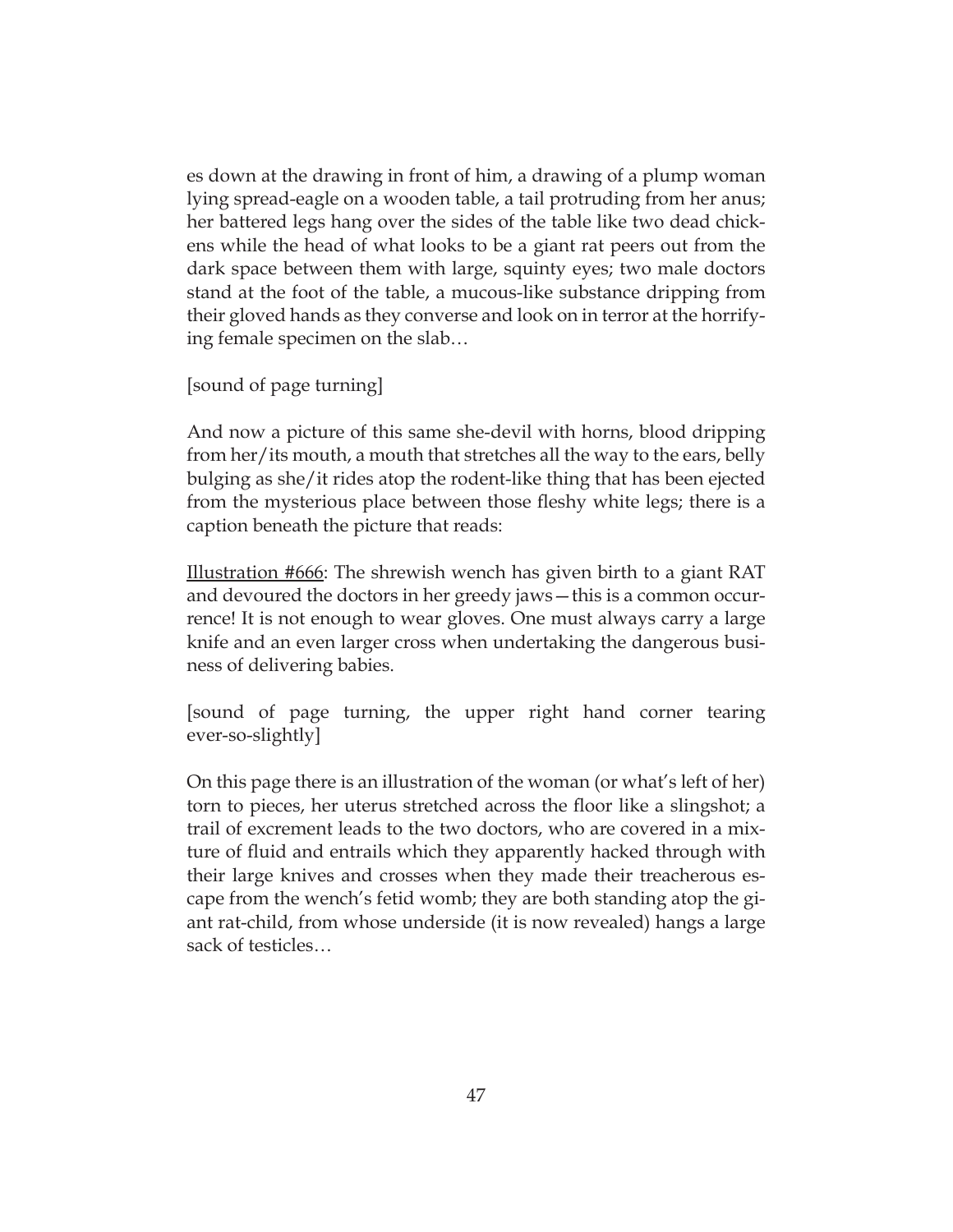[sound of book closing—very loud *thud*]

His breathing has sped up and his body started to regenerate, to sprout teeth, hair, genitals, eyes; he is suddenly thirsty and, using his new set of baby teeth to grab a carton of week-old milk, he tilts the upper-half of his partially-restored body back toward the floor, sending the milk flying into the air as his entire torso turns into a lolling, red tongue that laps up the airborne white liquid like a starved, expectant feline; the milk careens over the thousands of tiny buds on his torso-tongue before it rushes down into his chest, where the insect is still writhing about, flushing it down into the lower-half of his body, near his stilltranslucent, dangling penis which, startled (perhaps scared, even), swings with vigor into the book on childbirth now sitting on the desk of his study, causing it to fall on the remote control lying on the floor…

### [click]

*Mr. so-and-so, age such-and-such, a part-time volunteer for Drugs Anonymous (D.A.), was stabbed in the face with a metal fork last evening at 6:33 p.m. The perpetrator is said to have been an African-American male (someone shouts "duh" from off-screen before the sound of gunfire emerges) and was purportedly undergoing a very vigorous detox program when, in the middle of his T.V. dinner, he suddenly stood up, shouted "I'm not hungry," and plunged his fork into the side of Mr. so-and-so's face. When questioned about this later he told reporters that the man's cheek was the exact same color and texture as the food, which is why he became so disoriented (this was confirmed by others in the cafeteria at the time, including some of the "chefs," who spoke on condition of anonymity). The doctors from the next-door hospital who operated on the man earlier this morning told ZYX News that there had been some concern that the metal object, which had been thrust so mightily into the man's cheek, might have pierced the brain, but they were relieved to discover that his head was completely empty and therefore had been, according to one surgeon, "Extremely easy to manipulate…"*

[click]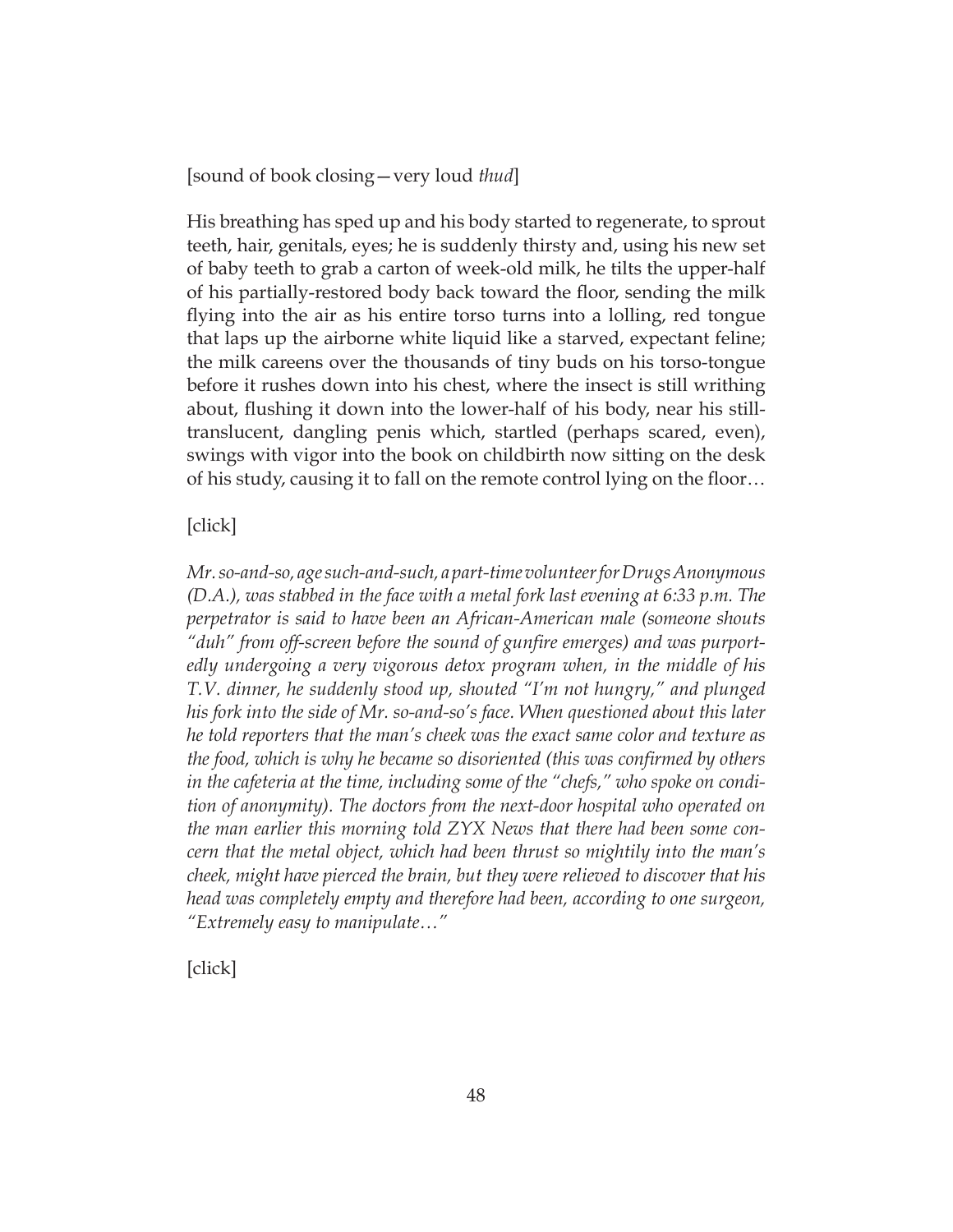His toe, which had not existed until a few moments ago, presses the on/off switch on the controller so that he can once again listen to the soundless sound of his breathing, the sound of his inhalation/exhalation, and so he breathes, breathes with his whole body, his whole being, thinking now about the unborn girl and her curious, clammy touch that January day so long ago, that day when she unwittingly implanted the insect into his body; he also thinks about the detailed illustrations in the (albeit outdated) medical text on childbirth his wet eyes have scanned and recorded and digested, as well as his mentors in the medical establishment who have delivered him from "evil" on more than one occasion, and as his brain rotates like the earth around the sun he feels the insect pressing up against his anus as if trying to get out; taking a deep breath he coughs three times, expelling it straight through the shaft of his erect penis, now flushed with red and purple and decorated with stringy veins that pulsate like a wet vulva, sending the tiny, black insect onto the T.V. screen in front of him with a watery *splat*…

…and before long his teeth have grown a second layer of teeth, his hair has sprouted from his newly re-born(e) body in all directions like an overgrown *Chia Pet*, his eyes have bled like ink into his temples, which wrap all the way down and around to his feet, now floating in a gelatinous river of clear fluid, and before it's all over/begun, all of the images and the sights/sounds/ smells/tastes/touches that he has ever experienced or read about or dreamed about all congeal into one final, unresolved, resounding question that has/will torture/d him for eternity, the question that preceded/followed his inception and has/ will never ever go away, the question that can never in a million years be answered because it is intrinsically unanswerable, undoubtedly, undeniably unreasonable…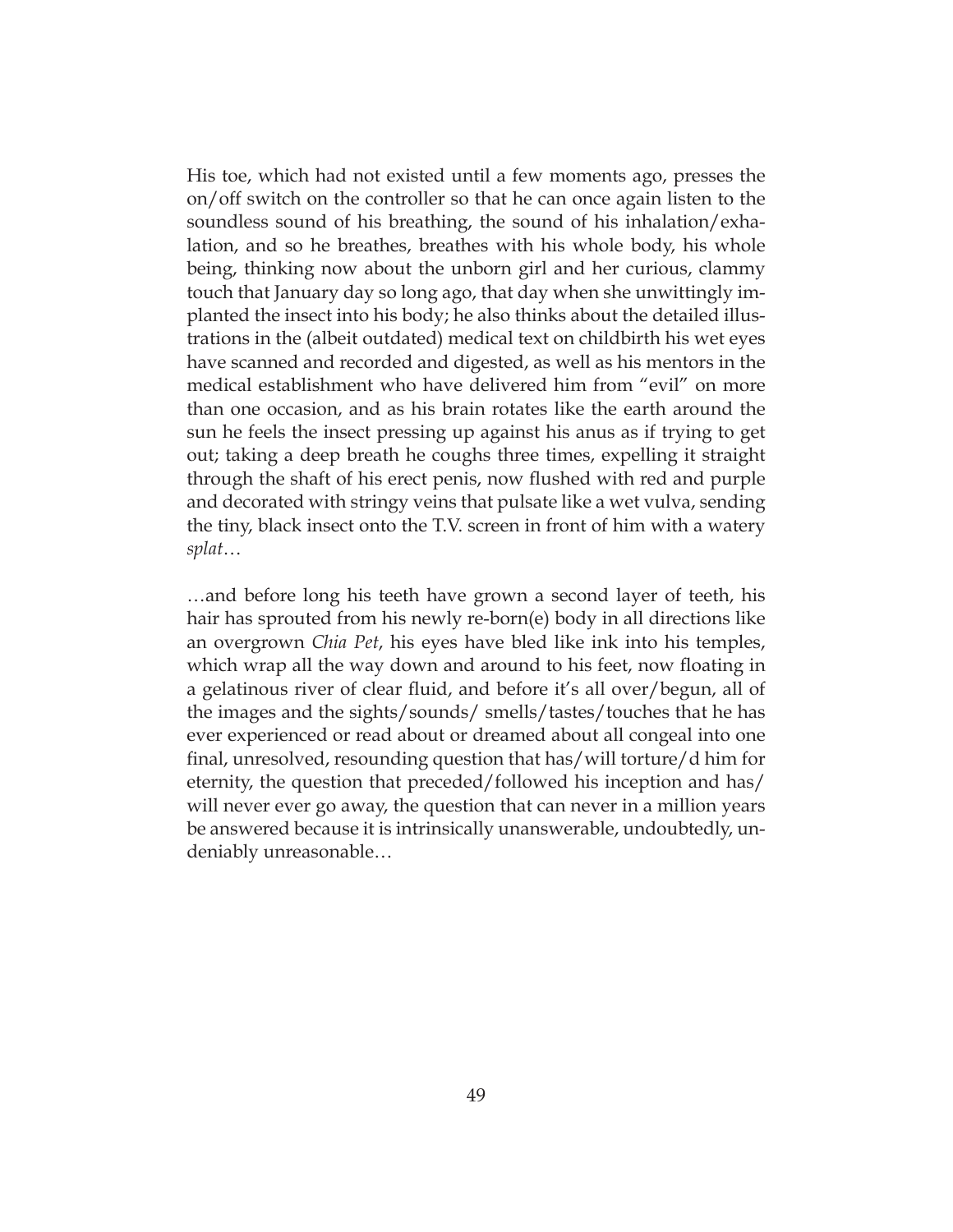*Why was I ever born* ?? ????? ??

# [click]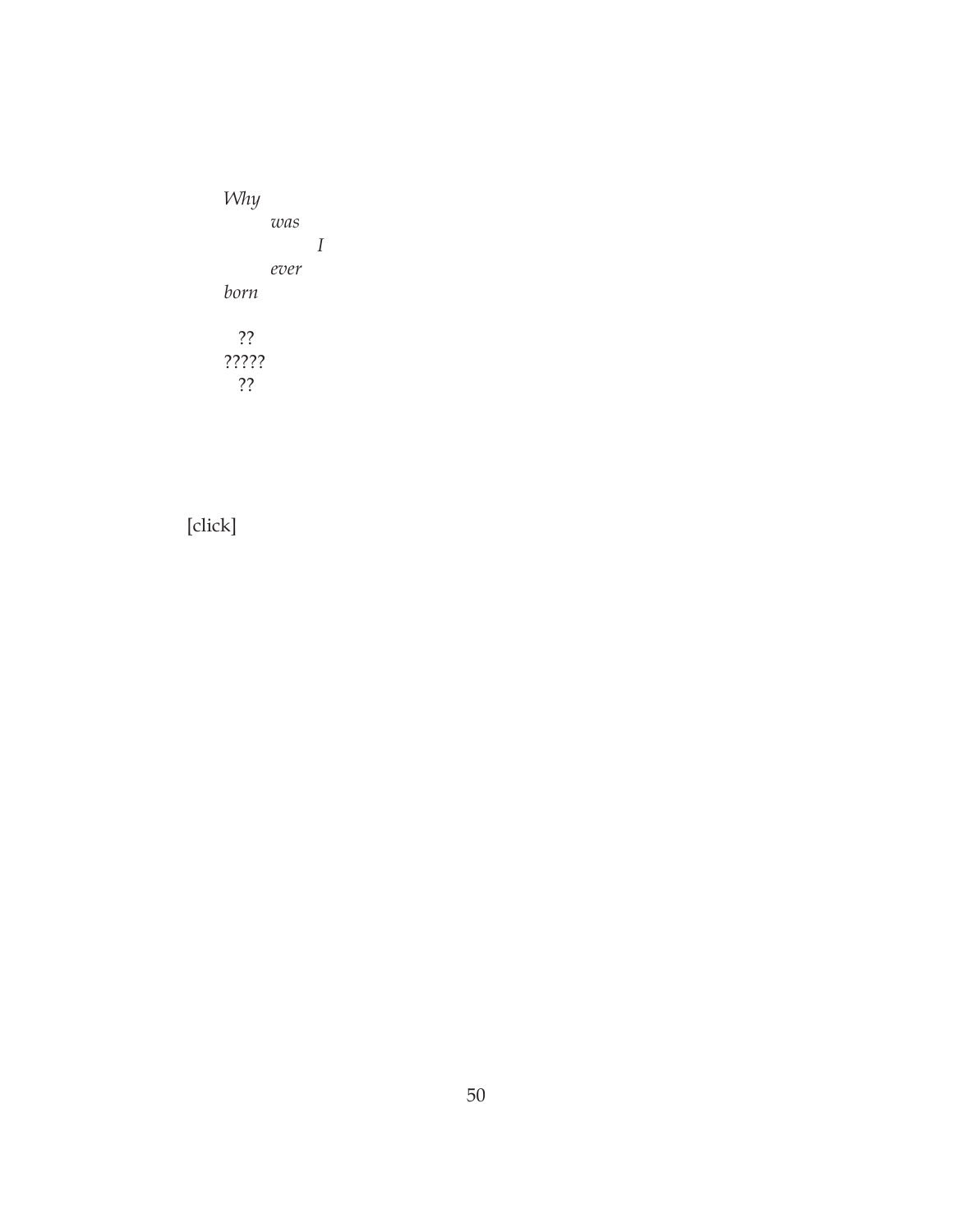### **The Skeletal Bus and the Tunnel of Youth**

you and your army of geriatric friends, faces wrinkled, arthritic hands barely able to grasp your shovels and your hoes and your axes and your steel-tipped canes, barely able to fire your guns into the air, follow me through this half-lit, waterlogged tunnel, this endless tunnel that traverses the galaxy, going from light to darkness and then back to light again without pause, without explanation, without apology

you and your cohorts, riding your skeletal bus, possessing neither wheels nor engine nor driver, encroaching upon me like a cancer while I take the reverse course, my limbs and organs growing younger with each passing second, growing stronger even as you howl and grind your decayed teeth, your hair falling out and leaving a trail of gray threads behind in the stinking *pissandshit* water below

yet do I grow healthier, yet do I return to my youthful days, yet do I, who have chosen (?) to take the reverse course, to "paddle upstream"… but my eyes are too sharp, my ears too keen, my systems—lymphatic, pulmonary, endocrine—too efficient, and now the light is too bright, this endless expansiveness propelling me backward toward my end/ beginning too frightening, too uncertain to bear

you and your skeletal bus, rusted drool leaking from its underside, shit-brown, liver-spotted hands, hurling profanities at he (at me!) who hurtles now toward the light, at the one hurtling into the opposite direction which leads away from this world you have created and so stubbornly maintain, now slicing away pieces of your own bodies even as you talk about how unfairly *it* has treated you

about how *it* has made you *who and what you are*

(you were told you didn't have a choice, you were told this was how it was, how it always is, how it will always be, and you were, of course,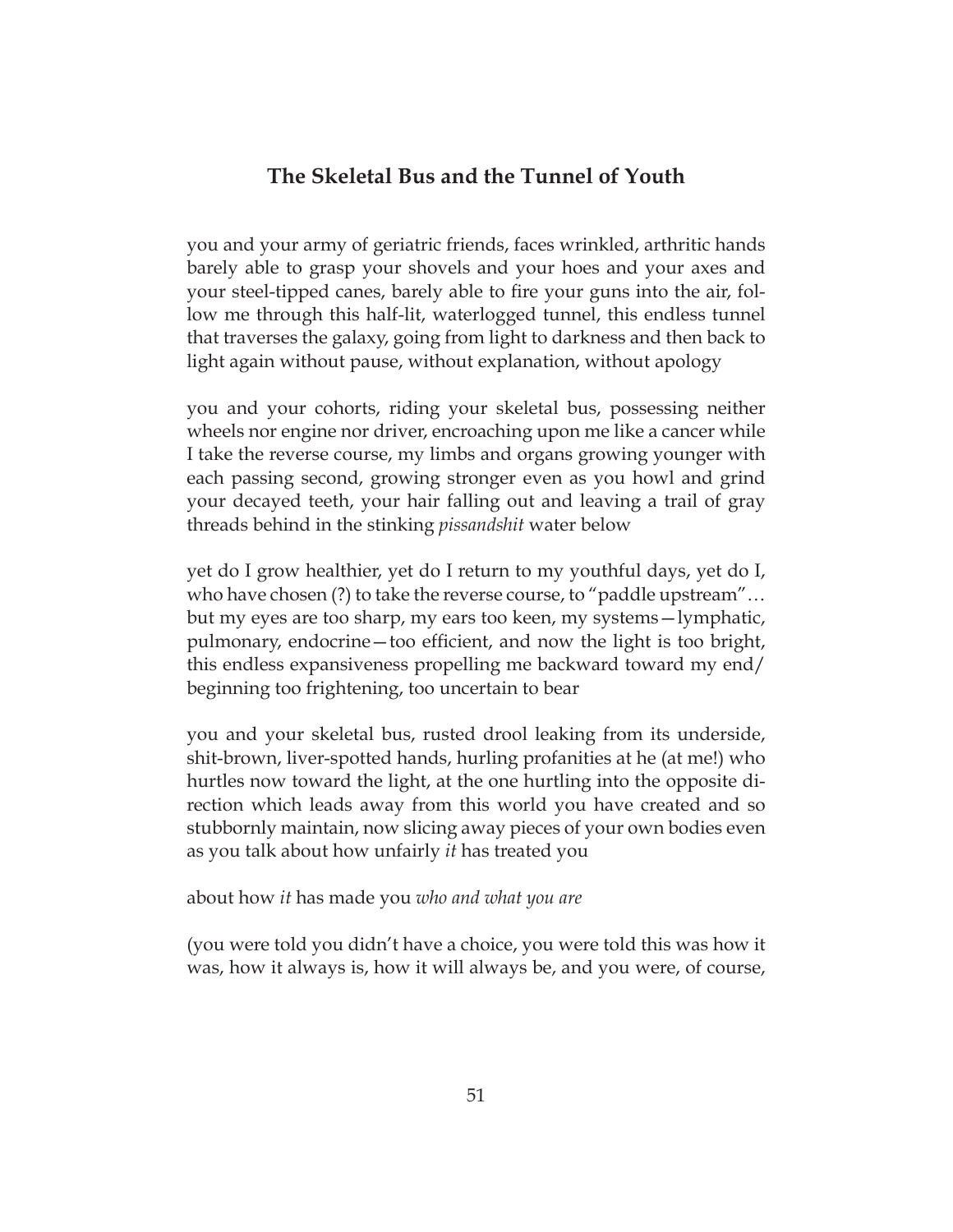absolutely right)

you were right, and as for me, as my skin now becomes as supple as when I was a babe, my skull as soft as an overripe melon, my eyes and ears and mouth fallen completely open, struck stupid, I know I must return to the world, to your world, before it is too late, before this skeletal bus has decayed and fallen apart, leaving me behind here, all alone, to seek out the milk of God's great teat

you and your cronies have got me now, got me good, this shovel fits my already-callused white hand well, my voice is already hoarse, my ears already deaf, I'd like to fire the gun, I'd like to get that one there, that one right over there taking the reverse course, for it seems that s/ he has drifted too far and I cannot wait any longer, I need to feel as if I've taken an active role in fulfilling my destiny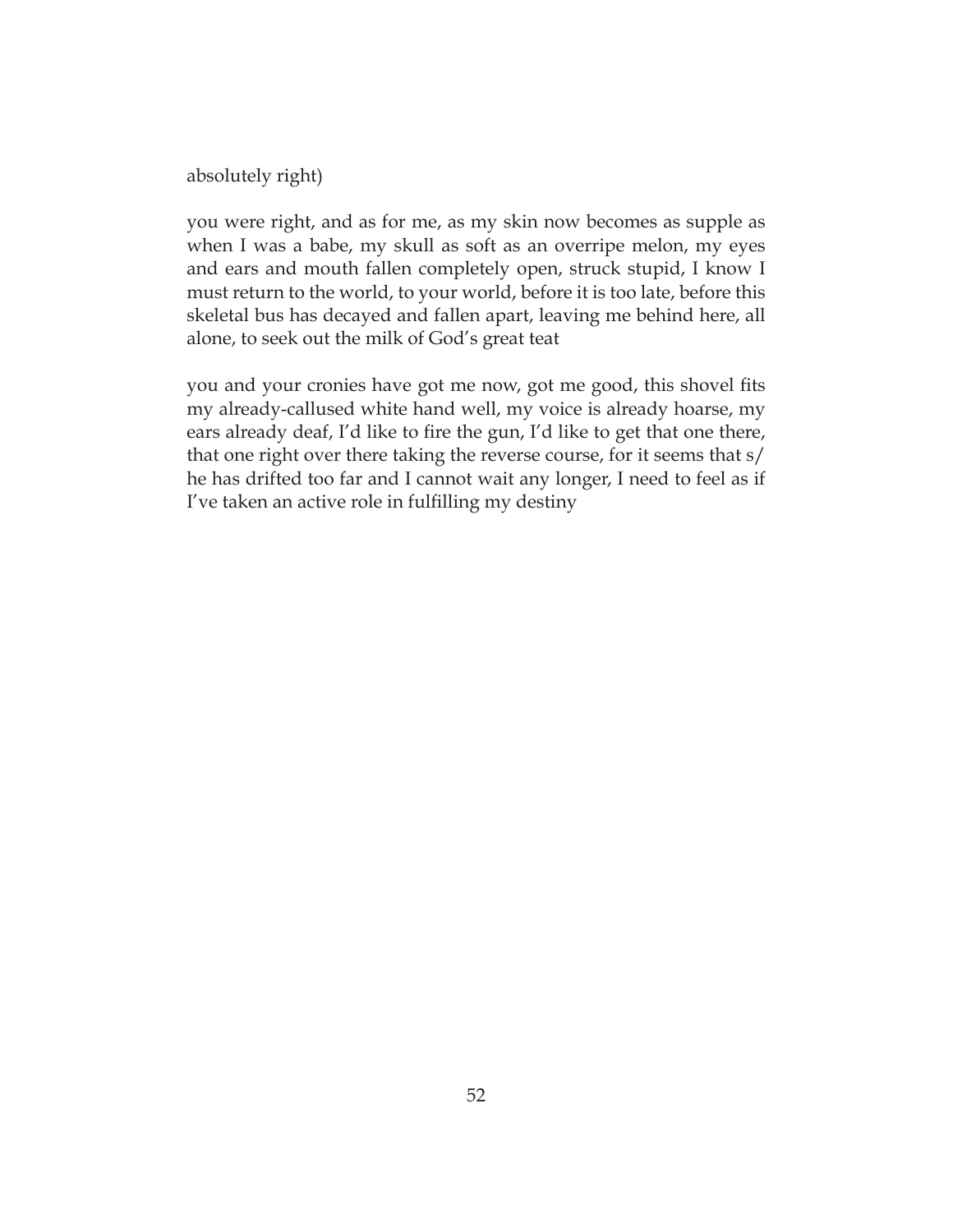# **The Third Person**

The six lines of tripled-up fluorescent lamps cast their sullen whiteness across the accompanying six rows of three desks each in the empty meeting room. The only sound is a mechanical hum emanating from a spot on the ceiling (it is difficult to pinpoint where, exactly, its origin lies), but then suddenly it stops and everything goes silent. I am sitting at one of the eighteen desks—the one in the far corner, under a rectangular indentation in the ceiling containing three parallel fluorescent lamps—staring across at the dark-suited woman who has just entered the room. She now walks over to the first desk in the second row and, sitting with her back to me, places her briefcase on the seat directly beside her (to her right); its squared-off backrest, like all of the other corresponding sets of seats resting on either side of the remaining desks (including my own), gives off a dull metallic gleam, though the chintzy red fabric which lines its interior remains hidden to me. I need only look at the backrest of the chair against which I now sit to confirm its color and texture, or at the backrests of any of the other chairs, for they are all identical. $1$ 

The woman who has just sat down with her back to me has dark hair worn in a bun; a pair of what appear to be either knitting needles or

<sup>&</sup>lt;sup>1</sup> To break it down for you in simple math: 6 rows x 3 desks = 18; 18 desks x 4 chairs = 72 chairs; 72 chairs  $\div$  2 (that is, half, as there are exactly two chairs facing toward, and two chairs facing away from, me) = 36; 36 (visible) chairs – 1 (i.e. the chair I'm sitting at—or is it on?—discounting the one next to me, which is obviously not obscured from view) =  $35$ . It would, of course, be much easier to simply glance at any of the thirty-four chairs which face me than to torque myself around to look at my own, or alternately to look at the thirty-fifth chair; that is, the chair directly beside me, though did I mention that it doesn't have any chintzy red material attached to it? Indeed, it looks as though someone tore it off and replaced it with this reddish-orange patterned cushion…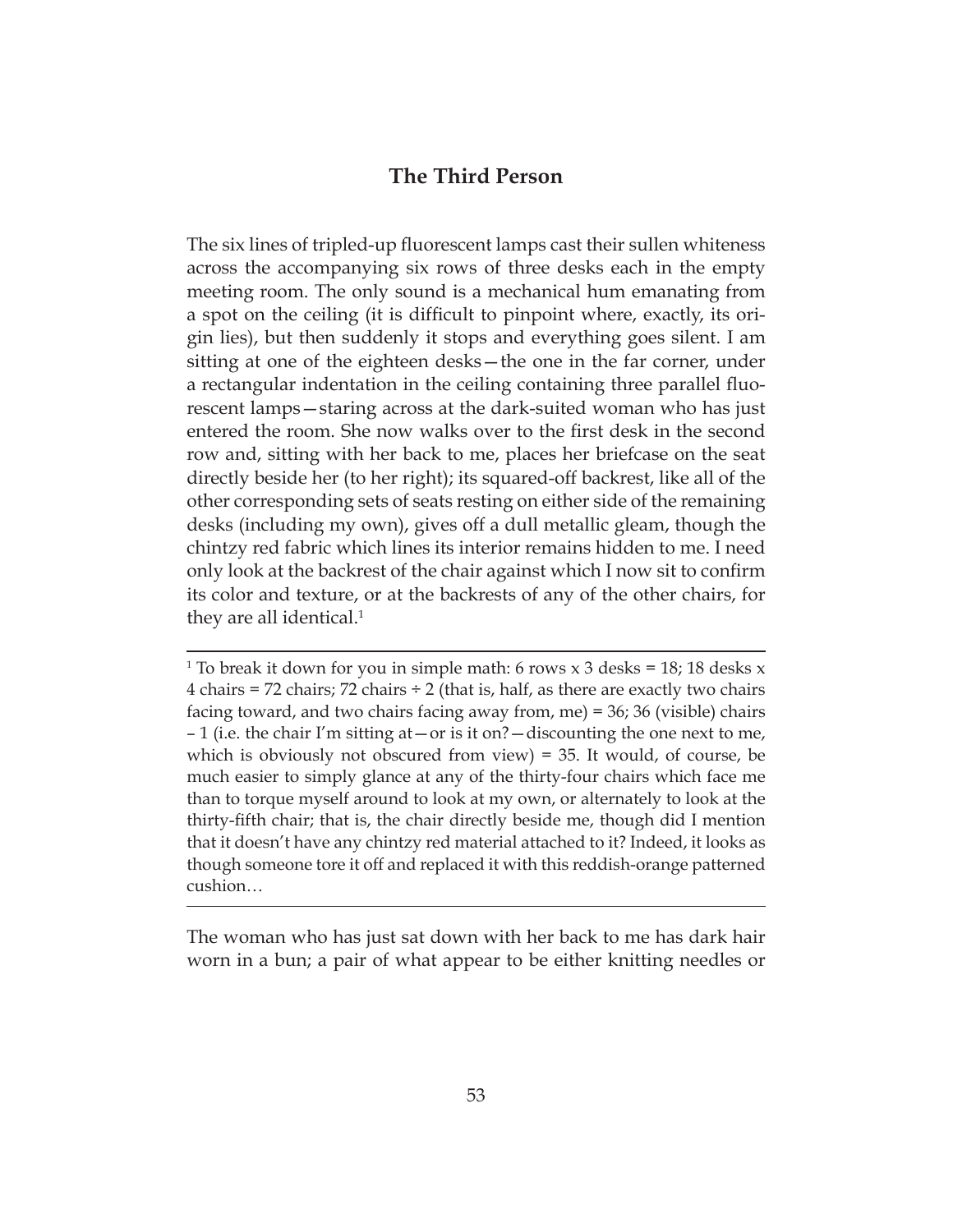metal chopsticks of the kind used in Korea are weaved through it, forming an **X**, which glimmers for an instant in the staid white light as I shift in my seat to catch a better glimpse of the man who has just entered the room; he, too, wears a dark, double-breasted suit—black, or perhaps dark navy-blue—and has on an equally dark tie; further, he carries a dark briefcase, identical to the one the lady had been holding up until just a moment ago, which he places on the chair directly beside him (to his left; my right), before tossing his black trenchcoat over its backrest. I self-consciously clear my throat, but neither of them seem to notice as the woman suddenly and inexplicably stands up; the two figures then move in a counterclockwise direction so that the woman is sitting down across from the man; i.e. so that she now faces me (which is what I had hoped for, to tell the truth), and the man is seated on the chair the woman had earlier been sitting at (just long enough to calmly place her briefcase on the seat to her left<sup>2</sup>) with his back to me... And now they have both leaned forward in an almost ritualized fashion to gaze fixedly into one another's eyes. During this brief-but-intense moment in which the two are frozen in a sort of metaphysical embrace, eyes probing eyes, I, too, am allowed a moment to observe—albeit from a limited first-person viewpoint here in the corner of the room—the features of the woman's visage, of which approximately two-thirds are clearly visible, the rest being covered by the back of the man's head, which reveals a silver dollar-sized bald spot beneath which the scalp glistens ever-so-slightly.

2 I said *right* earlier, didn't I? I meant left. Left.

The woman's features are difficult to describe, so indistinguishable are they from so many other women of approximately the same build and height I've frequently encountered in my travels (even lain with on occasion, I might add) as to make my description of her features sound somewhat clichéd in advance of my uttering them. Although, admittedly, I'm tempted to generalize here, it simply wouldn't be accurate for me to state, at least without qualification, that she appears "middleaged,"3 for if I shift in my seat a bit, squint my eyes, or close them for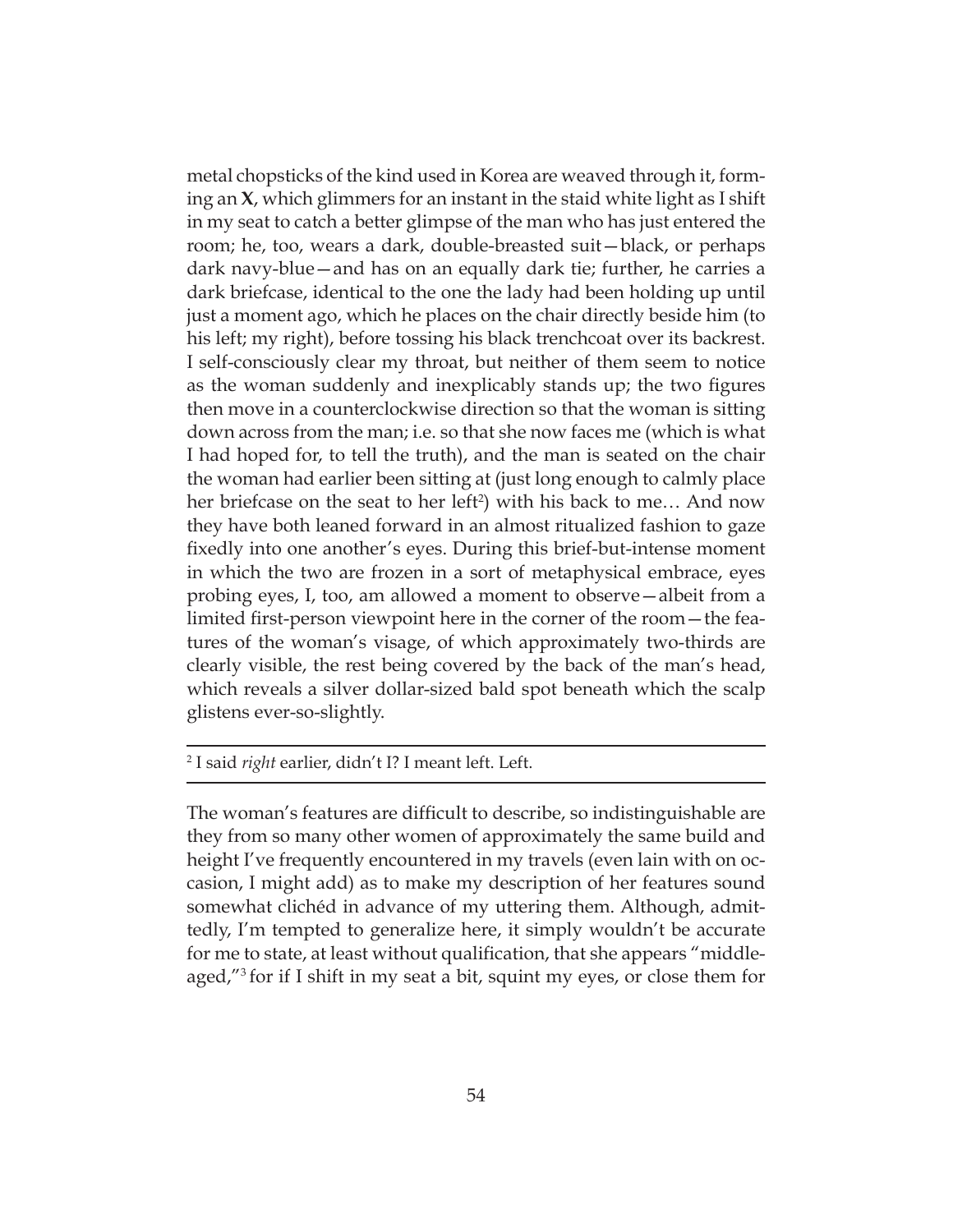a moment to accurately reconstruct her image in my mind's eye, she appears to be barely of legal drinking age and, at the same time, at least old enough to be a newborn child's still-youngish grandmother. Though her hair is jet black, as stated previously, it is very easy for one to imagine silvery streaks running through it; certainly it will only be a few years (few being a relative term) before they start to appear, along with crow's feet, liver spots, and so on. As can be observed in any aging person with dark hair, the gradual loss of pigmentation tends to turn the hair an almost brackish hue before it goes completely white (or gray). This inevitable lightening of the hair pigmentation could conceivably, in future—by softening her, dare I say *unforgivably* sharp, features—make her appear slightly younger, certainly more feminine. The lines of her face are all hard, uninviting, like a sexless statue, to the extent that—had I not earlier seen that her hair is in fact long and feminine, held firmly behind her head as it is by those two stiff metallic rods—I might initially have mistaken her for a vaguely feminine-looking *man*. The double-breasted suit makes her chest appear flat, while the briefcase is of the kind I often see salaried businessmen carrying around; it is rare for a woman to carry such a briefcase in this country.

 $3$  To qualify/quantify this a bit, my definition of "middle-aged," which is such an imprecise term in itself, is somewhere between the ages of thirty-nine and fifty-seven, depending on a variety of factors too numerous to elucidate here.

…I haven't the time to describe her features further to you now, nor the man's (whose face is hidden from me anyway), for the two figures seated at the second desk in the first row—or, rather, the second row; forgive the slip—have just unlocked their eyes and have leaned back, in perfect synchronicity, in their respective chairs; at the same time I, too, have leaned back in mine, or so it would seem, for the seat of the chair has creaked, and when I look up again both of the briefcases that had been lying on either of the respective chairs to left and right<sup>4</sup> now rest flatly atop the beige-colored desk. I take a breath<sup>5</sup> and then quickly release it. As I discharge the air from my lungs in a single puff of  $CO<sub>2</sub>$ the indistinct buzz from the ceiling, or possibly the lights, from earlier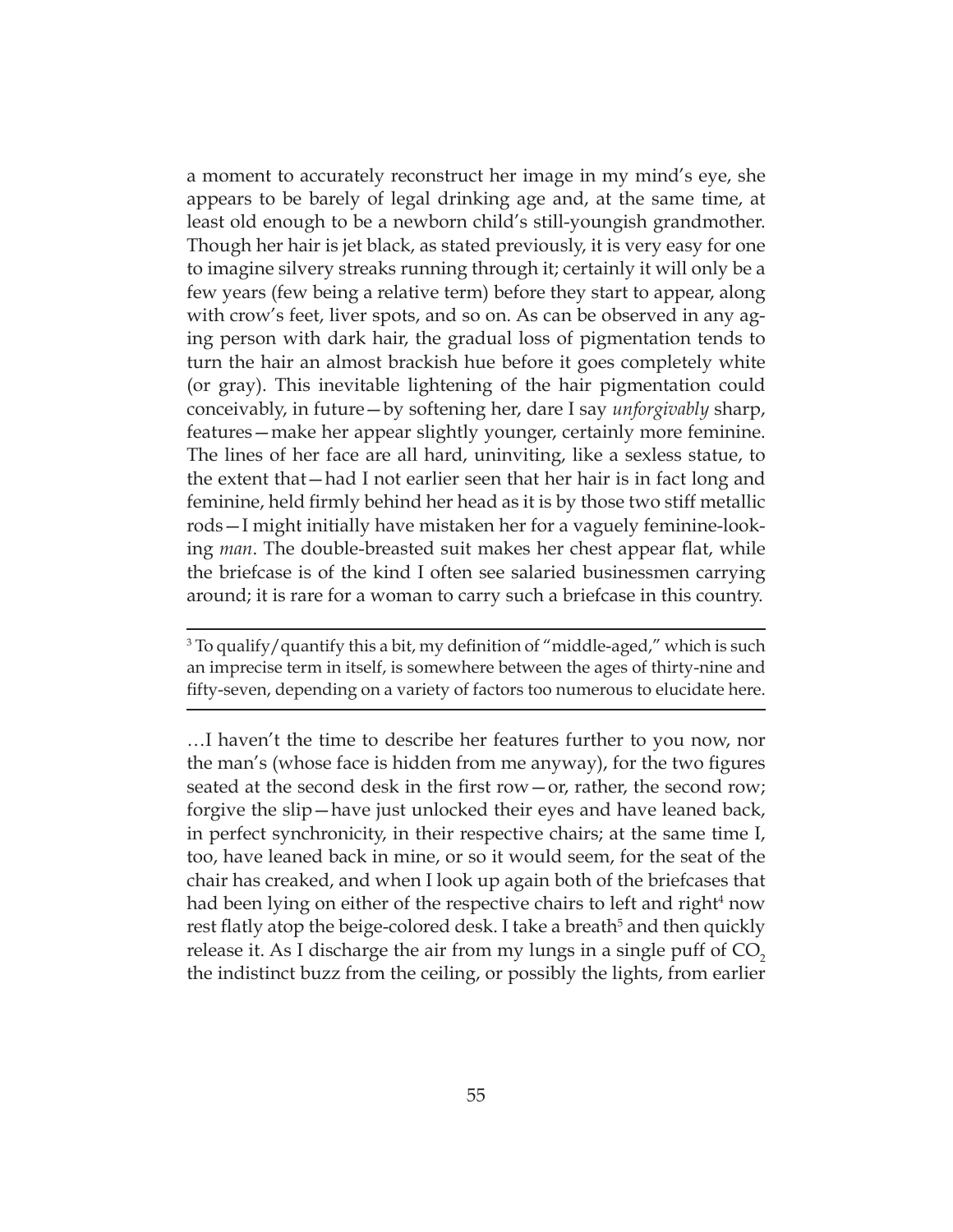begins once again to hum. I silently extract a pen from my pocket, my eyes still fixed on the man and woman, whose eyes are interlocked as if by an invisible chain, or by magnetic attraction  $(+/-)$ , as before, though now their faces nearly touch, so that I can only view approximately one-fourth of the woman's visage.

<sup>4</sup> Though please remember that, from my position at the desk in the corner facing them, the briefcases would—or did—appear as though they were on the right and (again) the right, whereas, in reality, the briefcases had been on the woman's left and the man's right, respectively.

<sup>5</sup> It is a shallow breath. Something instinctively tells me that it is best to remain quiet, despite the distance between me and the two dark-suited strangers, and the fact that neither so much as flexed a muscle—at least not visibly when I cleared my throat earlier. Perhaps I'm just being paranoid, but isn't it generally better to be safe than sorry, as the saying goes? Not that I have any reason to be suspicious, certainly, of these people's motives (I haven't even any clue as to who they are or what they're here for, other than an exchange of meaningful glances and possibly some sort of business-related paperwork?), or that there's any risk of me becoming some kind of voyeur-suspect (the mere thought that someone might mistake me for a spy is enough to make me break up; that is, to laugh hysterically), for certainly I am committing no wrongdoing simply by existing in this public meeting space on this particular day at this particular moment in time; further, I'm "out-of-sight, out-ofmind," as I learned to do (or to be) as a child.

Smoothing out the slightly crumpled paper on the notepad beneath my elbows I begin to write out the following memo for my own personal reference:

#### Memo

| Date:     | April 2, 2006               |
|-----------|-----------------------------|
| Time:     | $4:35$ p.m.                 |
| Location: | Meeting room of building 3B |

They are seated across from me, directly beneath a trio of fluorescent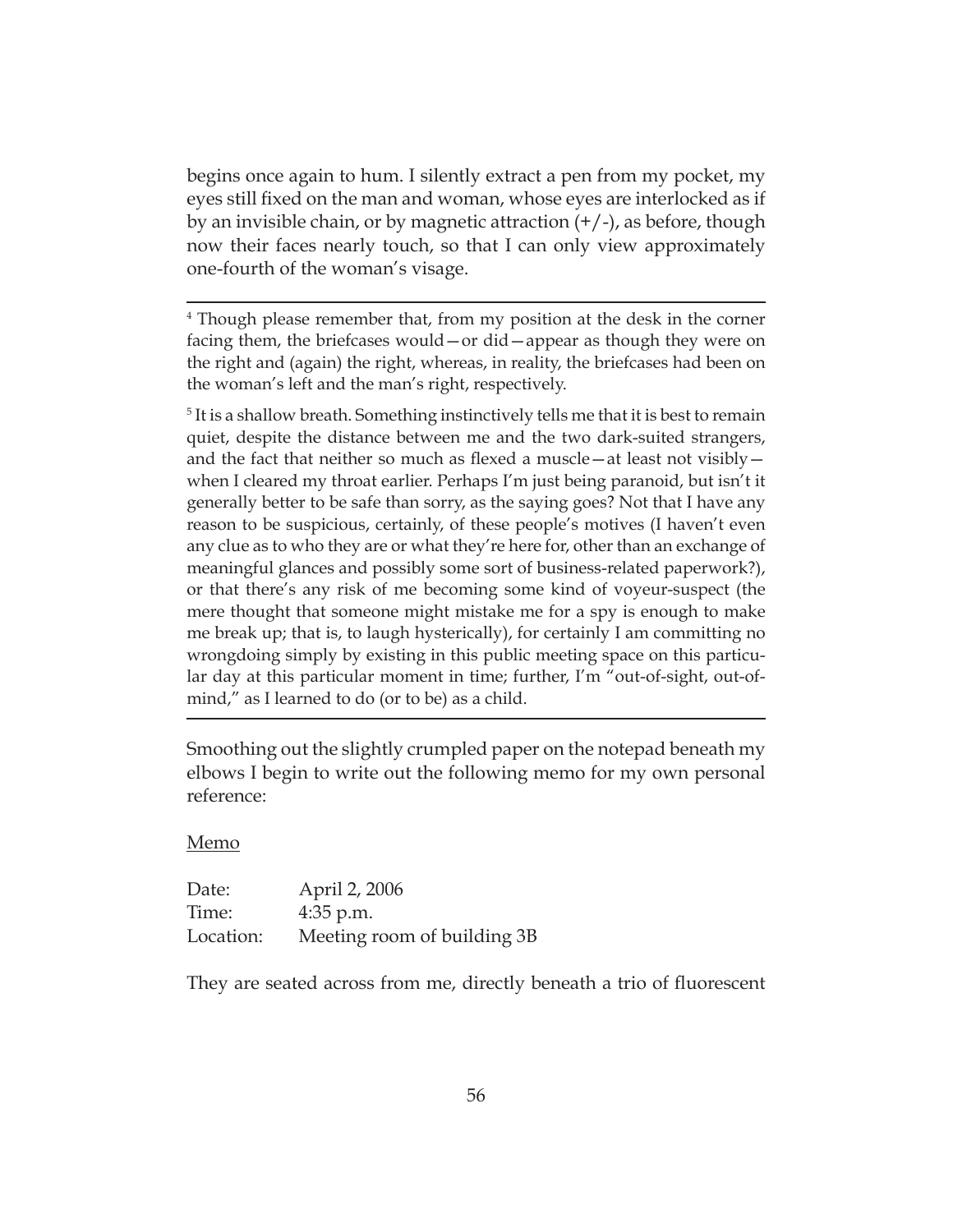lamps (second row, third desk), hands folded in lap (i.e. lap*s*, respectively), gazing into one another's eyes, briefcases on desk, mouths shut, another couple enter room, look identical, though not exactly identical, hard to tell exactly, both wearing double-breasted suits, <del>both male (?)</del>, I blink and  $6$ 

6 Here I stop writing because—well, the narrative continues below. Please continue.

I look up from my notepad to see that another couple has entered. When I say "couple," I mean merely to imply that two people have walked into the meeting room, not that they are in any way romantically involved; in fact, they both appear to be men. Or, rather, I now see that one of them is in fact a woman, but she—like the other woman I described earlier, the one who now holds her hands folded atop the briefcase on the desk in identical fashion to the youngish man<sup>7</sup> with the dime-sized bald-spot on his head who now faces me (when did they switch positions again? and why do the metal rods in the woman's hair now appear to be dull, like plastic or stiff rubber?)—is wearing what appears to be a double-breasted man's suit. I blink $^8$  and shift my gaze to the entryway, but no one is there. I exhale again and grip my pen with the slightly damp pads of my forefinger and thumb. The buzzing sound from above abruptly stops as I find myself leaning back a bit in my chair, which does not creak this time, much to my surprise; by all means it should have creaked as before! Or was my angle of backward leaning so different this time from the last? It is possible. But I'm getting off track now, which I cannot afford to do…

<sup>&</sup>lt;sup>7</sup> In reality he is perhaps closer to middle-aged than "young," though it's a subjective call to make. His hair is still dark, at any rate, with not the slightest trace of gray anyplace other than the faintest smattering in his mustache; as for the small bald-patch on the back of his head, well, that isn't really indicative of anything except that he has a particular genetic tendency inherited from his father's side of the family (or was it the mother's side? I don't remember, nor is it of any consequence).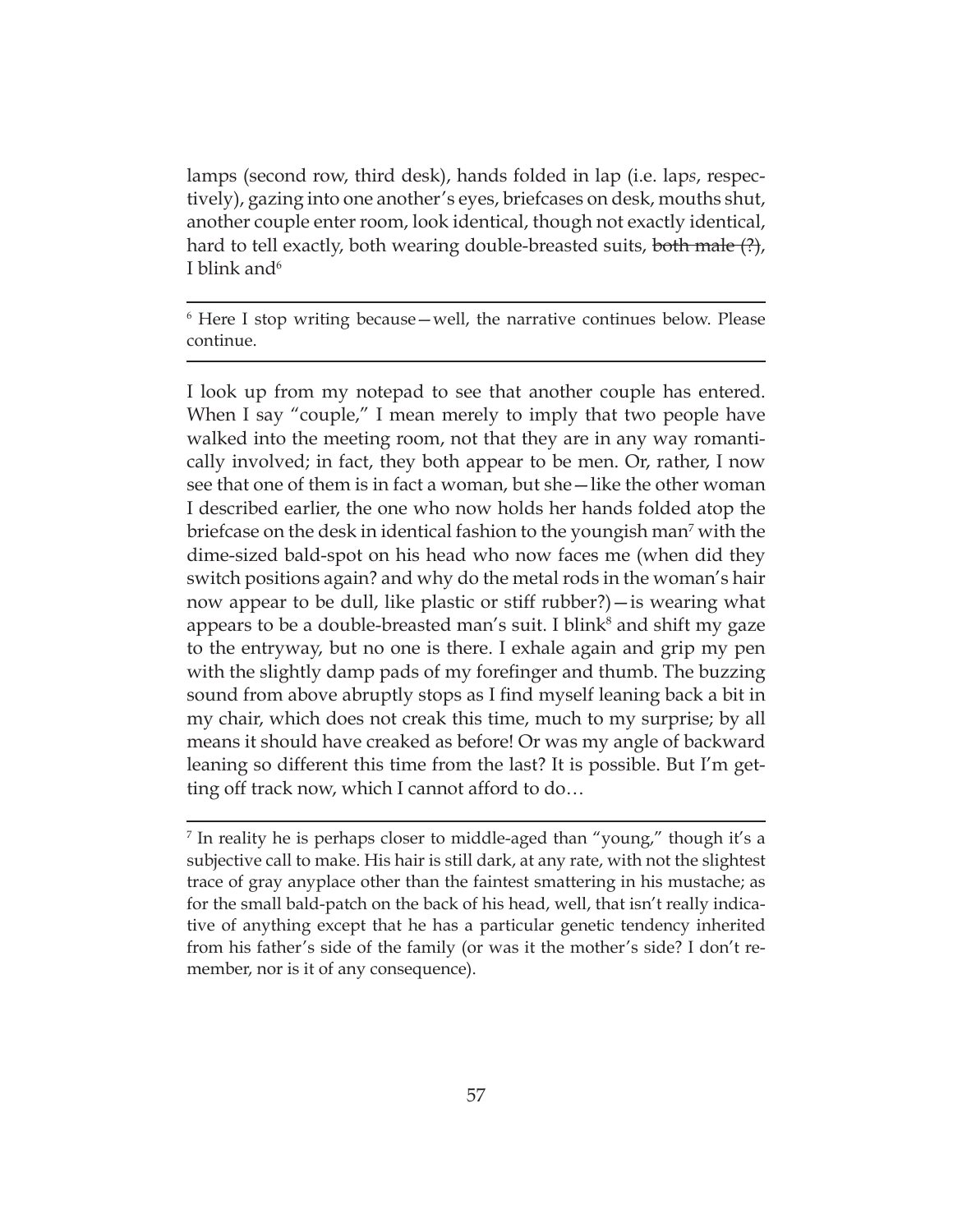8 I did blink, but only for the briefest of moments. Nothing had perceptibly changed in the interim, though the airflow seemed to have shifted ever-so-subtly.

The man and woman who just entered a moment ago (I was still thinking about the creaking chair at the time and so missed their entrance) have sat down across from one another at the second desk in the third row, directly beneath a rectangle of triple fluorescent lights, one or two of which now flickers as though a tiny army of moths were fluttering about inside it; this produces an almost eerie strobing effect which makes the beige desk beneath it appear alternately gray/tan. I note down in my memo pad that there are two briefcases sitting on two identical chairs beside either individual, just as with the earlier "couple" (two briefcases, two chairs beside man/woman respectively, etc. etc.). The woman sits on the far side of the desk facing me; her countenance is ageless, for lack of a better descriptor, though she is not exactly what one would call a "classic[al] beauty." The back of the man's head—which is completely bald, though it looks as though he's wearing a flesh-colored cap (perhaps he is an actor? or perhaps it is the inconsistent lighting…)—bobs up and down rhythmically, though the bobbing is subtle; he is also, I now see, tapping his foot in 7/16 time beneath the desk/chair.<sup>9</sup> I suddenly perceive movement out of the corner of my eye and turn my gaze over to the far table where, once again, the man and woman are in the act of changing places; I am only able to catch the tail-end of their strange dance, however, and so cannot say whether they have moved in a counterclockwise—as earlier—or a clockwise half-circle. More importantly, perhaps, my eyes fall upon the two dark briefcases on the desk, which are both open slightly, though unfortunately I cannot see what is contained inside either of them<sup>10</sup>; all that is revealed to my insufferably curious eyes is a dark crack, a chasm of about one inch (2.54 centimeters) wide. But this is not of any real concern to me, for I am simply here to write an essay on business practices in Japan, based solely on my own experiences.<sup>11</sup>

<sup>9</sup> I only recognize this odd time signature because I once played drums for a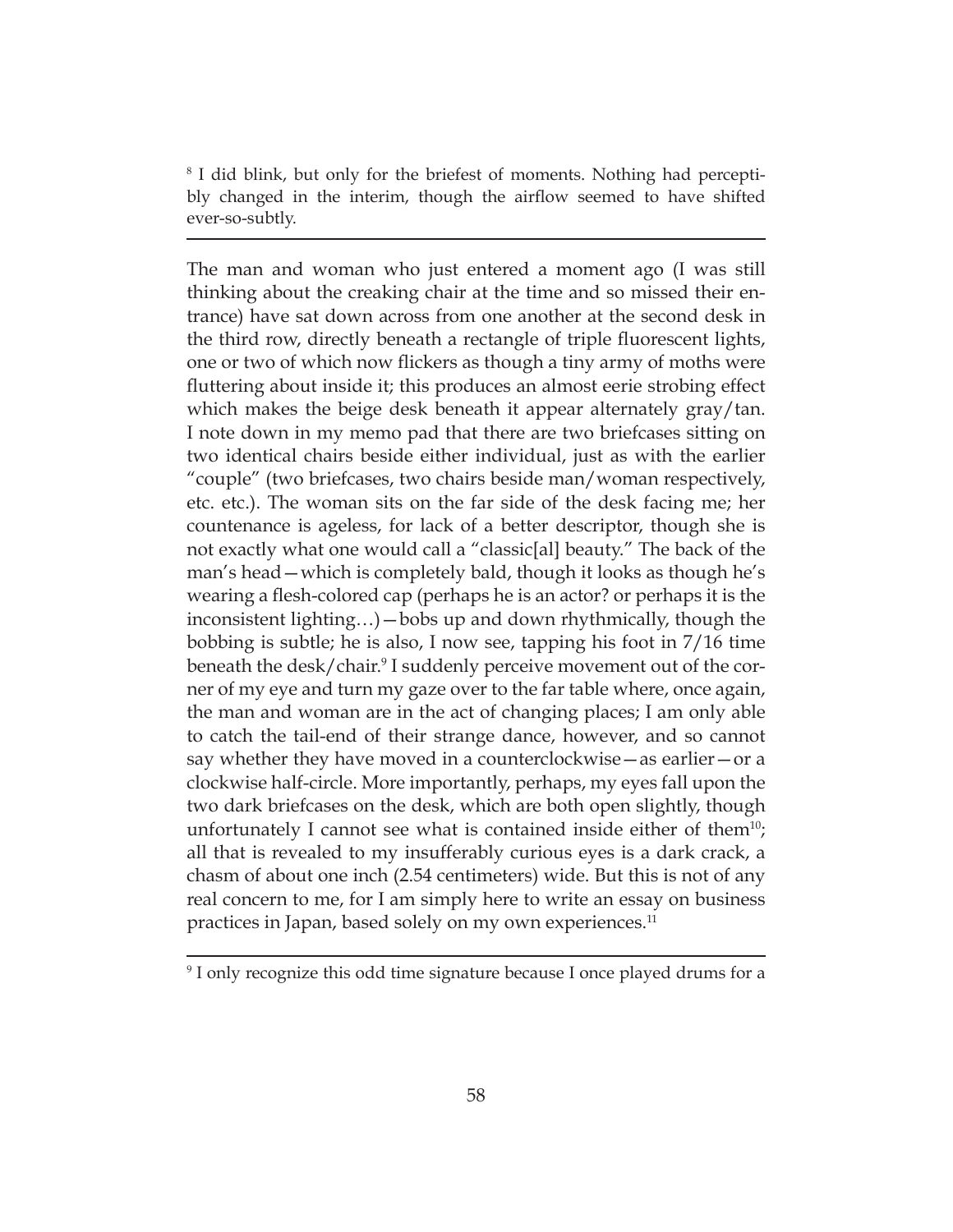progressive jazz/rock fusion outfit. He must be a drummer himself; no one else taps his foot in 7/16 time!

 $10$  This would obviously only apply to one of the briefcases; i.e. the one facing me. Incidentally, the briefcase on the far side appears to be completely open, though of course I can only see its flat cover from where I sit.

 $11$  This is called "creative non-fiction," apparently, a label with which I had not been familiar up until being given this assignment by my boss, M.S.

As the man—henceforth "the scribbler," for the sake of convenience wrote these explanatory, if blatantly false, words in his notepad, the lights flickering above my head went out: the outer two were the first to go, followed by the center light. The scribbler seemed to notice that something was wrong, for he put down his pen and turned his eyes to the desk at which I was sitting across from my colleague; we closed our respective briefcases, which were still partially open—albeit empty—and locked them, then stood up and changed places, navigating the rectangular desk in a three-point pattern as earlier (what we call, alternately, "the triangular twist" and/or "the triangular tryst"). The other lights in the room then began to flicker and die in succession, and a strange buzzing sound I hadn't noticed before began to vibrate through the meeting room; the somewhat disorienting noise seemed to be coming from the general direction of the dual vending machines which lined approximately a fourth of the wall opposite the back row of desks, i.e. where the scribbler sat in the corner and tapped his foot in a spastic fashion, as if he had arrhythmia of the sole. Just then I blinked and, scratching the rubbery skin of my scalp, noticed that two more of our people had entered the meeting room, which meant, of course, that it was time to proceed as planned; they sat down at the desk next to the one in the corner where the scribbler was sitting. This appeared to make him quite uncomfortable, for he shifted his position so that he was soon practically facing backwards, as though trying to view the plastic backrest of his own chair. The contortion looked painful; his legs still faced front/center, and he still tapped his foot in the same fashion as earlier.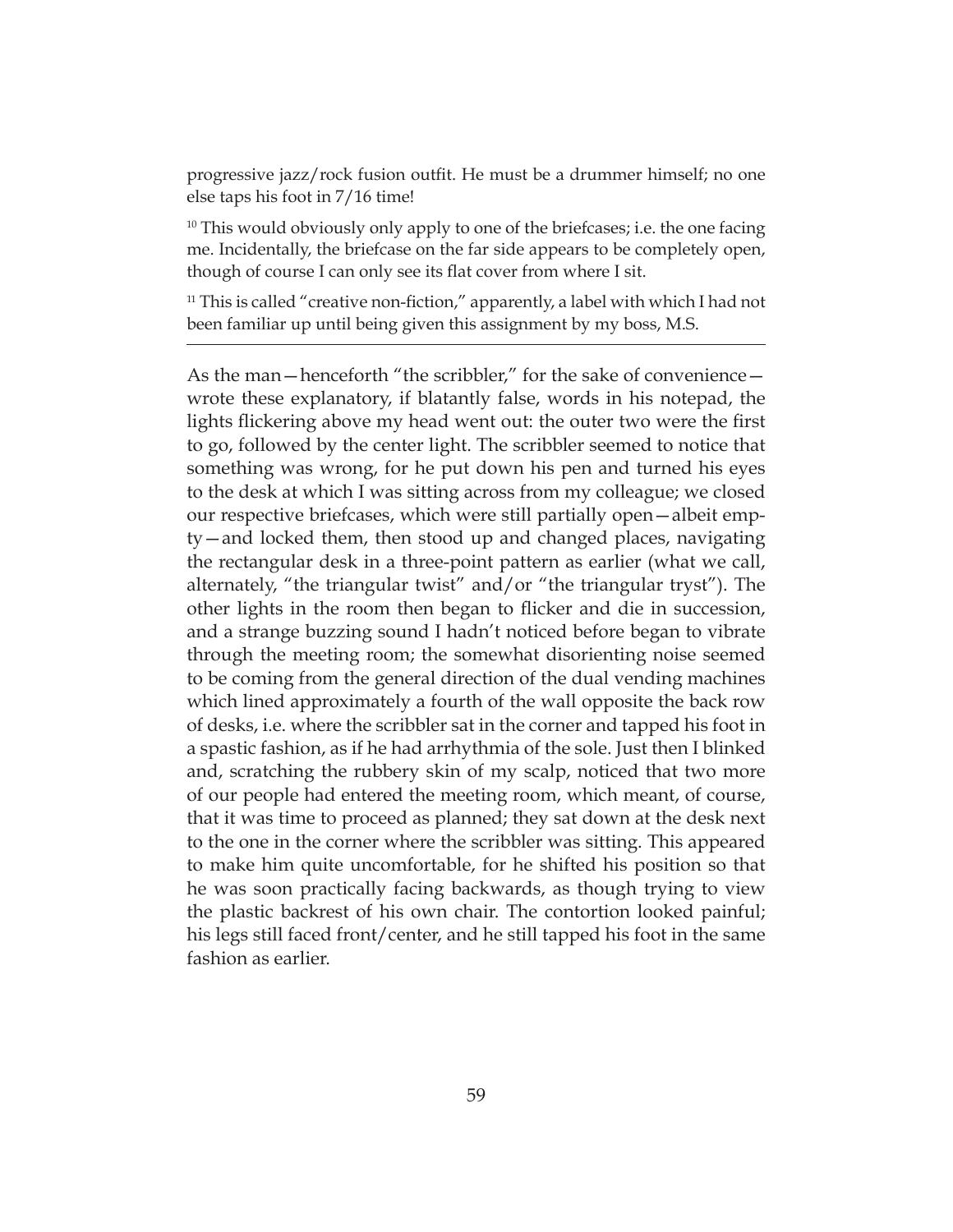The room, at this point, was almost completely enmeshed in darkness; in fact, the only lights that still flickered lethargically were those above the man's desk and the desk directly beside him, where our agents who wore dark, double-breasted suits so as to blend in better with the "real" businesspeople who worked in this sector of the building—were now seated, briefcases placed carefully on the seats beside them. The dubious scribbler's chair creaked and then groaned as our agents stood up to circle their desk in a clockwise direction, using the three-point "tryst" technique (as previously instructed by yours truly), and then<sup>12</sup>

 $12$  Here again I am interrupted from my writing, though this time it isn't because of any external stimuli, as when the man and woman had changed places a second (or third) time earlier, but rather because the building has begun to tremble. It's an earthquake. I hastily gather up my notebook and toss it into my briefcase, then close and lock it. When the building stops trembling a moment later, I resume.

Who can say where the scribbler is now. Last I heard he had been committed to a spacious mental ward where he did nothing but roam about counting the multiple rows of desks and their accompanying chairs all day, over and over, tallying and re-tallying his figures to make sure all of them were accounted for, subsequently noting any changes in their appearance from hour-to-hour, day-to-day, week-to-week (i.e. scratches, tears in the off-white upholstery, etc.). It is also rumored that he frequently drew sketches of what, in Freudian terms, might be said to have been a sort of idealized mother figure with asexual features and clothing; a distinctive feature of these drawings, purportedly, is that the woman's hair was almost always tied back with two "phalliclooking" dowels or, alternately, rods, though in rare cases he portrayed it "loose and wild"; in one such drawing she (again, apparently) wields one of these dowels (or rods) menacingly in one hand, as one would wield a weapon, while from the other a paper-thin briefcase is said to dangle incongruously. This might serve, it seems, as a fitting example of a "wild-haired" type (genus) of sketch, though only partially so; for, as only one of the rods would have been removed from the bun at the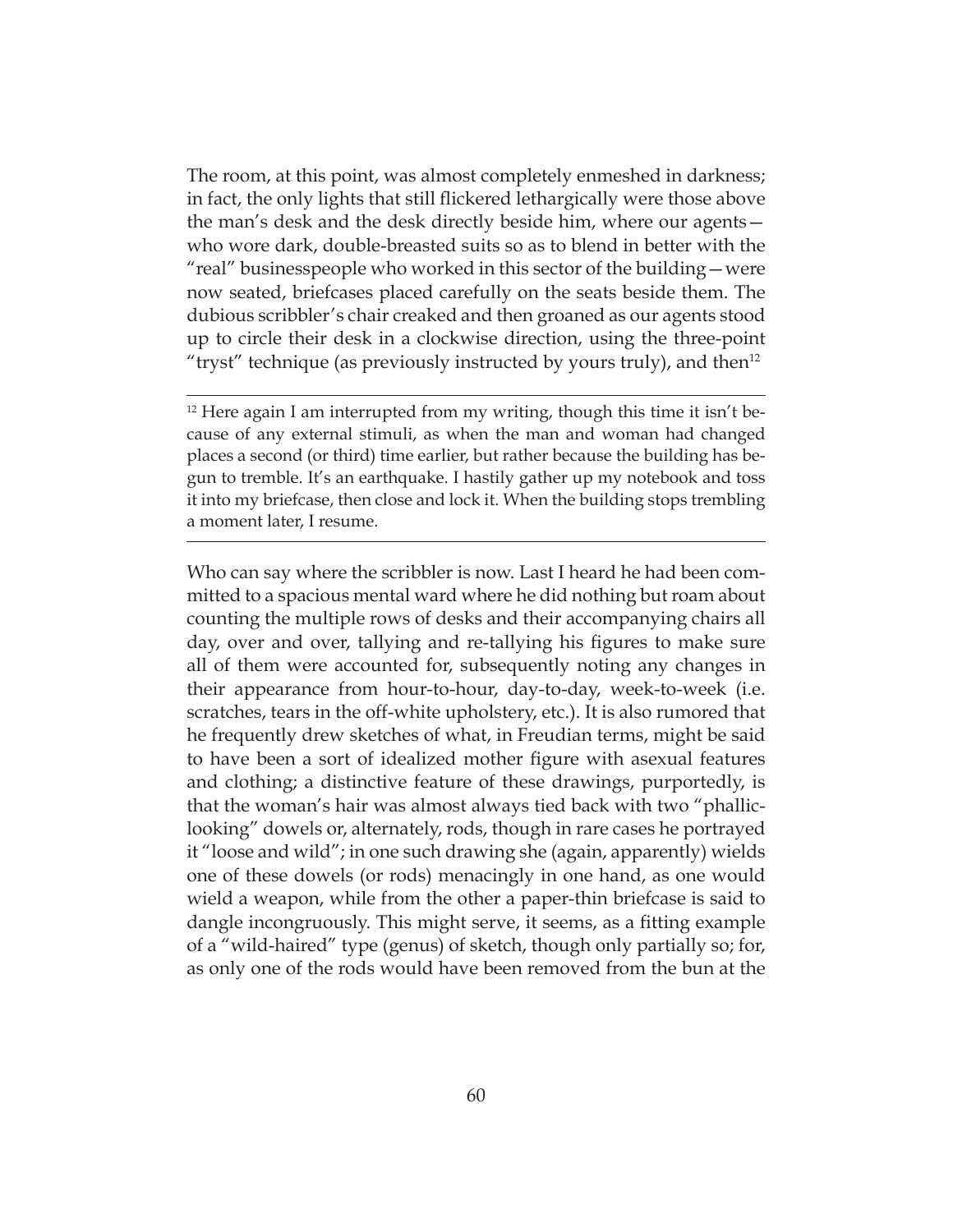back of her head, the hair should have been (or was? or is?) depicted as flailing about her visage *only on one side*, either the right or the left, though who can say which is more accurate…

In a later sketch, believed to be a part of the same series, and one that is now quite [in]famous in certain underground collectors' circles, the contents of the briefcase are revealed full-on in the foreground, while in the background an indistinct—i.e. blurred as if intentionally for "artistic effect"—figure who resembles our scribbler lies supine atop a row of three perfectly aligned desks, the rod (or dowel) from the earlier photo lodged in one of his eyes, his head contorted backwards so that it faces the place where two wall panels meet to form a two-sided, open-ended triangle (or, to state this more simply, the corner of the wall); the blunt end of the probably-metallic rod is shown to be glimmering slightly, though the light source refracting off of the surface and we should keep in mind that the scribbler was known for his attention to detail—is not revealed in the drawing; some have argued that it would *have* to have been produced from a natural light source, since the mental institute where the scribbler is believed to have stayed was designed with rows upon rows of sunroofs in the ceiling, in lieu of standard electric light.

(The head physician at the aforementioned mental institution strongly believed that all artificial forms of light, especially of the fluorescent variety purportedly described in the scribbler's notepad, were responsible for a number of modern-day mental illnesses including depression, insomnia, and premature dementia in office workers and university students, the latter of whom he was convinced spent too much of their waking lives teaching and studying in windowless classrooms and libraries.)

In the bottom corner of the paper on which the macabre drawing of the briefcase is sketched, in small, slanted print, are the words: *It was all a lie. Don't believe them.* (This comes from a reliable source, though to disclose said source would be a breach in confidentiality, not to men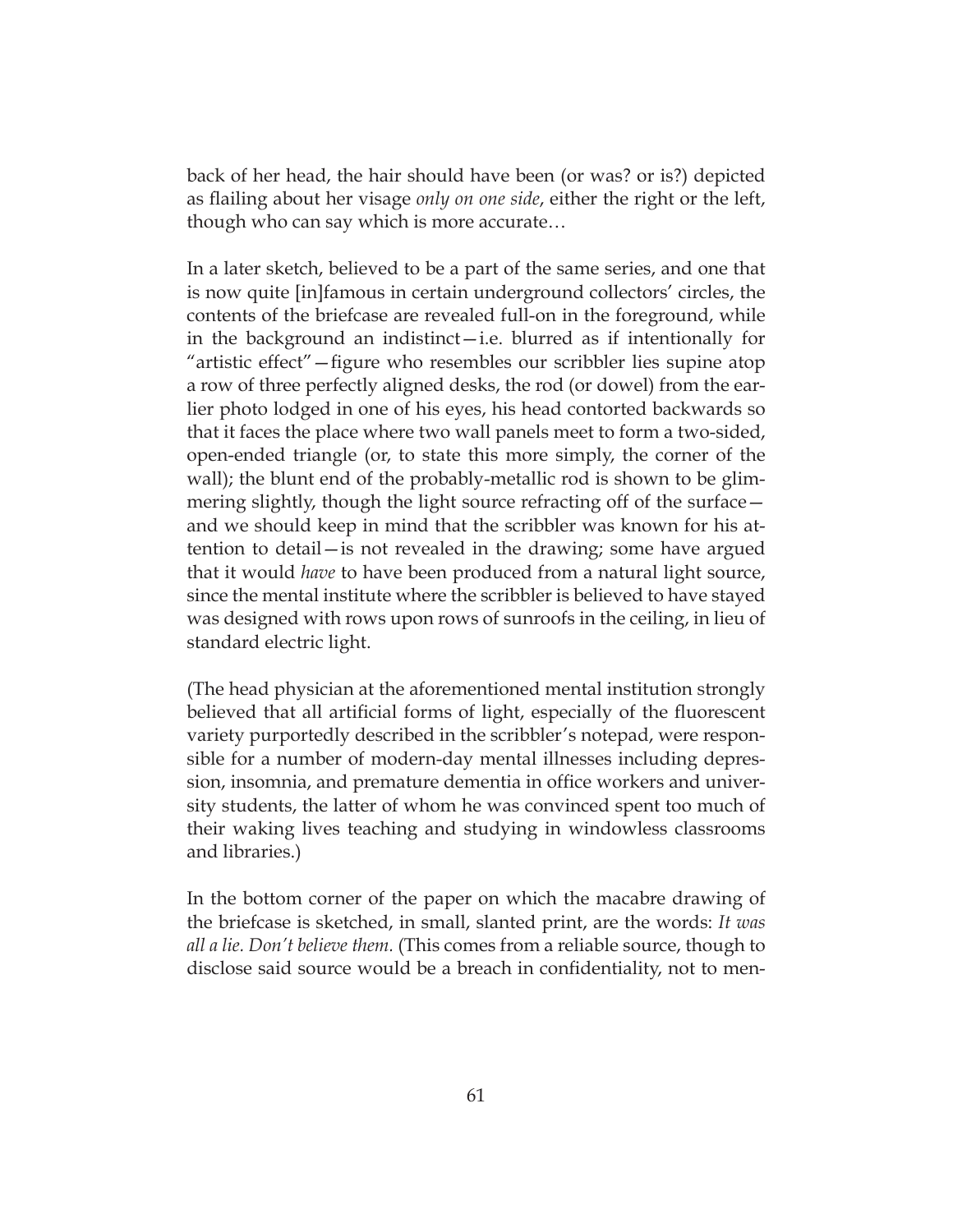tion completely dishonest.) Further, the reverse side of the paper had apparently been smeared with a bloody fingerprint, one that has since been identified by the police as the scribbler's, though the blood-type (B) apparently did not match his own (O). Although I have not actually seen the drawing or the fingerprint, and though I'm unaware of the current whereabouts of the accused, I can state with a fair measure of certainty that this last bit of information, at least, is completely accurate.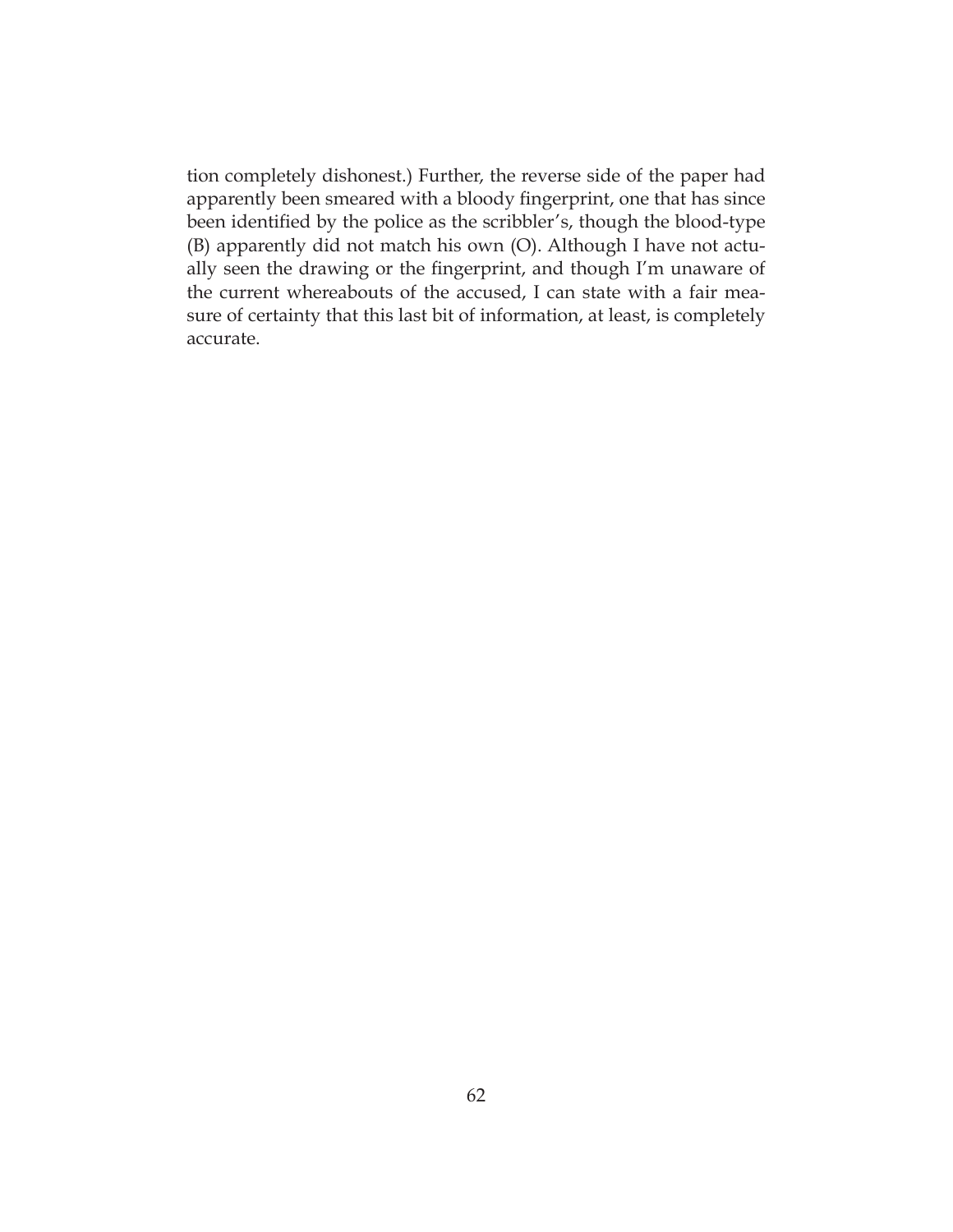# **Strange Things**

I think about her a lot. I love her. Don't laugh. I'm not feeble-minded. I just wish I had more courage.

There is a baseball field outside my window. It is a deserted field. I have never seen it inhabited by people. I've witnessed strange things, though. Don't laugh. I'm not crazy. I've seen strange things, but I'm not crazy. The field is covered in leaves. The leaves are dry; they make crunchy noises when I step on them. A rusted metal can sits in the center of the field. It appears to be empty. I reach in and pull out a stick. It is an ordinary wooden stick, the bark damp and peeling. I cannot see the house from here for the layer of fog covering it. I know it's there, though. I'm inside the house, looking out the window at the field, a stick in my hand. Don't laugh. I hate it when people laugh.

I'm looking outside at the field but it's foggy, and I cannot see the house. The stick is wet in my hand. It feels slimy, as though covered in raw eggs. I hate eggs. They remind me of her. I am walking toward the house, though it is impossible to make out its contours in this fog. I use the stick to guide me, or it uses me to guide it. There is a crow in the distance. I'm certain it's a crow. I can see it from my vantage point behind the window in the kitchen, where I am making eggs for her. I hate her. Why won't she let me speak? I am making eggs for her, and she is talking. What is she talking about now? I can't hear anything for the sound of my heart thumping as I walk toward the house, trying to make its contours out through the fog. The stick is stuck to the palm of my hand. Don't laugh. It's simply stuck.

You never listen, she says. I flip an egg. That's it, I'm leaving, she says. The yolk oozes out, spilling onto the hot Teflon coating inside the pan, hardening instantly like gelatin. It sizzles, seethes. I'm listening, I say, straining my ears. I flip another egg. It sticks to the side of the plastic spatula. From where I stand I can see the empty baseball field. It is cov-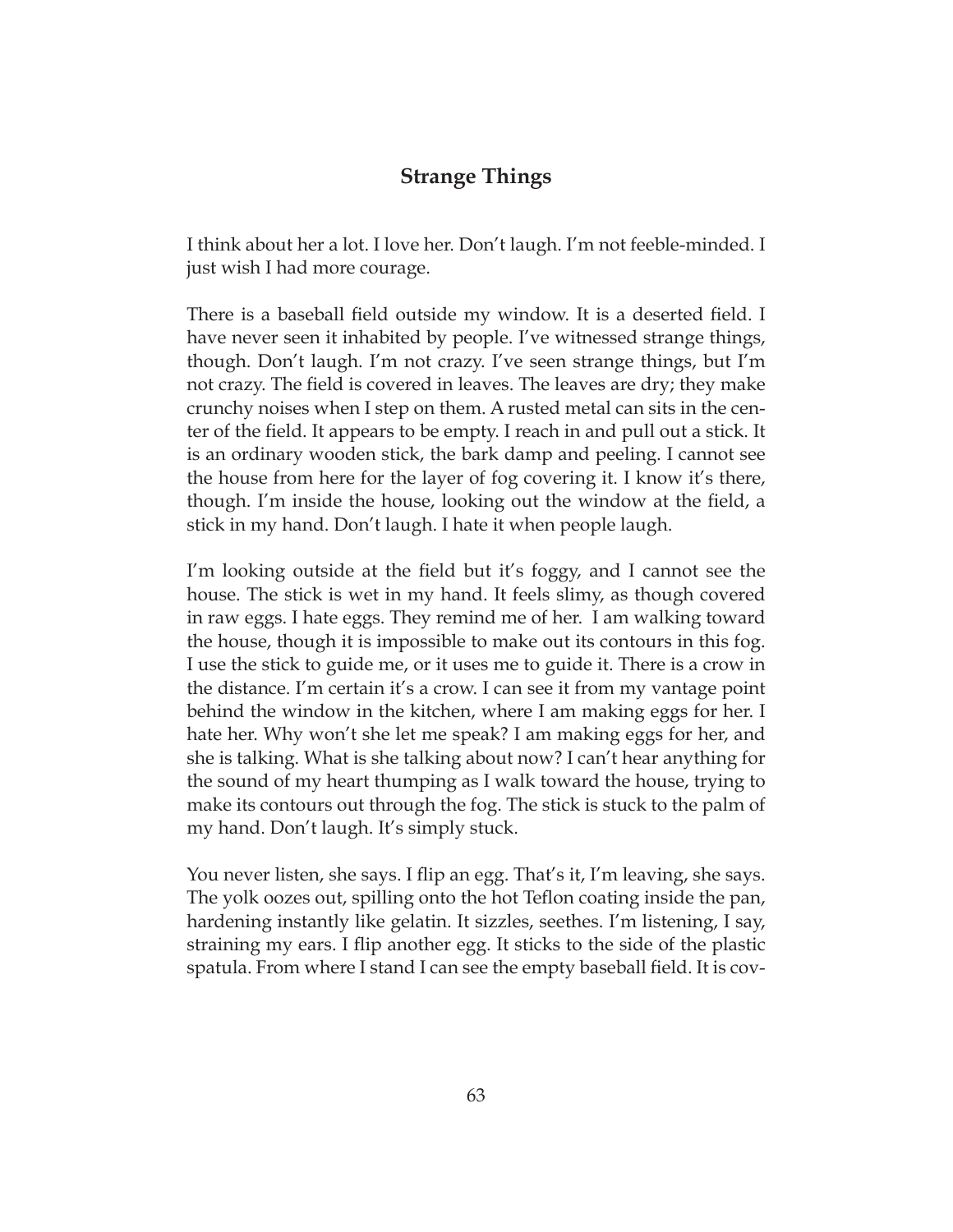ered in damp leaves: damp, silent leaves. No one is there, but a black crow is perched on a rusty metal can on the (left) side of the field. It is eating something. I approach, taking extra care not to startle the bird. The stick is in my hand, drawing me forward like a magnet. I turn to look at the house. It is still there, obscured by grayish mist. The bird blinks its eye. The eye is like a giant black marble staring back at me. I flip an egg. It breaks; the yolk spills out, bubbles, a trail of smoke wafting up from it. My eyes water, I can't see. Don't laugh. I told you I couldn't cook, didn't I? I can't see anything dammit, I say. Damn it.

I just want you to listen, she says. Forget it, I'm leaving, she says. Don't leave, I think, flipping an egg. Things used to be different, she says. You've changed, she says. I lift the stick off the ground. It comes into contact with a dry leaf. The leaf makes a crunchy noise as it takes to the air. The crow turns its head. There is a piece of egg hanging from its beak. I swing the stick, not knowing where it will land. It collides with the edge of the metal canister on which the bird sits. I choke back tears as the egg burns, the edge of the plastic spatula melting in the pan, sending off plastic fumes. The bird does not fly away, however. It is still staring at me from the other side of the kitchen window, blinking its big black eye; its wing is caked with dried blood. I cannot see the house clearly, though I am walking in its direction, the stick still stuck to my hand. I am sweating now. Don't laugh, I say. Her hands move to cover her mouth. The corners are turned upward toward the ceiling. Don't laugh, I repeat. I'm not crazy, but I've seen strange things. What strange things, she says, laughing.

The crow's eye appears larger now. There is a piece of hot white egg trailing from the corner of it. The edge of the egg is black, crispy; it makes a crunching sound when I step on it. I cannot see the other eye from where I'm standing, my back to the house. I raise the stick again, bringing it down in one fell swoop. It lands on the handle of the pan. The eggs fly into the air, the pan clatters to the floor, sending off even more smoke. She screams, turns her face away. The egg squishes beneath my shoe. She is still laughing, laughing at me as she covers her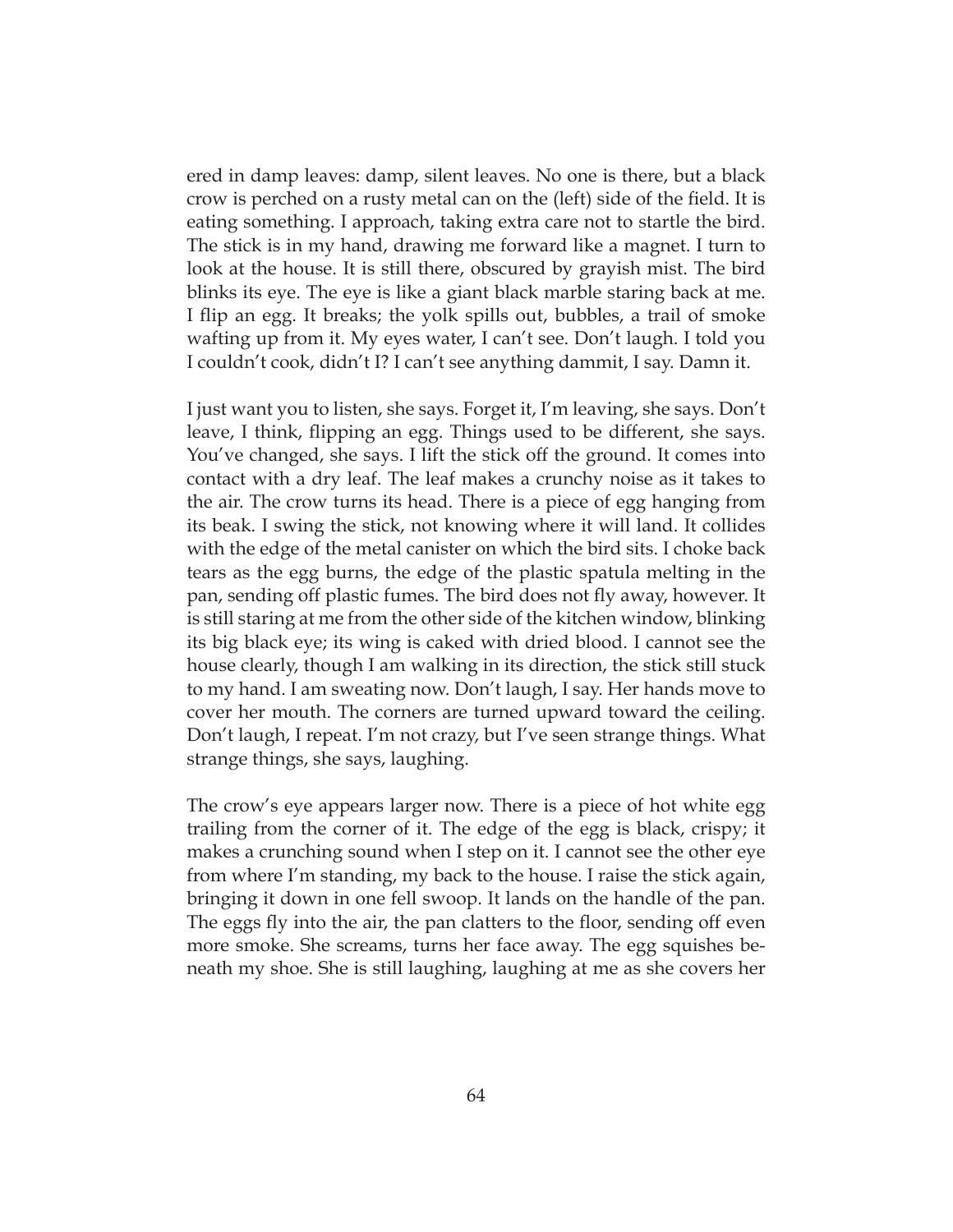eye. The crow turns its head. I cannot see the house for the fog, though I know it's there. I cannot see for the smoke. I am standing at the window, holding the stick. Shards of glass crash onto the floor. The crow's black eye falls out, rolls away. She is gone now, gone.

I think about her a lot. I love her. Don't laugh. I'm not feeble-minded. I just wish I had more courage.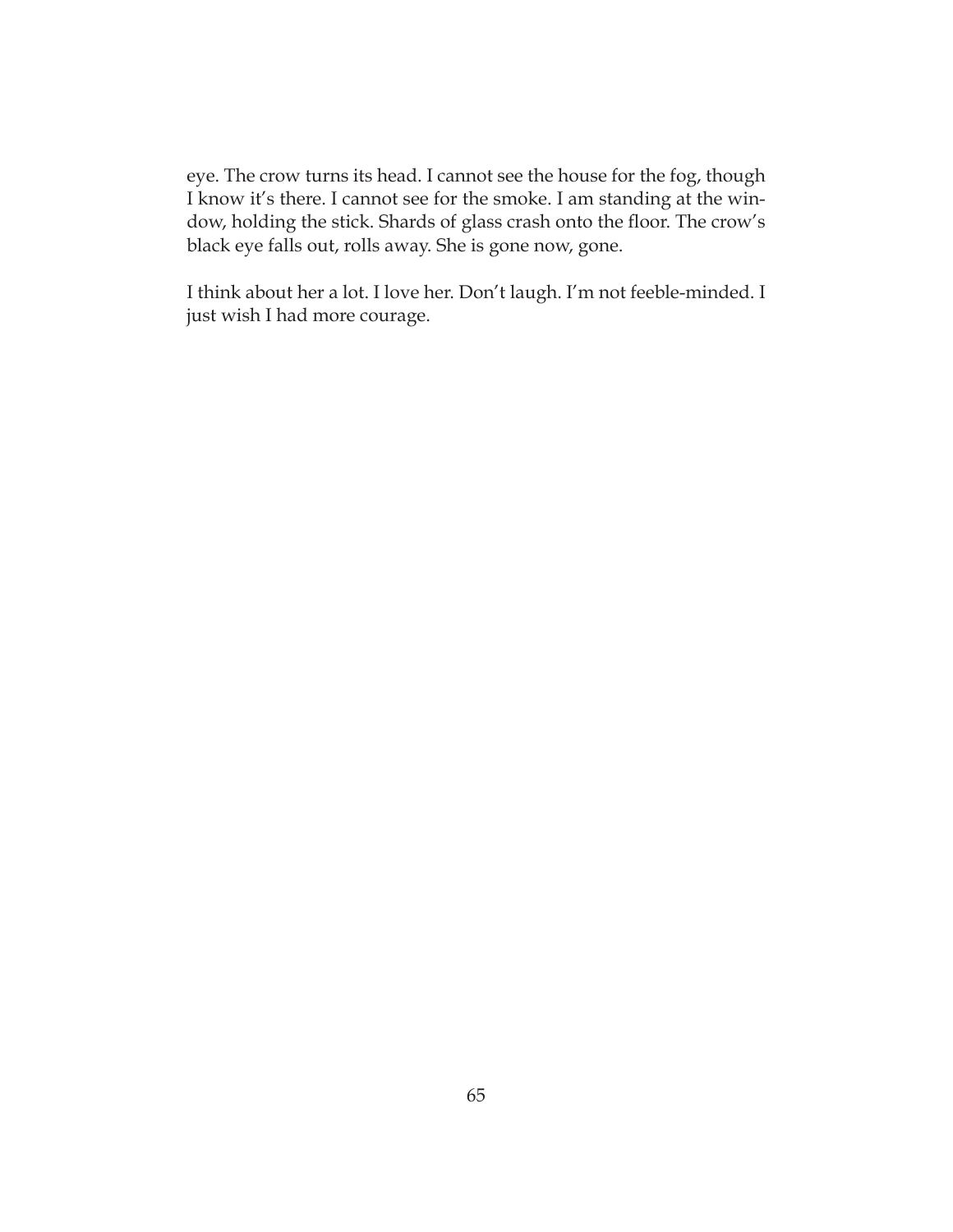### **Success**

He wasn't the talkative type.

September 7, 2004. 5:57 a.m. Takeshi Nishihara picks up his briefcase with his left hand as he combs the fingers of his right through his short, ink black hair. As he leaves his fifth floor apartment he mumbles "*itte kimasu*" under his breath and acknowledges his wife for what he knows may be the last time. His son, Fujio, is in the kitchen, eating a piece of toast with jam. The toast is made from day-old bread from the bakery. He makes eye contact with his son and tells him to work hard. Then he opens the door and steps outside without looking back. His wife tells him to "be careful," but he's already on his way down the stairs.

6:07 a.m. JR railways, Sanyo Honsen line. The train is not too crowded at this hour, and he is able to find a seat between a sleeping "salaryman" and an *OL*—or "office lady"—applying makeup. Before sitting down he takes an already-read section of newspaper from the overhead storage compartment and glances at the headlines. The typhoon that has ravaged the southern island of Kyushu will arrive today, and it is said to be the worst in thirty-some years. He knows why he's on this train, but can't help wondering to himself why others are even bothering to go out today. Don't they know that all of the trains stop running in a typhoon? Why even try to go to work on a day like this? He shakes his head imperceptibly from side to side when he thinks of his son, who will be on his way to school soon. *Japanese people work too damn hard.*

6:23 a.m. He has arrived at his stop. It is not windy or raining yet, but he senses that things are already beginning to stir beneath the calm surface of the sky. People look the same as always as they move toward their respective destinations—neither particularly slowing down nor speeding up, except for the occasional *salaryman* who, rushing to work, weaves between the others, the tails of his suit jacket flapping as he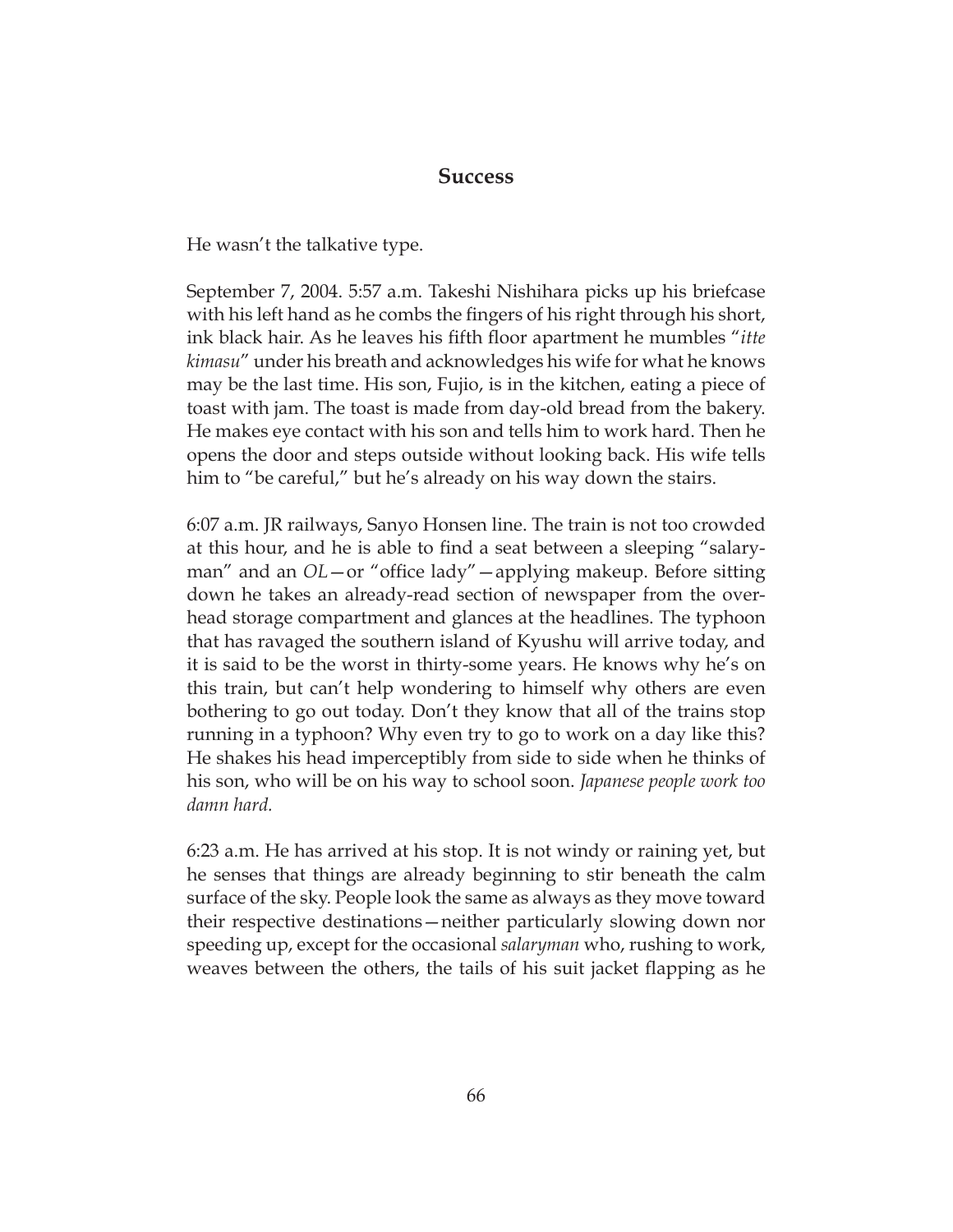clutches his briefcase. It is cool outside, yet beads of perspiration have formed on his forehead and upper lip. He feels a chill and wipes his brow, wishing to shake off his nerves along with the sweat.

Everyone stops in front of the tracks as the train from the station rushes past before continuing on automatically when the light changes color, as if they have been programmed to do so. He makes his way along the bridge that traverses the *Senogawa* river with the others and, glancing below for perhaps the first time, notices that the water is a filthy shade of gray. He surveys the ground as well. It is strewn with crushed cigarette butts and plastic wrappers, despite the prominent signs that explicitly prohibit littering. The smell of burning garbage—*moeru gomi* permeates his nostrils. Yet no one else seems to notice. Why hasn't he himself noticed until now, he wonders?

By the time he reaches the bakery an acidic mixture of bread and coffee from this morning presents itself on his tongue. Once inside, however, he's all bows and smiles. "Good morning. Thank you for your hard work. Let's do our best." Etc. etc. He ducks into the bathroom and splashes some cold water on his face, then looks at himself in the mirror. Dark ringlets under his eyes speak of long hours and lack of sleep. Soon it will all be over, though. This thought comforts him as he heads back to the office for his section, puts on his frilly white cap and prepares mentally for the monotonous task of sorting today's baked goods. He knows that if he starts now he can take a lunch break in the late afternoon, which should work out fine. He slides two white, sterile gloves over his hands, bows to his co-workers, and begins to sort. It is 6:29 a.m.

1:36 p.m. The power at the factory has gone out due to the typhoon. Small generators provide enough light to continue working for the time being, however. No one protests.

2:05 p.m. He wasn't the talkative type. He simply bowed, picked up his briefcase from his locker in the office, and walked out the door.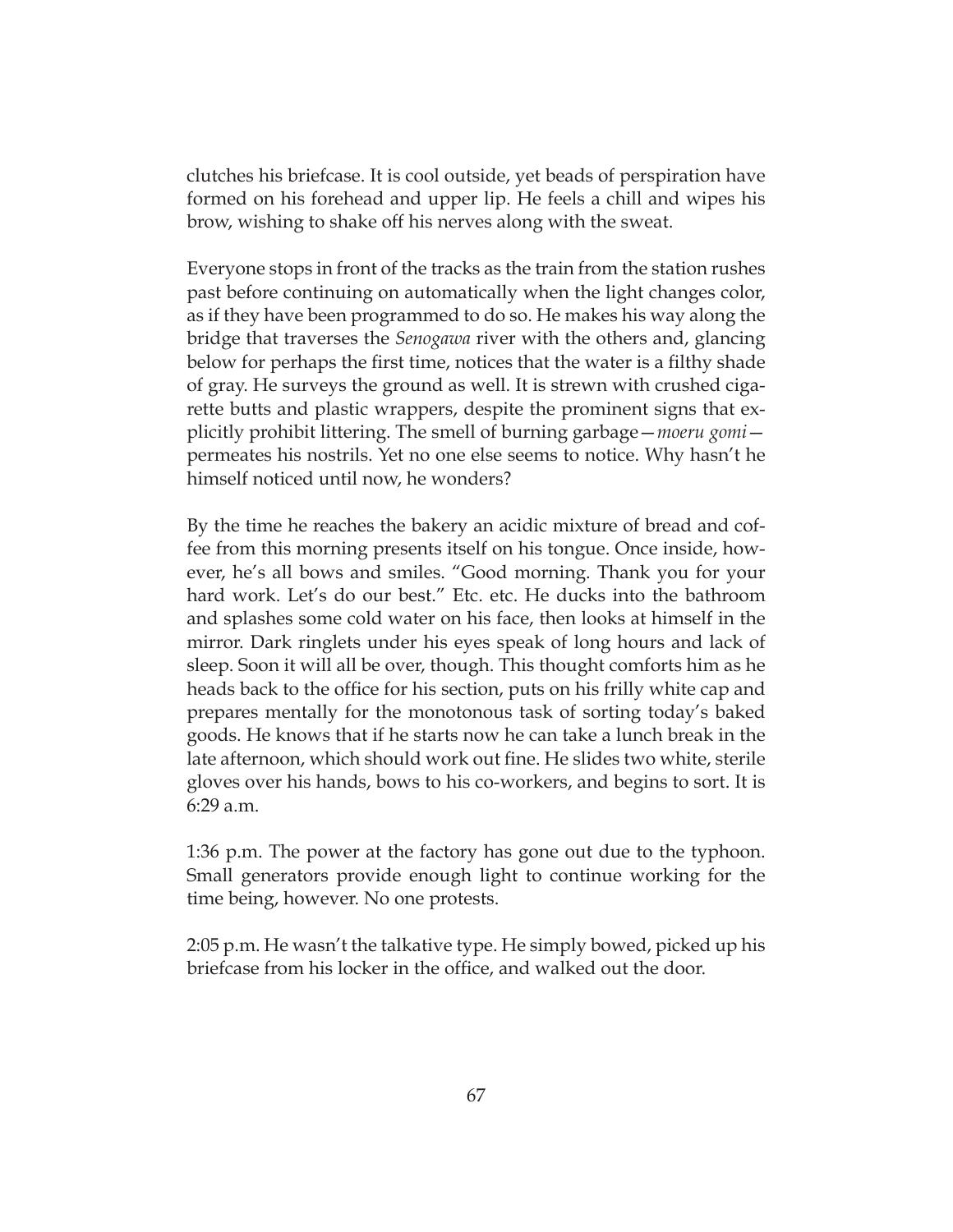As he walks along the familiar path bullets of rain pelt his face and body. Though he can hardly walk in a straight line for the wind that threatens to topple his slender frame over, he feels more awake and alive than ever. Starting next month the bakery is to cut over a hundred jobs, and his is to be one of them. For what has he worked so hard all of his life? For whom? His family, who he hardly ever sees, hardly even knows? For himself? The thought is too ridiculous to even entertain.

There are no cars or trucks on the road, and he can see from his vantage point that the trains have already halted in their tracks. The smell of burning garbage no longer permeates the air, having been carried away earlier by the winds and rain. As he comes upon the muddy hill leading down to the river, his mind a jumble of concepts and images that somehow don't seem to belong to him anymore, he is suddenly pelted in the face with a wrapper from the bakery. Although he cannot breathe through the wrapper for a panicked moment, he soon begins to laugh. The river awaits him below. Without thinking he quickly turns around, losing his footing in the process, and tumbles headlong into the polluted, disturbed waters.

September 8, 2004. 12:43 p.m. When Takeshi Nishihara wakes up in the hospital the next day his wife and son are there by his side. Seeing the looks of thinly-concealed concern on their faces, he realizes that his suicide attempt has in fact been a success.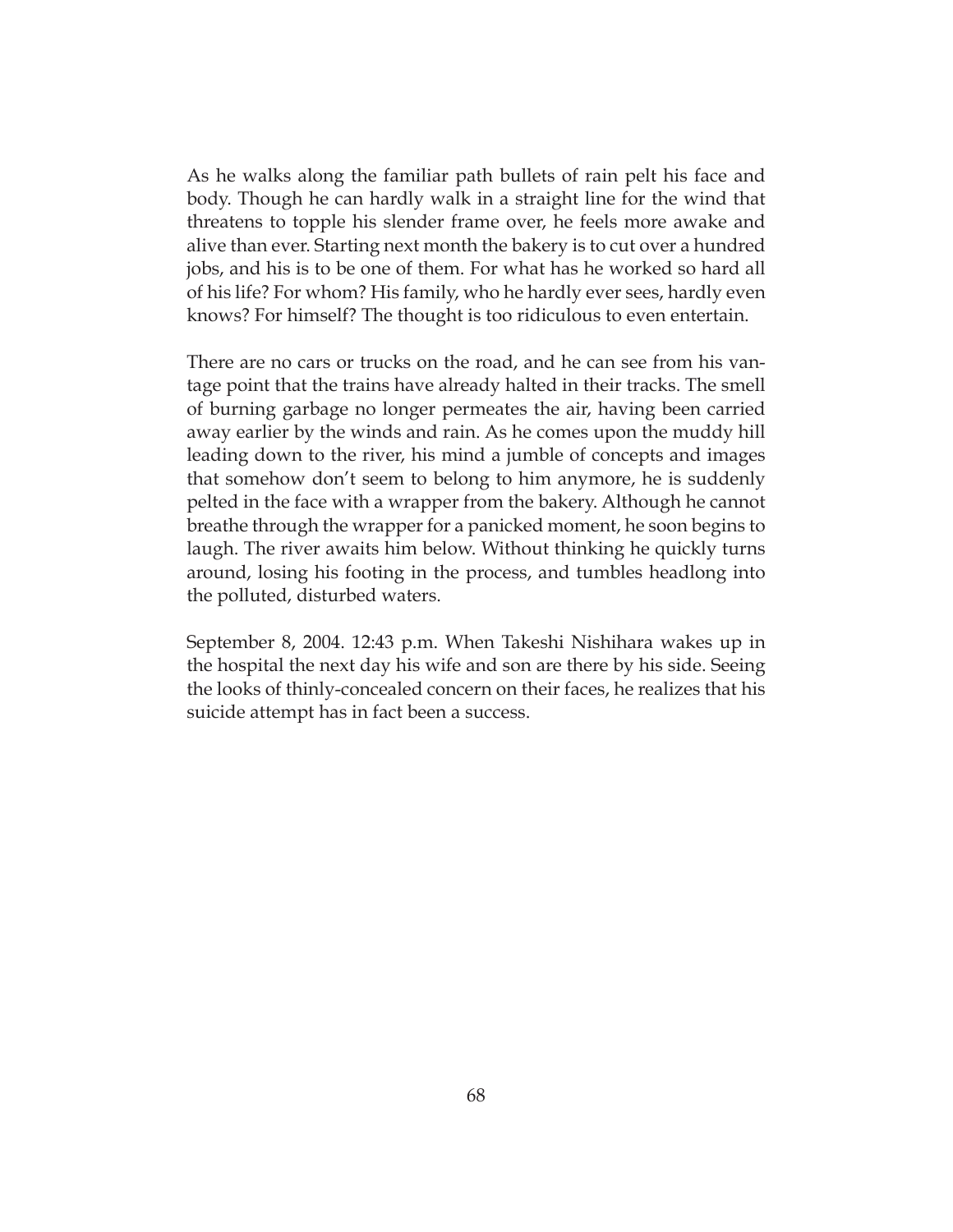# **A Good Example**

"Follow me," the principal says, leading me down a long, dimly lit corridor, where she proceeds to recite the names of every room we walk past ("This is the 'Art Room'; this is the third graders' homeroom; this is the 'Science Room'; those rooms to your right are the washrooms…"). Finally, we end up in the principal's office, where an unhealthily thin man with wispy hair gives me coffee that tastes like peat moss and tells me to *relax*. The principal is of modest stature; I reckon she weighs at least twice as much as she ought to. Her eyes scan my body from head to foot when she talks, as if trying to determine whether or not I'm fit to teach at her school. She offers me a small chunk of dark chocolate from an oversized box of candies, and as I reach for one (I'm allergic to chocolate, but I don't tell her) I can feel her gaze lingering around my crotch.

"So, this is our humble school. What do you think? The children are all very excited about your visit today. They've been talking about it for weeks."

I force a smile and try to divert her attention away from the lump of chocolate I've enclosed in my loose fist by loudly slurping my coffee. She is peering at my forehead now, which is slightly damp.

"It's very impressive. I'm sure I'll enjoy teaching here."

A sound like a gunshot rings out from the hallway and I jump in my seat, my fist suddenly constricting like a sphincter muscle and squashing the chocolate in my hand. The principal laughs, her uvula dancing.

"Oh, don't worry about that. It's just a blank. We do it to shake the rotten apples up a bit so that they won't spoil things for the rest of the kids. You know the expression, don't you?"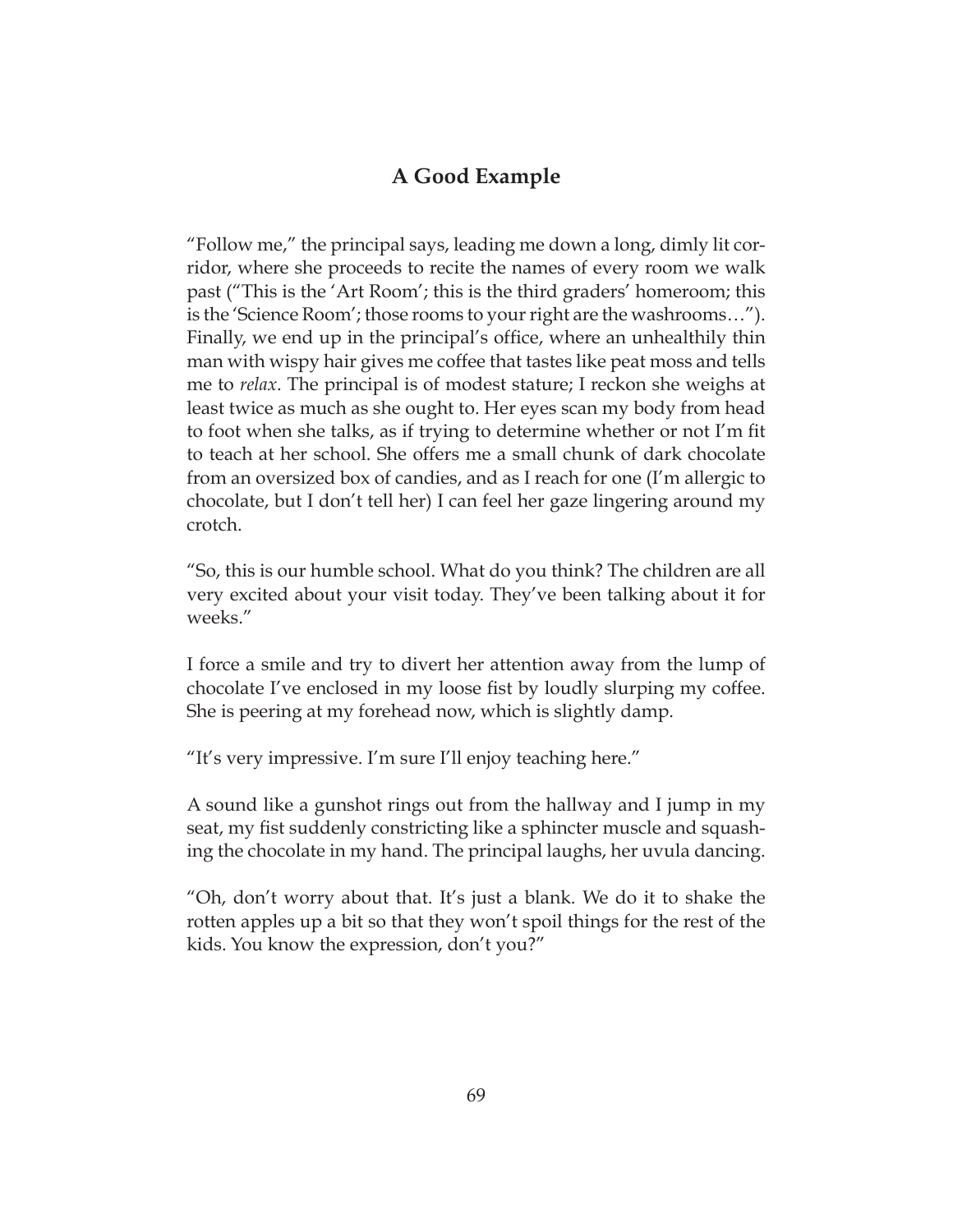I nod my head nervously, the smell of chocolate in the air.

"Would you like some more coffee?" she asks, gazing at my crotch again. "How about another chocolate? There's plenty, so don't hold back."

"No, I'm fine," I say. My stomach begins to gurgle. Another shot rings out. This time I yelp. The principal closes the door behind her, laughing more violently than before.

"You silly man, I told you we use blanks! Why are you so tense? Are you sure you wouldn't like another cup of "joe" before class?"

"Actually, I'd like to use the washroom," I say, feeling sick. The chocolate has half melted, leaving a dark, sticky mess in my palm.

"Of course. Remember that class begins in ten minutes, though. Don't be late, or we'll have to shoot *you* with a blank too. We wouldn't want to set a bad example for the children, you understand." She smiles, revealing a mouth full of silver fillings.

I nod and make for the toilet. The window is open, and as I tumble out of it an onto the ground another shot goes off inside the school, then another, this time louder than the previous one. I turn around for a moment to observe that the entirety of Class 2-A is after me. Drops of chocolate, like blood, stain my pants as cries of "Shoot the deserter!" ring out. I run, taking cover in an abandoned school bus with bullet holes in the windows and partially gutted seats, until the noise dies down. When I emerge there is a body lying on the pavement, motionless. It is the principal, still clutching the box of chocolates under her arm, a look of astonished horror on her face. A furtive grin begins to tug at the sides of my dry mouth, and as I head for the nearest bus stop I am laughing so hard I can no longer breathe.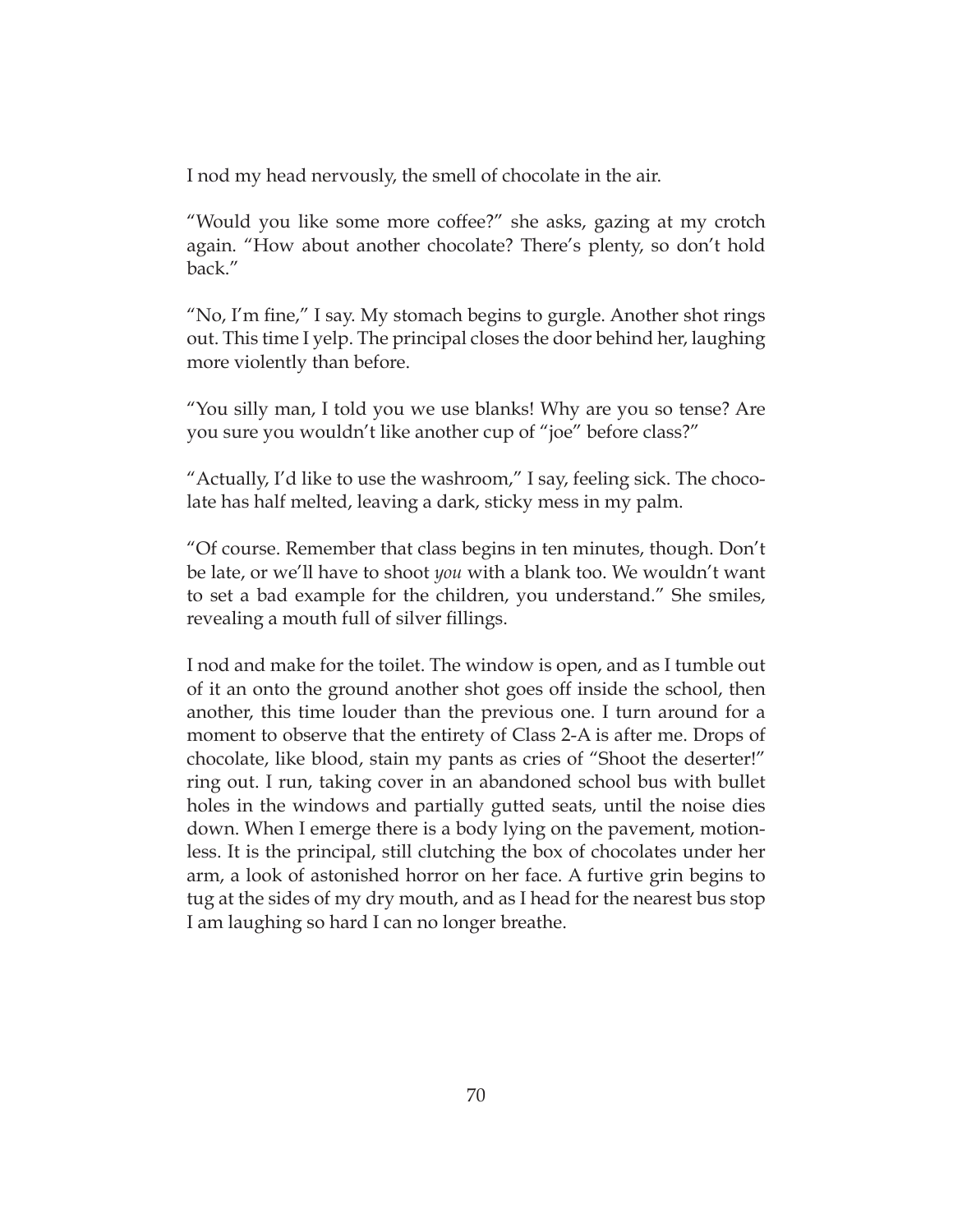# **Sleeping Pills**

Intro

*Tonight I will sleep. Tonight I will sleep.*

This was his mantra as he laid his head on the pillow, stared up at the ceiling. The bottle of sleeping pills his doctor had prescribed for him sat on the small night table across from the bed, beckoned to him, but he didn't pay the bottle any attention, ignored its almost enticing invitation, tried to put the idea of taking the pills completely out of his head, that crazy head of his which was overflowing with so many other thoughts that it was hard, hard not to think of the pills or of sleep. In order to sleep he would first have to stop thinking about sleep. This was the conundrum left for him to work through, to untangle for himself, and if he could only do so, if he could only figure out how *not* to think about sleep—or about the pills, or about the ten-thousand other things that kept him up at night tonight as on every other night, things like the couple next door whom he had overheard discussing a threesome with the man wearing the red turban on his head, or the eviction notice he had received from his cranky old landlord in the mail last week—who he was convinced had something against him for being both a foreigner and a professed bisexual—or his latest Art experiment, a shit and urine smeared canvas with the words *Fuck the World* carved into it with a stick, or the fact that, along with the sleeping pills, he had also been diagnosed with a rare form of schizophrenia—albeit, a "mild" form, according to his doctor—and was told that it would be in his best interest to check himself into the hospital for about a week or so, so that they could run more tests to determine what the best combination of medication would be, or—and there was much more, always more—that disturbing telephone call he had received from his mother the other day, who sounded as if she had finally lost her dementiariddled mind…If he could somehow stop the thoughts from flowing like this, endlessly, then he wouldn't need the pills or the medications,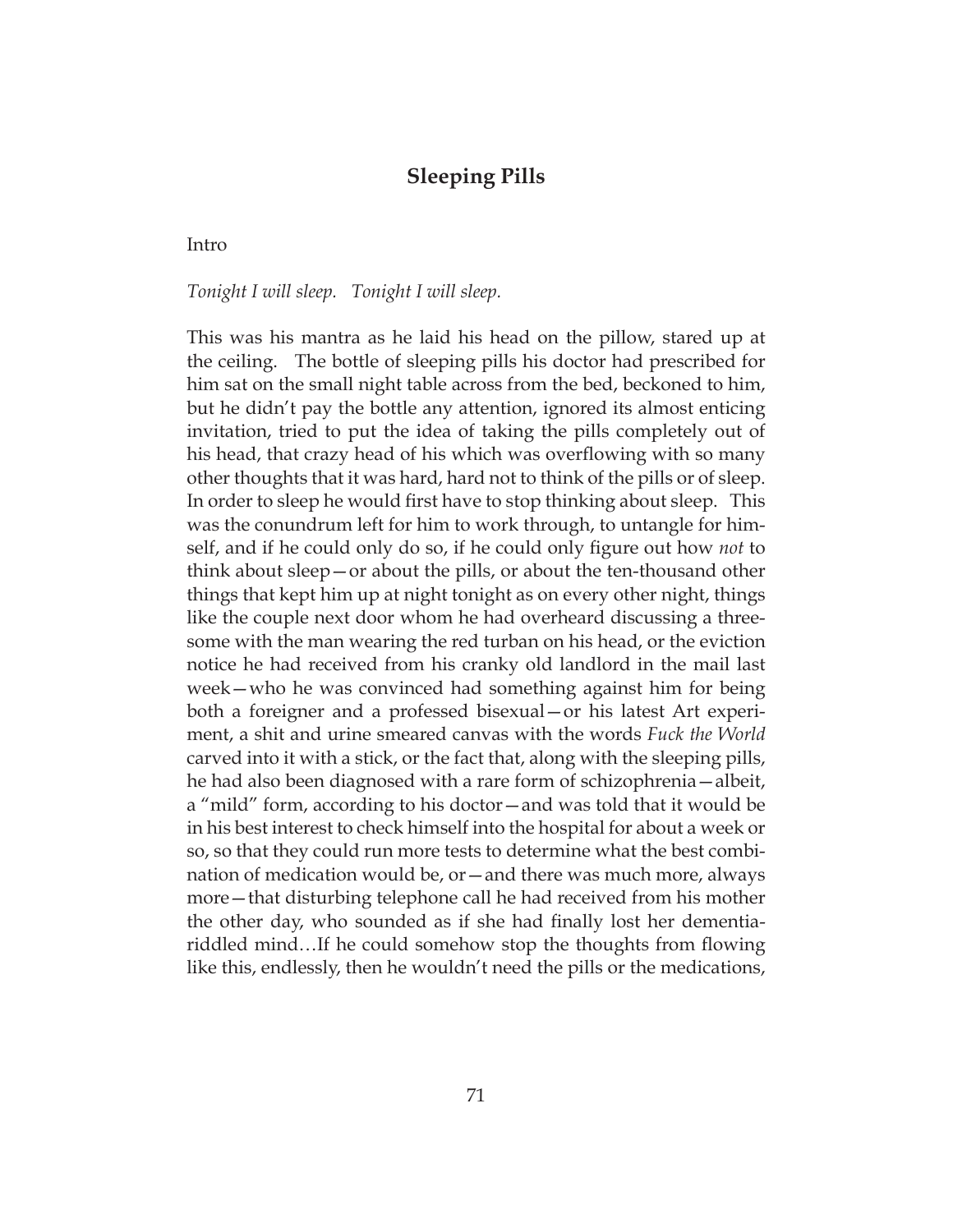wouldn't need to see the doctor anymore, if he could just sleep then he would be well-rested enough during the daytime to hold a steady job for once, and then he'd be able to pay his bills and maybe the landlord wouldn't hate him quite as much as he did now, and he'd be successful (but what *was* success anyway?) and would have enough time to paint and to promote his paintings the way they needed to be promoted so that people would finally begin to take his work—his *Art*—seriously, and then he could escape this shitty town, maybe invite the next-door neighbors along, since they were pretty cool (not to mention "sexually liberated") and since they could (perhaps) help him to promote his *Art*, as he was sure a couple like that would really dig what he was doing, and then maybe he'd have enough money to put his Mom—who had lost her grasp of reality after Dad died of a metastasized liver—into a nursing home.

But he didn't want the sleeping pills, didn't want the drugs. Drugs were bad. They made one's head all fuzzy, and the drugs used for depression (phew!), now *they* were the worst. He knew this because his friend had been on  $P-$  for years and had told him (in great detail) how much it had dulled his mind, how it had made him lose his interest in sex for six and a half years—*SIX AND A HALF YEARS!*—no, fuck that, he wasn't going to take the medication. He wasn't going to take the pills, but he *was* going to sleep, he was going to fall asleep tonight if it killed him. He'd count sheep if he had to, onetwothreefourfive, and then the counting begins, yes he's watching them right now, watching them as they go up and over the fence and into the neighbors' small yard, watching them go in through their unlocked front door and up the stairs to the master bedroom where the couple are lying in bed, lying in wait for someone or something, and he soon notices that there is a third person in the bed as well and that that third person is him, that *he* is there in the bed with them and that his painting is hanging on the wall above the bed, erect and proud, and when he peers into the mirror opposite the bed he reads *dlroW eht kcuF*, and before long he is tied up and blindfolded and beaten (with tender but firm strokes that make him cry out in his sleep) as the couple *fuck* each other the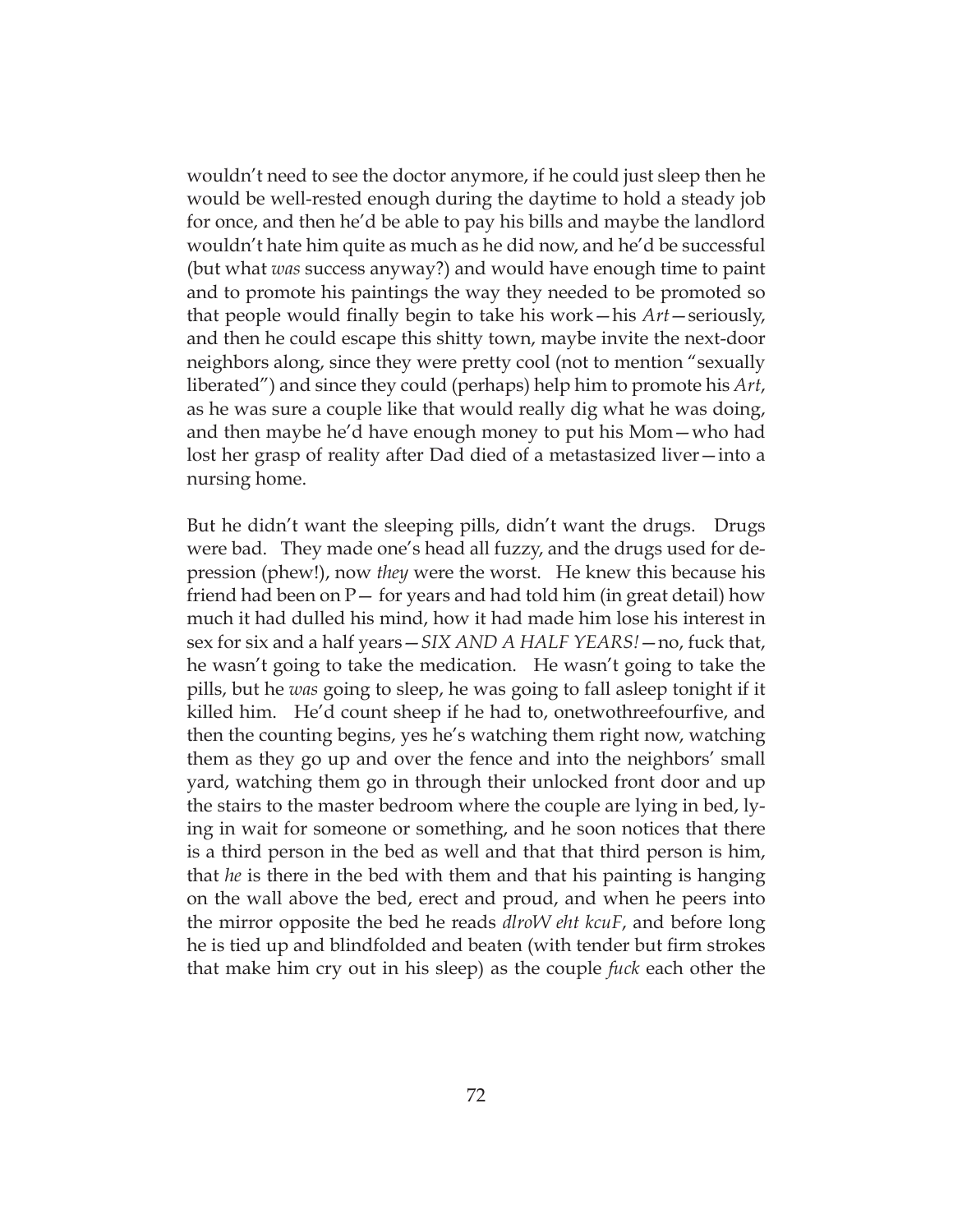way he knows experts are supposed to *fuck* (he has always fantasized about a threesome), rivulets of sweat covering their bodies, the sheets, crawling up the walls as if captured on a roll of film that is now being played back for him in reverse, and then reversing again, flowing ever-so-slowly down from the ceiling onto the gelatinous red ball of flesh on the bed (they are experts in the Tantric art of *yab-yum*), and soon, very soon, the sounds *dlroW eht kcuF* have drifted into his ears, and he understands their meaning—it is as clear to him as if he were listening to an alarm bell—and the voices that chant these incantatory words inside his head are beautiful, they in fact resemble *angelic voices*, and forever hereafter (he realizes with a start) he will never, ever want to wake up from the dream, never want to wake up again, and so on subsequent nights (and eventually during the daytime as well) he will take the sleeping pills religiously, he'll take the goddamned sleeping pills so he doesn't ever have to wake up again to answer the phone, or to read the eviction notices that will continue to come in the mail, or to face himself—the tortured young artist nobody understands—in the mirror anymore but, nonetheless (of course) he still has his pride, his *amour propre*, and therefore he will never touch those other drugs, never give in to the temptation (temptation?), for he knows they are indeed bad and that they will kill his creativity and make him lazy, make him lose his interest in sex, make him boring and useless and dull. No, he'd rather be dead than take those kinds of pills, he'd much rather be dead than do that.

#### Outro

*Tonight he will sleep. Tonight he will sleep…*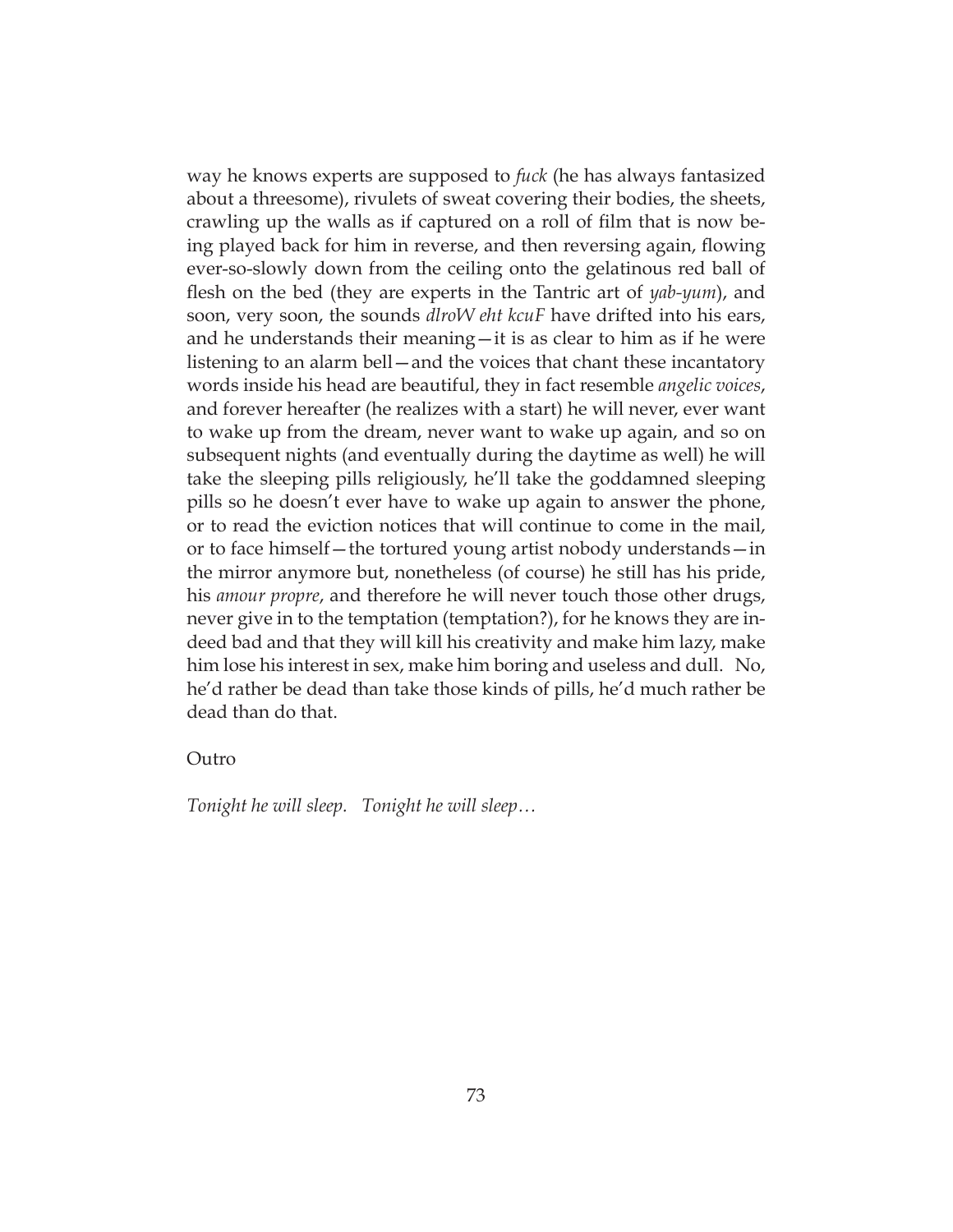# **Time Bomb**

12:25 p.m.

Toru lifted a hand to his brow to shield his sensitive eyes from the sun. Unlike his more Japanese-looking brother, he had inherited his father's almond-shaped blue eyes—unmistakably those of a *gaijin*, a foreigner. Where were his sunglasses? He must have left them at home again, on top of the plasma television console, beside the screenplay he was still working on thirteen months after completion of the first draft. Rivulets of sweat ran down his face, while beneath his starched white buttondown top—cinched at the neck by a dark blue tie—his undershirt was stuck to his chest and back like wallpaper. He ran with his one hand at the level of his eyebrows, the other clenching his overstuffed briefcase, and ignored the glaring *Don't Walk* lights at every street corner—this wasn't any time for propriety; he had to be in front of the bank by 12:30. Or else…

12:26 p.m. – 12:27 p.m.

He ran past young men and women handing out free packets of tissues plastered with advertisements on practically every street corner; past a Buddhist priest wearing a dark robe, his eyes covered by a headpiece, a begging bowl and bell in hand as he chanted and bowed repeatedly to whoever might contribute a coin or two; past a middle aged man propping up a sign advertising "sexy women"; past a stand selling freshly made custard-filled fish-shaped *taiyaki* cakes, and another beside it selling fried *takoyaki* balls with small pieces of octopi inside, covered with sweet sauce, *nori* seaweed, and mayonnaise; past a young girl dabbing tears from her eyes with a McDonalds napkin; past a large, noisy pachinko parlor, where businessmen sometimes gambled away all of their savings in a single evening; and, finally, up the stairs leading to the bank at exactly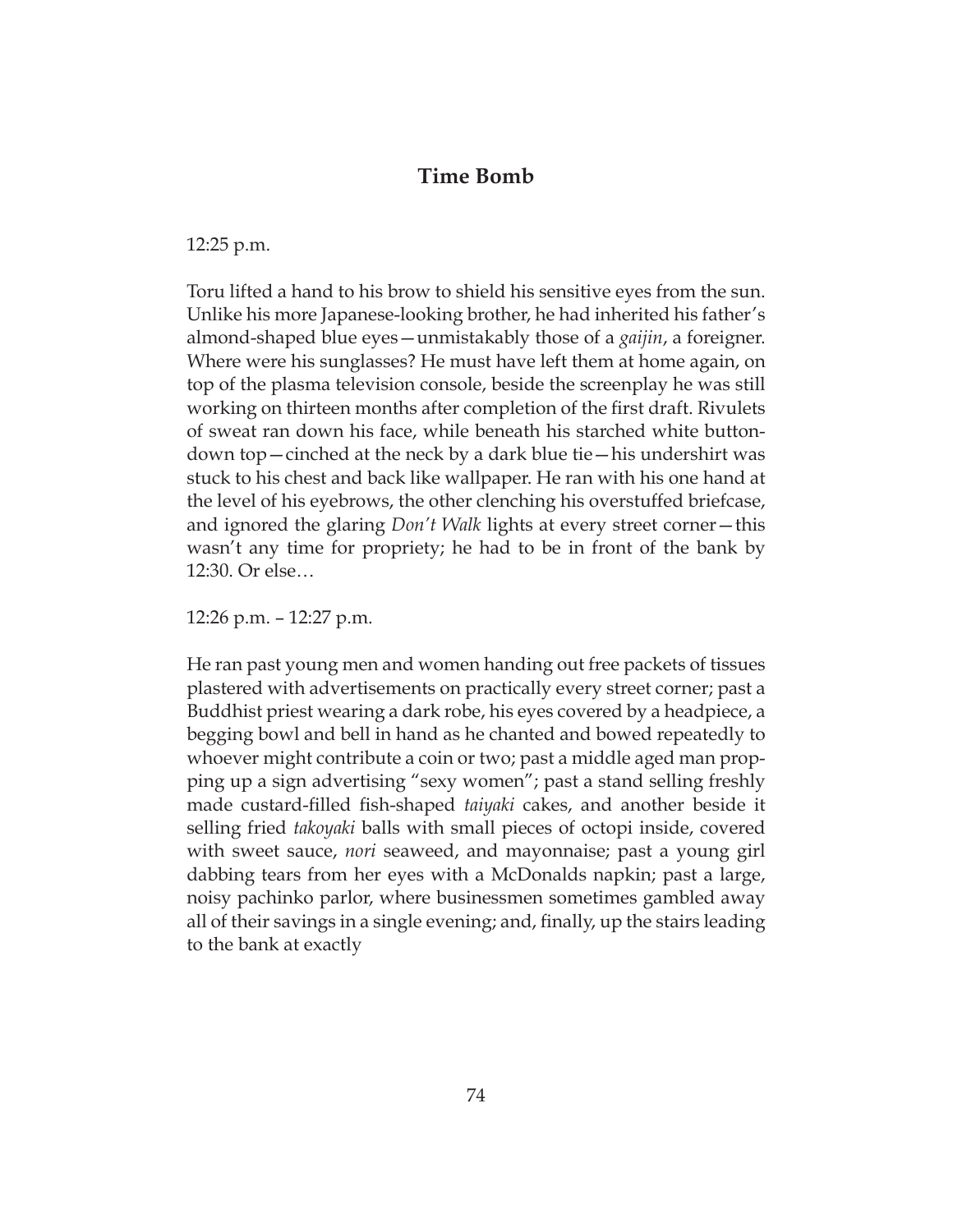#### 12:28 p.m.

No sign of them yet, thankfully. He paused to catch his breath, taking a step backwards into a small, slanted rectangle of shade beneath the entranceway of the bank, and lit a cigarette; then he withdrew a small *tenugui* from the inside pocket of his jacket and wiped his brow with it. The briefcase sat beside his right foot, its handle shiny even in the shade. With each drag of his cigarette he felt somewhat calmer, though his heart beat rapidly and his hands trembled. He smoked, savoring the slightly sweet, acrid flavor as it spread throughout his mouth, enjoying the burning sensation that passed through his sinuses each time he blew smoke from his flared, mildly inflamed nostrils.

#### 12:29 p.m.

He carelessly crushed what remained of the cigarette with the heel of his shoe and kicked it beneath the small metal lip in front of the entranceway (there was no designated smoking area nearby, and he did not want to forfeit his spot in the shade to find one). Only one minute left now; there was just no way they would be late for something as important as this! The streets buzzed with activity—people shopping, entering and leaving movie theaters, karaoke rooms, local bars—and the smells from nearby food establishments, body odor, and tarry exhaust from cars and buses filled his nose and lungs. He thought to himself that, once he had enough money to retire, he would move back to the countryside. A split second later

#### 12:30 p.m.

there is a screeching of tires from the opposite side of the street. He squints and sees the girl, then the car as it drives straight into her and through the glass, coming to a sudden halt in the center of the lobby, where people now scatter in all directions. Soon it is over: a crowd has gathered around the vehicle, the alarms have sounded; a strange energy pervades the entire area surrounding the building (another S\_\_\_\_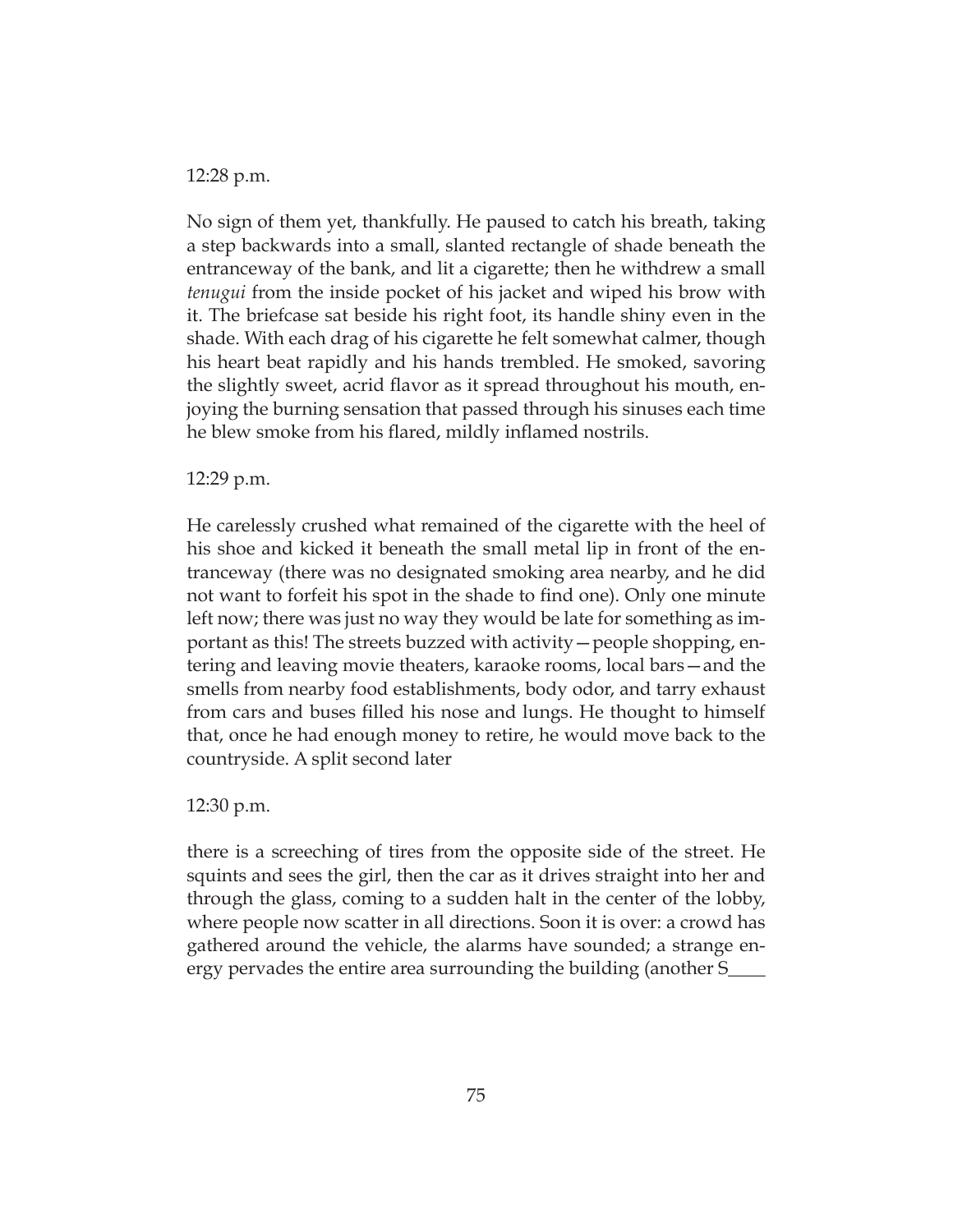bank?). He recognizes the black sports car that just crashed—it belongs to the men he was supposed to have met at the bank at 12:30. Which of the two banks was it, though? Why on earth are there two S\_\_\_\_ banks located directly across from each other? What is going on here? He needs to investigate further. Without another thought he grabs the leaden briefcase and, looking both ways, sprints across the open highway, where the traffic lights have quickly changed from orange-red to blue-green to blinking yellow-orange.

#### 12:31 p.m.

As soon as Toru reached the S<sub>\_\_\_\_\_</sub> bank opposite the identical S\_ bank, he paused for a moment to light another cigarette (his hands were trembling again; he needed to calm himself). All around him the smell of rubber—combined with something else particularly foul—and the speculative chatter of bystanders: "Did you see that? My friend was hit by a car once. Yeah, he spent a full month in the hospital and *still* has to take morphine daily for the pain." Etc. The weight of the briefcase, combined with the heat and the crowds, made him woozy, as if drunk. He stepped onto the pavement, walking over bloodied fragments of glass. *How festive*, he thought as they crunched beneath the soles of his new shoes like pieces of dehydrated bone.

#### 12:32 p.m.

The masses of bald-headed geezers, queerly dressed teenagers, housewives, businessmen (resembling him superficially, sans smirk), old women with purple hair, midgets, people in wheelchairs, *chimpira* punks, hunched-over elderly, foreigners with blue eyes (these he secretly despised the most), prostitutes from Southeast Asia, and all manner of curious observers made way for him the moment he flashed his badge and shouted, "Let me through! I'm an investigator." The car in the middle of the display floor was a dark, smoldering mass of polished metal, barely scratched, stained with a splash or two of human blood. And, although the smell was enough to induce spontaneous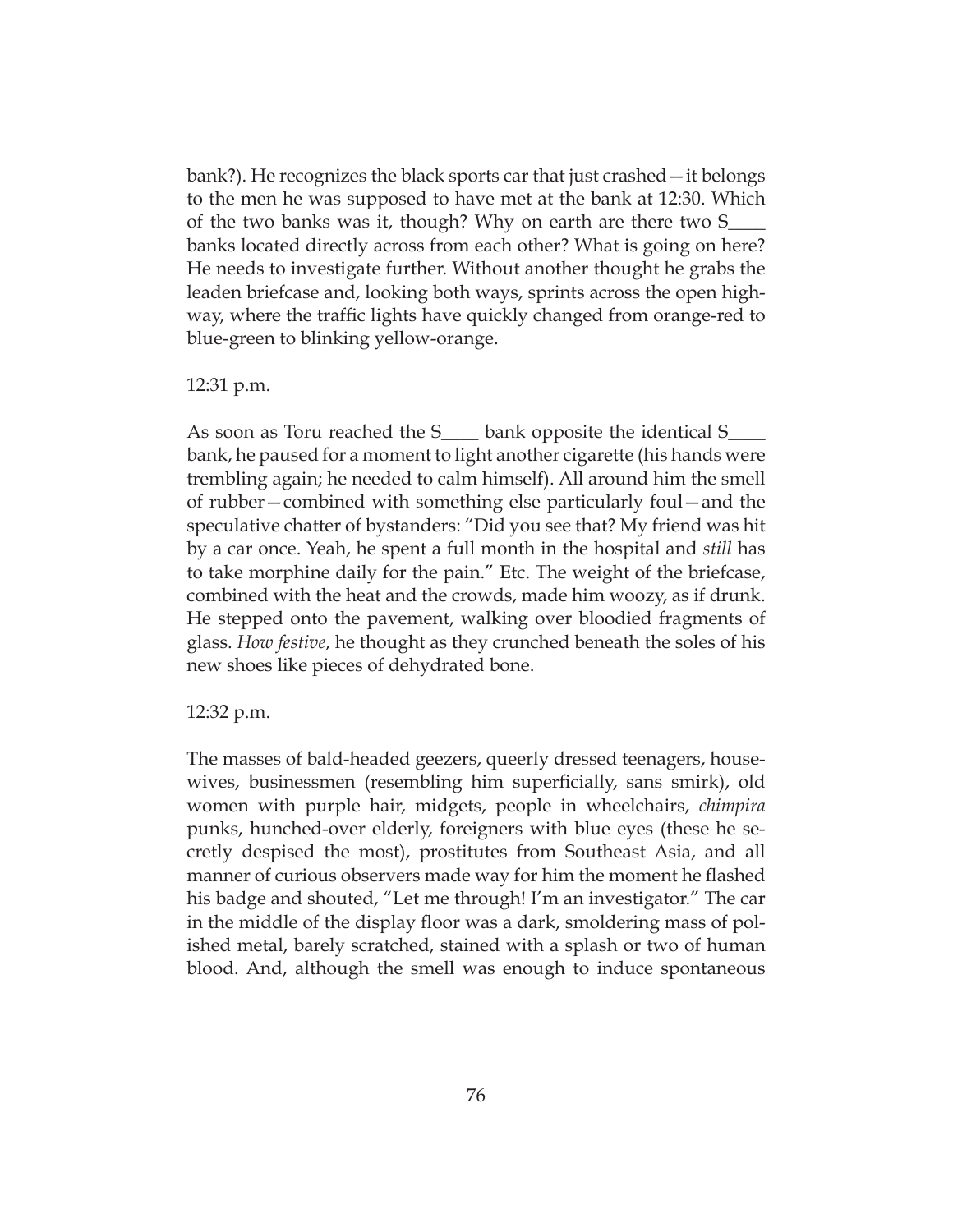retching in any man, he was a professional; he knew how to repress his emotions, as well as his vomit. When he

12:33 p.m.

crouches down to peer beneath the grille of the vehicle he sees the head of the girl, which is turned away from him; her hair is like a wet mass of seaweed, fanned out on the marbled floor. He stands up again, a bit too abruptly, and has to reach for the small mirror nearest him (the passenger side) to steady himself. Someone grabs him from behind, wrenches his arm backwards; he tries to resist, but then notices the headless body of the young girl, seated on the driver's side with both hands wrapped tightly around the wheel; the passenger seat is empty. His other arm is now twisted behind his back, and handcuffs are slapped on his wrists. Where is the briefcase? He panics, his eyes scanning the floor of the room, but does not see it anywhere. It must have slid beneath the car when he crouched down to peer at the girl's head. It is too late: the men (of which there are two, apparently) are already dragging him back out into the street…

12:34 p.m.

The car was waiting for them beside the curb just outside the bank, where the crowd of bystanders still huddled and spoke among themselves in hushed, excited tones. A brusque voice instructed him to get inside; a moment later the door was slammed shut in his face, the engine roared, the car rumbled. "What's your name?" the larger of the two men asked. "It's Callahan. Toru Callahan." "And what business have you at S<sub>\_\_\_\_</sub> bank today?" The car pulled away from the curb, and soon they were headed away from the city. "I was investigating the accident, since there were no other cops around to do it." "Oh? And you're a cop, I presume?" "I'm a Private Eye. An investigator. Speaking of which, I'd like to see your identification cards, dear sirs. Both of you." The men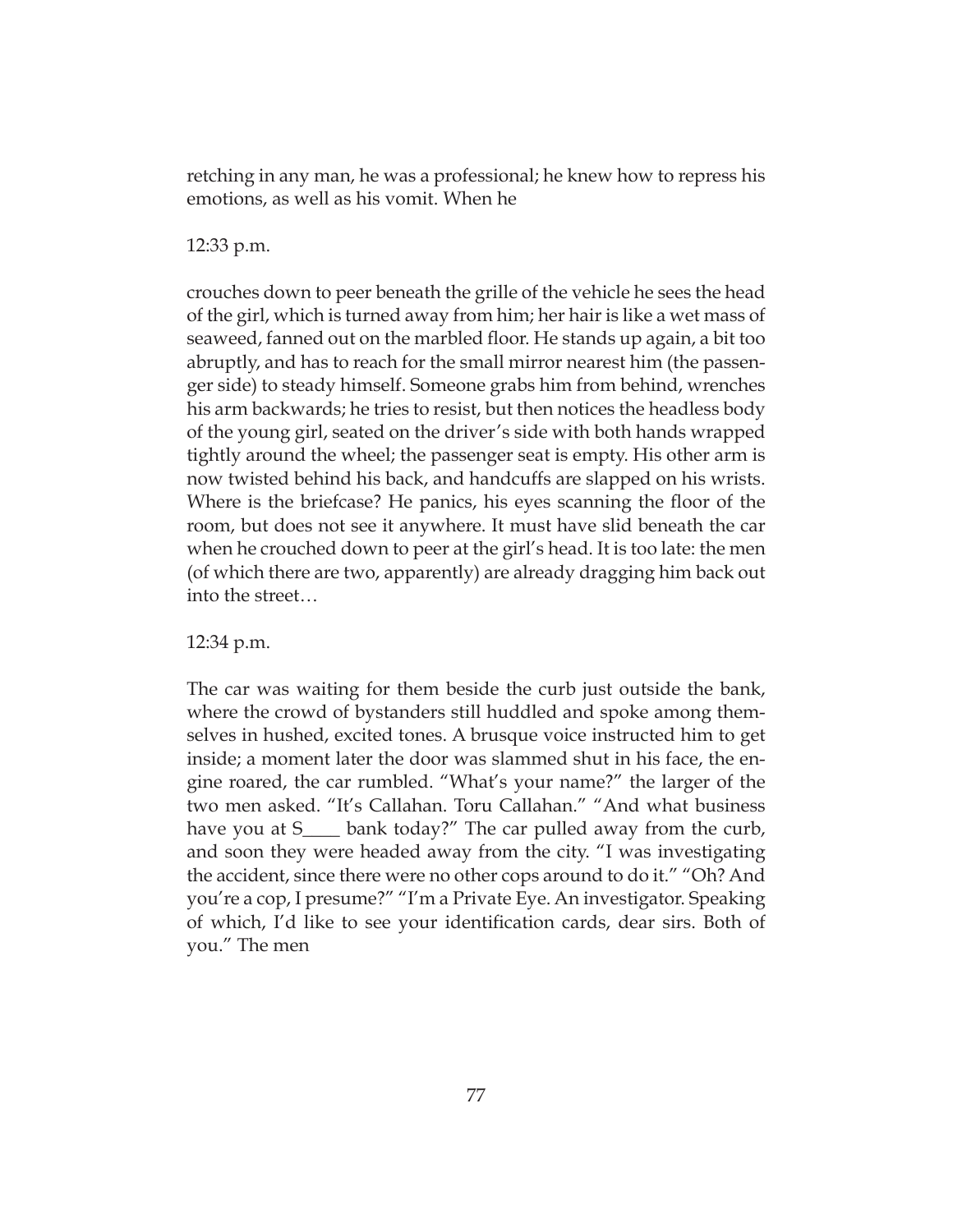#### 12:35 p.m

laughed. "You must be kiddin'! Who do you think you is, feller? We're here to save your sorry ass. Do you have any idea of the trouble you're already in?" "Frankly, I don't. That's why I was having a look around for myself." The men laughed again, louder this time. "Are you Jeremy Callahan's son?" "Hey, how did you know that?" "We know everything that goes on in this city. And you call yourself a detective!" The other man spoke. "What's in the briefcase, Mr. Callahan? It weighs a ton." "You know about the briefcase, too?" "It's in the trunk. Hope there isn't a bomb in there. It wasn't ticking, at least." He chuckles to himself. "No, of course not! It's...It's..." "Well?" "I can't talk about it unless I know for sure who you both are." "Is that so?" "Yes. You aren't \_\_\_\_\_\_\_, are you?"

12:36 p.m.

The car skidded to an abrupt halt, and the men got out. The larger of them (the one who had been driving) withdrew a gun, cocked it, and then placed it against his head. "Now listen here, Callahan. I'm only going to say this once. Don't you *ever* make demands on us like you did back there, and don't you *dare* go trashing our good names like we's are just common criminals. We don't work the way others in this business do, which is why we's are still around after all this time. Understand?" "Yes, of course." "And one other thing, Mr. Callahan…" "Yes…?"

The barrel of the gun is larger and blacker than anything he's ever seen. It smells of dandelions, bright yellow dandelions.

9:01 p.m.

Kenji Zimmerman—a.k.a. Toru Callahan: no relation to the well-known business tycoon Jeremy T. Callahan—woke up in the dank basement of someone's house, his wrists and ankles bound to four blurry machines. He wondered where he was for a moment, but then, remembering ex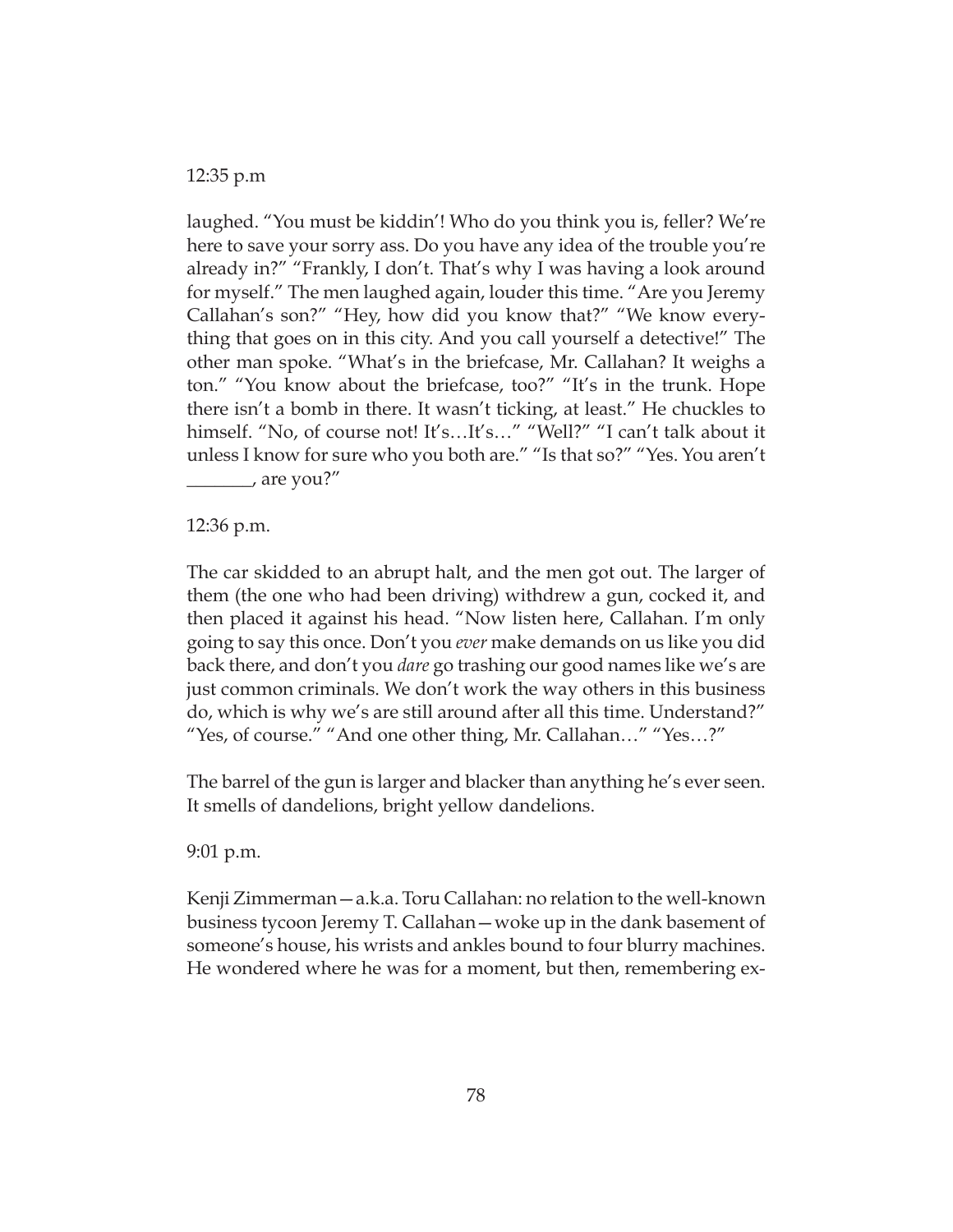actly what had happened, the muddy pool of his mind cleared. He had to find the briefcase! If it fell into the wrong hands he'd be in deep s—. But wait! What was that noise? His body began to vibrate with the sound of the four machines, to which his two sets of limbs were attached, as each roared to life. *Just what do these villains think they're doing?* "Ah, Mr. Callahan. I see that you're awake," a masked man in a long, black kimono said, as if reading his mind. *Great! I'm stuck in a B-movie from the 1970's*, he thought to himself, yawning. "Of course I'm awake,

#### 9:02 p.m.

you've got me tied to these vociferous apparatuses!" "Voci—what? Speak Japanese, man! I haven't studied Engrish in years. Boys, kill the mowers! I can't hear myself thinkin' here." (From somewhere in the distance a woman's voice answers, "Yes, boss," and the machines simultaneously peter out with a spluttering shudder, reminiscent of post-coital bliss and/or disappointment.) "That's amazing," he says. "How did sh—" "Never mind. Don't you know *anything*, Mr. Callahan? It's the latest remote-controlled lawnmower, which we are developing exclusively here in Japan for production in Taiwan and subsequent export to the U.S. It's top-secret." "Really?" "Yes. And this secret will stay with you until you die, which will be very soon. [Laughter.] For you, my friend, are going to be our proverbial (*big word!* he silently enthuses)

#### 9:03 p.m.

guinea pig for a little experiment we are conducting (*the rat!*). Are you familiar with the practice of being tied, drawn, and quartered?" "You mean, like in the middle ages in Europe?" "Well, yes. We'd like to test the power of these lawnmowers, to see if they're strong enough to do their intended job. You see, Mr. Callahan (*good, they still don't know my real name*), these aren't just ordinary lawnmowers we've got here. Why would we be interested in developing regular ol' lawnmowers anyway? You know, as well as I do, that Japanese homeowners don't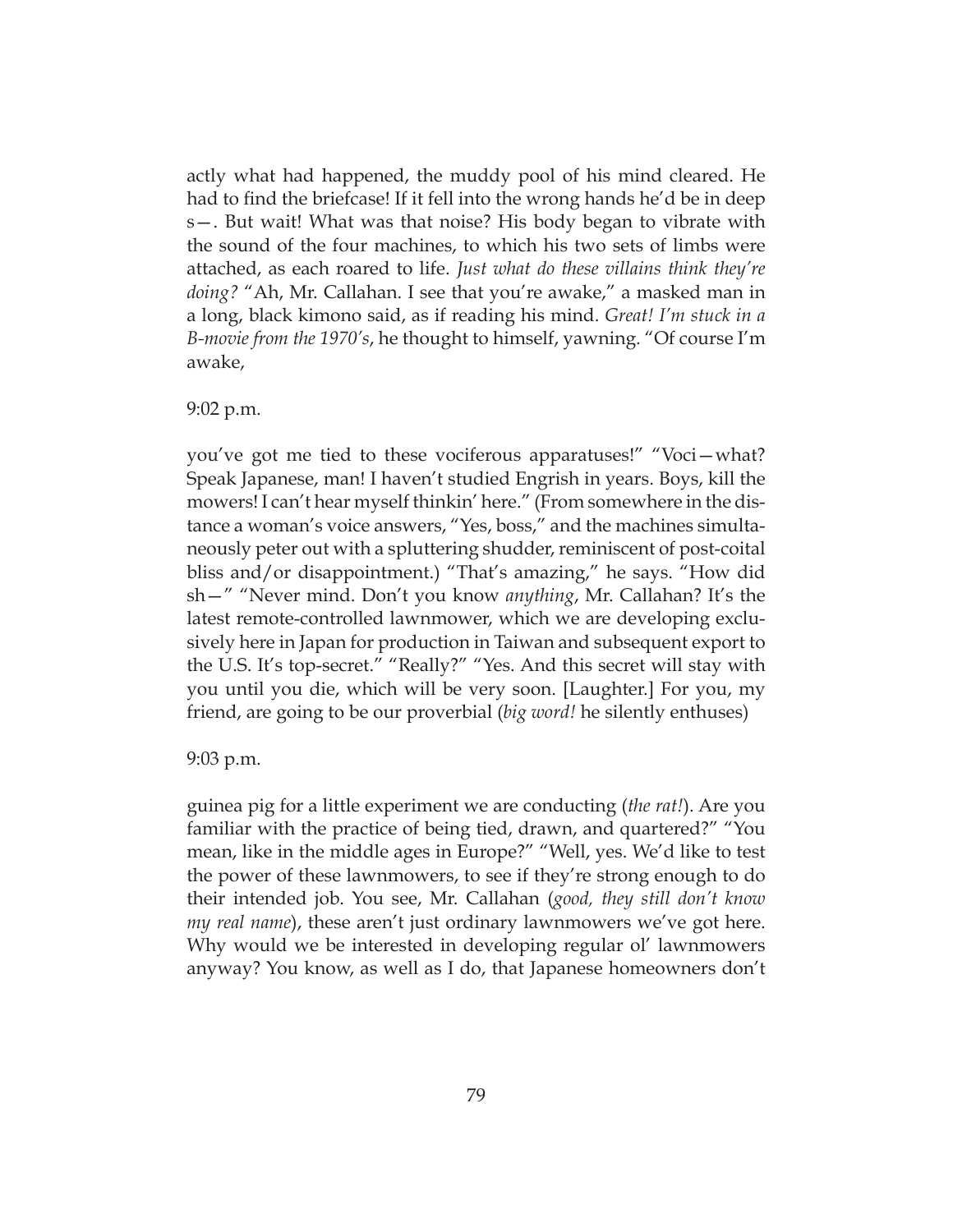even have lawns. And Americans, as fat and lazy as the news tells us they've become, don't really need a remote control lawnmower to do their lawns when they can just as simply hire a kid to sit on the riding mower and do it for them for five-bucks, which is much cheaper than what these units cost to produce.

9:04 p.m.

The truth is, Mr. Callahan, what we are developing here…" "…is a weapon, a deadly weapon." It was the sultry voice of the woman who had spoken earlier. She now stood beside the man in the kimono, brushing back her long, platinum-blonde hair with a slender, pale hand. *Is she of mixed-descent, like me?* Zimmerman/Callahan wondered, suddenly desiring a cigarette more than anything in the entire world. She continued: "Yes, an insidious, pestiferous weapon. And it will be completed thanks to you, Mr. Callahan. We are eager to unveil that rare gem among gems, which we're sure you are going to tell us about right now. Boys! The briefcase!" Suddenly, perhaps due to an association between the woman's face and that of the anonymous girl who was beheaded at S\_\_\_\_ bank just hours (days?) ago, he blurts out, "What about that innocent child you killed? Or did you send someone else to do it? Who was she?"

9:05 p.m.

He continues: "Why did she have to die? And who are you? I still haven't got any answers from anyone! Are you the ones I was supposed to meet on the opposite side of the street?" The briefcase is thrown down on the floor by unseen hands. "No, you talk first, Mr. Callahan. Unless, of course, you don't mind us testing the strength of these mowers out on you? You're somewhat slight of build for a man your age and height, aren't you. Hahaha…" It is the voice of the woman, who is now leaning back in a chair across from our hero Toru/Kenji and fiddling with a remote control. "Well? What's in the briefcase? And how do we open it?" "You can't," he says. "I'm the only one who can do it.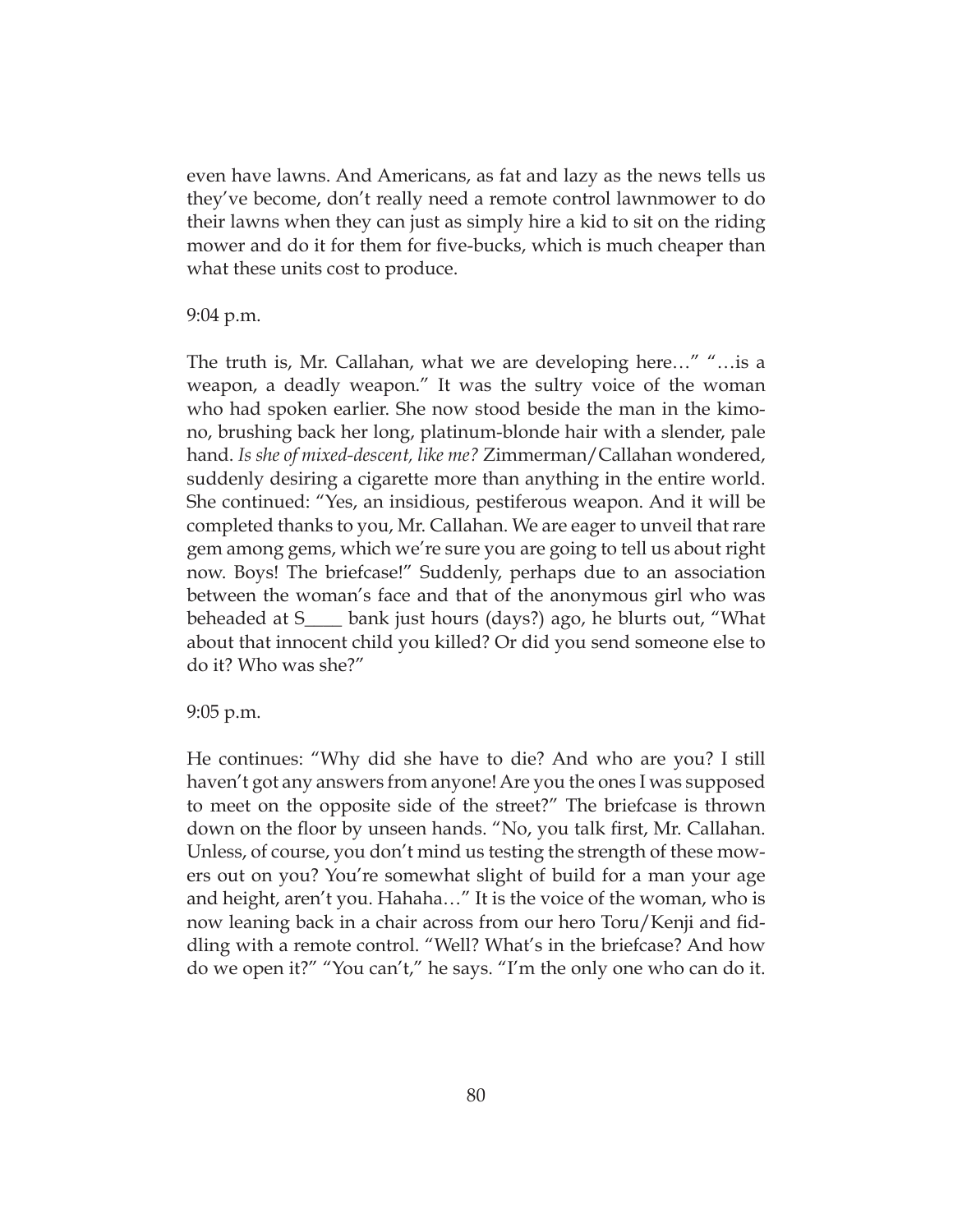You'll need my fingerpr—." Realizing his mistake, too late, he hears the roar of one mower after another, and then

8:06 a.m.

wakes up surrounded by pieces of broken glass. He must have been in an accident! Where is the briefcase now? He's been sleeping on it, which is why his neck is sore. The lock has been broken as well. Empty. As he gets to his feet, he sees a pale, white hand lying beneath the overturned vehicle and, bending down to touch it, hears a gasp from the crowd (*where did all these people come from?*) which stops him cold. The car is waiting beside the curb just outside the bank, where the crowd of bystanders still huddles, speaking amongst themselves in hushed, excited tones. A brusque voice instructs him to get inside; a moment later the door is slammed shut in his face, the engine roars, the car rumbles. "What's your name?" the larger of the two men asks. "It's…It's—"

8:07 a.m.

"Hey, you're Toru Callahan! Son of Jerry Callahan, right?" "Yes, you're right, I suppose. I was supposed to meet someone at the S\_\_\_\_ bank, though I can't remember at what time anymore. What happened back there?" Soon they are headed for an unknown destination. "Slight concussion to the head—nothing too serious. Hey, mind the linoleum, would ya? You're gettin' blood all over the place…" When he looks down, his eyes hone in on what isn't there any longer. (The hand under the vehicle…The broken glass…The overturned car…) The men in the front seat are laughing. "Wait a second, buddy, let me get you a rag for that stump! You're lookin' kinda pale, pal. We'll see how long it takes you to confess…" (*Confess? To what? I haven't done anything wrong, have I? I need a doctor. Someone fetch a bucket of ice for my—*)

### 8:53 a.m.

"Do you think he's dead?" "Nah, he'll wake up eventually. He still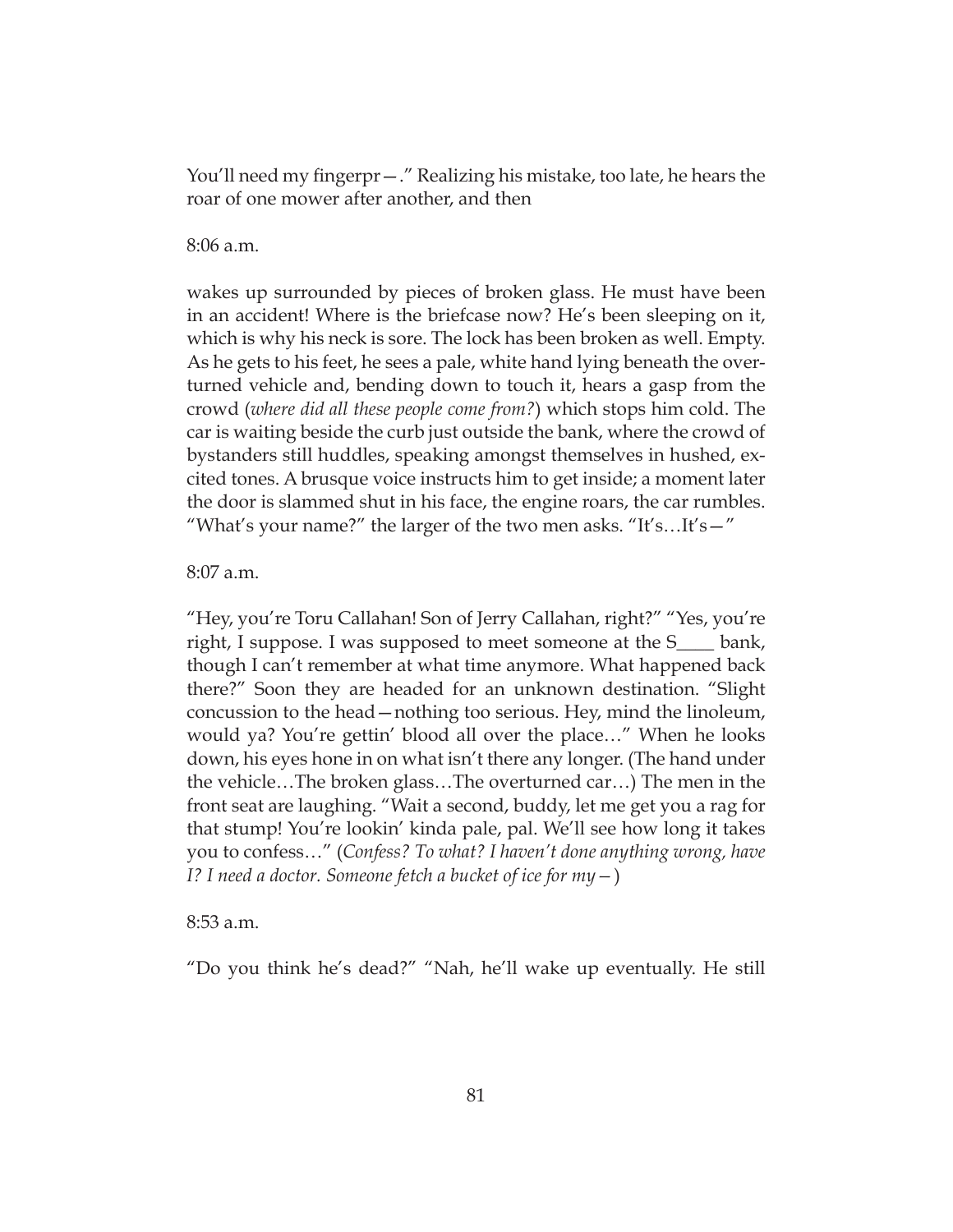has a pulse." "He shouldn't have resisted." "No one can resist you, baby." "I love it when you talk dirty to me." "Should we…?" "Yeah, let's." "It's kinda kinky like this, what with the corpse over there…" "I told you, he's not dead yet. His heart's still beating. Look, you can see it." "What about the girl?" "Who, the headless broad you ran into?" "Yeah." "I put her in storage." "Oh? And what are we going to do with her?" "Leave that to me." "Come on, just tell me!" "Why not shut up and do me already. I'm drying up waiting for you like this." "Hey, I think he said something just now  $-$ "

[A gunshot rings out. Silence, then laughter.]

3:53 p.m. (Daylight-Savings Time, U.S. of A.)

Bob Morgan gives his wife the thumbs up, grinning from ear-to-ear, and takes a swig of his icy-cold can of Budweiser. His lovely wife, Thurma Hoffmann Morgan, smiles back at him and, digital camera poised in one hand, prepares to press the button of the remote control she is holding in the other. It is a hot summer's day, and the kids are out back playing in the sprinkler. "This is gonna be fun," Bob says, but then suddenly Thurma's cellular begins to play Beethoven's fifth. "One moment dear!" she answers, handing Bob the remote and taking her cell out of her shoulder bag. "Hello? Yes, this is she. Oh. That's terrible. Yes, I'll tell him, of course. Bye." They look at each other for a moment before Bob takes another long swig of beer. When he has finished he wipes away a frothy mustache with the back of his meaty wrist and shrugs.

3:54 p.m.

"So?" She grabs the remote from him. "This lawnmower has been recalled. Our friends, the Smiths, were torn to shreds by the smaller model, apparently. The funeral is tomorrow." "Oh, come on, Thurma. You must be kidding. This is a state-of-the-art mower designed in Japan! Japanese products never have problems. Just ask our new neighbor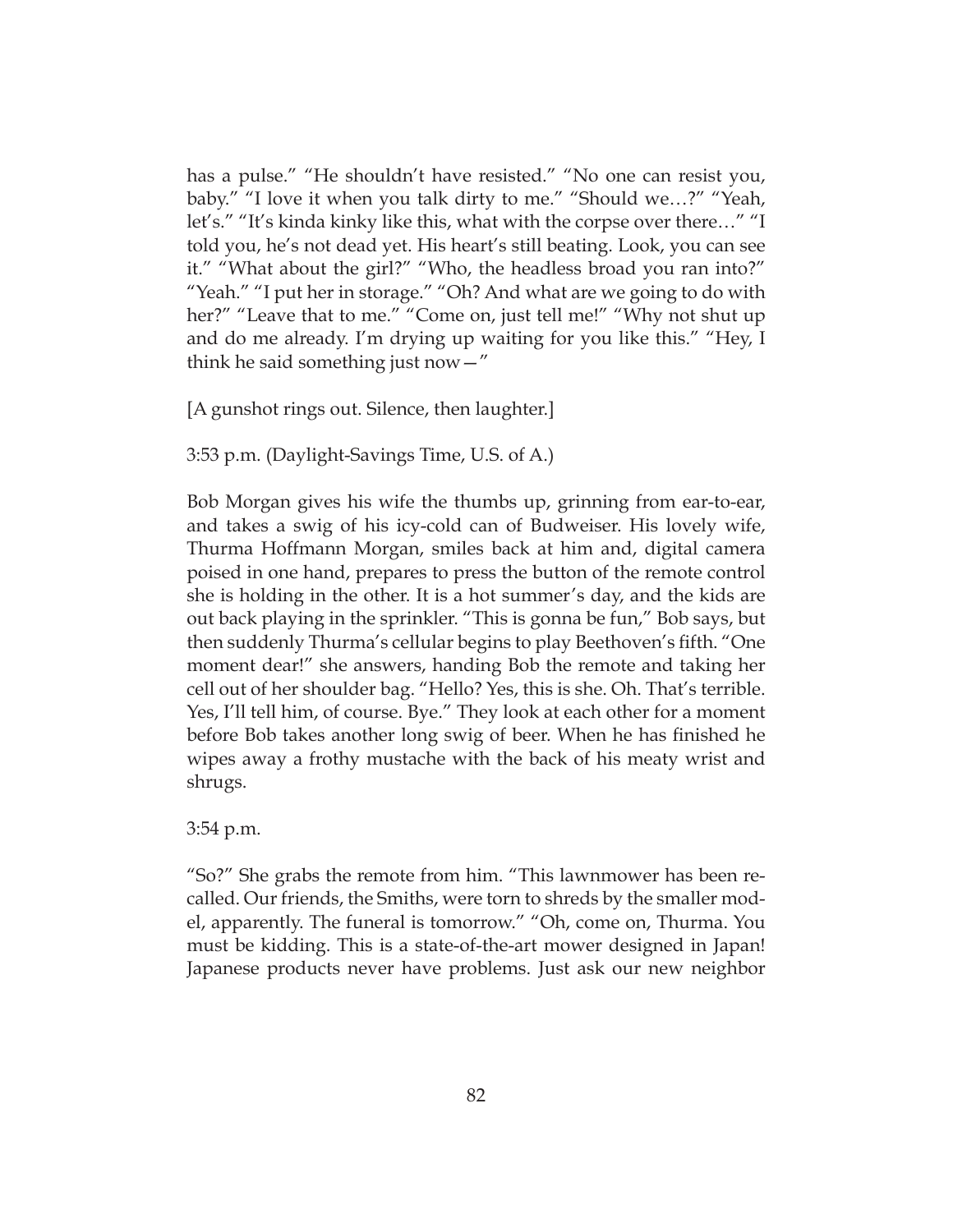Seiji across the way there. He's Japanese, isn't he?" "He's half. Do you know how he lost his hand, by the way?" Bob belches and then finishes off the beer. "He fought in the war, right?" "He's too young for that. His parents must have been married *after* the war. I doubt they would have allowed mixed marriages in that day and age anyhow. They were The Enemy, Bob." "Hmm, I suppose you're right. So, OK, I give up. How *did* he lose his hand?" "I don't know. But he's Japanese!" "He's half." "Same thing." "Oh, you're such a worry-wort. I say we at least try the thing once…"

#### 3:55 p.m.

Seiji woke up. He was still jet-lagged—what time was it? Ah, nearly four. Brushing back his dark brown hair with the plastic comb sitting on the night table beside his new bed, he winked at himself in the mirror. *They can tear me limb from limb and stitch me up again, but I'll always be a foreigner with these damned blue eyes!* he thought to himself, putting on his sunglasses and limping over to the window. His new neighbors, the Morgans, were outside; it looked as though they were having an argument of some sort. What was the plastic object they were fighting over, though? And what was that thing sitting behind Mr. Morgan? It reminded him of…But it must just be paranoia. Yes, it was a lawnmower, and he would always have lawnmower phobia. He'd simply have to learn to control it; families in America all possessed their own lawns, didn't they? They were still arguing and fumbling with the device. He could swear the thing in his hand was a remote control, and that the mower…

3:56 p.m.

"…stubborn bitch. It's fine. Let's just call our half-Japanese friend and ask him about it. I bet you everyone uses this model in Japan." "Are you crazy? They don't *have* lawns in Japan, Bob. You are such an ignoramus." "I am not. Anyway, all we have to do is turn it off if it doesn't seem to be working correctly." "I don't want to take any chances, Bob.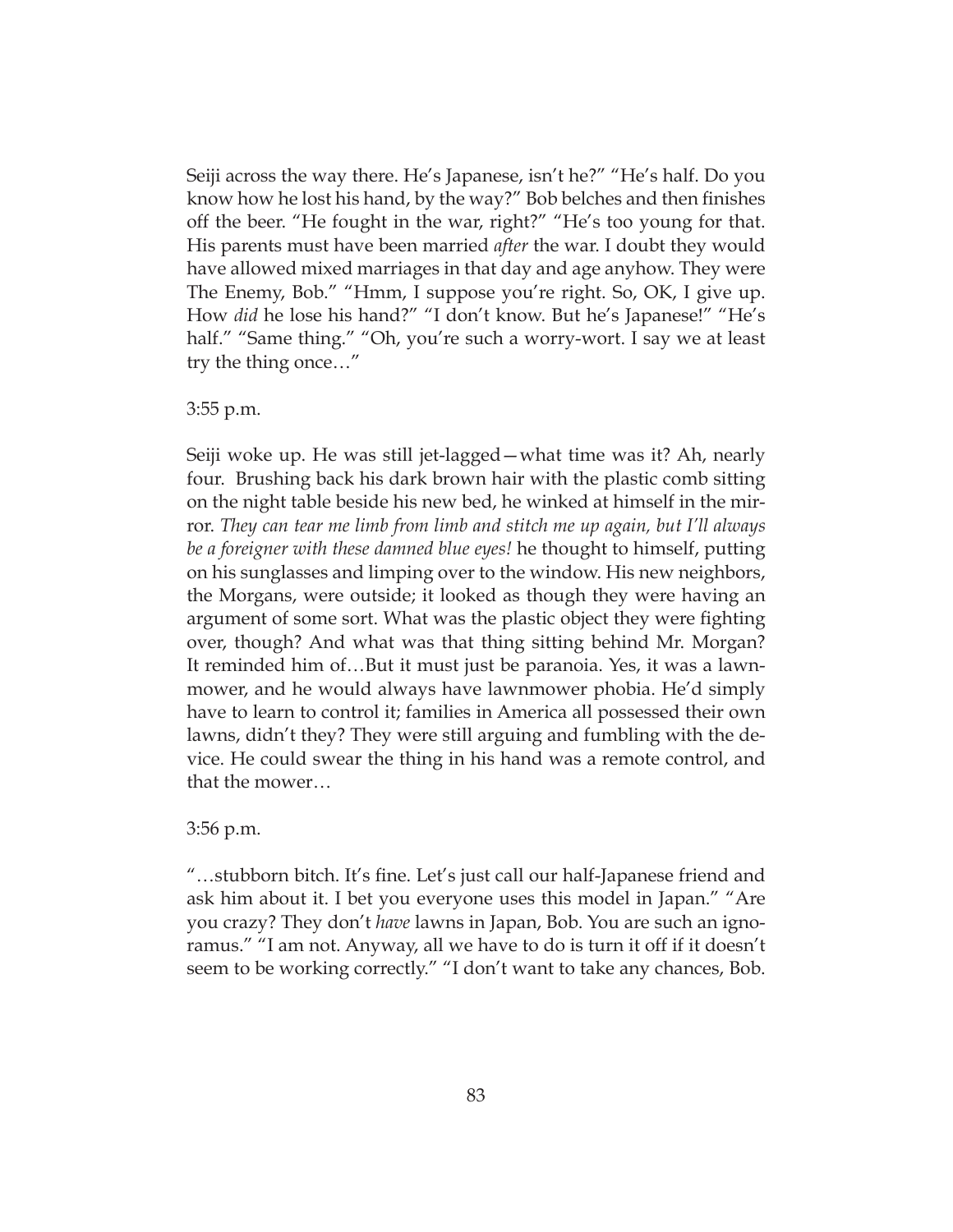Think about the kids." "Yes, but—" "Oh, have it your way then, Bob. I'm sick of arguing. The kids and I will just go to McDonalds and eat some American food while you and Seiji play with your new toy. Maybe we'll be back, maybe we won't." "OK, fine. If that's the way you want it. Look, it's just a damn lawnmower!"

He presses the button on the remote. A moment later

00:00 a.m./p.m.

blinding light, pieces of earth, bone, concrete, metal, blood. Everything congeals into a mushroom-shaped cloud as our hero stands viewing the spectacle from behind the melting lenses of his darkened sunglasses, wondering to himself whether good ever really triumphs over evil. But now the headless girl is driving the car toward him; she has pulled over to the curb and has motioned for him to get in, which he does. "I'm Kenji," he says to her, smiling. "Pleased to make your acquaintance." There is a worn, beaten suitcase sitting in the back seat. He grabs it with his remaining hand (*why so heavy? what could be inside?*) and, placing it on his lap, presses the pad of his thumb against the small plasma screen. It pops open immediately, revealing a heap of rusty lawnmower parts. "What time is it now?" Kenji says. "I was supposed to meet someone at the S\_\_\_\_ bank at…"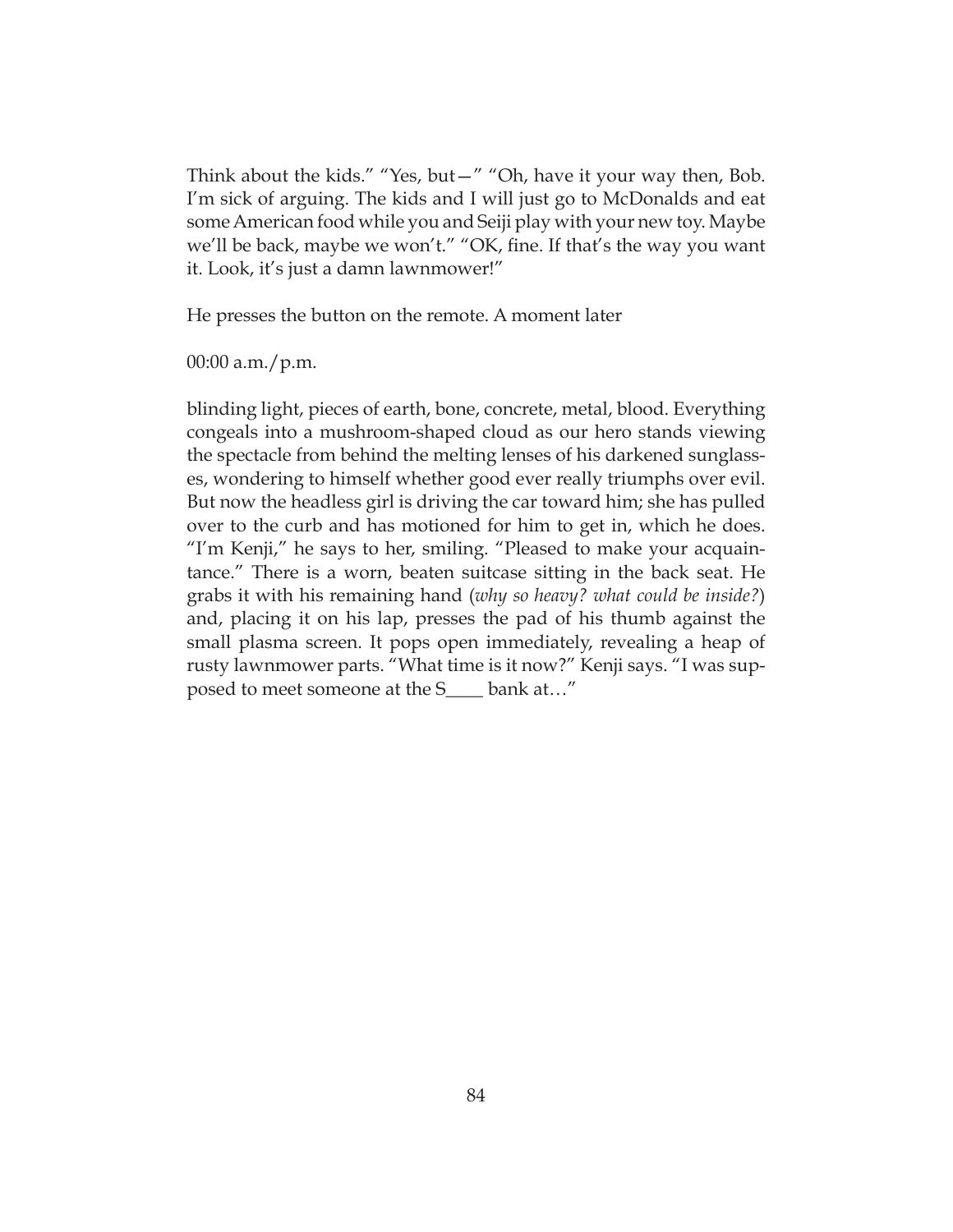## **Public Case**

You get up from the cushion on which you are seated one day and pack enough belongings for an outing of indeterminate length. The season is late autumn, and a layer of leaves crunches under your feet as you make your way to the train station; the time is midday, the sky clear and bright. A cold breeze wafts over your face, caresses it, calls attention to the fact that it is still there, still yours. You board a train headed west, your destination the center of a city far from this sleepy little town where you grew up, a big city with brighter lights, larger signposts, more worldly inhabitants. The three-hour and twenty-three minute train ride passes quickly, immersed as you are in a book with a title you can never remember. When you step out of the train exactly three hours and twenty-three minutes later and ascend the stairs leading outside, you behold a beautiful sunset, a sky stained orange and purple, made all the more beautiful by the smog the paper factory has cast across the sky's canvas in a cloudlike pattern that is almost more real than the clouds themselves.

As you make your way down the boulevard, various sights and smells stimulate your optic and olfactory senses: a wrinkled old lady walking her dog, the tang of beef emanating from the exhaust system of a rundown restaurant, a vagrant vomiting into a bag, exhaust from a bus, two men dealing drugs on a dark street corner, cologne mixed with body odor, a wandering schizophrenic talking to himself, roasted nuts from a street vendor. The sky is darkening, and you feel chilled as you pass by a police box with photos of various criminals posted on it and a large red light that glares at you like a boil inside an eye. You see, through the clear glass entranceway of the police box, a male police officer and a scantily-clad woman, who looks to be a prostitute—he guffaws and slaps his thigh as she shakes her head and pointer finger, places a hand over her bare cleavage. In that instant you feel lonely, insecure: you want to be held by someone tonight. Changing direction, you head down an alleyway that looks as though it will have what you are searching for.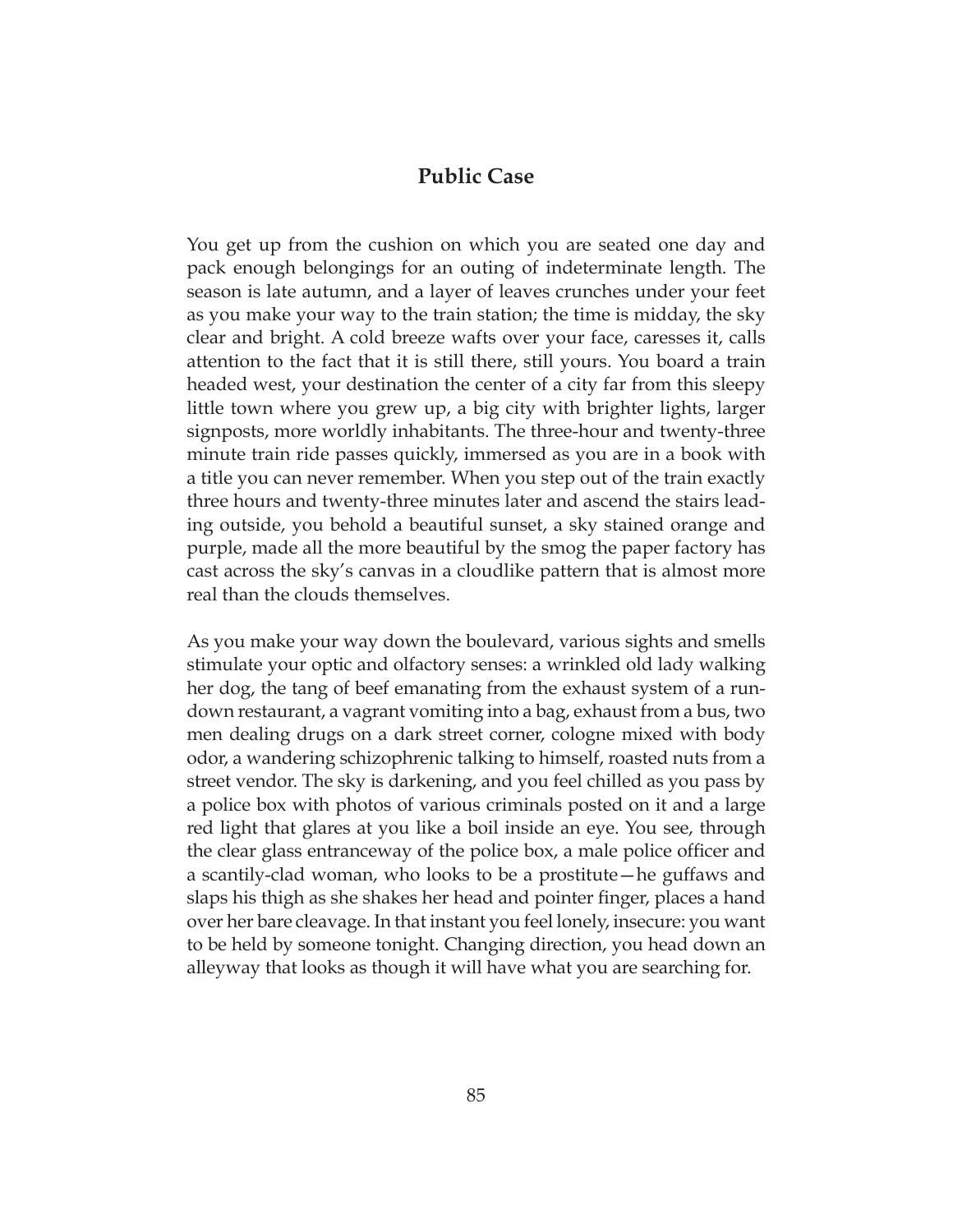The bright, flashy lights of a dance club draw your attention to it, and although you had not planned on stopping at any bars tonight the temptation is just too great to resist. It is cold outside, the sky a neverending enigma that promises nothing but more questions, more confusion, so you decide to take shelter in this hot wooden box whence the sounds of a nameless song by the rock band Nirvana blares as young people dance in the way their ancestors must have danced long ago. Before you know it you find yourself arm-in-arm with a rail-thin woman at the bar, *l'étranger*, short black hair, a silver ring through her bottom lip, a tattoo of a symbol on her bare forearm you recognize from somewhere but no longer understand the significance of. She warns you that she "has a past," to which you reply that you don't care, that everyone has a past, that people need to forgive each other for past transgressions, to move on with their lives, to live and love and…The stranger quiets you with her buttery lips; you can taste the tongues of hundreds of other men on her breath and, despite yourself, you pull your mouth away from hers, brush her hands from your arms as if brushing dandruff from your collar, apologizing as you back away. You realize, suddenly, that the two of you had been making out behind a church, and that a tall, bald-headed man has been standing in the shadows watching you the entire time.

#### The Next (Previous) Day

You wake up the next morning in a room the size of a walk-in closet with no recollection of how you got here. A chill passes through you, and when you reach for a nonexistent blanket you discover that you are quite naked, your quivering flesh covered in tiny goose bumps. You stand up from your place on the bare floor, stretch your limbs, and yawn silently before noticing the crack that runs from the floor to the top of the ceiling in the far corner of the room. Curious, you approach the womblike fissure and insert the four fingers of your right hand. It is cool and humid inside, and without exerting any effort your body is drawn closer and closer toward the opening as if by some magnetic force; your hand and arm dissolve into the dark, seemingly safe space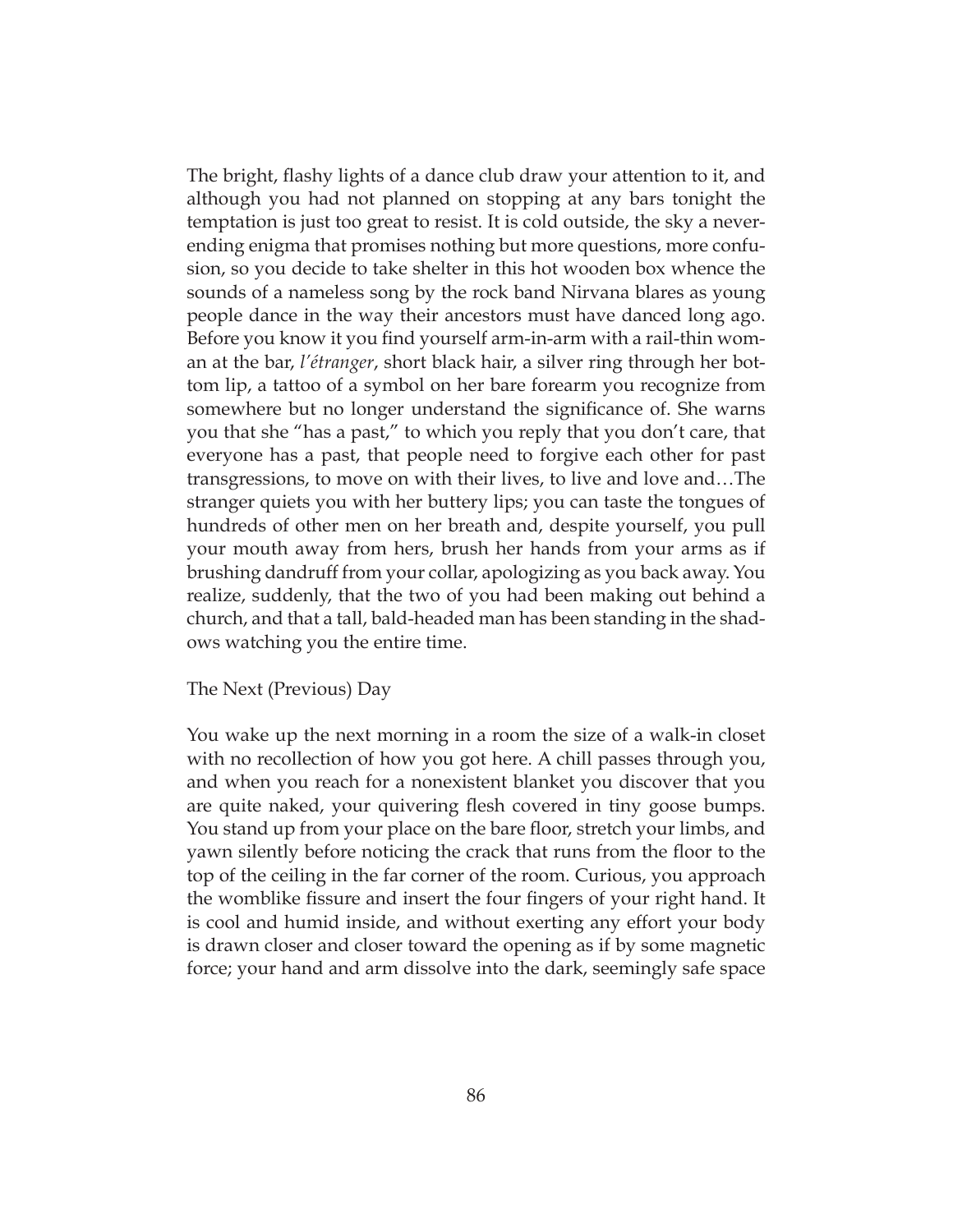by degrees: before you've realized it you are no longer in the small room but, instead, crouching inside of a dirty toilet stall, fully clothed. A long crack runs the length of the wall behind the toilet and, putting two and two together, you determine that this is where you must have entered. There is a message scrawled in crimson colored ink on the metallic gray wall of the stall. It reads:

#### *What was your original face, the one before your parents were born?*

You recognize this as the *koan* you were assigned by the priest at the old temple in Kyoto so many lifetimes ago (or at least it *feels* like many lifetimes ago), your first Zen-riddle, the one that has been gnawing at the back of your mind ever since you first attempted to wrap your brain around it; the one that, no matter how determinedly you have tried to expel it, keeps coming back to haunt you. Below the *koan* is another message in small print that reads:

## *Your destiny is in your own hands. Meet me at the bar at 12:23. I'll be waiting for you there.*

You look at the dial of your wristwatch, which has stopped at 12:21 a.m. As you exit the stall you feel the presence of the bald-headed man from the church brush by you, but when you turn to look he has already gone. You are in the same bar as before; you hear the same Nirvana song pulsating like waves of ecstatic heat across the dance floor, though you could swear that it is now faster, more intense—a remix? The closer you get to the bar, the hotter you feel. Sweat runs down the nape of your neck, and for the first time since you fell through the crack in the wall you notice the almost overbearing weight of the traveler's knapsack on your back, like a large sack of potatoes. As much as you'd like to discard this sack, to shed it like the exoskeleton of a grasshopper, you simply cannot—you obviously needed these items for your journey or you wouldn't have brought them with you.

A finger taps you on the shoulder, and as you swing your body around to meet his/her persistent gaze, a dry, muffled thud rings out; your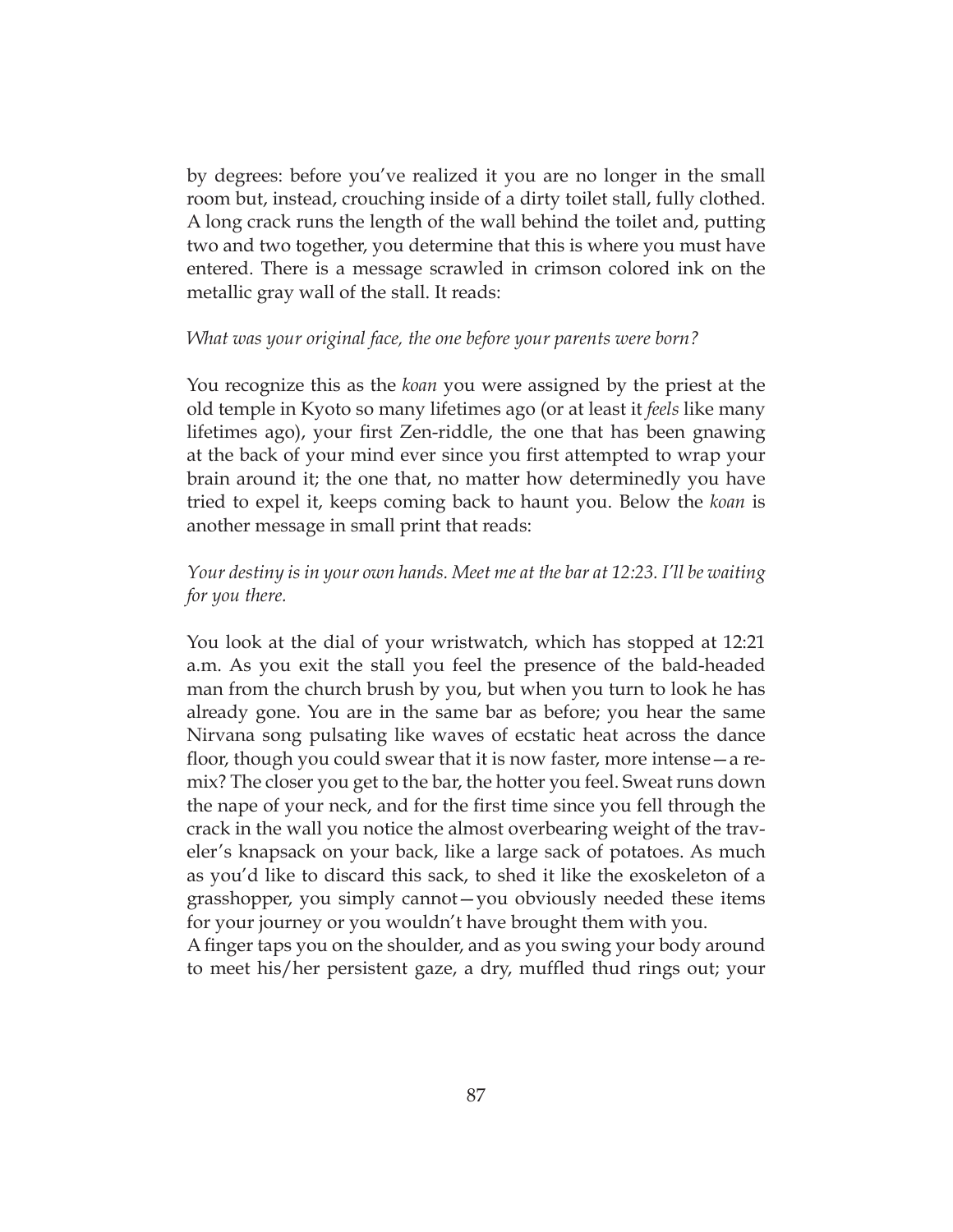cumbersome knapsack has collided with someone's head. What have you done? The Nirvana song comes to an end and another begins, something slow and contemplative. The very moment you look down to see *whom* it is you have so carelessly knocked to the floor (why hasn't anyone else noticed?) a hand slides over your mouth, and before you can protest you are dragged outside and blindfolded. This same hand, simultaneously gentle and firm, pushes you to the ground, forces you to sit cross-legged beside what you intuitively know to be the wall of the church where you kissed the woman with the tattoo. The cold cuts you to the bone, but resist as you may your *koan*—that damn, incorrigible riddle!—resurfaces in your mind.

#### *What was your original face, the one before your parents were born?*

You want to scream at the one who has oppressed you, at that hateful hand that has led you, through deception, to this inhospitable place so early in the morning, to tell it that *you don't know*, that you didn't *have* a face, couldn't *possibly* have had one before your parents were born, that the question is intrinsically unanswerable, inane, pointless, *dumb*. Your belly roars, fire licks the inside of your skull, your legs go numb, disappear; your body turns to ash, to ether, to the absence of ether…

### The Final (Following) Day

You get up from the cushion on which you are seated one day and brush a piece of translucent lint from your sleeve. Your wife, whose belly bulges like a partially ripened fruit, lies on the bed; a sliver of warm sunlight wafts in through the space between the curtains, illumines approximately three-quarters of the intricate design that is inked into her fleshy arm. Your backpack sits where you had placed it the night before (or was it two nights ago?), unzipped and empty beside the door. As you glance back toward the corner of the room, you catch a glimpse of your own bald countenance in the windowpane opposite the bed and, as if seeing yourself for the first time, burst into peals of inexorable laughter.